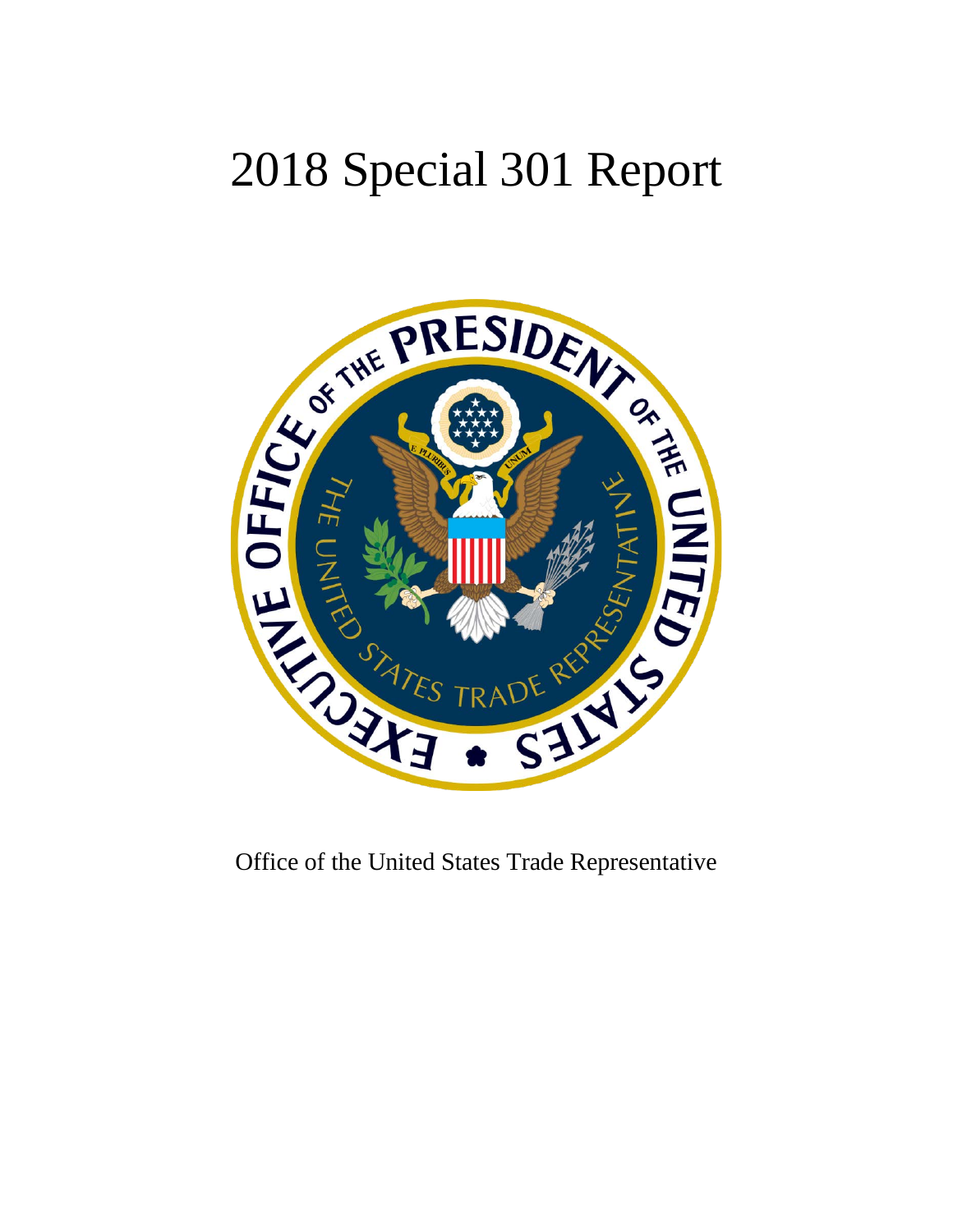### ACKNOWLEDGEMENTS

The Office of the United States Trade Representative (USTR) is responsible for the preparation of this Report. United States Trade Representative Robert Lighthizer gratefully acknowledges the contributions of staff to the writing and production of this Report and extends his thanks to partner agencies, including the following Departments and agencies: State; Treasury; Justice; Agriculture; Commerce, including the International Trade Administration and the Patent and Trademark Office; Labor; Health and Human Services, including the Food and Drug Administration; Homeland Security, including Customs and Border Protection, Immigration and Customs Enforcement, and the National Intellectual Property Rights Coordination Center; and the United States Agency for International Development. USTR also recognizes the contributions of the Office of the Intellectual Property Enforcement Coordinator, as well as those of the United States Copyright Office.

In preparing the Report, substantial information was solicited from U.S. embassies around the world, from U.S. Government agencies, and from interested stakeholders. The draft of this Report was developed through the Special 301 Subcommittee of the interagency Trade Policy Staff Committee.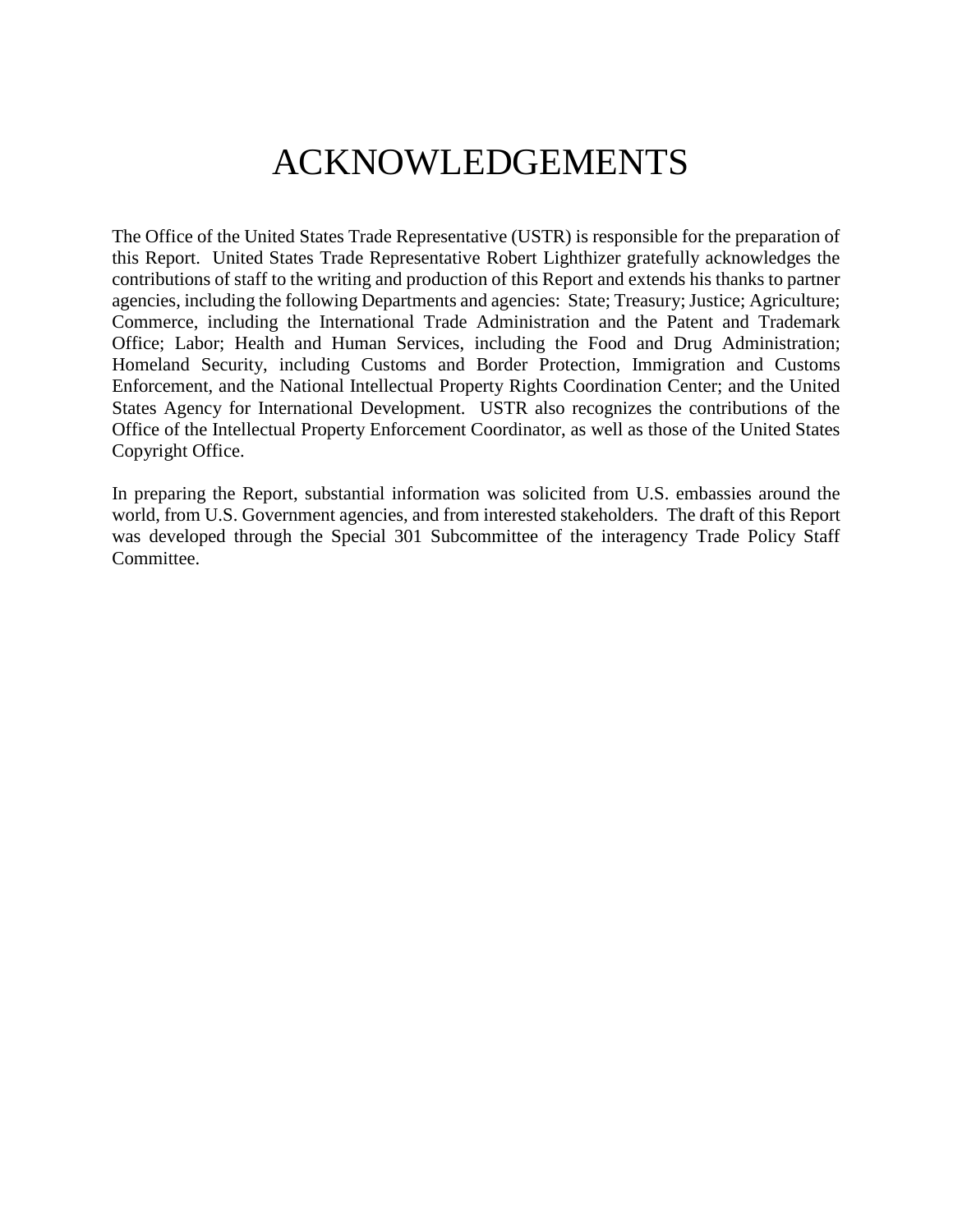## **TABLE OF CONTENTS**

| SECTION I: Developments in Intellectual Property Rights Protection, Enforcement, and Related |  |
|----------------------------------------------------------------------------------------------|--|
|                                                                                              |  |
|                                                                                              |  |
|                                                                                              |  |
|                                                                                              |  |
|                                                                                              |  |
|                                                                                              |  |
|                                                                                              |  |
|                                                                                              |  |
|                                                                                              |  |
|                                                                                              |  |
|                                                                                              |  |
|                                                                                              |  |
|                                                                                              |  |
|                                                                                              |  |
|                                                                                              |  |
|                                                                                              |  |
|                                                                                              |  |
|                                                                                              |  |
|                                                                                              |  |
|                                                                                              |  |
|                                                                                              |  |
|                                                                                              |  |
|                                                                                              |  |
|                                                                                              |  |
|                                                                                              |  |
|                                                                                              |  |
|                                                                                              |  |
|                                                                                              |  |
|                                                                                              |  |
|                                                                                              |  |
|                                                                                              |  |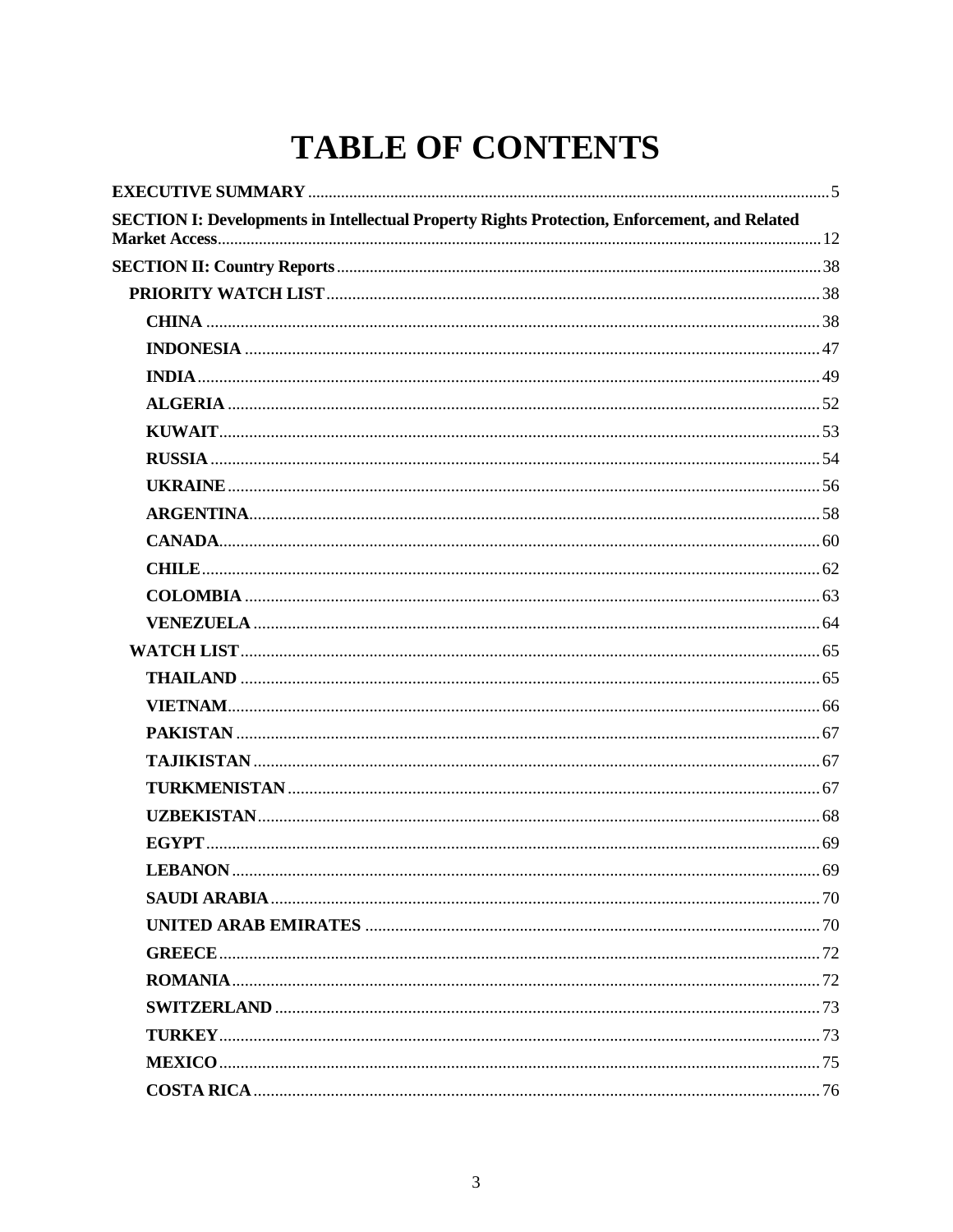| ANNEX 2: U.S. Government-Sponsored Technical Assistance and Capacity Building |  |
|-------------------------------------------------------------------------------|--|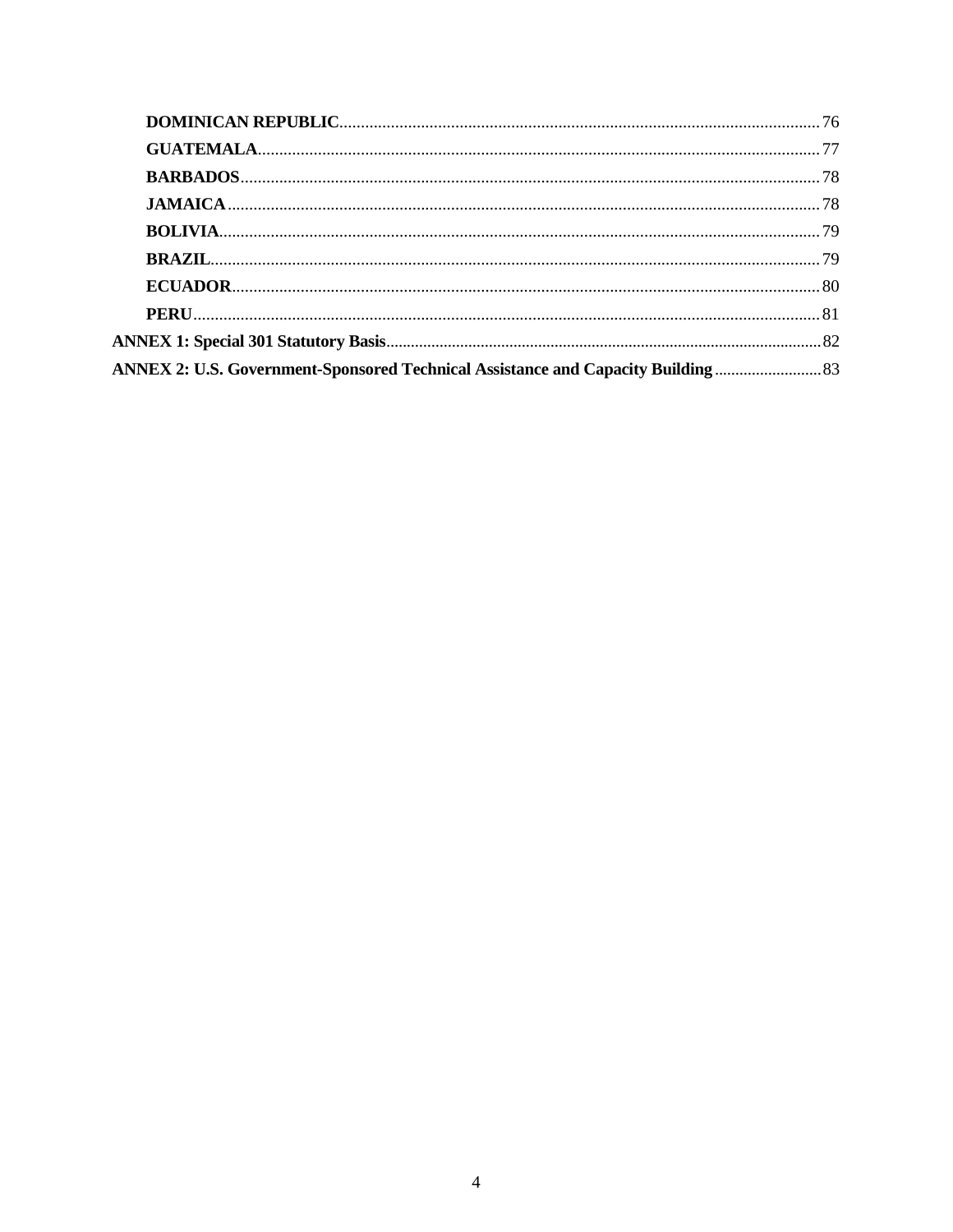# **EXECUTIVE SUMMARY**

<span id="page-4-0"></span>A top trade priority for the Administration is to use all possible sources of leverage to encourage other countries to open their markets to U.S. exports of goods and services, and provide adequate and effective protection and enforcement of U.S. intellectual property (IP) rights. Toward this end, a key objective of the Administration's trade policy is ensuring that U.S. owners of IP have a full and fair opportunity to use and profit from their IP around the globe.

The Special 301 Report (Report) is the result of an annual review of the state of IP protection and enforcement in U.S. trading partners around the world, which the Office of the United States Trade Representative (USTR) conducts pursuant to Section 182 of the Trade Act of 1974, as amended by the Omnibus Trade and Competitiveness Act of 1988, the Uruguay Round Agreements Act, and the Trade Facilitation and Trade Enforcement Act of 2015 (19 U.S.C. § 2242).

The Report reflects the resolve of this Administration to call out foreign countries and expose the laws, policies, and practices that fail to provide adequate and effective IP protection and enforcement for U.S. inventors, creators, brands, manufacturers, and service providers. The identification of the countries and IP-related market access barriers in this Report and of steps necessary to address those barriers are a critical component of the Administration's aggressive efforts to defend Americans from harmful IP-related trade barriers.

The Report identifies foreign trading partners where IP protection and enforcement has deteriorated or remained at inadequate levels and where U.S. persons who rely on IP protection have difficulty with fair and equitable market access. For example:

- USTR continues to place China on the Priority Watch List (and, as before, Section 306 monitoring remains in effect). China's placement on the Priority Watch list reflects the urgent need to remediate a range of IP-related concerns, including as to trade secret theft, online piracy and counterfeiting, the high-volume manufacture and export of counterfeit goods, technology transfer requirements imposed as a condition to access the Chinese market, the mandatory application of adverse terms to foreign IP licensors, and IPownership and research and development localization requirements. Structural impediments to administrative, civil, and criminal IP enforcement are also problematic, as are impediments to pharmaceutical innovation.
- USTR identifies India on the Priority Watch List for lack of sufficient measurable improvements to its IP framework on longstanding and new challenges that have negatively affected U.S. right holders over the past year. Longstanding IP challenges facing U.S. businesses in India include those which make it difficult for innovators to receive and maintain patents in India, particularly for pharmaceuticals, enforcement action and policies that are insufficient to curb the problem, copyright policies that do not properly incentivize the creation and commercialization of content, and an outdated and insufficient trade secrets legal framework. New and growing concerns, including with respect to reductions in transparency by India's pharmaceutical regulator through the removal of a requirement that applicants submit information about a product's patent status, as well as positions that India supports and voices in multilateral fora on IP issues, continue to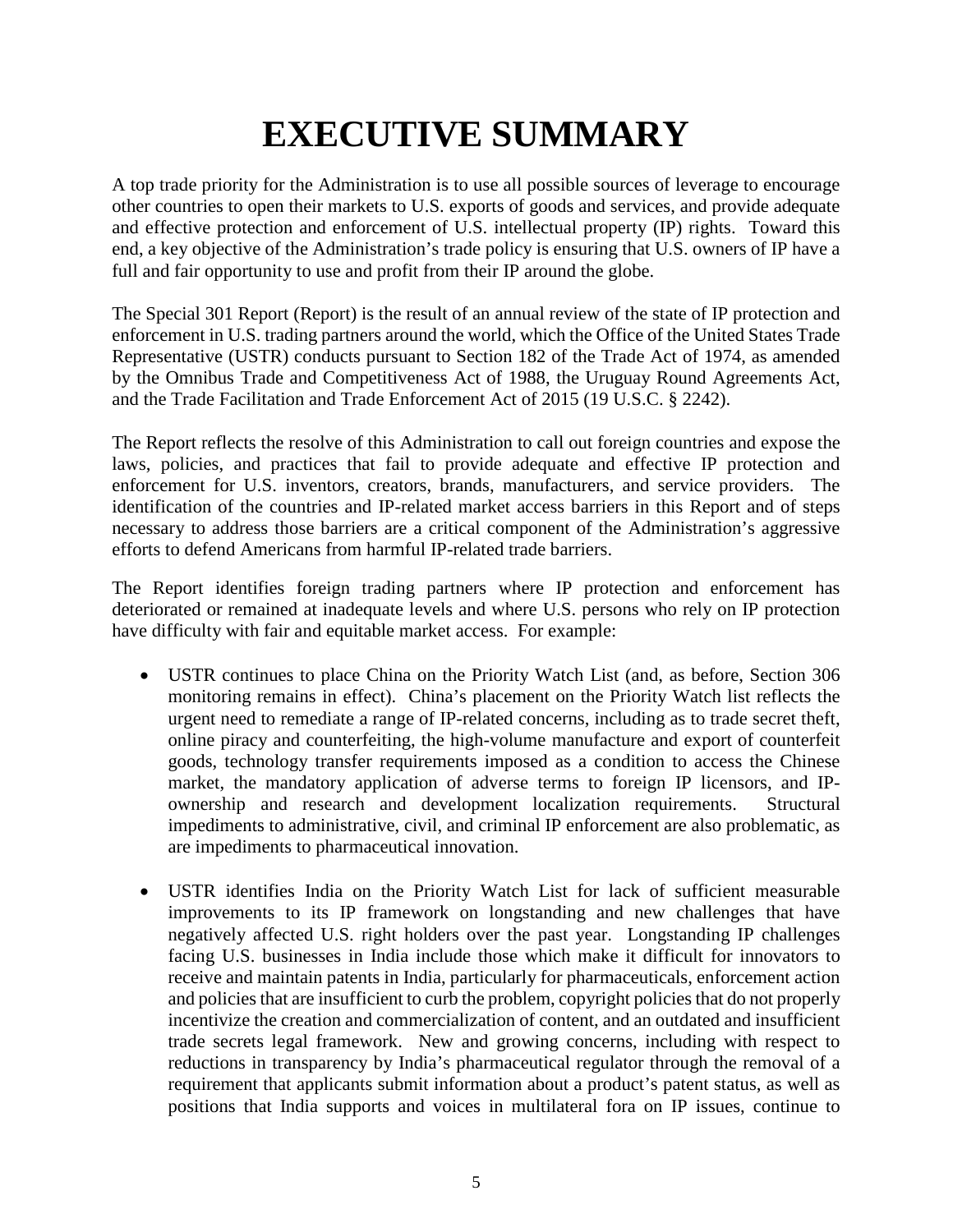generate skepticism about whether India is serious about pursuing pro-innovation and creativity growth policies.

- USTR identifies Indonesia on the Priority Watch List due to the lack of adequate and effective IP protection and enforcement. For example, revisions to Indonesia's patent law have raised serious concerns, including with respect to patentability criteria and local manufacturing and use requirements.
- USTR identifies Colombia on the Priority Watch List with an Out-of-Cycle Review focused on certain provisions of the United States-Colombia Trade Promotion Agreement (CTPA) and monitoring the implementation of Colombia's National Development Plan. In 2017, USTR conducted an Out-of-Cycle Review of Colombia focused on certain provisions of the CTPA and monitoring the implementation of Colombia's National Development Plan. Colombia's lack of meaningful progress warrants its elevation to the Priority Watch List. In 2018, Colombia will be subject to an Out-of-Cycle Review on the same issues to determine whether a change in status to Watch List is warranted.
- The Report also highlights trading partners such as Chile that have not delivered on IP commitments made to the United States.

The Report also identifies significant cross-cutting IP issues with regard to adequate and effective IP protection and enforcement worldwide. For example:

- USTR has been engaging with trading partners, including Algeria, Argentina, Canada, China, Korea, India, Indonesia, Japan, Malaysia, Saudi Arabia, and the United Arab Emirates (UAE), to address concerns related to IP protection and enforcement and market access barriers with respect to pharmaceuticals and medical devices so that trading partners contribute their fair share to research and development of new treatments and cures.
- In virtually all countries identified in this Report, IP enforcement is lacking. Many of the listed trading partners, including Canada, Egypt, Indonesia, Mexico, Turkey, Turkmenistan, UAE, and Uzbekistan, do not provide adequate or effective border enforcement against counterfeit and pirated goods; in addition, many listed countries' customs officials lack authority to take *ex officio* action to seize and destroy such goods at the border or to take such action for goods in-transit.
- Several countries, including China, Mexico, Russia, Ukraine and Vietnam, have not addressed the continuing and emerging challenges of copyright piracy.<sup>[1](#page-5-0)</sup> Countries such as Argentina, Greece, Tajikistan, Turkmenistan, Uzbekistan, and Venezuela do not have in place effective policies and procedures to ensure their own government agencies do not use unlicensed software.
- Online piracy remains a challenging copyright enforcement issue in many trading partner markets, including Canada, China, India, the Netherlands, Romania, Russia, Switzerland,

<span id="page-5-0"></span>l  $<sup>1</sup>$  As used in this report, the term "copyright" encompasses copyright and related rights.</sup>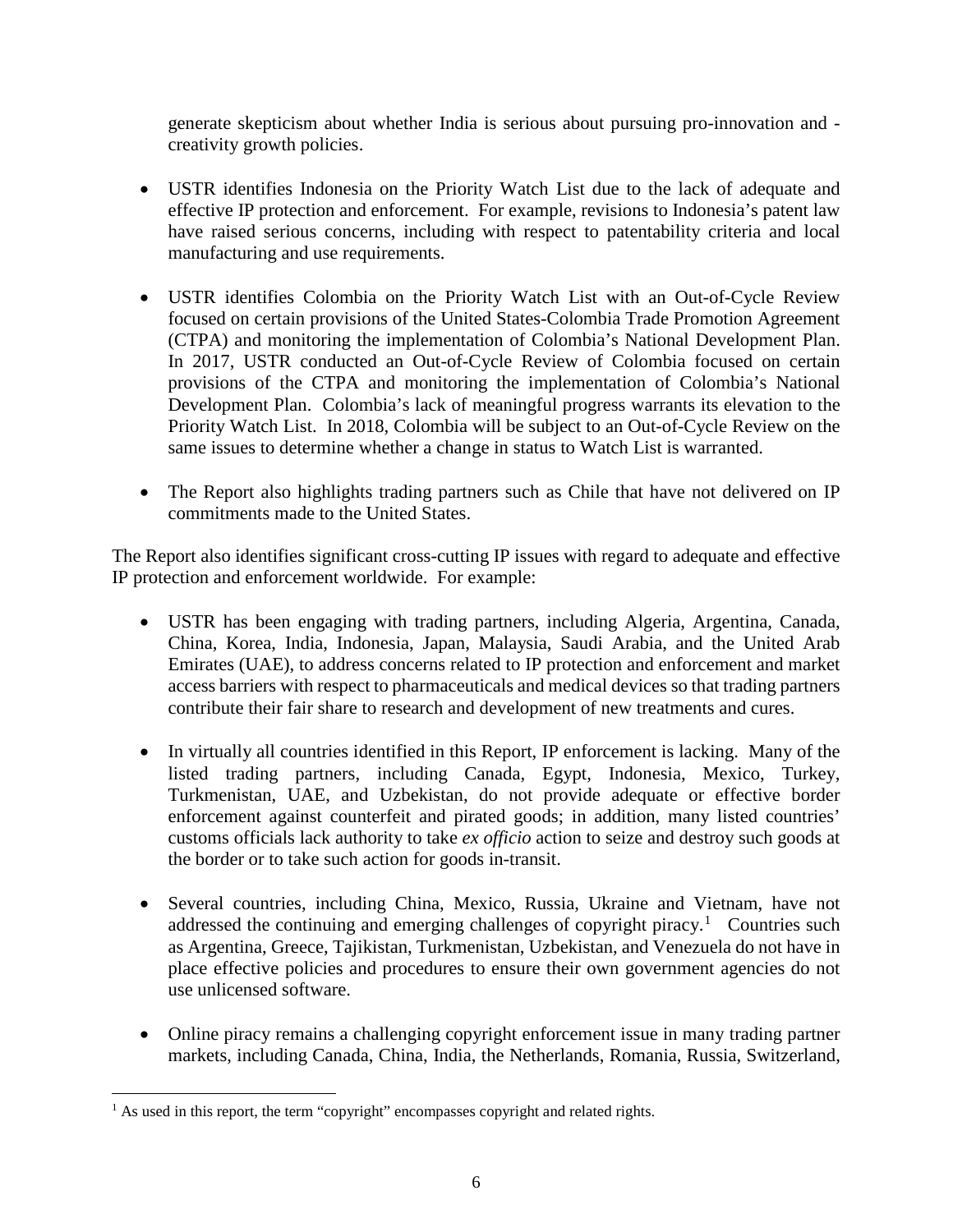Taiwan, Ukraine, and elsewhere.

- U.S. innovators face challenges including restrictive patentability criteria that undermine opportunities for export growth in countries such as Argentina, India, and Indonesia. Innovators also face—for example in Argentina, China, India, Indonesia, Saudi Arabia, Thailand, and Russia—a lack of adequate and effective protection for regulatory test or other data submitted by pharmaceutical and agricultural chemical producers.
- Inadequate protection for trade secrets in a number of countries, notably in China and India, also puts U.S. trade secrets at unnecessary risk.
- The Report highlights negative market access effects of the approach of the European Union (EU) to the protection of geographical indications (GIs) in the EU and third-country markets on U.S. producers and traders, particularly those with prior trademark rights or who rely on the use of common names.

USTR looks forward to working closely with the trading partners identified in this year's Report to address these and other priority concerns.

#### **THE SPECIAL 301 PROCESS**

The Congressionally-mandated annual Special 301 Report is the result of an extensive multistakeholder process. Pursuant to the statute mandating the Report, USTR is charged with designating as Priority Foreign Countries those countries that have the most onerous or egregious acts, policies, or practices and whose acts, policies, or practices have the greatest adverse impact (actual or potential) on the relevant U.S. products. (See ANNEX 1). To facilitate administration of the statute, USTR has created a Priority Watch List and Watch List within this Report. Placement of a trading partner on the Priority Watch List or Watch List indicates that particular problems exist in that country with respect to IP protection, enforcement, or market access for persons relying on IP. Provisions of the Special 301 statute, as amended, direct USTR to develop action plans for each country identified as a Priority Watch List country that has been on the Priority Watch List for at least one year.

#### *Public Engagement*

USTR solicited broad public participation in the 2018 Special 301 review process to facilitate sound, well-balanced assessments of trading partners' IP protection and enforcement and related market access issues affecting IP-intensive industries, and to help ensure that the Special 301 review would be based on comprehensive information regarding IP issues in trading partner markets.

USTR requested written submissions from the public through a notice published in the *Federal Register* on December 27, 2017 (*[Federal Register](https://www.federalregister.gov/articles/2016/01/11/2015-33278/2016-special-301-review-identification-of-countries-under-section-182-of-the-trade-act-of-1974)* notice). In addition, on March 8, 2018, USTR conducted a public hearing that provided the opportunity for interested persons to testify before the interagency Special 301 Subcommittee of the Trade Policy Staff Committee (TPSC) about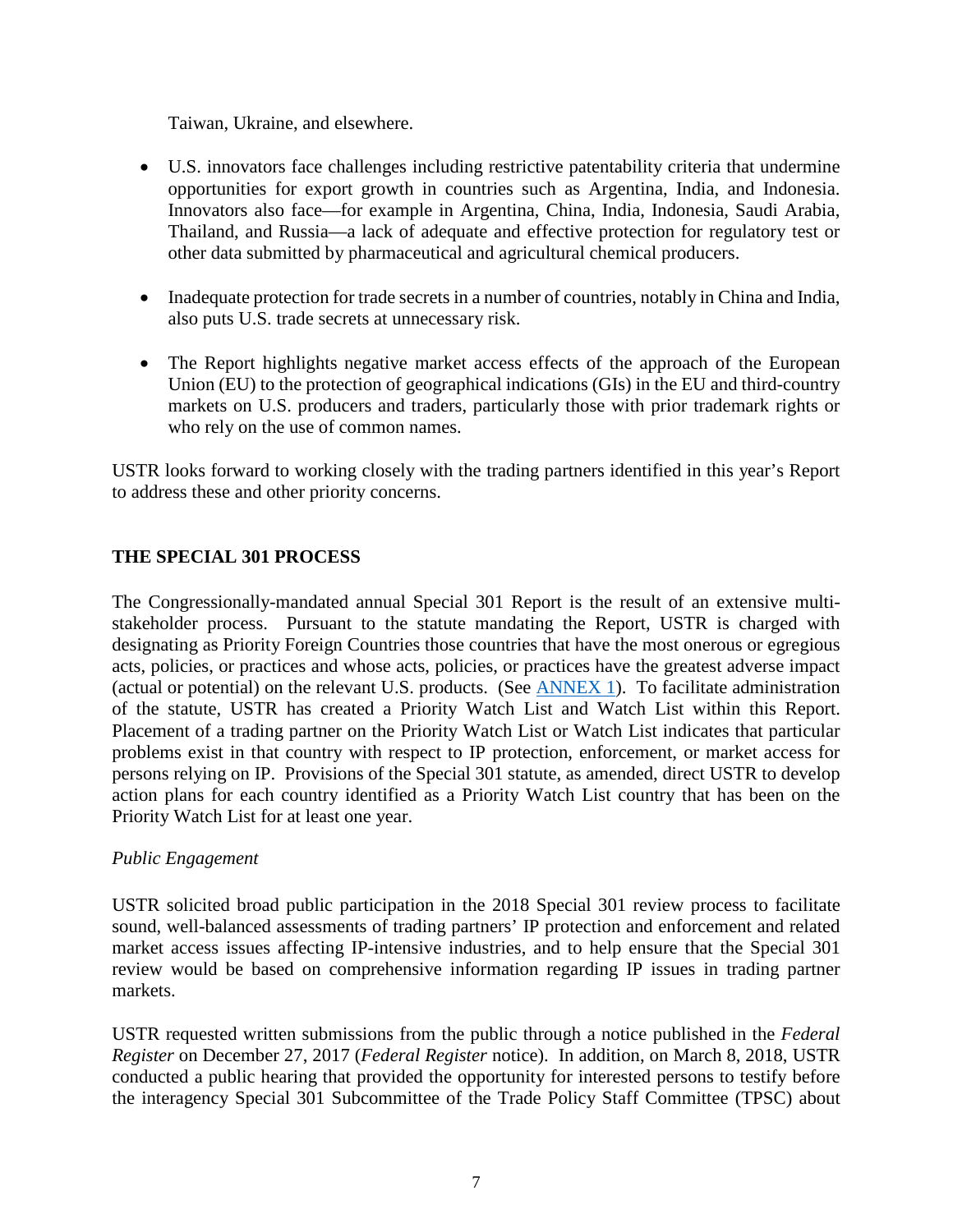issues relevant to the review. The hearing featured testimony from witnesses, including representatives of foreign governments, industry, and non-governmental organizations. USTR posted on its public website the testimony received at the Special 301 hearing, and offered a posthearing comment period during which hearing participants could submit additional information in support of, or in response to, hearing testimony.<sup>[2](#page-7-0)</sup> The *Federal Register* notice and post-hearing comment opportunity drew submissions from 39 non-government stakeholders and 23 trading partner governments. The submissions filed in response to the *Federal Register* notice, and during the post-hearing comment period are available to the public online at [WWW.REGULATIONS.GOV,](http://www.regulations.gov/) docket number USTR-2017-0024. The public can access the [transcript a](https://ustr.gov/sites/default/files/Special-301-FINAL-03012016.pdf)nd video of the hearing at [WWW.USTR.GOV.](http://www.ustr.gov/)

#### *Country Placement*

l

The Special 301 listings and actions announced in this Report are the result of intensive deliberations among all relevant agencies within the U.S. Government, informed by extensive consultations with participating stakeholders, foreign governments, the U.S. Congress, and other interested parties.

USTR, together with the Special 301 Subcommittee, conducts a broad and balanced assessment of U.S. trading partners' IP protection and enforcement, as well as related market access issues affecting IP-intensive industries, in accordance with the statutory criteria. (See ANNEX 1). The Special 301 Subcommittee, through the TPSC, provides advice on country placement to USTR based on this assessment. This assessment is necessarily conducted on a case-by-case basis, taking into account diverse factors such as a trading partner's level of development, its international obligations and commitments, the concerns of right holders and other interested parties, and the trade and investment policies of the United States. It is informed by the various cross-cutting issues and trends identified in Section I. Each assessment is based upon the specific facts and circumstances that shape IP protection and enforcement in a particular trading partner.

In the year ahead, USTR will continue to engage trading partners on the issues discussed in this Report. In preparation for, and in the course of, those interactions, USTR will:

- Engage with U.S. stakeholders, the U.S. Congress, and other interested parties to ensure that the U.S. Government's position is informed by the full range of views on the pertinent issues;
- Conduct extensive discussions with individual trading partners regarding their respective IP regimes;
- Encourage trading partners to engage fully, and with the greatest degree of transparency, with the full range of stakeholders on IP matters;
- Develop action plans with benchmarks for each country that has been on the Priority Watch List for at least one year to encourage progress on high-priority IP concerns; and

<span id="page-7-0"></span><sup>&</sup>lt;sup>2</sup> Available at [https://ustr.gov/issue-areas/intellectual-property/special-301/2018-special-301-review.](https://ustr.gov/issue-areas/intellectual-property/special-301/2018-special-301-review)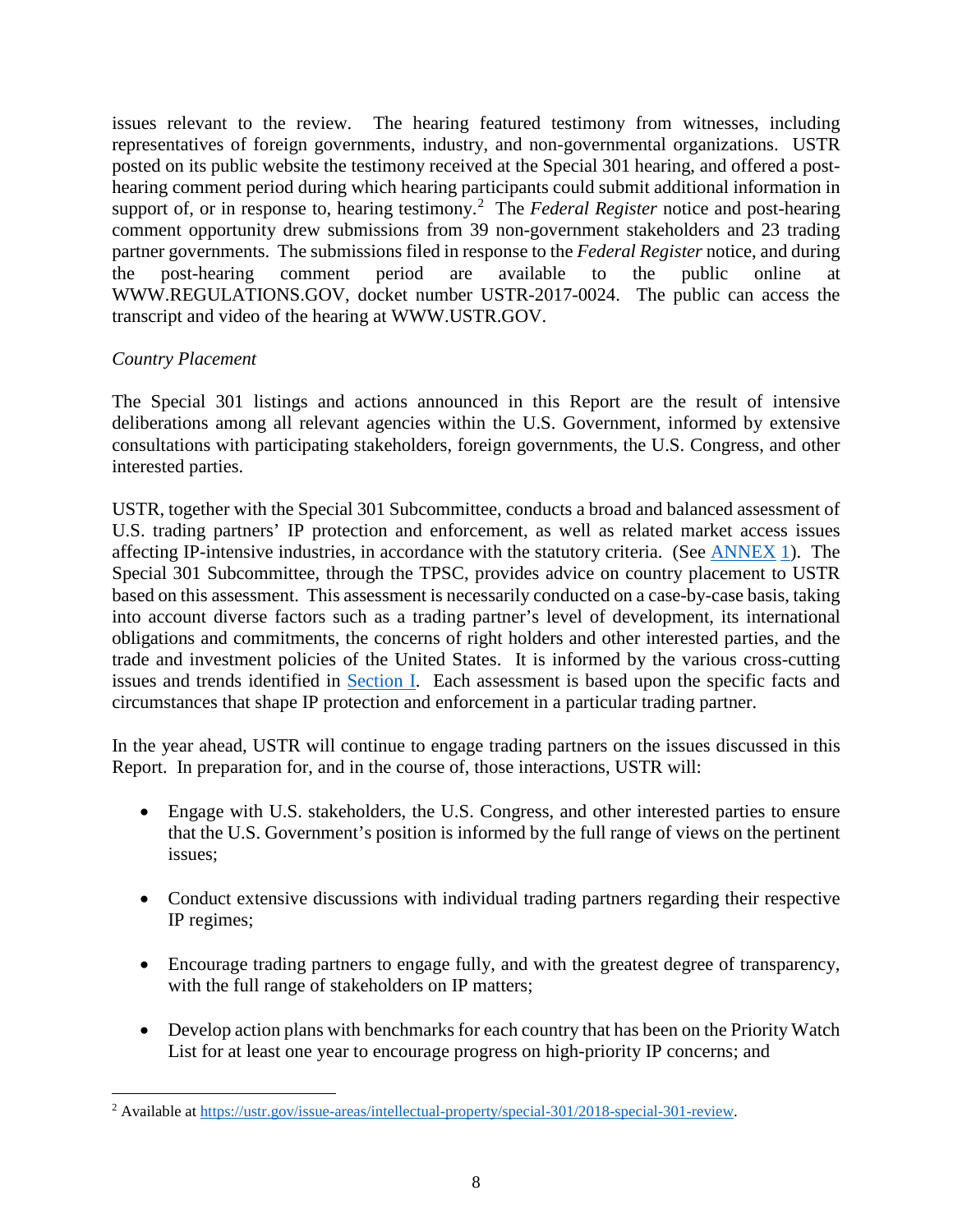• Identify, where possible, appropriate ways in which the U.S. Government can be of assistance. (See ANNEX 2).

USTR will conduct these discussions in a manner that both advances the policy goals of the United States and respects the importance of meaningful policy dialogue with U.S. trading partners. In addition, USTR will continue to work closely with other U.S. Government agencies to ensure consistency of U.S. trade policy objectives.

#### **THE 2018 SPECIAL 301 LIST**

The Special 301 Subcommittee received stakeholder input on more than 100 trading partners, but focused its review on those submissions that responded to the request set forth in the notice published in the *Federal Register* to identify whether a particular trading partner should be named as a Priority Foreign Country, placed on the Priority Watch List, or Watch List, or not listed in the Report. Following extensive research and analysis, USTR has identified 36 trading partners as follows:

#### **Priority Watch List Watch List**

| Algeria               | <b>Barbados</b><br>$\bullet$ | Pakistan<br>$\bullet$     |
|-----------------------|------------------------------|---------------------------|
| Argentina             | <b>Bolivia</b><br>$\bullet$  | Peru<br>$\bullet$         |
| Canada<br>$\bullet$   | <b>Brazil</b><br>$\bullet$   | Romania                   |
| Chile                 | Costa Rica<br>٠              | Saudi Arabia<br>$\bullet$ |
| China<br>$\bullet$    | Dominican<br>$\bullet$       | Switzerland<br>$\bullet$  |
| Colombia<br>$\bullet$ | Republic                     | Tajikistan                |
| India<br>٠            | Ecuador<br>$\bullet$         | Thailand<br>$\bullet$     |
| Indonesia             | Egypt<br>$\bullet$           | Turkey                    |
| Kuwait<br>$\bullet$   | Greece                       | Turkmenistan<br>$\bullet$ |
| Russia<br>٠           | Guatemala                    | <b>UAE</b><br>$\bullet$   |
| Ukraine<br>$\bullet$  | Jamaica<br>$\bullet$         | Uzbekistan                |
| Venezuela             | Lebanon                      | Vietnam                   |
|                       | Mexico                       |                           |
|                       |                              |                           |

#### **OUT-OF-CYCLE REVIEWS**

An Out-of-Cycle Review is a tool that USTR uses to encourage progress on IP issues of concern. Out-of-Cycle Reviews provide an opportunity to address and remedy such issues through heightened engagement and cooperation with trading partners and other stakeholders. Out-of-Cycle Reviews focus on identified IP challenges in specific trading partner markets. Successful resolution of specific IP issues of concern can lead to a positive change in a trading partner's Special 301 status outside of the typical period for the annual review. Conversely, failure to address identified IP concerns, or further deterioration as to an IP-related concern within the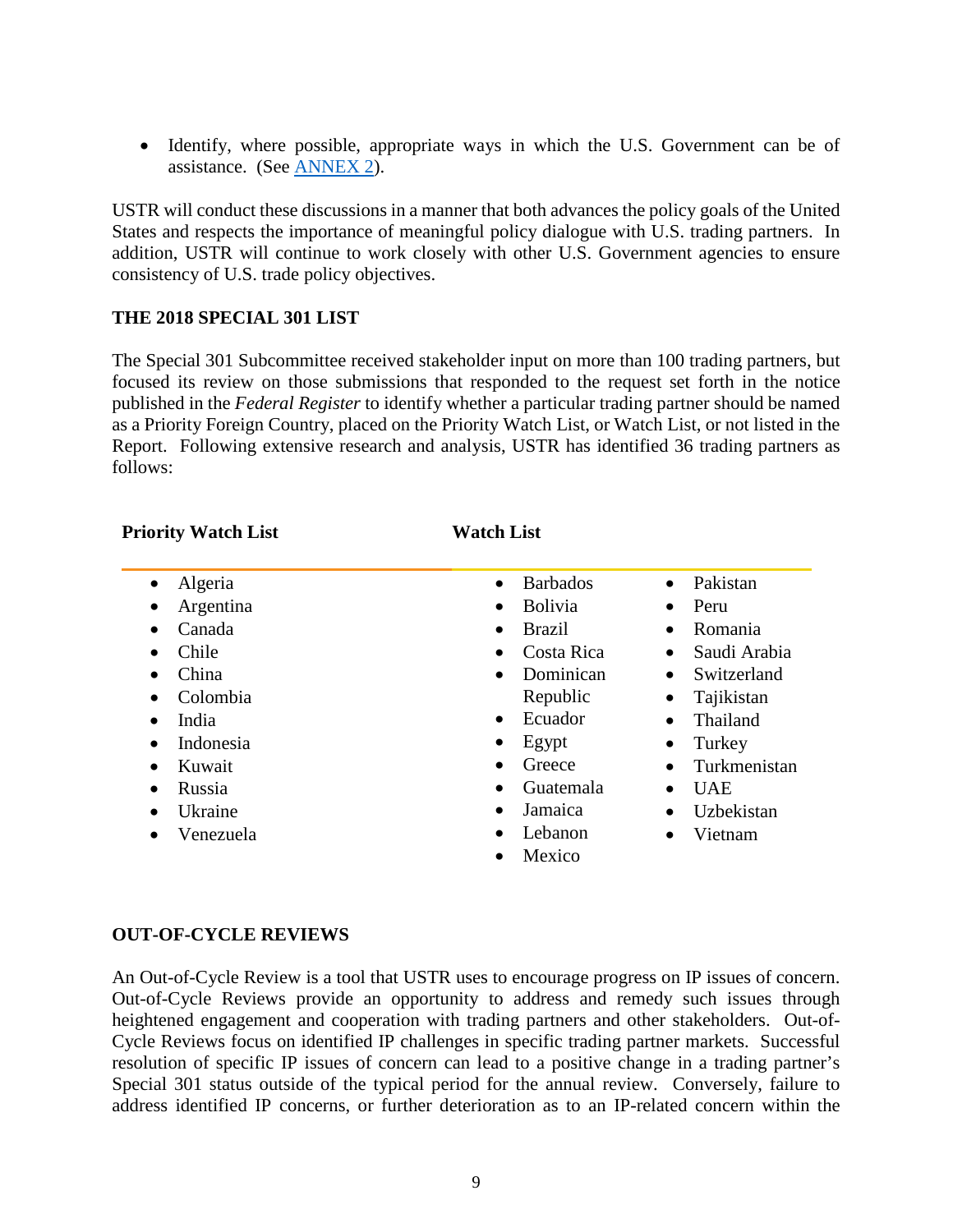specified Out-of-Cycle Review period, can lead to an adverse change in status.

In December 2017, the United States concluded an Out-of-Cycle Review of **Thailand** and moved Thailand from the Priority Watch List to the Watch List. Engagement on IP protection and enforcement as part of the bilateral U.S.-Thailand Trade and Investment Framework Agreement yielded results on resolving U.S. IP concerns across a range of issues, including on enforcement, patents and pharmaceuticals, trademarks, and copyright.

USTR also conducted an Out-of-Cycle Review of **Colombia** in 2017 focused on certain provisions of the CTPA and monitoring the implementation of Colombia's National Development Plan. Colombia's lack of meaningful progress warrants its elevation to the Priority Watch List. As explained below, in 2018, Colombia will be subject to an Out-of-Cycle Review on the same issues to determine whether a change in status to Watch List is warranted.

USTR closed Out-of-Cycle Reviews for **Kuwait** and **Tajikistan**. While an Out-of-Cycle Review was conducted so that Kuwait could bring its copyright regime in line with its international commitments, the implementing regulations to the 2016 Copyright and Related Rights Law fell short of addressing all of the outstanding issues. USTR removed Tajikistan from the Watch List in 2017 due to Tajikistan carrying out IP reforms and promising progress in addressing unlicensed software issues. However, due to Tajikistan's failure to successfully resolve the previously identified software issues during the period of the Out-of-Cycle Review, Tajikistan returns to the Watch List in 2018.

In the coming months, USTR will conduct Out-of-Cycle Reviews of **Colombia**, **Kuwait,** and **Malaysia**.

- USTR will conduct an Out-of-Cycle Review of **Colombia**, which has been placed on the Priority Watch List this year. The Out-of-Cycle Review will assess Colombia's commitment to the IP provisions of the CTPA and will continue to monitor the implementation of Colombia's National Development Plan.
- USTR will conduct an Out-of-Cycle Review of **Kuwait**, which will focus on improving Kuwait's copyright regime to meet its international commitments.
- USTR will conduct an Out-of-Cycle Review of **Malaysia**, which will consider the extent to which Malaysia is providing adequate and effective IP protection and enforcement, including with respect to patents.

USTR may conduct additional Out-of-Cycle Reviews of other trading partners as circumstances warrant, or as requested by the trading partner.

#### **OUT-OF-CYCLE REVIEW OF NOTORIOUS MARKETS**

In 2010, USTR began publishing annually the *Notorious Markets List* as an Out-of-Cycle Review separately from the annual Special 301 Report. The *Notorious Markets List* identifies illustrative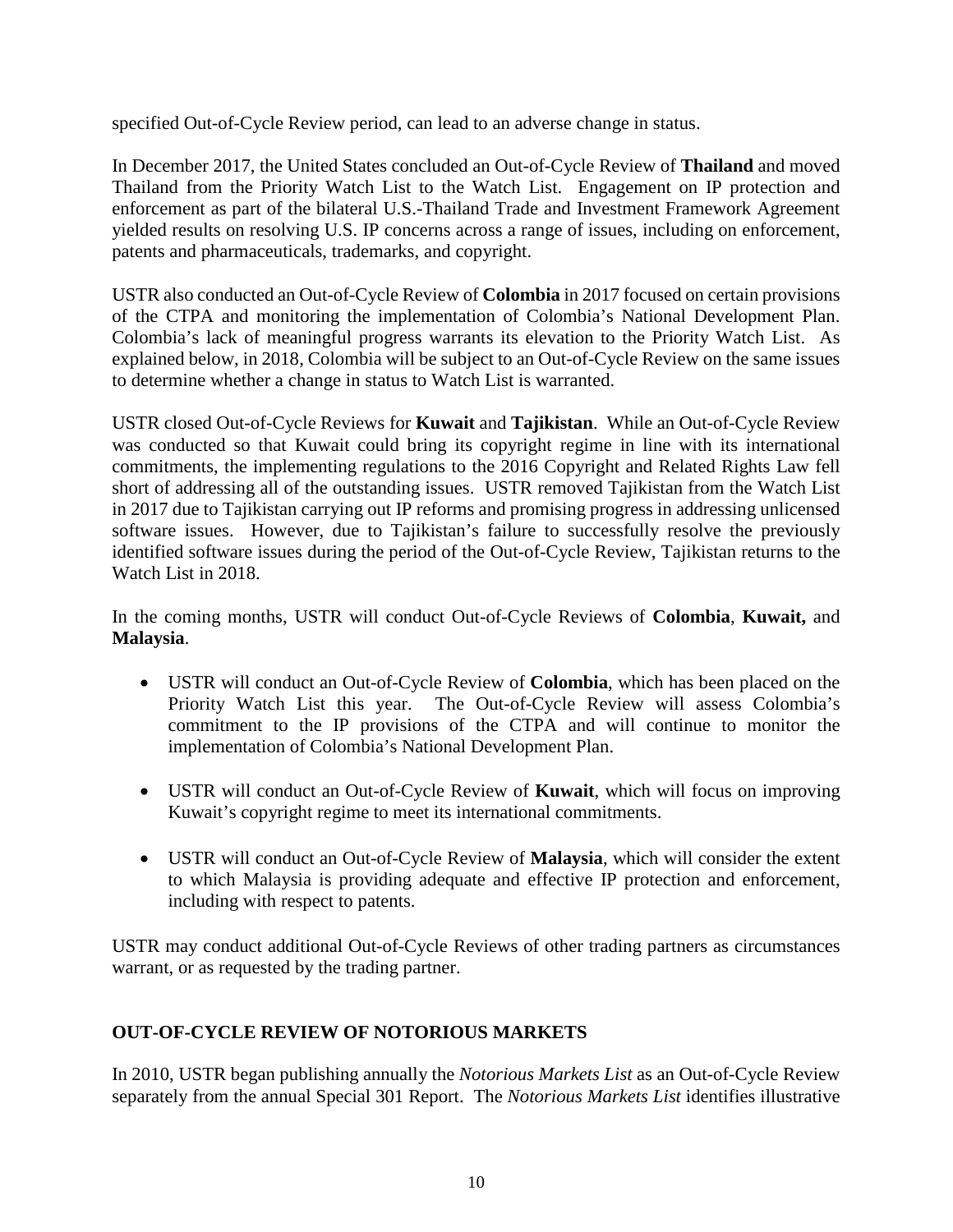examples of online and physical markets that reportedly engage in, facilitate, turn a blind eye to, or benefit from substantial copyright piracy and trademark counterfeiting, according to information submitted to USTR in response to a notice published in the *Federal Register* requesting public comments. In 2017, USTR requested such comments on August 16, 2017, and published the *2017 Notorious Markets List* on January 11, 2018. USTR plans to conduct its next Out-of-Cycle Review of Notorious Markets in the fall of 2018.

#### **STRUCTURE OF THE SPECIAL 301 REPORT**

The 2018 Report contains the following Sections and Annexes:

SECTION I: DEVELOPMENTS IN INTELLECTUAL PROPERTY RIGHTS PROTECTION, ENFORCEMENT, AND RELATED MARKET ACCESS discusses global trends and issues in IP protection and enforcement and related market access that the U.S. Government works to address on a daily basis;

[SECTION II: COUNTRY REPORTS](#page-37-3) includes descriptions of issues of concern with respect to particular trading partners;

ANNEX 1: SPECIAL 301 STATUTORY BASIS describes the statutory basis of the Special 301 Report; and

ANNEX 2: U.S. GOVERNMENT-SPONSORED TECHNICAL ASSISTANCE AND CAPACITY BUILDING highlights U.S. Government-sponsored technical assistance and capacity building efforts.

April 2018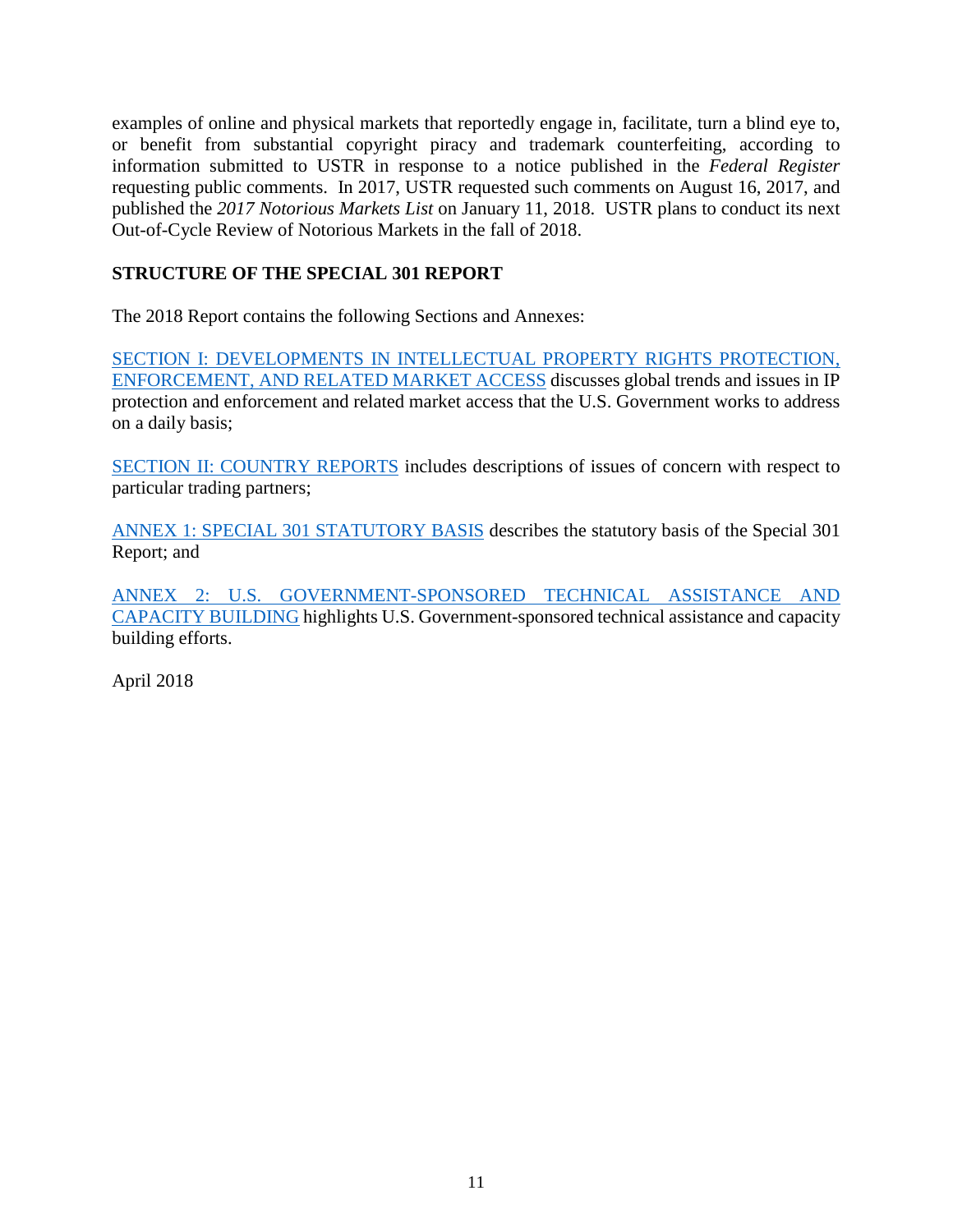# <span id="page-11-0"></span>**SECTION I: Developments in Intellectual Property Rights Protection, Enforcement, and Related Market Access**

An important part of the mission of the Office of the United States Trade Representative (USTR) is to support and implement the Administration's commitment to protect American jobs and workers and to advance the economic interests of the United States. Intellectual property (IP) infringement, including patent infringement, trademark counterfeiting, copyright piracy, and trade secret theft,<sup>[3](#page-11-1)</sup> causes significant financial losses for right holders and legitimate businesses around the world. IP infringement undermines U.S. competitive advantages in innovation and creativity, to the detriment of American businesses and workers. In its most pernicious forms, IP infringement endangers the public, such as through exposure to health and safety risks from counterfeit products like semiconductors, automobile parts, apparel and footwear, toys, and medicines. In addition, trade in counterfeit and pirated products often fuels cross-border organized criminal networks and hinders sustainable economic development in many countries. Fostering innovation and creativity is essential to U.S. economic growth, competitiveness, and an estimated 45 million American jobs that directly or indirectly rely on IP-intensive industries. USTR continues to work to protect American innovation and creativity in foreign markets with all the tools of U.S. trade policy, including through the annual Special 301 Report.

This Section highlights developments in 2017 and early 2018 in IP protection, enforcement, and related market access in foreign markets, including: examples of initiatives to strengthen IP protection and enforcement; illustrative best practices demonstrated by the United States and our trading partners; U.S.-led initiatives in multilateral organizations; and bilateral and regional developments. It identifies outstanding challenges and trends including as they relate to trade in counterfeits, online piracy, forced technology transfer, innovative pharmaceutical products and medical devices, and geographical indications (GIs). This Section also highlights the importance of IP to innovation in the environmental sector and considerations at the intersection of IP and health. Finally, this Section discusses the importance of full implementation of the World Trade Organization (WTO) Agreement on Trade-Related Aspects of Intellectual Property Rights (TRIPS) and developments on the U.S. use of WTO dispute settlement procedures to resolve IP concerns.

#### **A. IP Protection, Enforcement and Related Market Access Challenges**

#### *1. Pharmaceutical and Medical Device Innovation and Market Access*

In order to promote affordable healthcare for American patients today and innovation to preserve access to the cutting edge treatments and cures that they deserve tomorrow, USTR has been

<span id="page-11-1"></span> $\overline{a}$ <sup>3</sup> The terms "trademark counterfeiting" and "copyright piracy" may appear below also as "counterfeiting" and "piracy," respectively.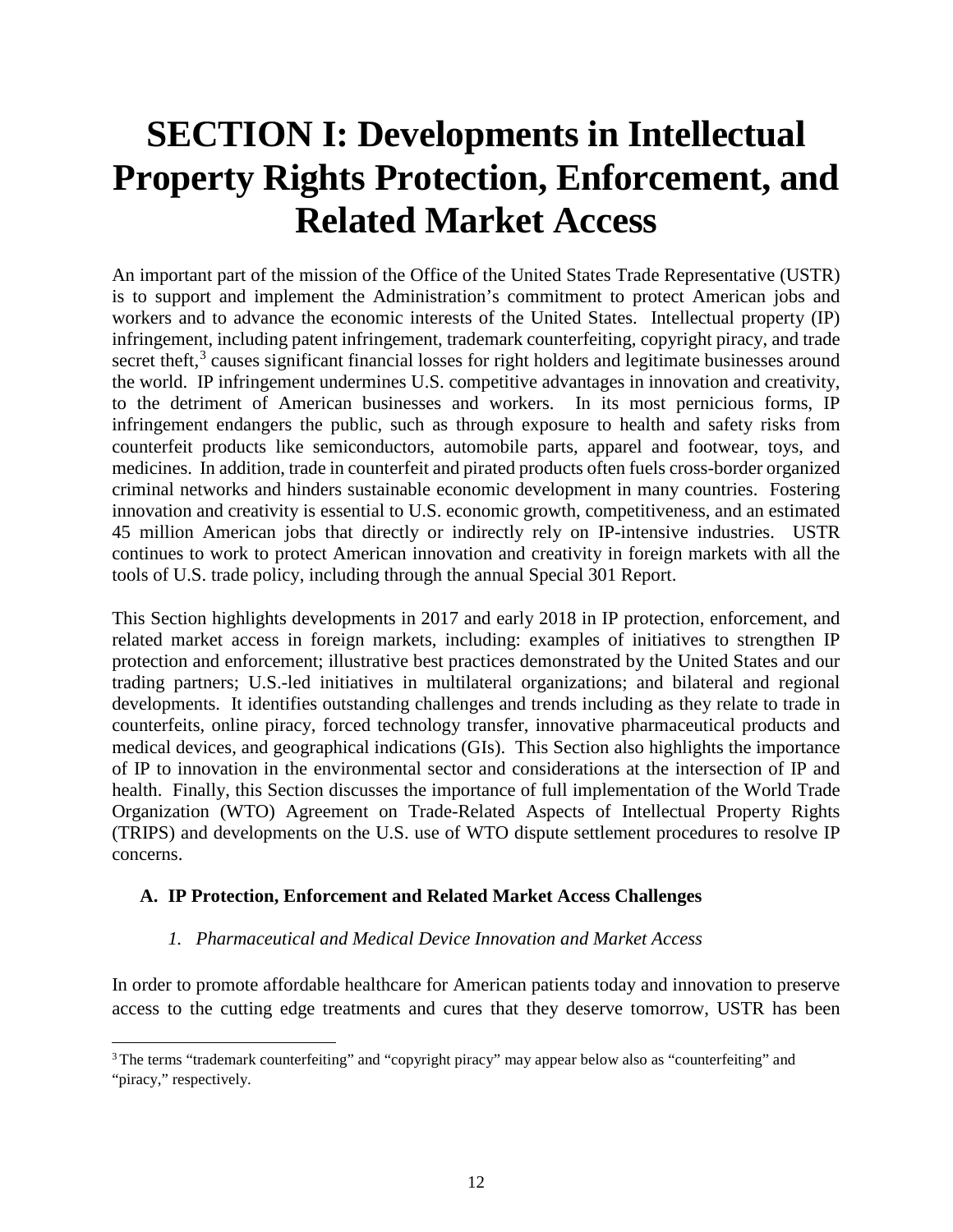engaging with trading partners to ensure that U.S. owners of IP have a full and fair opportunity to use and profit from their IP, including by promoting transparent and fair pricing and reimbursement systems. USTR has sought to ensure robust IP systems; reduce market access barriers to pharmaceutical products and medical devices, including measures that discriminate against U.S. companies, are not adequately transparent, or do not offer sufficient opportunity for meaningful stakeholder engagement; and has pressed trading partners to appropriately recognize the value of innovative medicines and medical devices so that trading partners contribute their fair share to research and development of new treatments and cures. Examples include USTR actions to:

- Seek strong IP provisions, which are important to incentivizing innovation, in the renegotiation and modernization of the North American Free Trade Agreement (NAFTA) with **Canada** and **Mexico**, as well as provisions to ensure that national-level government processes for the listing and reimbursement of pharmaceutical products and medical devices are transparent, provide procedural fairness, are nondiscriminatory, and provide full market access for U.S. products;
- Obtain, through negotiations to improve and better implement the U.S.-Korea Free Trade Agreement (KORUS FTA), **Korea**'s commitment to reform a key measure to better implement its KORUS FTA commitments to provide fair and non-discriminatory treatment of pharmaceutical products, including imported products, under certain medical pricing and reimbursement programs;
- Engage with **Japan** in the context of the U.S.-Japan Economic Dialogue to ensure transparency and fairness and address other concerns with respect to pharmaceutical and medical devices pricing and reimbursement policies;
- Press **China** on a range of issues affecting the pharmaceutical sector, including providing for effective protection against unfair commercial use, as well as unauthorized disclosure, of test or other data generated to obtain marketing approval for pharmaceutical products, as well as expediting its implementation of an effective mechanism for the early resolution of potential patent disputes;
- Engage with **India** to secure meaningful IP reforms on longstanding issues, including patentability criteria, criteria for compulsory licensing, protection against unfair commercial use, as well as unauthorized disclosure, of test or other data generated to obtain marketing approval for pharmaceutical products;
- Press **Indonesia** to resolve concerns regarding revisions to Indonesia's patent law, such as its patentability criteria, local manufacturing and use requirements, and the grounds and procedures for issuing compulsory licenses;
- Raise concerns with **Argentina** regarding the scope of patentable subject matter and effective protection against unfair commercial use, as well as unauthorized disclosure, of undisclosed test or other data generated to obtain marketing approval for pharmaceutical and agricultural chemical products, among other issues;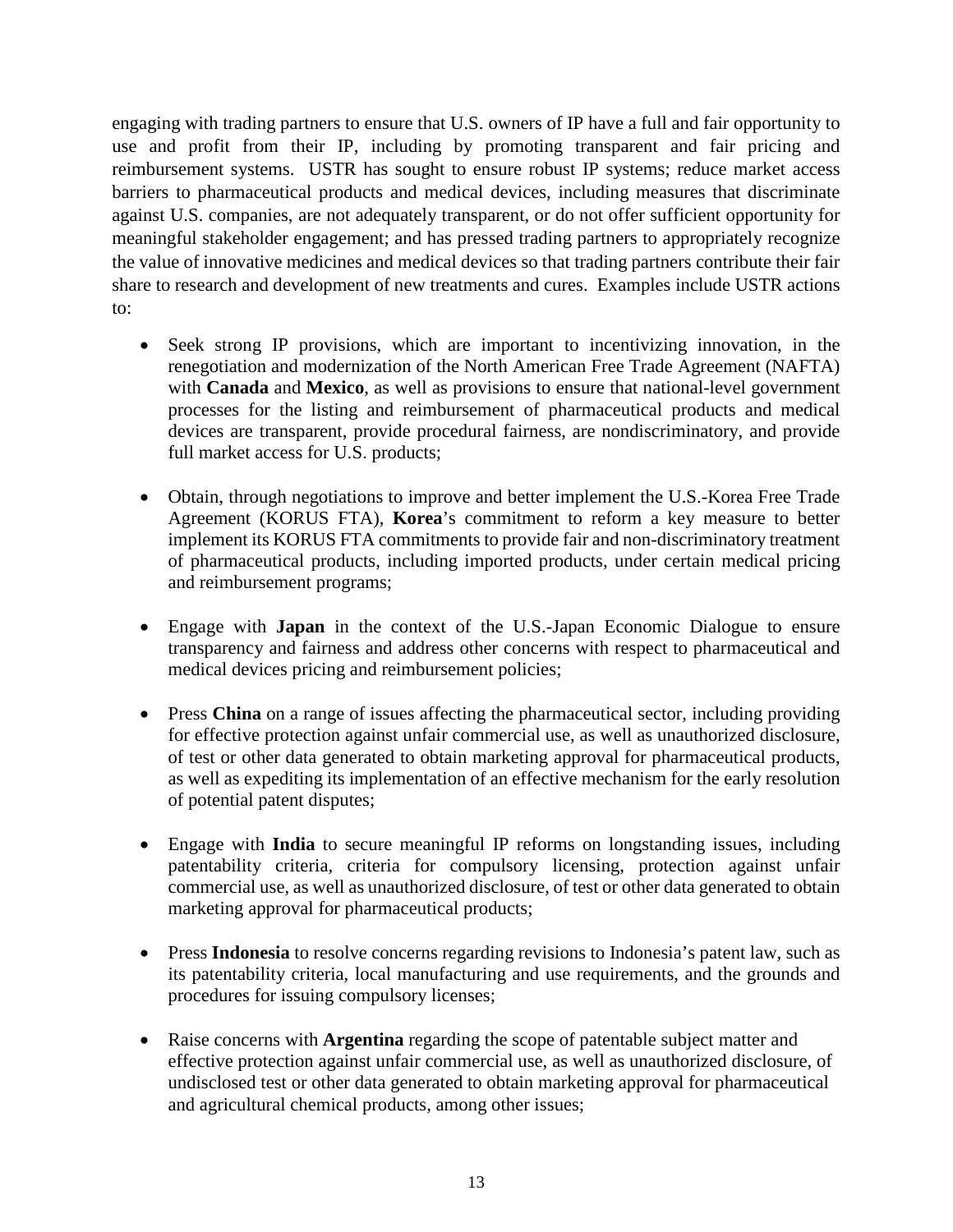- Engage with **Saudi Arabia** regarding the protection and enforcement of patents and effective protection against commercial use, as well as unauthorized disclosure, of undisclosed test or other data generated to obtain marketing approval for pharmaceutical products, among other issues; and
- Seek confirmation that the **United Arab Emirates** (UAE) will continue to protect pharmaceuticals through local procedures and the Gulf Cooperation Council (GCC) patent system.

This year's Report highlights concerns regarding IP protection and enforcement and market access barriers affecting U.S. entities that rely on IP protection, including those in the pharmaceutical and medical device industries.

For example, actions by trading partners to unfairly issue, threaten to issue, or encourage others to issue, compulsory licenses raise serious concerns. Such actions can undermine a patent holder's IP, reduce incentives to invest in research and development for new treatments and cures, unfairly shift the burden for funding such research and development to American patients and those in other markets that properly respect IP, and discourage the introduction of important new medicines into affected markets. To maintain the integrity and predictability of IP systems, governments should use compulsory licenses only in extremely limited circumstances and after making every effort to obtain authorization from the patent owner on reasonable commercial terms and conditions. Such licenses should not be used as a tool to implement industrial policy, including providing advantages to domestic companies, or as undue leverage in pricing negotiations between governments and right holders. It is also critical that foreign governments ensure transparency and due process in any actions related to compulsory licenses. The United States will continue to monitor developments and to engage, as appropriate, with trading partners, including **Chile**, **Colombia**, **El Salvador**, **India**, and **Malaysia**.

Also, measures that are discriminatory, nontransparent, or otherwise trade-restrictive, have the potential to hinder market access in the pharmaceutical and medical device sectors, and potentially result in higher product costs. Unreasonable regulatory approval delays and non-transparent reimbursement policies also can impede a company's ability to enter the market, and thereby discourage the development and marketing of new drugs and other medical products. The criteria, rationale, and operation of such measures are often nontransparent or not fully disclosed to patients or to pharmaceutical and medical device companies seeking to market their products. By contrast, a number of countries have policies in place that speed up regulatory approvals for pharmaceutical products and reduce the complexity and administrative cost of the approval process, which can increase market access. For example, "reliance" systems, such as the ones implemented by **Egypt** and **Mexico**, recognize and rely on regulatory approvals by stringent health regulatory authorities in other countries. The United States encourages trading partners to provide appropriate mechanisms for transparency, procedural and due process protections, and opportunities for public engagement in the context of their relevant health care systems.

In addition, pricing and reimbursement systems in foreign markets that are not market-based, or that do not otherwise appropriately recognize the value of innovative medicines and medical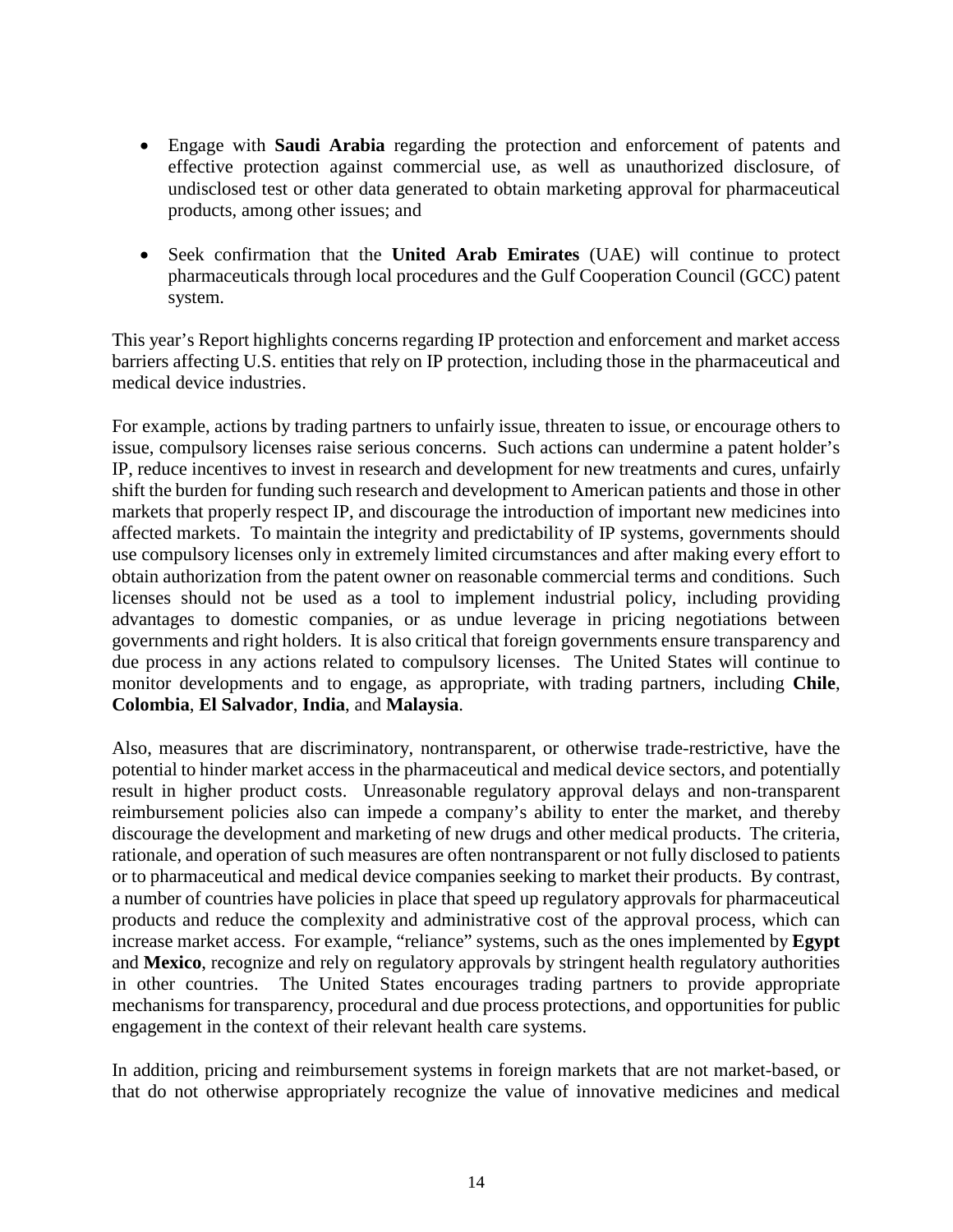devices, present significant concerns. Such systems undermine incentives for innovation in the health care sector. It is important that trading partners contribute fairly to research and development for innovative treatments and cures.

The IP-intensive U.S. pharmaceutical and medical device industries have expressed concerns regarding the policies of several trading partners, including **Algeria**, **Australia**, **Canada**, **China**, **Colombia**, **Ecuador**, **Japan**, **Korea**, **New Zealand**, and **Turkey**, on issues related to pharmaceutical innovation and market access. Examples of these concerns include the following:

- **Algeria**'s ban on a significant number of imported pharmaceutical products and medical devices in favor of local products is a trade matter of paramount concern and is the primary reason why Algeria remains on the Priority Watch List. The United States urges Algeria to remove this market access barrier that is also reportedly adversely affecting access to legitimate medicines.
- Under the U.S.-Australia Free Trade Agreement, **Australia** must provide that a pharmaceutical product patent owner be notified of a request for marketing approval by a third party for a product claimed by that patent and provide measures in its marketing approval process to prevent persons other than the patent owner from marketing a patented product during the patent term. U.S. and Australian pharmaceutical companies have expressed concerns about delays in this notification process. The U.S. Government also has raised concerns about provisions in Australian law that impose a potential significant, unjustifiable, and discriminatory burden on the enjoyment of patent rights, and specifically on the owners of pharmaceutical patents.
- **Canada** has drawn concern from stakeholders by proposing changes that would dramatically reshape how the Patented Medicine Prices Review Board evaluates patented pharmaceuticals and sets their ceiling prices. If implemented, the changes would significantly undermine the marketplace for innovative pharmaceutical products, delay or prevent the introduction of new medicines in Canada, and reduce investments in Canada's life sciences sector.
- The United States has urged **Japan** to implement predictable and stable pricing and reimbursement policies that reward innovation and provide incentives for companies to invest in the research and development of advanced medical devices and innovative pharmaceuticals. Reforms to Japan's reimbursement system in 2017 represent a retreat from previous progress made in this area. Current plans may weaken incentives previously offered under the Price Maintenance Premium (PMP), a mechanism designed to accelerate the introduction of innovative drugs to the Japanese market. They may also introduce significant uncertainty into pricing for patented pharmaceuticals, undermining investment planning for capital-intensive drug discovery research and clinical trials. U.S. stakeholders have expressed strong concerns regarding new rules that provide tiered access to the PMP based on certain criteria that might be easier for domestic firms to meet and that might limit the ability for small- and medium-sized enterprises (SMEs) to qualify for the full premium.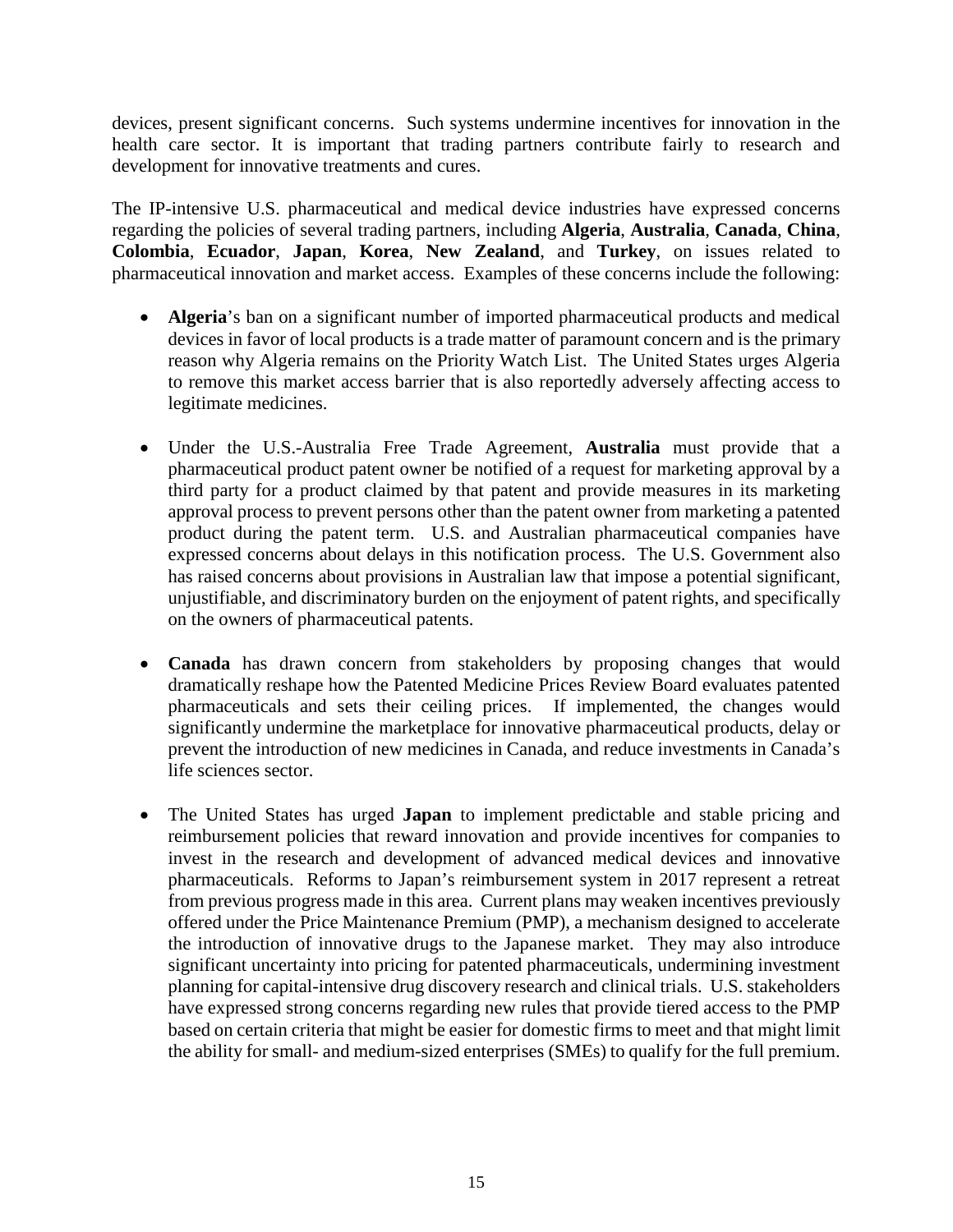- The United States has urged **Korea** to seriously consider stakeholders' concerns and ensure that pharmaceutical reimbursement is conducted in a fair, transparent, and nondiscriminatory manner that recognizes the value of innovation, including during recently concluded negotiations for an improved KORUS FTA. In March 2018, those negotiations concluded with a commitment that before the end of 2018, Korea will amend its Premium Pricing Policy for Global Innovative New Drugs to make it consistent with Korea's commitments under the KORUS FTA to ensure non-discriminatory and fair treatment for pharmaceutical products and medical devices, including imported products and devices. It is critical that Korea not only fully implement this commitment but also address other concerns regarding the lack of transparency and predictability, and the need to appropriately recognize the value of innovative pharmaceuticals and medical devices, in Korea's pricing and reimbursement policies and their underlying methodology.
- **Turkey** lacks efficiency, transparency, and fairness in its pharmaceutical manufacturing inspection process.
- There are long-standing concerns about the policies and operation of **New Zealand**'s Pharmaceutical Management Agency (PHARMAC), including, among other things, the lack of transparency, fairness, and predictability of the PHARMAC pricing and reimbursement regime, as well as negative aspects of the overall climate for innovative medicines in New Zealand.

The United States seeks to establish, or continue, dialogues with trading partners to address these and other concerns and to encourage a common understanding on questions related to innovation and pricing in the pharmaceutical and medical device sectors. The United States also looks forward to continuing its engagement with our trading partners to promote fair and transparent policies in these sectors.

#### *2. Technology Transfer, Indigenous Innovation, and Localization*

Right holders operating in other countries report an increasing variety of government measures, policies, and practices that require or pressure technology transfer from U.S. companies. While these measures are sometimes styled as means to incentivize domestic "indigenous innovation," in practice, they disadvantage U.S. companies, requiring them to give up their IP as the price of market entry. These actions serve as market access barriers and deny U.S. companies reciprocal opportunities to access foreign markets relative to foreign companies operating in the United States. This discourages foreign investment and hurts local manufacturers, distributors, and retailers. Such government-imposed conditions or incentives may introduce non-market distortions into licensing and other private business arrangements, resulting in commercially suboptimal outcomes for the firms involved and for innovation in general. Further, these measures discourage foreign investment in national economies, slowing the pace of innovation and economic progress. Government intervention in the commercial decisions that enterprises make regarding the ownership, development, registration, or licensing of IP is not consistent with international practice, and may raise concerns regarding consistency with international obligations as well.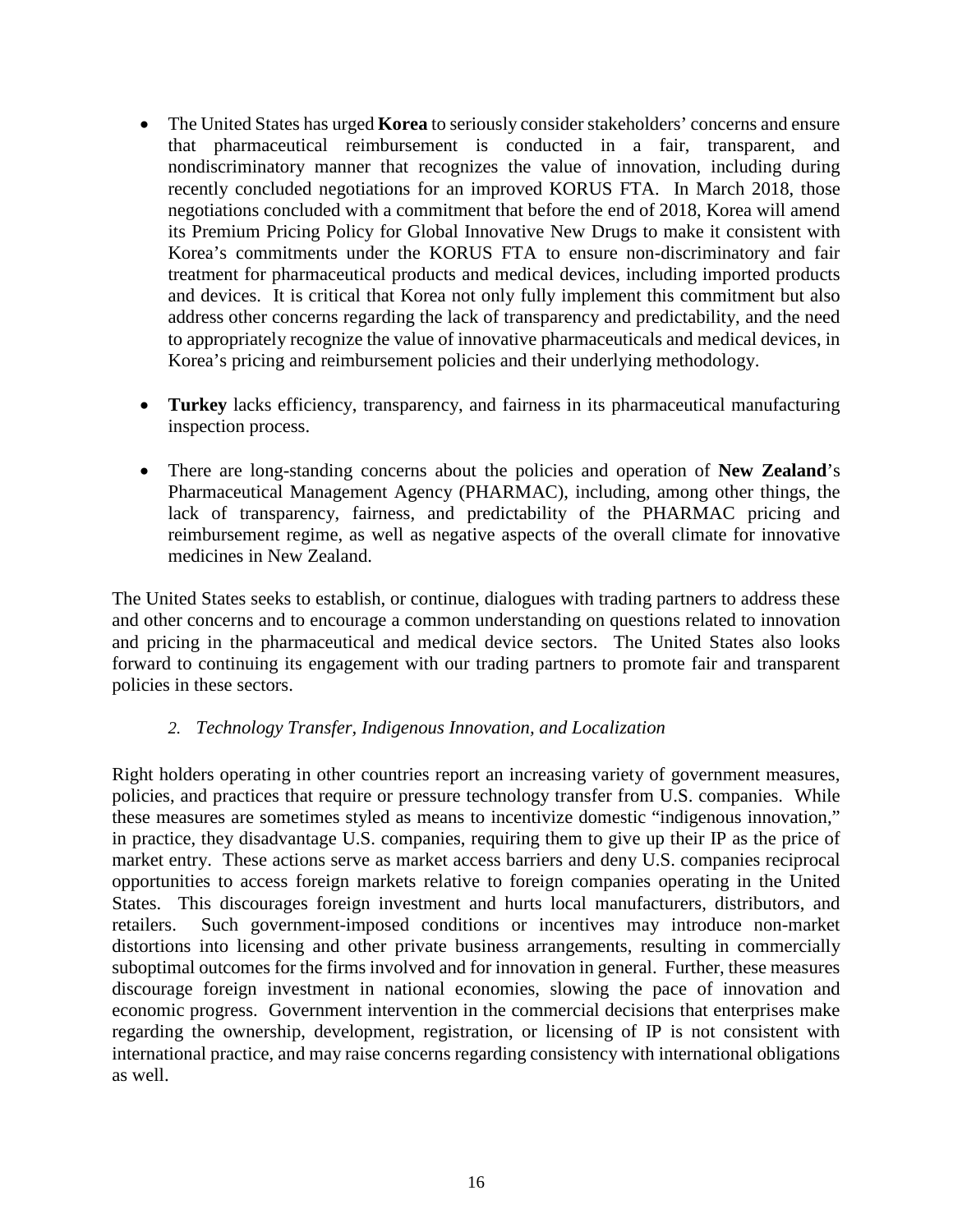These government measures often have the effect of distorting trade by forcing U.S. companies to transfer their technology or other valuable commercial information to national entities. Examples of these policies include:

- Requiring the transfer of technology as a condition for obtaining investment and regulatory approvals or otherwise securing access to a market, or for allowing a company to continue to do business in the market;
- Directing state owned enterprises (SOEs) in innovative sectors to seek non-commercial terms from their foreign business partners, including with respect to the acquisition and use or licensing of IP;
- Providing national firms with an unfair competitive advantage by failing to effectively enforce, or discouraging the enforcement of, U.S.-owned IP, including patents, trademarks, trade secrets, and copyright;
- Failing to take meaningful measures to prevent or deter cyber-intrusions and other unauthorized activities;
- Requiring use of, or providing preferences to, products or services that contain locallydeveloped or owned IP, including with respect to government procurements;
- Manipulating the standards development process to create unfair advantages for national firms, including with respect to participation by foreign firms and the terms on which IP is licensed; and
- Requiring the submission of unnecessary or excessive confidential business information for regulatory approval purposes and failing to protect such information appropriately.

In **China**, market access, government procurement, and the receipt of certain preferences or benefits may be conditioned on a firm's ability to demonstrate that certain IP is developed in or transferred to China, or is owned by or licensed, in some cases exclusively, to a Chinese party.

In August 2017, USTR initiated an investigation under Section 301 of the Trade Act of 1974, as amended, into acts, policies, and practices of the government of China related to technology transfer, intellectual property and innovation. On March 22, 2018, USTR issued a report supporting findings that the four categories of acts, policies and practices covered in the investigation are unreasonable or discriminatory and burden and/or restrict U.S. commerce.

In **Indonesia**, new amendments to its Patent Law appear to require that the manufacture of patented products and use of patented processes take place in Indonesia. In addition, it is reported that foreign companies' approvals to market pharmaceuticals in Indonesia are conditioned upon the transfer of technology to Indonesian entities or upon partial manufacture in Indonesia. In **Nigeria**, localization policies in the form of local content requirements protect and favor local companies at the expense of foreign firms and investors. In particular, the 2013 Guidelines for Nigerian Content Development in Information and Communications Technology require local production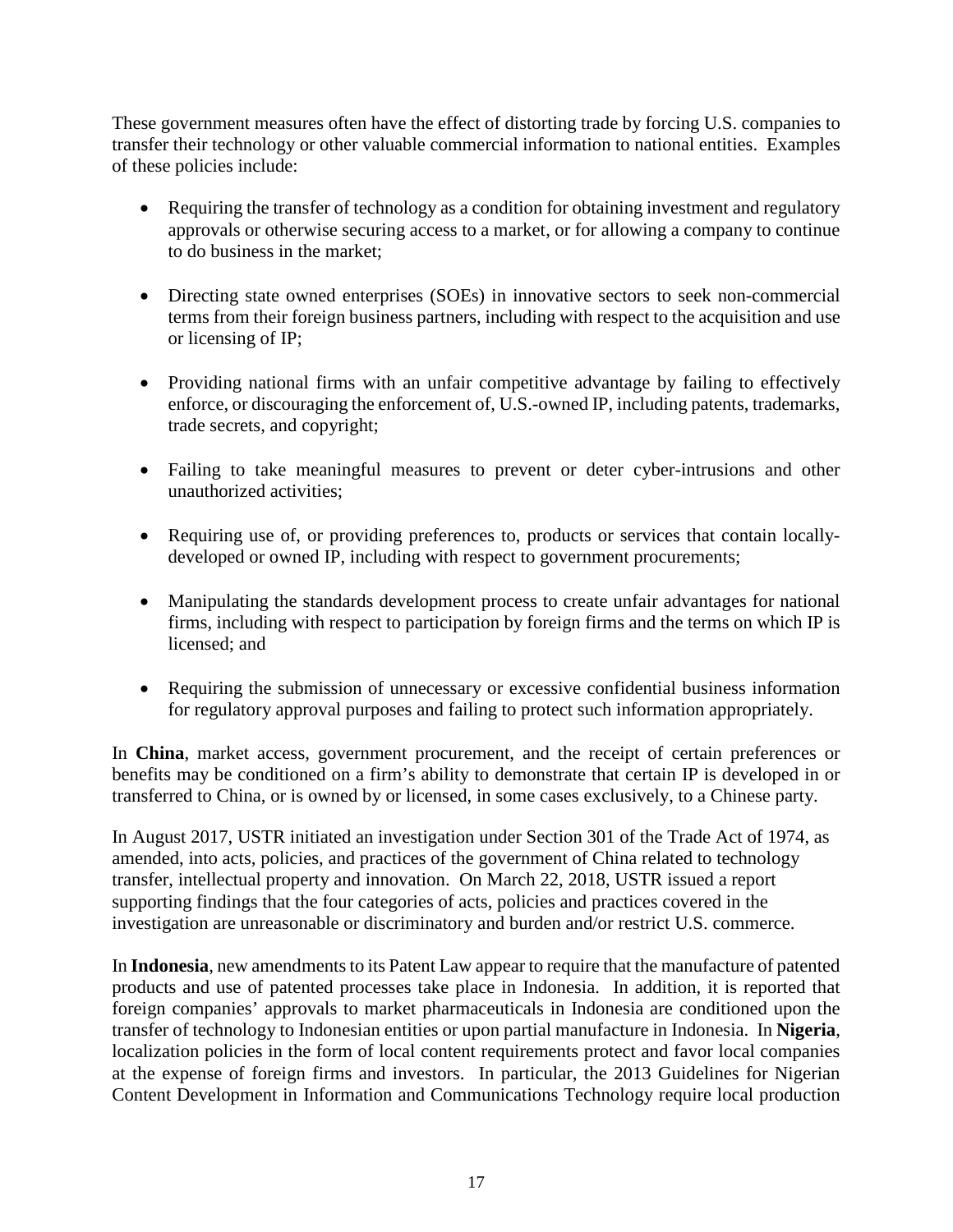or utilization of Nigerian material and labor across a broad range of information communications technology (ICT) goods and services. Requirements of particular concern include server localization mandates, requirements for all ICT hardware to contain at least 50 percent of local value-added content or to outsource production to domestic firms, cross-border data flow restrictions, mandates for all hardware to be assembled in Nigeria, programs to support only local data hosting firms, and provisions that impose burdens on foreign firms by requiring in-country research and development departments and the disclosure of source code and other proprietary information. In **Turkey,** government authorities are in the process of delisting from reimbursement pharmaceutical products that are not produced domestically as a way to promote domestic pharmaceutical manufacturing. Other country-specific examples of these measures are identified in Section II.

The United States urges that, in formulating policies to promote innovation, trading partners, including **China**, refrain from coercive technology transfer and local content policies, and take account of the importance of voluntary and mutually agreed commercial partnerships.

*3. Trade Secrets*

This year's Report continues to reflect the growing need for trading partners to provide effective protection and enforcement of trade secrets. Companies in a wide variety of industry sectors, including information and communications technologies, services, pharmaceuticals and medical devices, environmental technologies, and other manufacturing, rely on the ability to protect and enforce their trade secrets and rights in proprietary information. Trade secrets, such as business plans, internal market analyses, manufacturing methods, customer lists, and recipes, are often among a company's core business assets. A company's competitiveness may depend on its capacity to protect such assets. Trade secret theft threatens to diminish U.S. competitiveness around the globe, and puts U.S. jobs at risk. The reach of trade secret theft into critical commercial and defense technologies poses threats to U.S. national security interests as well.

Various sources, including the U.S. Office of the National Counterintelligence Executive (ON-CIX), have reported specific gaps in trade secret protection and enforcement, particularly in **China**. Theft may arise in a variety of circumstances, including those involving departing employees taking portable storage devices containing trade secrets, failed joint ventures, cyber intrusion and hacking, and misuse of information submitted by trade secret owners to government entities for purposes of complying with regulatory obligations. In practice, effective remedies appear to be difficult to obtain in a number of countries, including China and **India**. Lack of legal certainty regarding trade secrets also dissuades companies from entering into partnerships or expanding their business activities in these and other countries. Many countries do not provide criminal penalties for trade secret theft sufficient to deter such behavior. In some foreign countries, certain practices and policies, including evidentiary requirements in trade secrets litigation and mandatory technology transfer, put valuable trade secrets at risk of exposure. For example, in **Brazil**, **Indonesia**, and **Nigeria**, government procurement regulations may require companies to disclose valuable source code.

The United States uses all trade tools available to ensure that its trading partners provide robust protection for trade secrets and enforce trade secrets laws. Given the global nature of trade secret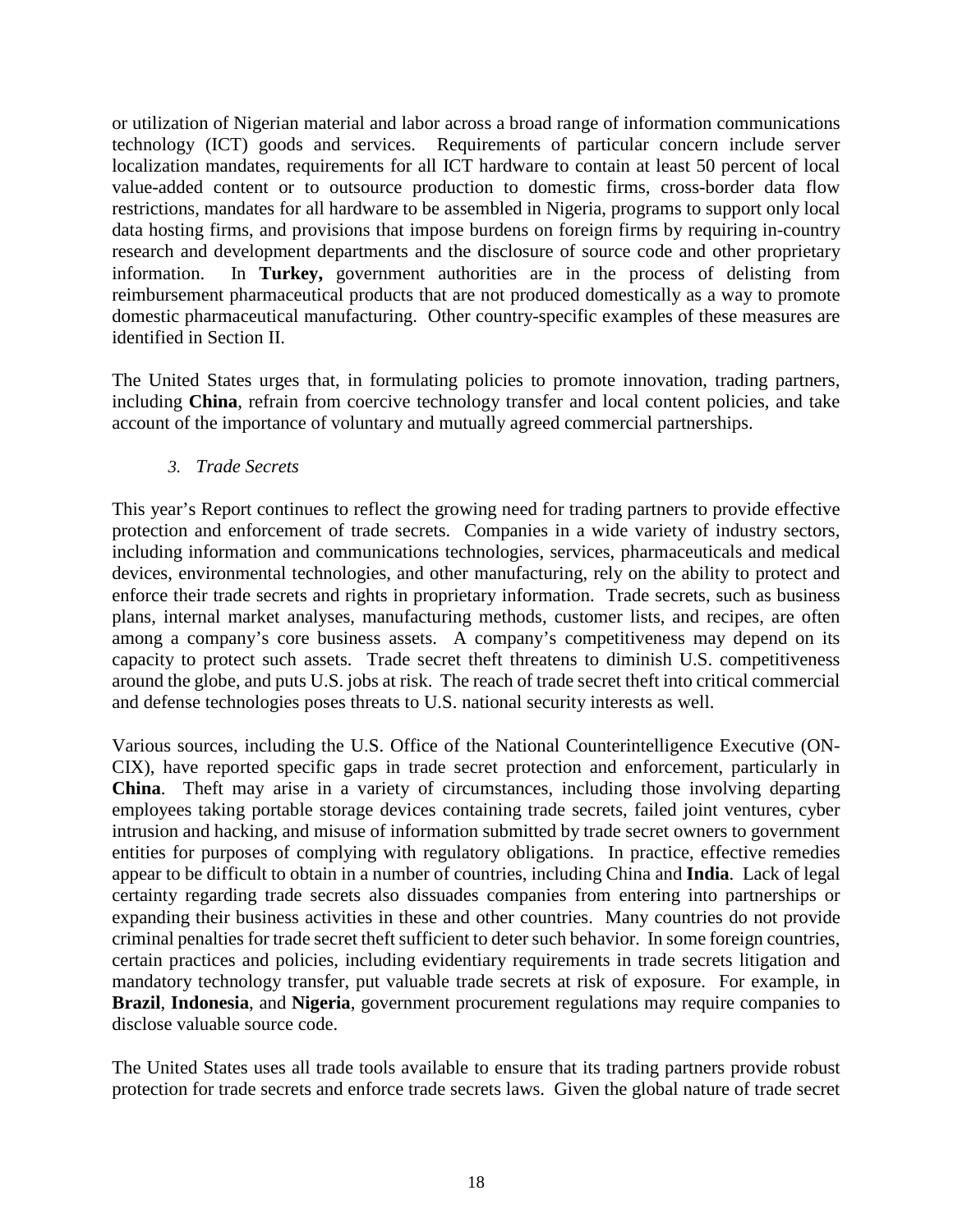theft, action by our trading partners is also essential. Several trading partners have recently strengthened or have been working toward strengthening their trade secret regimes, including **China**, the **European Union** (EU), and **Taiwan**, although China's legal amendments failed to embrace certain critical steps. Action in international organizations is crucial. For instance, the United States strongly supports continued work in the Organisation for Economic Co-operation and Development (OECD) on trade secret protection, building off the two studies released by the OECD in 2014. The first study, entitled "Approaches to Protection of Undisclosed Information (Trade Secrets)" (January 30, 2014), surveyed legal protection for trade secrets available in a sample of countries. The second study, entitled "Uncovering Trade Secrets—An Empirical Assessment of Economic Implications of Protection for Undisclosed Data" (August 11, 2014), examined the protection of trade secrets for a sample of 37 countries, provided historical data for the period since 1985, and considered the relationship between the stringency of trade secret protection and relevant economic performance indicators.

#### *4. Geographical Indications (GIs)*

The United States is working intensively through bilateral and multilateral channels to advance U.S. market access interests in foreign markets and to ensure that GI-related trade initiatives of the **EU**, its Member States, like-minded countries, and international organizations, do not undercut such market access. GIs typically include place names (or words associated with a place) and identify products as having a particular quality, reputation, or other characteristic essentially attributable to the geographic origin of the product. The EU GI agenda remains highly concerning, especially because of the significant extent to which it undermines the scope of trademarks and other IP rights held by U.S. producers, and imposes barriers on market access for American-made goods and services that rely on the use of common names, such as parmesan or feta.

First, the EU GI system raises concerns regarding the extent to which it impairs the scope of trademark protection, including with respect to prior trademark rights. Trademarks are among the most effective ways for producers and companies, including SMEs, to create value, promote their goods and services, and protect their brands, even with respect to food and beverage products covered by the EU GI system. Many such products are already protected by trademarks in the United States, in the EU, and around the world. Trademark systems offer strong protections through procedures that are easy to use, cost-effective, and transparent and that provide due process safeguards. Trademarks also deliver high levels of consumer awareness, significant contributions to GDP and employment, and accepted international systems of protection.

Second, troubling aspects of the EU GI system and strategy impact access for U.S. and other producers in the EU market and other markets. The EU has granted GI protection to thousands of terms that now only certain EU producers can use in the EU market. Furthermore, in 2017, the EU granted GI protection to the cheese name danbo, a widely traded type of cheese that is covered by an international standard under the Codex Alimentarius. Uruguay, Argentina, and South Africa, among other countries, produce danbo. Several countries, including the United States, opposed GI protection of this common name but the European Commission granted the protection over that opposition without sufficient explanation or notice to interested parties.

As part of its trade agreement negotiations, the EU pressures trading partners to prevent all producers other than those EU producers in certain EU regions, from using certain product names,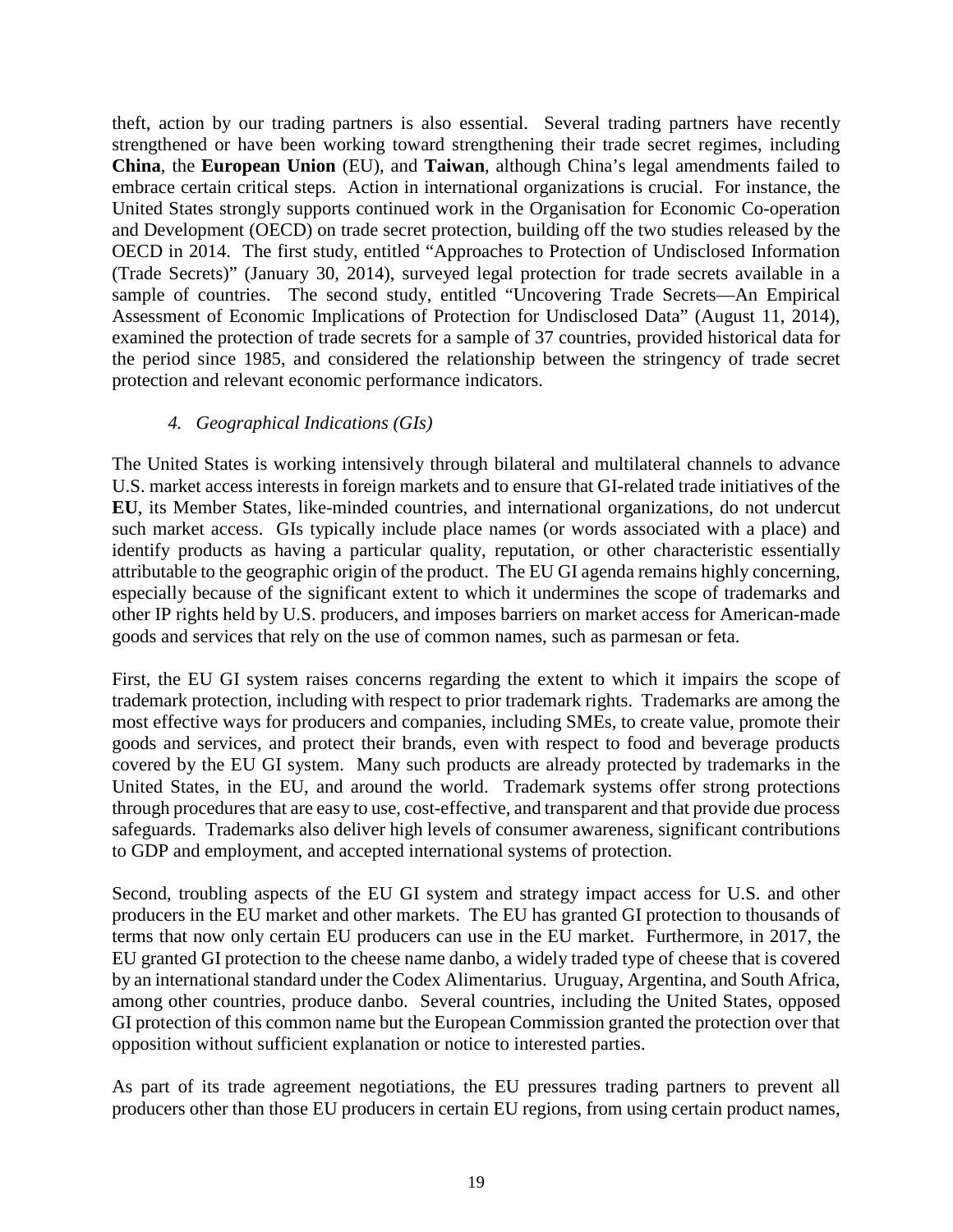such as fontina, gorgonzola, asiago, or feta, even though they are the common names for products, and the products are produced in countries around the world. In the EU and other markets that have adopted the EU GI system, American producers and traders either are effectively blocked from those markets or are otherwise restricted. For example, in some markets non-EU producers may only sell their products as "fontina-like," "gorgonzola-kind," "asiago-style," or "imitation feta," and in other markets, non-EU producers may not even use such descriptors, which is costly, unnecessary, and can reduce consumer demand for the non-EU products.

The United States runs a significant deficit in food and agricultural trade with the EU. The EU's GI system contributes to this asymmetry in U.S.-EU trade in agricultural products for products subject to the EU's GI regime. In the case of cheese, for example, where many EU products enjoy GI protection under the EU GI system, the EU exports over \$900 million of cheese to the United States each year. The United States exports only about \$4 million to the EU. Conversely, EU agricultural producers exporting to the United States are doing quite well, benefiting considerably from effective trademark protection provided in the United States and, notably, in the absence of an EU-style GI system.

Despite these troubling aspects of its GI system, the EU continues to seek to expand its harmful GI system within its territory and beyond. Within its borders, the EU is enlarging its system beyond agricultural products and foodstuffs, to encompass non-agricultural products, including apparel, ceramics, glass, handicrafts, manufactured goods, minerals, salts, stones, and textiles. Beyond its borders, the EU has sought to advance its agenda through bilateral trade agreements, which impose the negative impacts of the EU GI system on market access and trademark protection in third countries, including through exchanges of lists of terms that receive automatic protection as GIs without sufficient transparency or due process.

The EU has pursued its GI agenda in multilateral and plurilateral bodies as well. For example, in 2015, the EU, several of its Member States, and others expanded the World Intellectual Property Organization (WIPO) Lisbon Agreement for the Protection of Appellations of Origin and their International Registration to include GIs, thereby enshrining several detrimental aspects of EU law in this Agreement. The Geneva Act of the Lisbon Agreement that emerged from these negotiations was the product of a decision led by the EU and certain Member States to break with the longstanding WIPO practice of consensus-based decision-making and to vote to deny the United States and 160 other WIPO countries meaningful participation rights in the negotiations.

In response to the EU's aggressive promotion of its exclusionary GI policies, the United States continues its intensive engagement in promoting and protecting access to foreign markets for U.S. exporters of products that are trademark protected or are identified by common names. The United States is advancing these objectives through its free trade agreements, as well as in international fora, including in Asia-Pacific Economic Cooperation (APEC), WIPO, and the WTO. In addition to these negotiations, the United States is engaging bilaterally to address concerns resulting from the GI provisions in existing EU trade agreements, agreements under negotiation, and other initiatives, including with **Argentina**, **Brazil**, **Canada**, **Chile**, **China**, **Colombia**, **Costa Rica**, **Ecuador**, **Indonesia**, **Japan**, **Malaysia**, **Mexico**, **Morocco**, **Paraguay**, the **Philippines**, **South Africa**, **Tunisia**, **Uruguay**, and **Vietnam**, among others. U.S. goals in this regard include: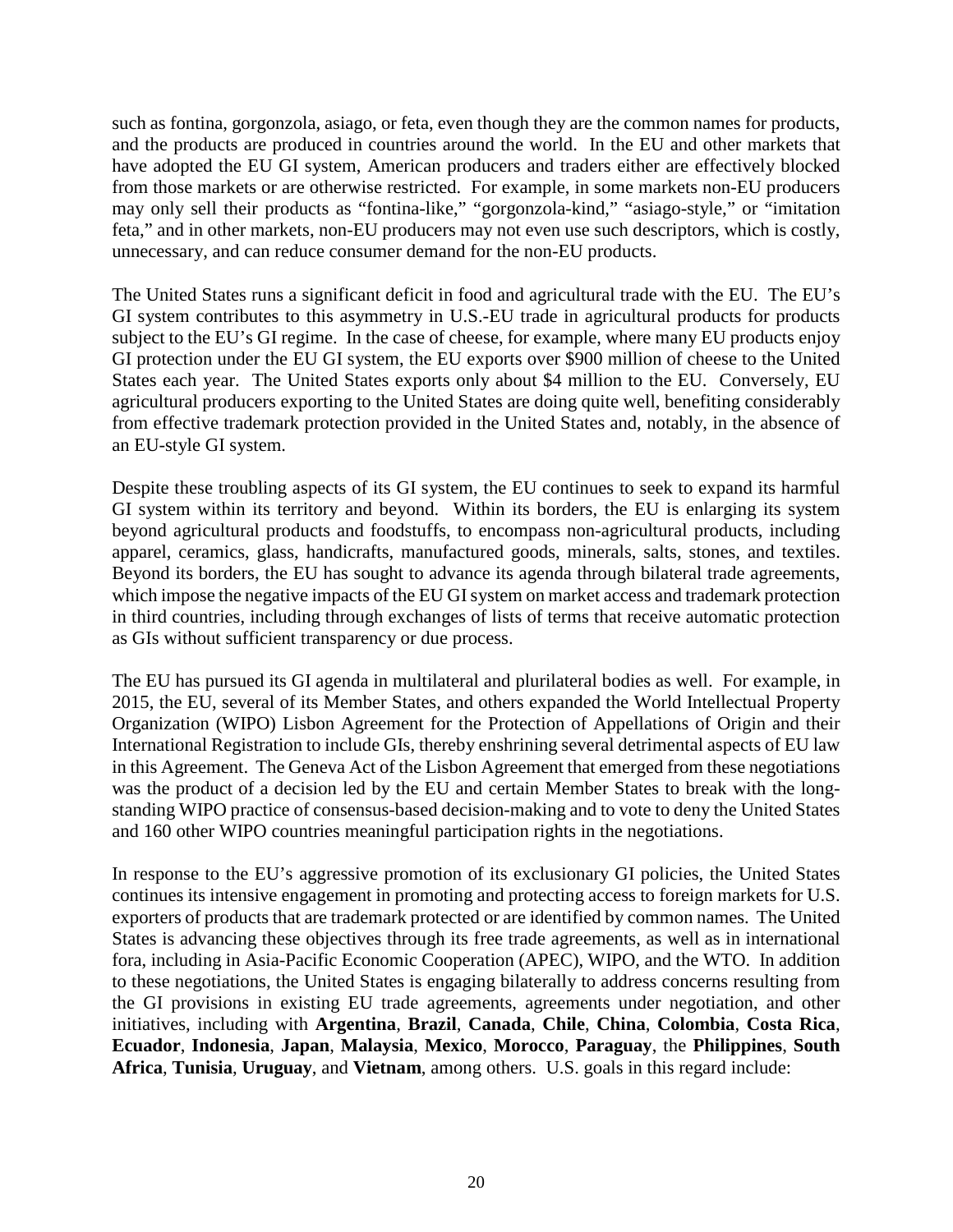- Ensuring that the grant of GI protection does not violate prior rights (for example, in cases in which a U.S. company has a trademark that includes a place name);
- Ensuring that the grant of GI protection does not deprive interested parties of the ability to use common names, such as parmesan or feta;
- Ensuring that interested persons have notice of, and opportunity to oppose or to seek cancellation of, any GI protection that is sought or granted;
- Ensuring that notices issued when granting a GI consisting of compound terms identify its common name components; and
- Opposing efforts to extend the protection given to GIs for wines and spirits to other products.
	- *5. Border and Criminal Enforcement Against Counterfeiting*

The problem of trademark counterfeiting continues on a global scale and involves the production and sale of a vast array of fake goods. Counterfeit goods, including semiconductors and other electronics, chemicals, automotive and aircraft parts, medicines, food and beverages, household consumer products, personal care products, apparel and footwear, toys, and sporting goods, make their way from **China** and other source countries directly to purchasers around the world and indirectly through transit hubs, including **Indonesia**, **Turkey**, and the **UAE**, to third country markets such as **Brazil**, **Nigeria**, **Paraguay**, and **Thailand** that are reported to have ineffective or inadequate IP enforcement systems.

Trademark counterfeiting harms consumers, legitimate producers, and governments. Consumers may be harmed by fraudulent and potentially dangerous counterfeit products, particularly medicines, automotive and airplane parts, and food and beverages that may not be subject to the rigorous good manufacturing practices used for legitimate products. Infringers often disregard product quality and performance for higher profit margins. Legitimate producers and their employees face diminished revenue and investment incentives, adverse employment impacts, and reputational damage when consumers purchase fake products. Counterfeiting may also increase costs for firms to enforce their IP rights, which may be passed on to consumers. Governments lose the tax revenues generated by legitimate businesses and may find it more difficult to attract investment when illegal competitors undermine the market.

In particular, the manufacture and distribution of pharmaceutical and biopharmaceutical (pharmaceutical) products and active pharmaceutical ingredients bearing counterfeit trademarks is a growing problem that has important consequences for consumer health and safety, and is exacerbated by rapid growth of illegitimate online sales. Counterfeiting contributes to the proliferation of substandard, unsafe medicines that do not conform to established quality standards. The United States notes its particular concern with the proliferation of counterfeit pharmaceuticals that are manufactured, sold, and distributed in numerous trading partners, including **China**, **India**, **Indonesia**, and **Thailand**. Ninety percent of the value of all counterfeit pharmaceuticals seized at the U.S. border in Fiscal Year 2017 was shipped from or transshipped through four economies: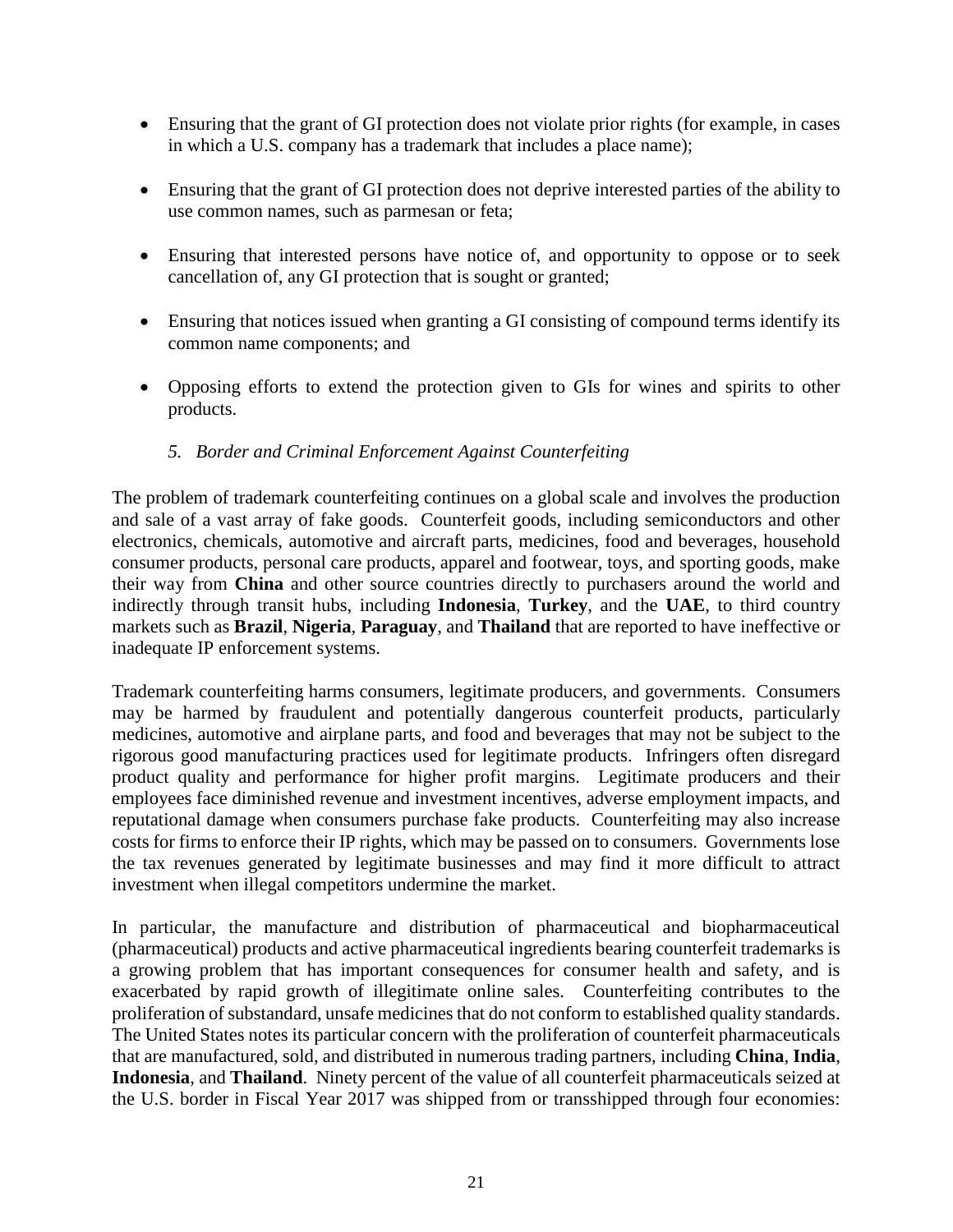**China**, the **Dominican Republic**, **Hong Kong**, and **India**. In particular, China and India are reportedly leading sources of counterfeit medicines distributed globally. While it is impossible to determine an exact figure, studies have suggested that up to 20 percent of drugs sold in the Indian market are counterfeit and could represent a serious threat to patient health and safety. The U.S. Government, through the United States Agency for International Development (USAID) and other federal agencies, supports programs in sub-Saharan Africa, Asia, and elsewhere that assist trading partners in protecting the public against counterfeit and substandard medicines in their markets.

The annual Out-of-Cycle Review of Notorious Markets (*Notorious Markets List*) draws attention to markets, including online markets, that sell counterfeit pharmaceuticals, among other types of counterfeit products. In some cases, this public attention has helped result in concrete action, such as action taken against Nanjing Imperiosus, which reportedly provided domain name services to over 2,300 known illegal online pharmacies. The Internet Corporation of Assigned Names and Numbers (ICANN) terminated Nanjing Imperiosus Technology's Registrar Accreditation Agreement for continued breach of the terms of the Agreement, including failure to provide records to ICANN related to abuse reports. The 2017 *Notorious Markets List* called attention to sites that facilitate the online sale of counterfeit pharmaceuticals, including e-commerce platform Indiamart.com and domain registrar Rebel.

Enforcement authorities face difficulties in responding to the trend of increasing online sales of counterfeit goods. Counterfeiters increasingly use legitimate express mail, international courier, and postal services to ship counterfeit goods in small consignments rather than ocean-going cargo, to evade the efforts of enforcement officials to interdict these goods. Nearly 90 percent of U.S. seizures at the border are made in the express carrier and international mail environments. Counterfeiters also continue to ship products separately from counterfeit labels and packaging to evade enforcement efforts that are limited by laws or practices that require counterfeit items to be "completed" which may overlook the downstream application of counterfeit labels.<sup>[4](#page-21-0)</sup>

The United States continues to urge trading partners to undertake more effective criminal and border enforcement against the manufacture, import, export, transit, and distribution of counterfeit goods. USTR engages with its trading partners through bilateral consultations, trade agreements, and international organizations to help ensure that penalties, such as significant monetary fines and meaningful sentences of imprisonment, are available and applied to deter counterfeiting. In addition, trading partners should ensure that competent authorities seize and destroy counterfeit goods, as well as the materials and implements used for their production, thereby removing them from the channels of commerce. Permitting counterfeit goods and enabling materials to re-enter the channels of commerce after an enforcement action wastes resources and compromises the global enforcement effort. Trading partners should also provide enforcement officials with the authority to seize suspect goods and destroy counterfeit goods in-country and at the border during import or export, or in-transit movement, *ex officio*, without the need for a formal complaint from a right holder. For example, the re-exportation and transshipment of infringing goods in and

 $\overline{\phantom{a}}$ 

<span id="page-21-0"></span><sup>&</sup>lt;sup>4</sup> For more information on these trends and Customs and Border Protection's and Immigration and Customs Enforcement/Homeland Security Investigation's IP enforcement efforts, see Department of Homeland Security, Intellectual Property Rights Seizure Statistics, Fiscal Year 2017 (2018) available at [https://www.cbp.gov/sites/default/files/assets/documents/2018-Feb/trade-fy2017-ipr-seizures.pdf.](https://www.cbp.gov/sites/default/files/assets/documents/2018-Feb/trade-fy2017-ipr-seizures.pdf)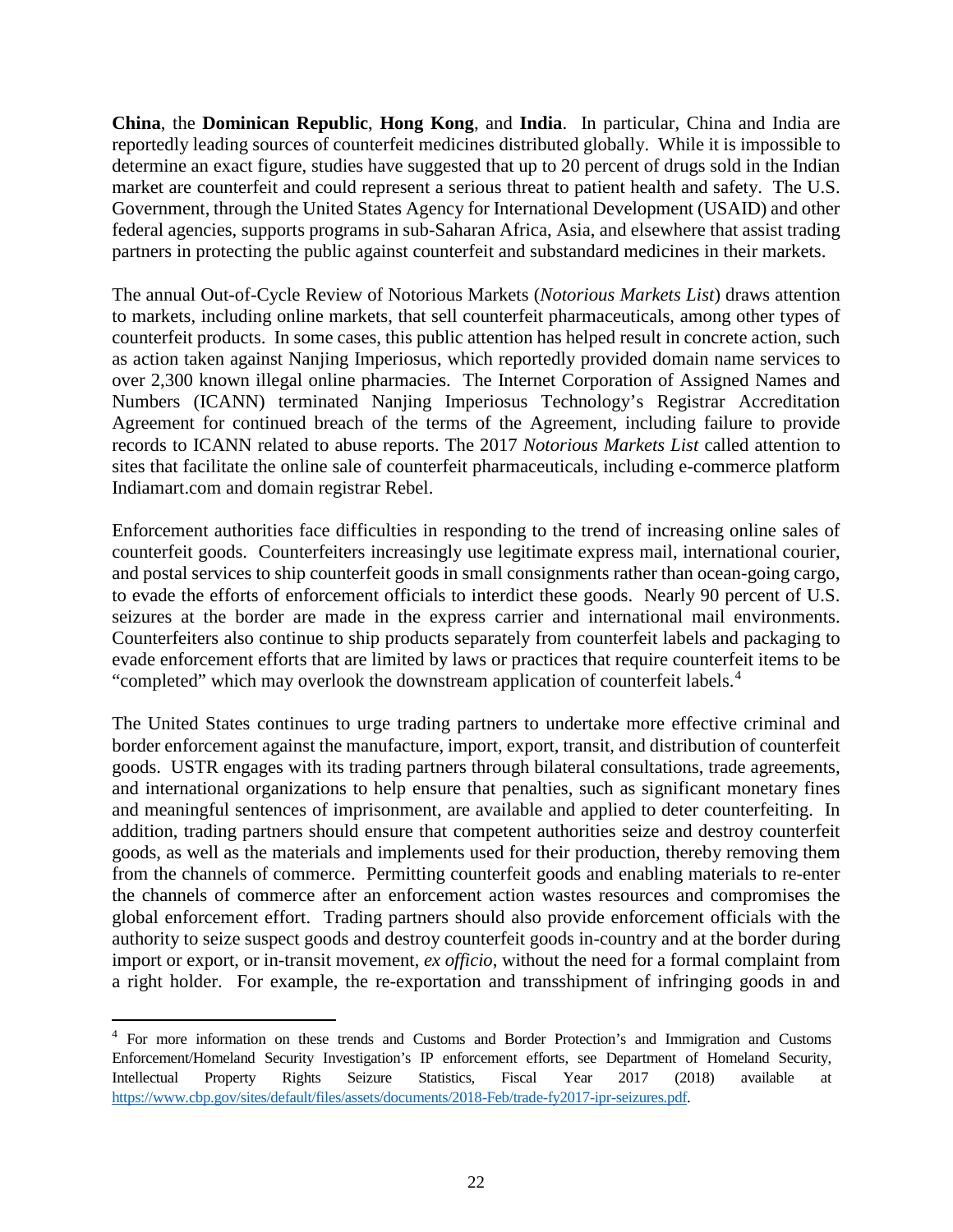through free trade zones (FTZs), particularly in Dubai but also in other emirates such as Ajman and Sharjah, continue to undermine the **UAE**'s reputation for effective and proactive IP enforcement. The United States remains deeply concerned over the transshipment and manufacturing of counterfeit products within certain FTZs in the UAE, a lack of will within some Emirate-level customs authorities to enforce IP in FTZs, and reluctance to engage bilaterally on these and other border enforcement issues. Stakeholders also continue to report a lack of enforcement in **Singapore**'s FTZs, including courts' unwillingness to issue search warrants for illicit goods imported into Singapore's FTZs. The United States coordinates with and supports trading partners through technical assistance and sharing of best practices on criminal and border enforcement, including with respect to the destruction of seized goods (See ANNEX 2).

In June 2017, the OECD and EU Intellectual Property Office (EUIPO) published the joint study "Mapping the Real Routes of Trade in Fake Goods."<sup>[5](#page-22-0)</sup> This study traced the complex trade routes employed by counterfeiters across ten product categories and noted the prevalence of international counterfeit sales through small shipments and parcels. This research determined that "**China** is the top producer of counterfeit goods in nine out of ten analyzed product categories, while **Hong Kong (China)**, **UAE**, and **Singapore** are global hubs for trade in counterfeit goods." In those categories alone, the trade in fakes amounted to \$284 billion in 2013. In certain sectors, other countries were found to be major counterfeit producers, including **India** for counterfeit medicines exported to Africa, the EU, the United States, Canada, South America, and the Caribbean; **Turkey** for counterfeit leather goods, foodstuffs, and cosmetics; and **Indonesia** for counterfeit foodstuffs.

Modern supply chains offer many new opportunities for counterfeits to enter into the supply chain, including in the production process. This practice can taint the supply chain for goods in all countries, and countries must work together to detect and deter commerce in counterfeit goods. To this end, the United States strongly supports continued work in the OECD on countering illicit trade. We encourage the OECD and our trading partners to build off the illuminating OECD report released in March 2018, entitled "Governance Frameworks to Counter Illicit Trade." The report provided an overview of key enforcement challenges in BRICS economies (Brazil, China, India, Russia and South Africa), identified gaps in enforcement systems, and highlighted ways in which governments can better combat the trade in counterfeit goods that threatens to permeate modern supply chains, including through: (1) establishing deterrent sanctions and penalties; (2) addressing sharp growth in the use of postal and courier streams to transport illicit goods; (3) improving supervision and enforcement within FTZs; and (4) strengthening cooperation with stakeholders and other governments.

In another example of an integrated approach to combatting illicit trade, the International Chamber of Commerce (ICC) launched the "Know Your Customer" initiative in 2018 aimed at tackling the problem of counterfeit goods transported by international shipping companies.<sup>[6](#page-22-1)</sup> This initiative promotes a voluntary framework of best practices agreed upon by maritime companies and brands. It emphasizes specific steps that shipping operators can take to ensure they deal only with legitimate customers, including verifying customers' identities, performing due diligence, identifying possible counterfeit shipments, communicating policies against the shipment of

l

<span id="page-22-0"></span><sup>5</sup> OECD/EUIPO (2017), *Mapping the Real Routes of Trade in Fake Goods,* available at [http://dx.doi.org/10.1787/978926478349-en.](http://dx.doi.org/10.1787/978926478349-en)

<span id="page-22-1"></span><sup>6</sup> Se[e https://cdn.iccwbo.org/content/uploads/sites/3/2018/03/kyc-paper-doi-published.pdf](https://cdn.iccwbo.org/content/uploads/sites/3/2018/03/kyc-paper-doi-published.pdf)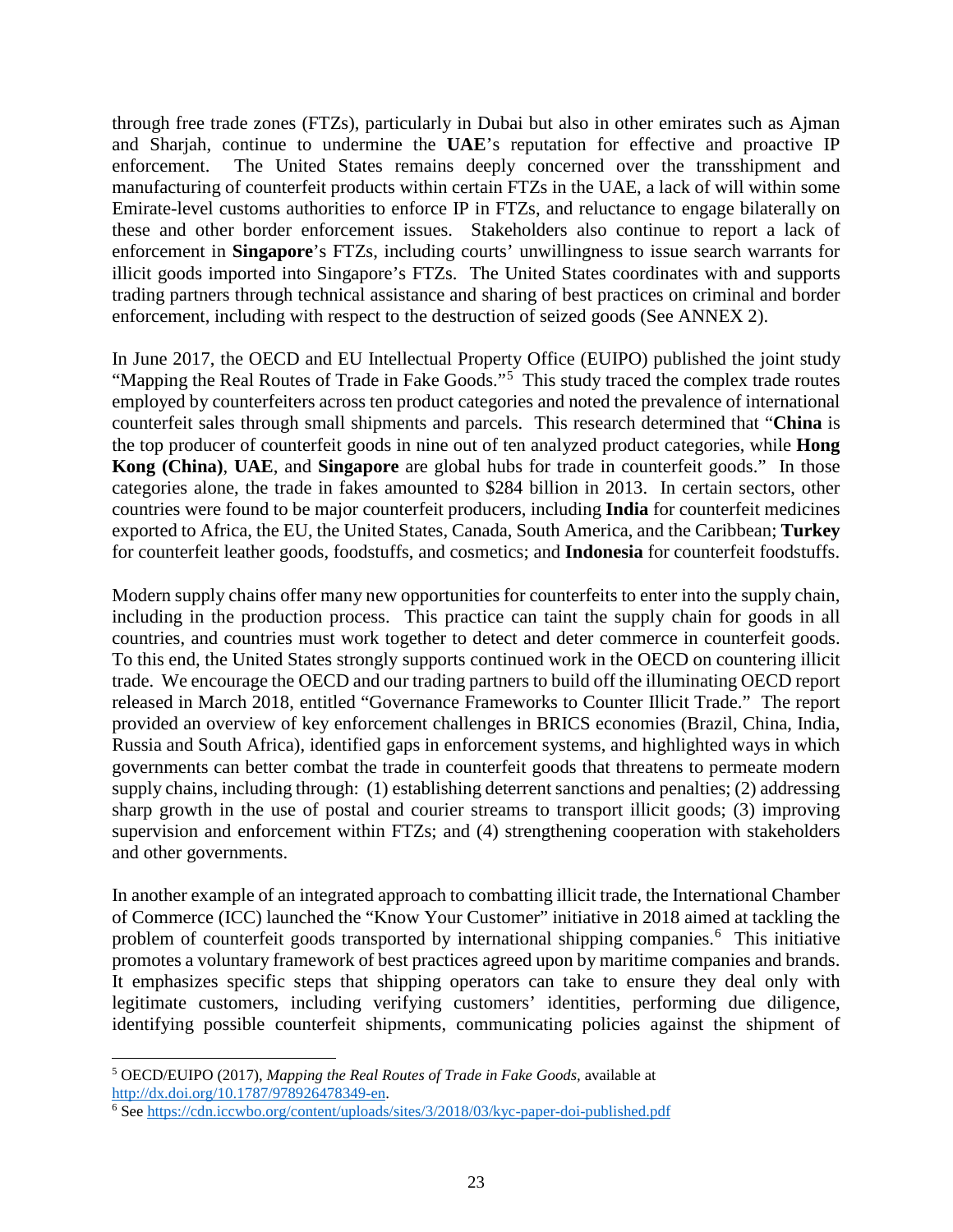counterfeit goods, and taking certain remedies. The United States commends this effort by the ICC and the international shipping community.

#### *6. Online Piracy and Broadcast Piracy*

The increased availability of broadband Internet connections around the world, combined with increasingly accessible and sophisticated mobile technology, has been a boon to the U.S. economy and trade. One key area of economic growth for the United States has been the development of legitimate digital platforms for distribution of copyrighted content, so that consumers around the world can enjoy the latest movies, television, music, books, and other copyrighted content from the United States. However, technological developments have also made the Internet an extremely efficient vehicle for disseminating infringing content, thus competing unfairly with legitimate e-commerce and distribution services that copyright holders and online platforms use to deliver licensed content. While optical disc piracy continues in many countries, including in **China**, **India**, **Mexico**, **Peru**, and **Vietnam**, online piracy is the most challenging copyright enforcement issue in many foreign markets. Stakeholders report some positive developments on efforts to combat online piracy. For example, in China, right holders are encouraged by initial actions to curb online piracy, including National Copyright Administration of China action against unlicensed music platforms and Beijing Copyright Enforcement Department action against an unauthorized subscription service offering online ebooks and journal articles. However, more needs to be done. The 2017 *[Notorious Markets](https://ustr.gov/sites/default/files/USTR-2015-Out-of-Cycle-Review-Notorious-Markets-Final.pdf) List* includes examples of online marketplaces reportedly engaging in commercial-scale online piracy, including sites hosted in or operated by parties located in **Canada**, **China**, **Cyprus**, **India**, the **Netherlands**, **Russia**, **Switzerland**, **Ukraine**, and elsewhere.

Stream-ripping, the unauthorized converting of a file from a licensed streaming site into an unauthorized copy, is now a dominant method of music piracy, causing substantial economic harm to music creators and undermining legitimate online services. Stream-ripping is reportedly popular in countries such as **Canada**, **Mexico**, the **Netherlands**, **Saudi Arabia**, **Sweden**, and **Switzerland**.

Furthermore, as discussed in the 2017 *Notorious Markets List*, illicit streaming devices (ISDs) continue to pose a direct threat to content creators, sports leagues, and live performances, as well as legitimate streaming, on-demand, and over-the-top media service providers. Stakeholders continue to report rampant piracy through ISDs, including in **Argentina**, **Brazil**, **Chile**, **China**, **Hong Kong**, **Indonesia**, **Mexico**, **Peru**, **Singapore**, **Taiwan**, and **Vietnam**.

The proliferation of "camcords" continues to be an urgent trade problem. Illicit camcording is the primary source of unauthorized copies of newly released movies found online. The recordings made in movie theaters today are very different from the dated image of a single person sitting in a theater with a bulky videotape recorder. The results are not shaky, inaudible recordings. It is now easy for a surreptitious recording in a movie theater to result in a clean digital copy of a movie with perfect audio that can be quickly distributed online. The pirated version of the new release movie may be available online while it is still in the theaters. The economic damage is magnified because movies may be released in different markets at different times. Thus, a camcord of a movie released in one market can be made available unlawfully in another market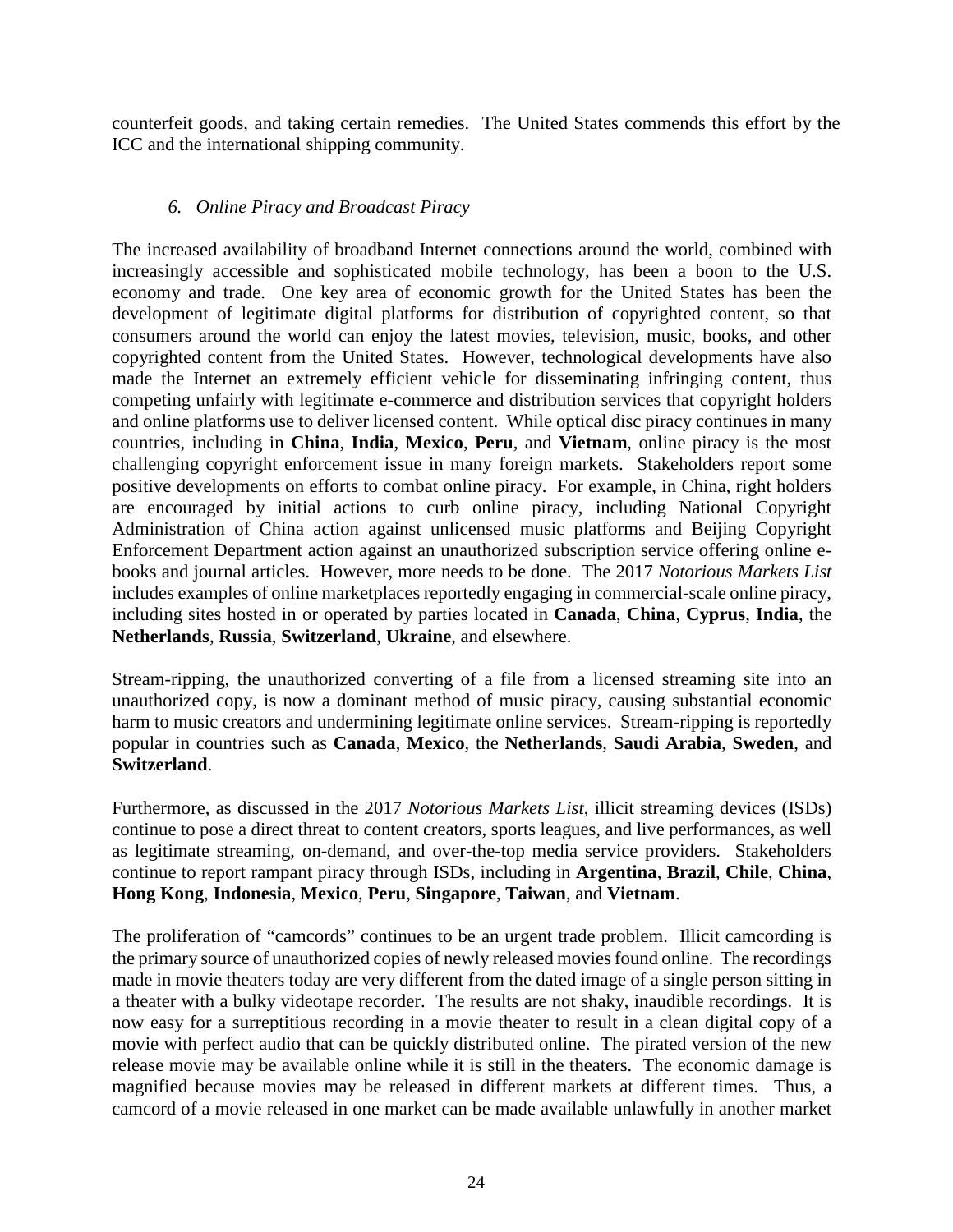before the movie hits the theaters. In addition to theater owners who lose revenue, legitimate digital platforms, who often negotiate for a certain period of exclusivity after the theatrical run, cannot fairly compete in the market.

Stakeholders reported a significant increase in illegal camcords this year. For example, in **Russia**, the total number of sourced camcords rose to 78 in 2017, up from 63 in 2016, and from 26 in 2015, representing a 300 percent increase in illegal camcords since 2015. According to stakeholder reports, **Mexico** is now the second largest foreign source of illegally recorded films. In **India**, while stakeholders report that instances of video camcording have been on a decline since 2015, there has been a significant shift to audio camcording in the last three years. This situation is particularly unfortunate as draft amendments to India's Cinematograph Act intended to address this problem have stalled since 2013. An increased volume of unauthorized camcording has also been traced to **China**, despite a 2015 official notice calling on cinema owners to address camcording and requiring digital watermarking to aid in forensics. A 2016 criminal conviction for unauthorized camcording and the enactment of the Film Promotion Act in 2017 did not reverse the negative trend.

Countries also need to update legal frameworks to effectively deter unauthorized camcording. Legal systems must keep up with changing practices. For example, the requirement in some countries that a law enforcement officer must observe a person camcording and then prove that the person is circulating the unlawfully recorded movie before intervening, often precludes effective enforcement. Economies like **Brazil**, **Ecuador**, **Peru**, and **Taiwan** do not effectively criminalize unauthorized camcording in theaters. The United States urges countries to adopt laws and enforcement practices designed to prevent unauthorized camcording, such as laws that have been adopted in **Canada**, **Japan**, and the **Philippines**. APEC has also issued a report on "Effective Practices for Addressing Unauthorized Camcording." As the practice of camcording evolves, so too must methods for detecting and preventing camcording. One best practice to supplement, but not replace, such effective legal measures is building public awareness. Another important practice is for the private sector to work on capacity building to help theater managers and employees to detect camcording and assist law enforcement.

In addition to the distribution of copies of newly released movies resulting from unauthorized camcording, other examples of online piracy that damage legitimate trade are found in virtually every country on the Special 301 lists and include: the unauthorized retransmission of live sports programming online; servers or "grey shards" that allow users to play unauthorized versions of cloud-based entertainment software; and online distribution of software and devices that allow for the circumvention of technological protection measures (TPMs), including "game copiers" and mod chips that allow users to play pirated games on physical consoles. Piracy facilitated by online services presents unique enforcement challenges for right holders in countries where copyright laws have not been able to adapt or keep pace with these innovations in piracy.

The availability of, as well as recourse by right holders to, enforcement procedures and remedies is a critical component of the online ecosystem. For all the above reasons, governments should avoid creating a domestic environment that offers a safe haven for piracy online.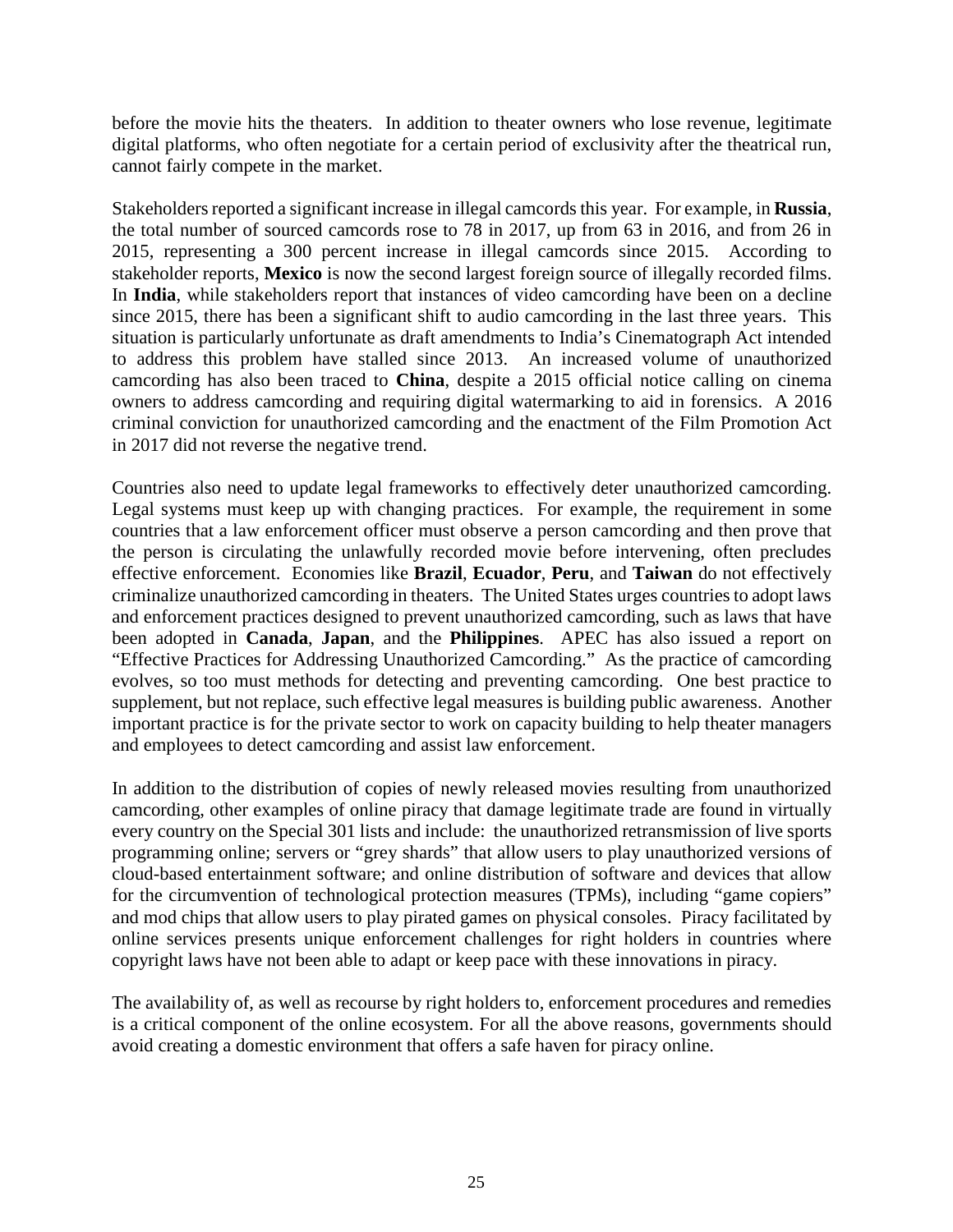#### *7. Copyright Administration and Payment of Royalties*

Collective management organizations (CMOs) for copyright can play an important role in ensuring compensation for right holders when their practices are fair, efficient, transparent, and accountable. Unfortunately, CMO systems in several countries are reportedly flawed or nonoperational. In some countries, like **India** and **Korea**, rulings by government agencies are attempting to extend the scope of mandatory collective management of rights and statutory license fees for certain types of digital music services. Also, the collection and distribution of royalties to U.S. and other right holders should be carried out on a national treatment basis. For example, one CMO in **Argentina** has reportedly refused to pay U.S. directors their share of royalties collected for public performances of U.S. motion picture and television programs. In the **UAE**, the Ministry of Economy's failure to issue the necessary operating licenses to allow copyright licensing and royalty payments represents a 15-year-plus challenge that the UAE should address without further delay so that right holders can receive compensation for their works. **India**'s copyright royalty board is not fully functional, although recent steps and highlevel statements have made progress toward this goal. While **Ukraine** is advancing CMO legislation, currently a number of rogue CMOs are operating freely in Ukraine and have done so for years. It is critical that Ukraine's new law provide for a transparent, fair, and predictable system for the collective management of royalties. As a result of Ukraine's continued lack of meaningful progress on this and other copyright-related issues, the United States has announced Ukraine's partial suspension of Generalized System of Preferences (GSP) benefits. On December 27, 2017, the United States provided 120 days' advance notice of the suspension to give Ukraine an opportunity to remedy the situation, in particular by adopting legislation to improve the current legal regime governing royalty collection CMOs.

#### *8. Trademark Protection Issues*

Trademarks help consumers distinguish providers of products and services from each other and thereby serve a critical source identification role. The goodwill represented in a company's trademark is often one of a company's most valuable business assets.

However, in numerous countries, legal and procedural obstacles exist to securing trademark rights. For example, the **UAE** reportedly institutes the highest trademark registration fees in the world and brand protection is considered cost-prohibitive, especially for SMEs. Many countries need to establish or improve transparency and consistency in their administrative trademark registration procedures. For example, the trademark system in **China** suffers from inflexibility in relation to descriptions of goods and services, insufficient legal weight ascribed to notarized and legalized witness declarations in China Trademark Office and Trademark Review and Adjudication Board proceedings, unreasonably high standards for establishing well-known mark status, and a lack of transparency in all phases of trademark prosecution. Many other countries, including **Brazil**, **India**, **Malaysia**, and the **Philippines**, reportedly have slow opposition proceedings while **Panama** and **Russia** have no administrative opposition proceedings.

Other concerns include mandatory requirements to record trademark licenses, as they frequently impose unnecessary administrative and financial burdens on trademark owners and create difficulty in the enforcement and maintenance of trademark rights. Also, the absence of adequate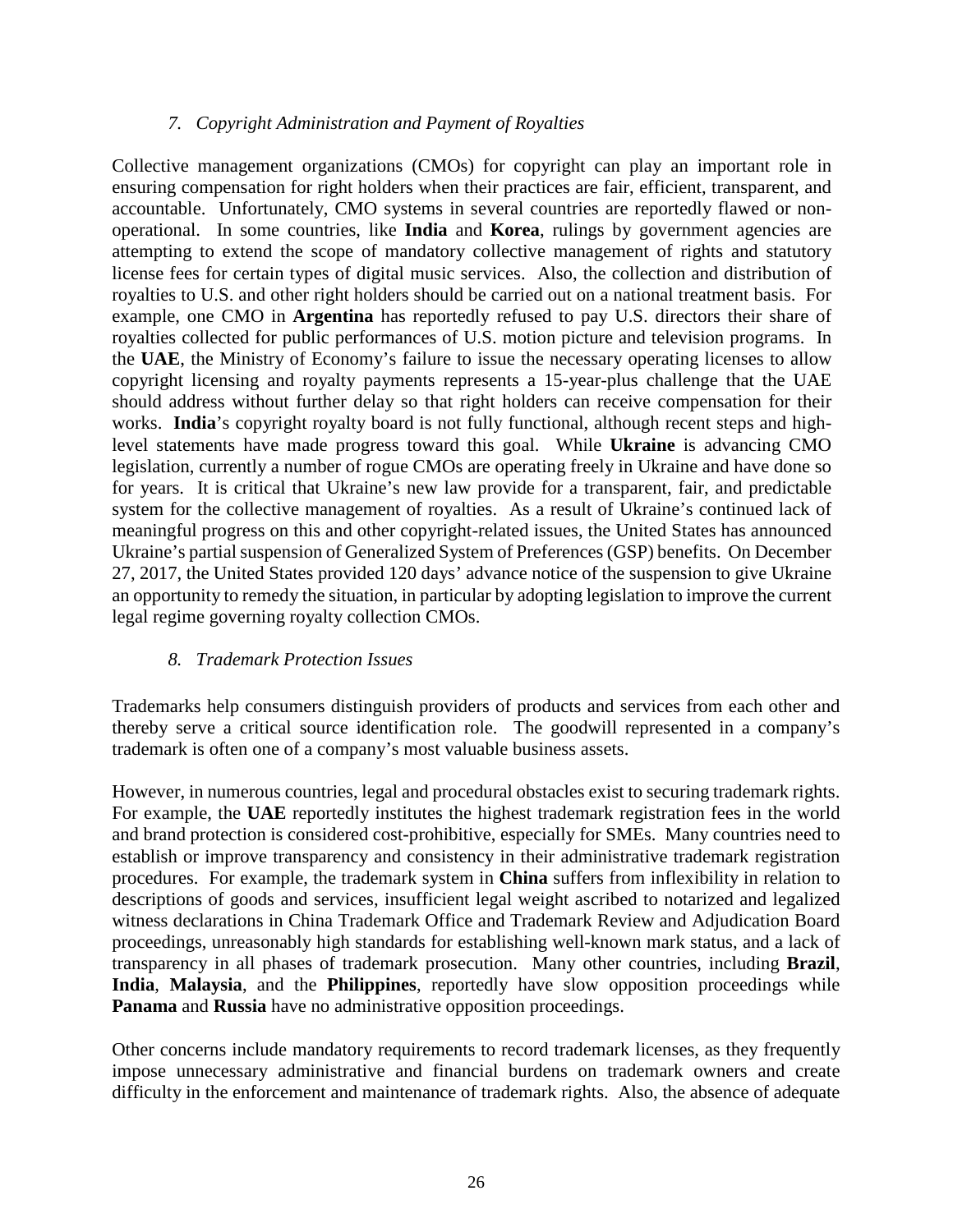means for searching trademark applications and registrations, such as by online databases, makes obtaining trademark protection more complicated and unpredictable. The lack of such online systems leads to additional cost, both in terms of initial filing and in relation to docketing and maintenance of multiple registrations.

In addition, a number of countries do not provide the full range of internationally-recognized trademark protections. For example, dozens of countries do not offer a certification mark system for use by foreign or domestic industries. The lack of a certification mark system can make it more difficult to secure protection for products with a quality or characteristic that consumers associate with the product's geographic origin. Robust protection for well-known marks is also important for many U.S. producers and traders who have built up the reputation of their brands.

#### *9. Trademark Protection Challenges in Country Code Top-Level Domain Names*

Trademark holders continue to face challenges in protecting their trademarks against unauthorized domain name registration and trademark uses in country code top-level domain names (ccTLDs). U.S. right holders face significant trademark infringement and loss of valuable Internet traffic because of such cybersquatting, and it is important for countries to provide for appropriate remedies in their legal systems to address this issue. Many ccTLDs have helpful policies that prohibit cybersquatting; require the registrant to provide true and complete contact information; and make such registration information publicly available. The ccTLDs of some countries have been identified by right holders as lacking transparent and predictable domain name dispute resolution policies. Effective policies should assist in the quick and efficient resolution of trademark infringement-related domain name disputes.

#### *10. Government Use of Unlicensed Software*

According to a study by BSA | The Software Alliance, the commercial value of unlicensed software globally was at least \$52 billion in 2015. The United States continues to work with other governments to address government use of unlicensed software, particularly in countries that are modernizing their software systems or where there are infringement concerns. Considerable progress has been made under this initiative, leading to numerous trading partners mandating that their government agencies use only legitimate software. It is important for governments to legitimize their own activities in order to set an example of respecting IP for private enterprises. Additionally, unlicensed software exposes governments and enterprises to higher risks of security vulnerabilities. Further work on this issue remains with certain trading partners, including **Argentina**, **Chile**, **China**, **Costa Rica**, **Greece**, **Kazakhstan**, **Korea**, **Tajikistan**, **Thailand**, **Turkey**, **Turkmenistan**, **Ukraine**, and **Vietnam**. The United States urges trading partners to adopt and implement effective and transparent procedures to ensure legitimate governmental use of software.

#### *11. Other Issues*

Some public comments received in response to the 2018 Special 301 *Federal Register* notice raised concerns with respect to laws and legislative proposals in the EU that may hinder the provision of some online services, such as laws that would require certain online service providers—platforms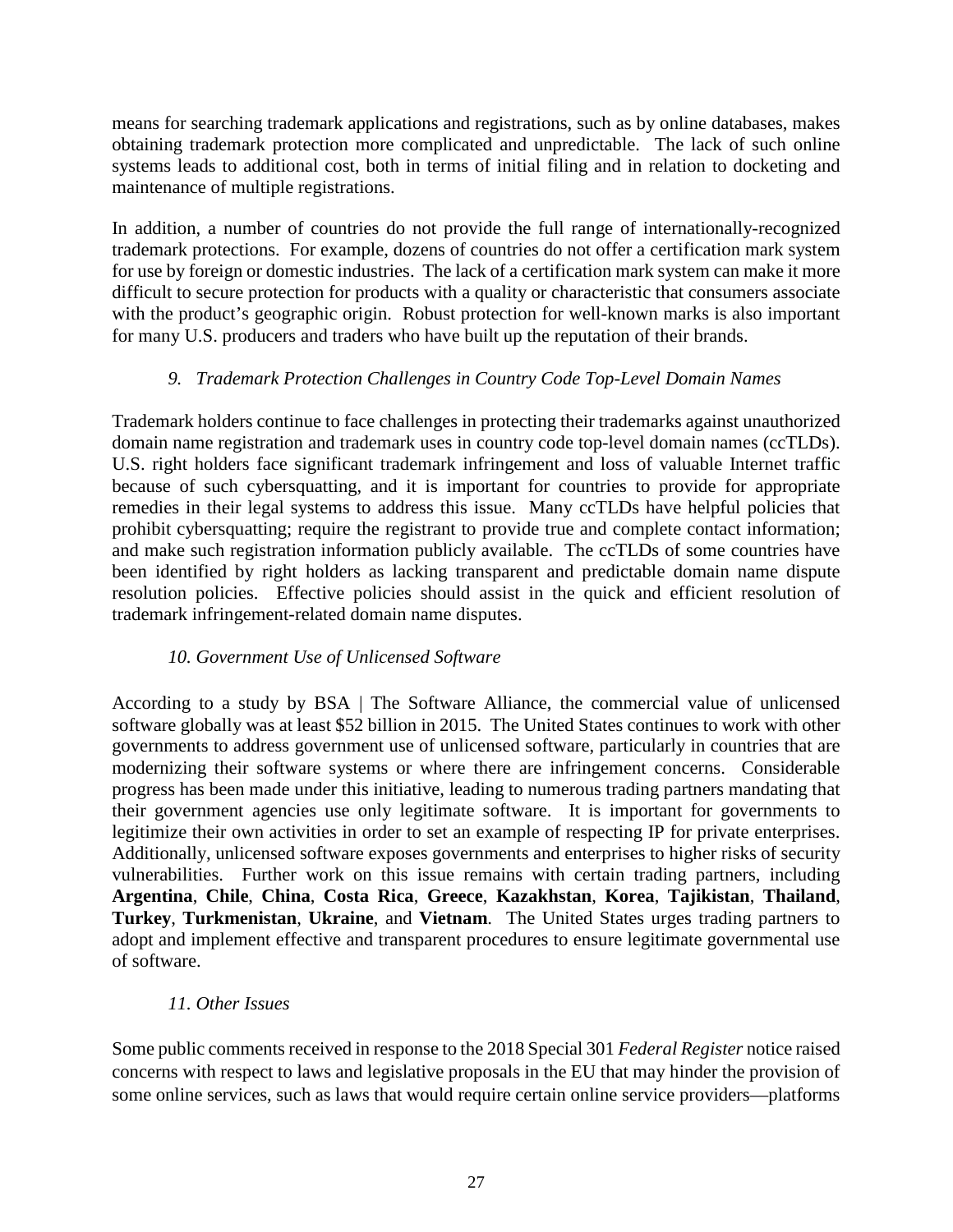providing short excerpts ("snippets") of text and images from other sources—to remunerate or obtain authorization from the original sources. The United States is monitoring these developments and other related measures. USTR detailed this and many other issues in the *[2018](https://ustr.gov/sites/default/files/2016-NTE-Report-FINAL.pdf)  National Trade [Estimate Report](https://ustr.gov/sites/default/files/2016-NTE-Report-FINAL.pdf)* (see [Fact Sheet: Key Barriers to Digital Trade\)](https://ustr.gov/about-us/policy-offices/press-office/fact-sheets/2018/march/2018-fact-sheet-key-barriers-digital).

#### **B. Initiatives to Strengthen IP Protection and Enforcement in Foreign Markets**

USTR notes the following important developments in 2017 and early 2018:

- This Administration is engaging closely with **Thailand** on improving IP protection and enforcement as part of the bilateral U.S.-Thailand Trade and Investment Framework Agreement (TIFA). This engagement has yielded results on resolving U.S. IP concerns across a range of issues, including on enforcement, patents and pharmaceuticals, trademarks, and copyright. In light of Thailand's progress, in December 2017, USTR closed the Out-of-Cycle Review of Thailand and moved Thailand from the Priority Watch List to the Watch List.
- **Bulgaria** passed amendments to its copyright law in March 2018 to facilitate the collection of copyright royalties by CMOs and strengthen government oversight. Bulgaria also participated in a EUROPOL operation to take down one of the largest Internet Protocol TV piracy networks in the region. Enforcement concerns remain with respect to high levels of online piracy, inadequate prosecution efforts, judicial delays, and insufficiently deterrent criminal penalties. However, Bulgaria recently devoted additional resources to the Cyber Crime Unit to investigate online piracy, and Bulgaria, including the Office of the Prosecutor General, has committed to taking additional steps to improve enforcement in 2018 including implementing an updated Prosecutors' Manual for prosecuting IP crimes and adopting the practice of evidence sampling in criminal cases. Bulgaria is not placed on the Watch List this year. The United States will monitor implementation of these commitments as well as other steps that Bulgaria may take to improve IP enforcement.
- **Taiwan** enacted a legislative amendment to the Pharmaceutical Affairs Act that provides a mechanism for notifying interested parties of marketing requests or approvals for followon pharmaceuticals in a manner that should allow for the early resolution of potential patent disputes, as well as a period of at least three years for the protection against the unfair commercial use, as well as unauthorized disclosure, of undisclosed test or other data generated to obtain marketing approval for pharmaceutical for "approved supplements or amendments to pharmaceutical indications."
- In **China**, the State Administration for Industry and Commerce announced actions intended to bolster trademark protection, including procedures on oral hearing practice in trademark review cases and steps to curb bad-faith trademark registrations. China should take steps, including these, to stem widespread infringement of U.S.-held trademarks.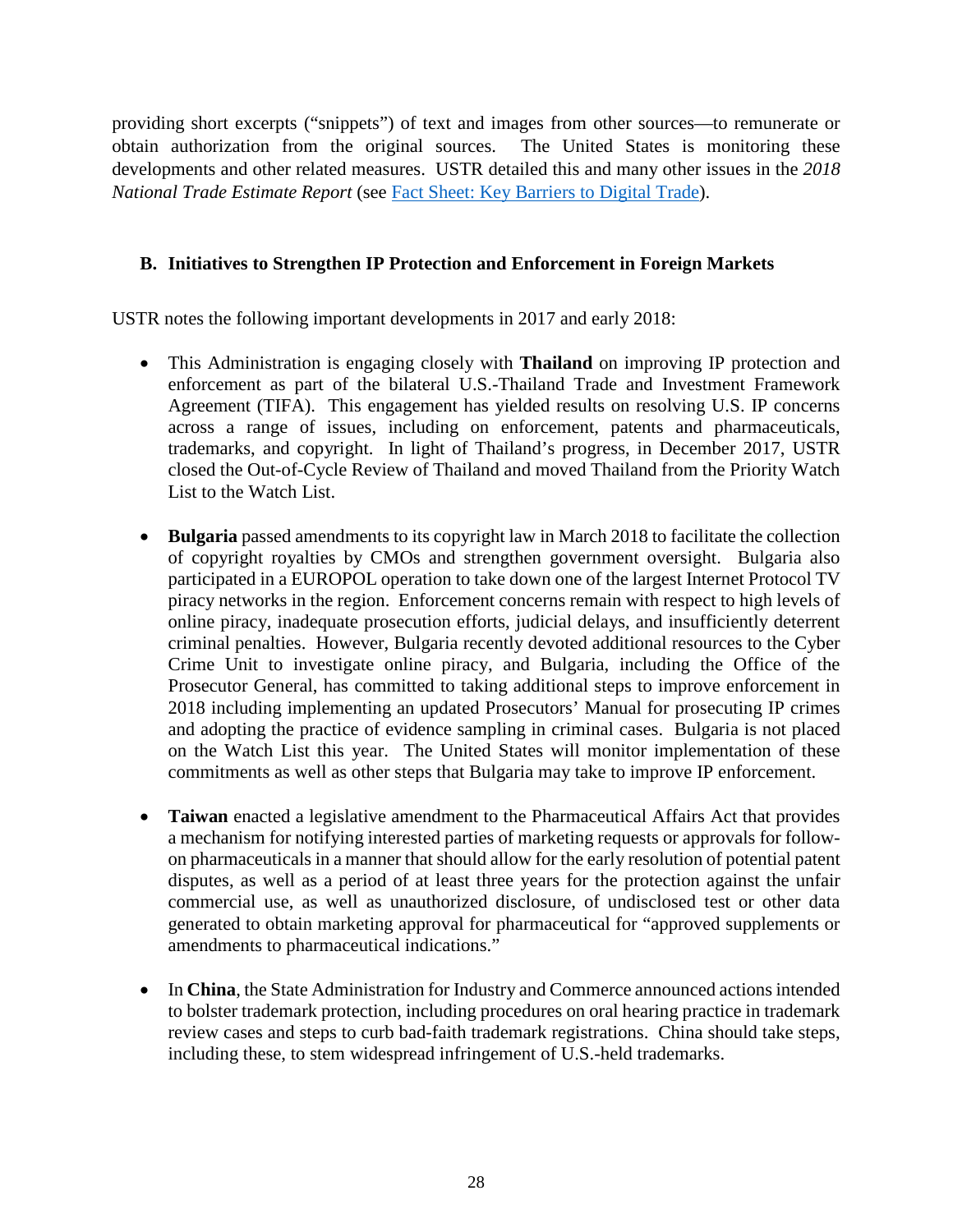- **India** amended patent examination guidelines to eliminate a novel hardware requirement that may have hindered computer-related invention innovations, made progress toward significantly reducing patent and trademark pendency, became a participant in the WIPO Centralized Access to Search and Examination (CASE) system to facilitate patent worksharing, produced an IP enforcement toolkit for police, and established a state-level enforcement unit to help address online piracy and counterfeit challenges.
- **Greece** enacted legislation to provide another tool to address online piracy. The law adds online piracy to an existing list of other serious crimes and requires that a committee be established with the authority to order removal of infringing content or that access to infringing content be discontinued and to impose fines in cases of non-compliance.
- In September 2017, the **Kuwait** General Administration of Customs signed a Customs Mutual Assistance Agreement with U.S. Customs and Border Protection (CBP) committing to enhancing collaboration, information sharing, and coordination in enforcement actions, including on IP cases.
- Enforcement of the Cyber Crimes Law in the **UAE** has reportedly resulted in deterrent penalties for online piracy. Additionally, the UAE established an IP special unit in the Customs Department in 2017 to pursue copyright infringements at the border.
- As of April 2018, there are 57 members of the 1991 Act of the International Union for the Protection of New Varieties of Plants Convention (UPOV 91). **Bosnia and Herzegovina** is the most recent member of UPOV 91. The Convention entered into force in Bosnia and Herzegovina in November 2017. The UPOV Convention requires member countries to grant IP protection to breeders of new plant varieties, known as breeder's rights. An effective plant variety protection system incentivizes plant-breeding activities, which leads to increased numbers of new plant varieties with improved characteristics such as highyield, tolerance to adverse environmental conditions, and better food quality. In addition, promoting strong plant variety protection and enforcement globally helps improve industry competitiveness in foreign markets, encourages the importation of foreign plant varieties, and enhances domestic breeding programs.
- In June 2017, the Patent Cooperation Treaty (PCT) came into force for **Jordan,** bringing the number of contracting states of the PCT to 152.
- As of April 2018, there are 96 Parties to the WIPO Performances and Phonograms Treaty (WPPT) and 96 Parties to the WIPO Copyright Treaty (WCT), collectively known as the WIPO Internet Treaties. These treaties, completed in 1996 and which entered into force in 2002, have raised the standard of copyright protection around the world, particularly with regard to online delivery of copyrighted content. The treaties, which provide for certain exclusive rights, require parties to provide adequate legal protection and effective legal remedies against the circumvention of TPMs, as well as certain acts affecting rights management information. **Nigeria** became a party to the WIPO Internet Treaties in January 2018.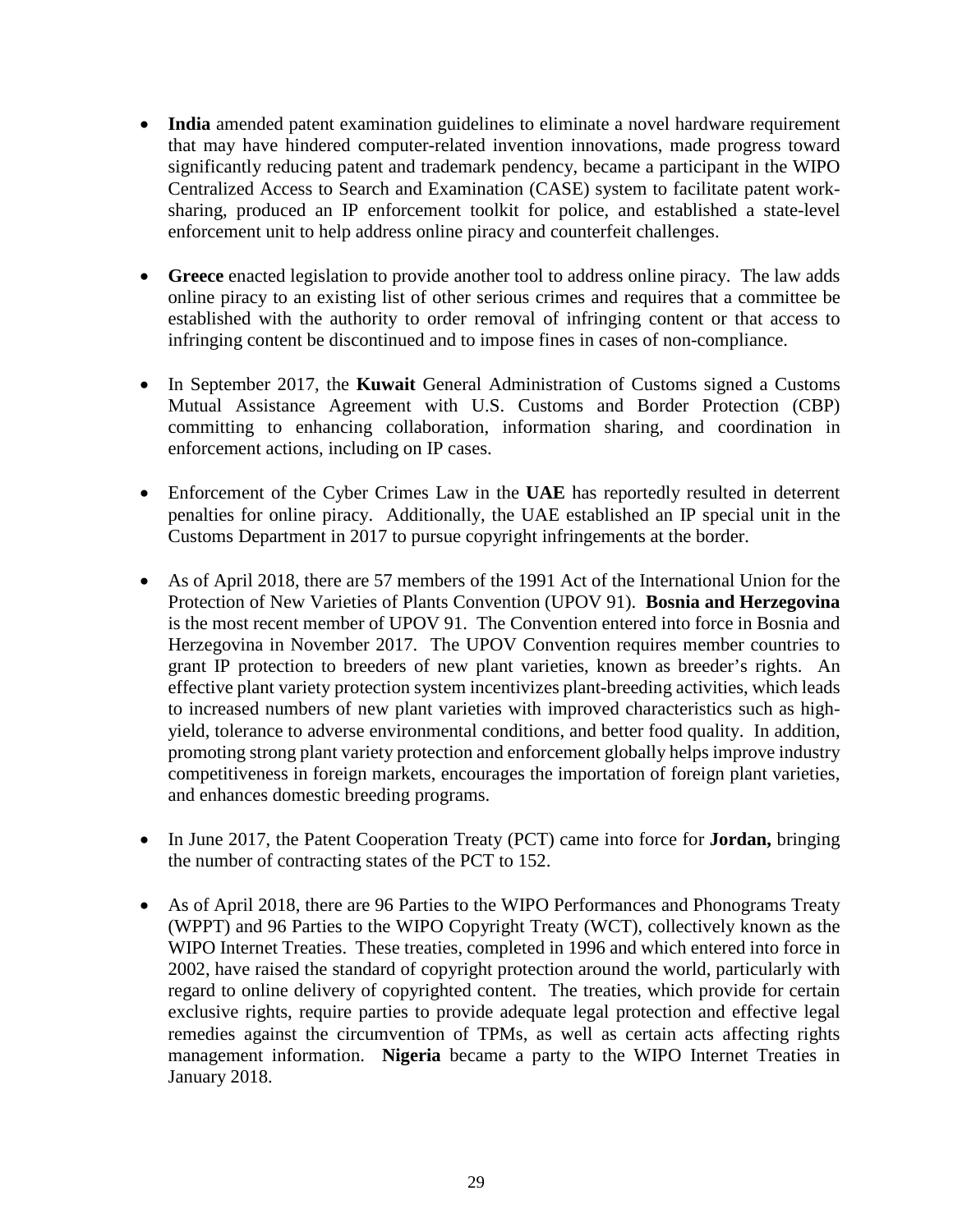• In April 2017, an IP Tribunal in Karachi, **Pakistan** became operational, joining dedicated IP tribunals in Lahore and Islamabad.

The United States will continue to work with its trading partners to further enhance IP protection and enforcement during the coming year.

#### **C. Illustrative Best IP Practices by Trading Partners**

USTR highlights the following illustrative best practices by trading partners in the area of IP protection and enforcement:

- Cooperation and coordination among national government agencies involved in IP issues is an example for effective IP enforcement. Several countries, including the United States, have introduced IP enforcement coordination mechanisms or agreements to enhance interagency cooperation. **Thailand** has established an interagency National Committee on Intellectual Property and a subcommittee on enforcement against IP infringement, led by the Prime Minister and a Deputy Prime Minister, respectively, which improved coordination among government entities. **India**'s Cell for IPR Promotion and coordination among government entities. Management (CIPAM) organizes and spearheads the government's efforts to simplify and streamline IP processes, increase IP awareness, promote commercialization, and enhance enforcement. The United States encourages other trading partners to consider adopting cooperative IP arrangements.
- Specialized IP enforcement units also have proven to be important catalysts in the fight against counterfeiting and piracy. The specialized IP police unit in Rio de Janeiro, **Brazil**, could be a model for other cities in the country and around the world. Another example includes the Special Internet Forensics Unit in **Malaysia**'s Ministry of Domestic Trade, Cooperatives, and Consumerism responsible for IP enforcement.
- Many trading partners conducted IP awareness and educational campaigns, including jointly with stakeholders, to develop support for domestic IP initiatives. The **Jamaica** Intellectual Property Office facilitated trainings and workshops on IP issues throughout 2017, including conducting a sub-regional patent drafting workshop and collaborating with WIPO to establish a Technology Innovation Support Center (TISC) at the University of the West Indies and the University of Technology, Jamaica. In **Spain**, the Ministry of Education, Culture, and Sport (MECD) partnered with the Ministry of Interior to include messaging against IP theft in police presentations in public schools. **India's** CIPAM has reportedly undertaken 19 IP awareness roadshows in 18 Indian states and maintains an active social media presence.
- Another best practice is the active participation of government officials in technical assistance and capacity building. As further explained in Annex 2, the United States encourages foreign governments to make training opportunities available to their officials and actively engages with trading partners in capacity building efforts both in the United States and abroad.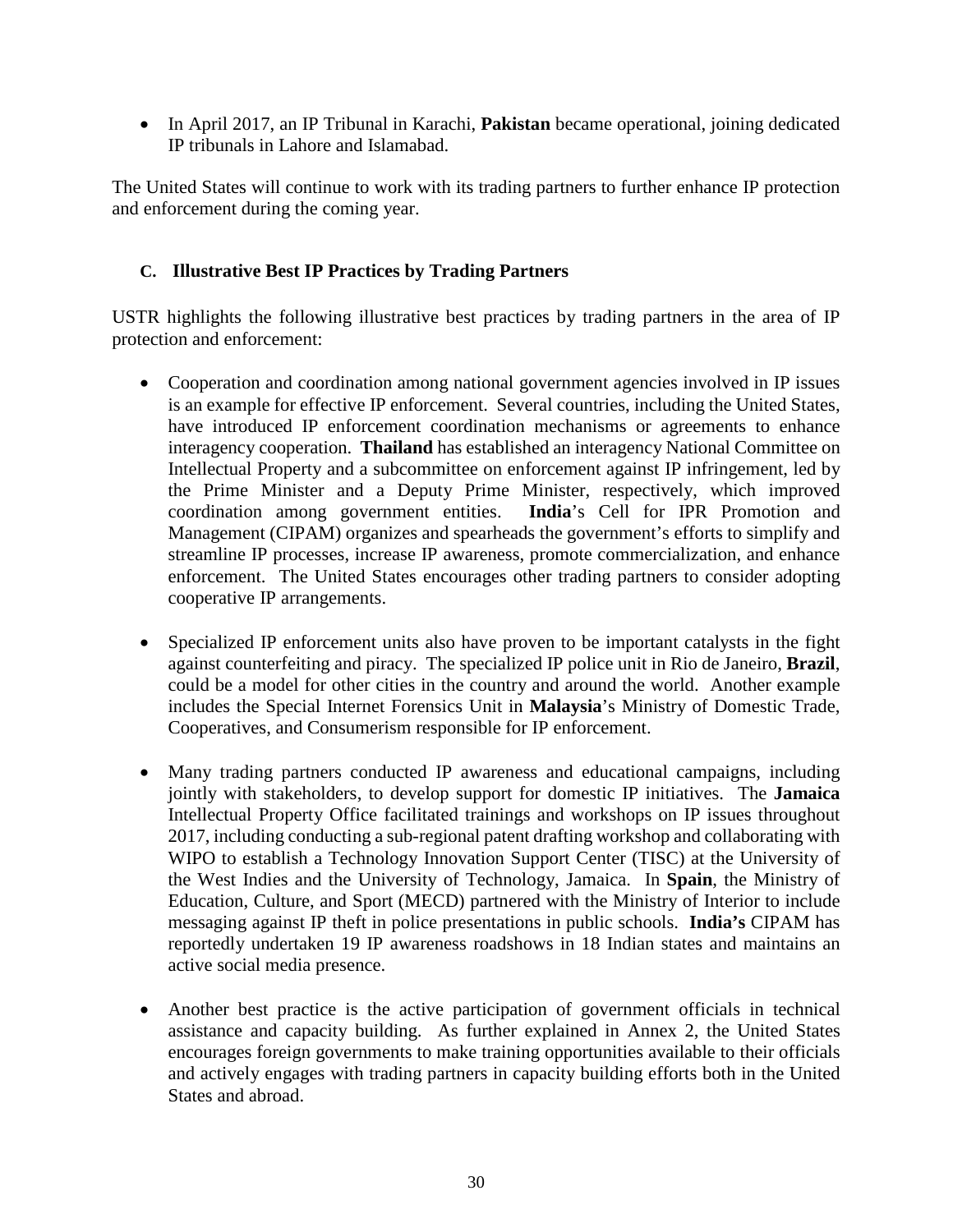#### **D. Multilateral Initiatives**

The United States works to promote adequate and effective IP protection and enforcement through various multilateral institutions, notably the **WTO**. In the past year, the United States cosponsored discussions in the TRIPS Council on the positive and mutually-reinforcing relationship between innovation and the protection and enforcement of IP.

In 2017, the United States advanced its IP and Innovation agenda in the TRIPS Council through a series of initiatives designed to facilitate greater understanding of the critical role that IP plays in promoting inclusive innovation for micro-, small-, and medium-sized enterprises (MSMEs). The United States cosponsored this year-long theme with **Australia**, the **EU**, **Japan**, and **Switzerland**, and Members dedicated attention to agenda items under this theme, including MSME Collaboration, MSME Growth, and MSME Trade. During these exchanges, the United States, cosponsors of the agenda item, and a number of other WTO Members shared perspectives and firsthand experiences that demonstrated the value that IP systems play in stimulating creativity and innovation by MSMEs, and highlighted the beneficial role that governments can play through programs targeted toward helping these enterprises. WTO Members also benefited from a U.S. sponsored side-event in October 2017 that brought together innovative MSMEs and those in the government directly involved in helping MSMEs commercialize their IP.

In February 2017, with **Australia**, the **EU**, **Japan**, and **Switzerland,** the United States cosponsored an agenda item that explored MSME collaboration under the theme of IP and Inclusive Innovation. During the sessions, Members discussed how MSMEs contribute to the global trading economy, including as entrepreneurs, start-ups, businesses, researchers, and investors. A diverse set of Members shared national experiences and examples of inclusive innovation and MSME collaboration in their countries, in particular demonstrating how IP frameworks and innovation policies and programs assist MSMEs to successfully build and maintain collaborations.

In June 2017, the United States cosponsored with **Australia**, **Canada**, the **EU**, **Japan**, **Singapore**, and **Switzerland** an agenda item on IP and Innovation: Inclusive Innovation and MSME Growth. During the session, Members recognized that underutilization by MSMEs of the IP system as a tool for growth and cooperation is an important challenge for all countries—developed, developing, and least-developed. Members discussed ways to foster IP awareness among MSMEs and exchanged best practices to encourage and assist MSMEs in the use of the IP system.

In October 2017, the United States cosponsored along with **Australia**, the **EU, Japan**, **Switzerland**, and **Chinese Taipei** an agenda item on IP and Innovation: Inclusive Innovation and MSME Trade. During this session, Members shared domestic experiences and examples of successful measures promoting inclusive innovation and MSME trade—in particular, how IP frameworks and innovation policy or programs have assisted MSMEs to help MSMEs integrate into global value chains. In addition, the United States sponsored a side event at the WTO on the margins of the October 2017 meeting that brought together MSME stakeholders from around the world, including from Indonesia, Israel, South Africa, and Colombia, to speak directly about the benefits of IP to promoting MSME development.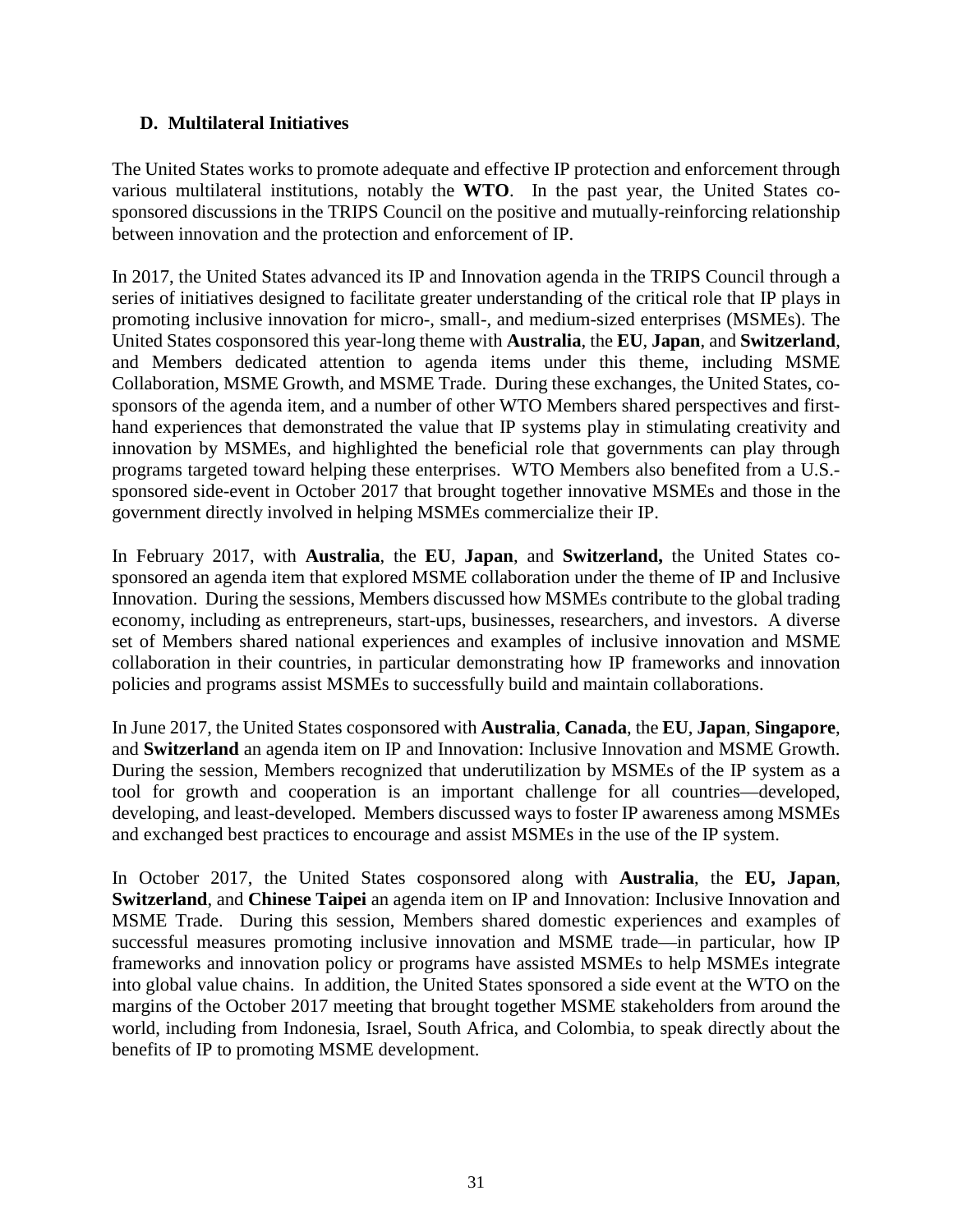#### **E. Bilateral and Regional Initiatives**

The United States works with many trading partners to strengthen IP protection and enforcement through the provisions of bilateral instruments, including trade agreements and memoranda of cooperation, and through regional initiatives.

The following are examples of bilateral coordination and cooperation:

- TIFAs between the United States and more than 50 trading partners and regions around the world have facilitated discussions on enhancing IP protection and enforcement. For example, during the 2017 review of the implementation of **Taiwan**'s IP-related commitments from the 2016 TIFA Council meetings, Taiwan recognized the need to take further steps to enhance protection for innovation, curb piracy and infringement (particularly those occurring in the digital environment), and deepen engagement on trade secrets protection and enforcement. In July 2017, the U.S.-**Argentina** Innovation and Creativity Forum for Economic Development held its second meeting to discuss IP issues that are essential to the success of each country's innovation economy.
- During the November 2017 and March 2018 IP meetings of the U.S.-**United Kingdom**  (UK) Trade and Investment Working Group, the UK and United States recognized the importance of IP to their respective economies and to the bilateral trade relationship, developed joint educational tools and resources for SMEs to support the export of creative and innovative products and services between the two countries, and agreed to continue discussions on enforcement approaches, policy tools, and voluntary initiatives for addressing online piracy, including the emerging challenge of ISDs.

Regional coordination and cooperation also increase the effectiveness of engagement on IP protection and enforcement challenges that extend beyond individual jurisdictions:

- In 2017, the United States continued to use the **APEC** Intellectual Property Experts Group and other APEC sub-fora to build capacity and raise standards for the protection of IP rights in the Asia-Pacific region. This included U.S.-led initiatives on combating trademarkinfringing and counterfeit goods, which often present threats to consumer health and safety, at the border. Also, through the APEC Subcommittee on Customs Procedures, the United States and other participating economies jointly created an APEC Compendium for IP Enforcement. The document identifies IP educational, engagement, and enforcement practices that can be used as a resource to deter counterfeits and to enhance IP collaboration among APEC economies.
- Under its trade preference program reviews, USTR, in coordination with other U.S. Government agencies, examines IP practices in connection with the implementation of Congressionally-authorized trade preference programs, such as the GSP program, and regional programs, including the African Growth and Opportunity Act, Caribbean Basin Economic Recovery Act, and Caribbean Basin Trade Partnership Act. Pursuant to such a review, USTR has announced partial suspension of GSP benefits to **Ukraine** due to inadequate protection and enforcement of IP. USTR is also currently reviewing IP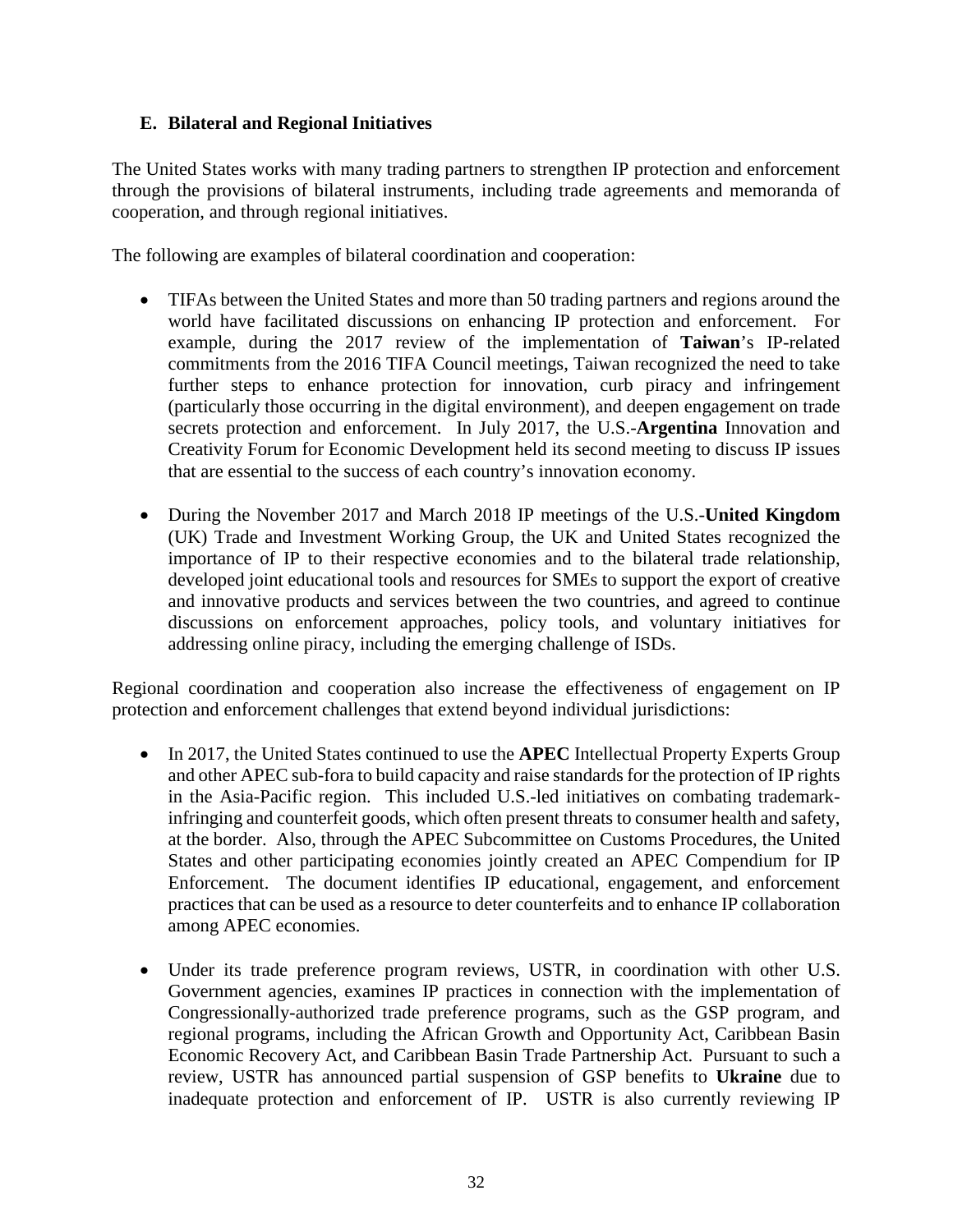practices in **Indonesia** and **Uzbekistan**. USTR continues to work with trading partners to address policies and practices that may adversely affect their eligibility under the IP criteria of each preference program.

• In 2017, the United States continued to engage with members of the Caribbean Community and other governments in the region on concerns regarding inadequate and ineffective IP protection and enforcement, including ongoing broadcast television and satellite signal piracy. Heightened engagement on this regional basis, including conferences and trainings in the **Dominican Republic**, **Trinidad and Tobago**, **Barbados**, and **Jamaica**, with strong U.S. Government leadership and participation, has led to heightened expertise, awareness, and initial positive steps.

In addition to the work described above, the United States anticipates engaging with its trading partners on IP-related initiatives in fora such as the G7, WIPO, the OECD, and the World Customs Organization. USTR, in coordination with other U.S. Government agencies, looks forward to continuing engagement with trading partners to improve the global IP environment.

#### **F. Intellectual Property and the Environment**

Strong IP protection and enforcement are essential to promoting investment in innovation in the environmental sector. Such innovation not only promotes economic growth and supports jobs, but also is critical to responding to environmental challenges. IP provides incentives for research and development in this important sector, including through university research. Conversely, inadequate IP protection and enforcement in foreign markets discourages broader investment in those markets. This may hinder regional economic growth, as well as technological advances needed to meet environmental challenges.

#### **G. Intellectual Property and Health**

Numerous comments in the 2018 Special 301 review process highlighted concerns arising at the intersection of IP policy and health policy. IP protection plays an important role in providing the incentives necessary for the development and marketing of new medicines. An effective, transparent, and predictable IP system is necessary for both manufacturers of innovative medicines and manufacturers of generic medicines.

The 2001 WTO Doha Declaration on the TRIPS Agreement and Public Health recognized the gravity of the public health problems afflicting many developing and least-developed countries, especially those resulting from HIV/AIDS, tuberculosis, malaria, and other epidemics. As affirmed in the Doha Declaration on the TRIPS Agreement and Public Health, the United States respects a trading partner's right to protect public health and, in particular, to promote access to medicines for all. The United States also recognizes the role of IP protection in the development of new medicines, while being mindful of the effect of IP protection on prices. The assessments set forth in this Report are based on various critical factors, including, where relevant, the Doha Declaration on the TRIPS Agreement and Public Health.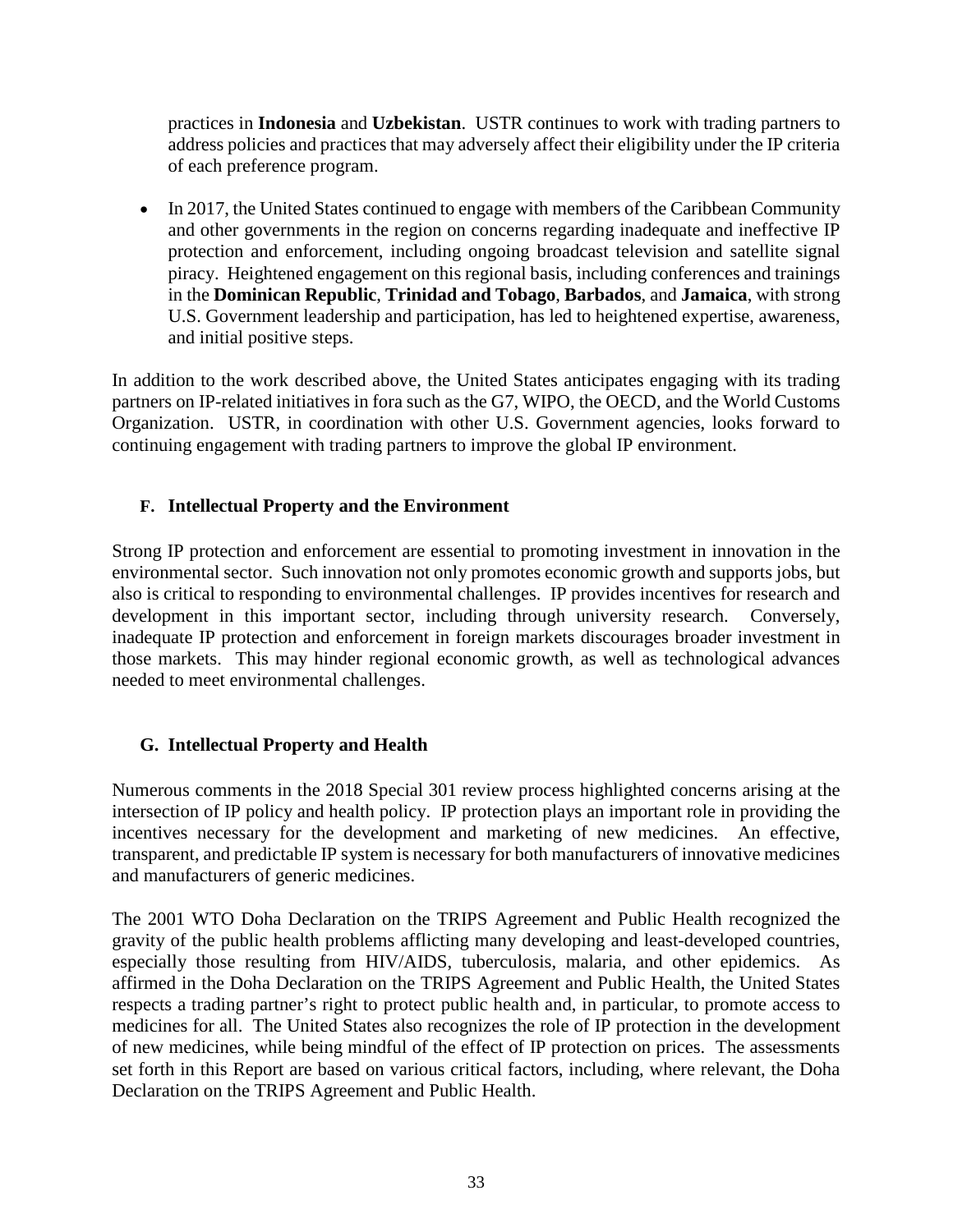The United States is firmly of the view that international obligations such as those in the TRIPS Agreement have sufficient flexibility to allow trading partners to address the serious public health problems that they may face. The United States urges its trading partners to consider ways to address their public health challenges while also maintaining IP systems that promote innovation.

The United States also supports the WTO General Council Decision on the Implementation of Paragraph 6 of the Doha Declaration on the TRIPS Agreement and Public Health concluded in August 2003. Under this decision, WTO Members are permitted, in accordance with specified procedures, to issue compulsory licenses to export pharmaceutical products to countries that cannot produce drugs for themselves. The WTO General Council adopted a Decision in December 2005 that incorporated this solution into an amendment to the TRIPS Agreement, and the United States became the first WTO Member to formally accept this amendment. In January 2017, the necessary two-thirds of WTO Member support was secured, resulting in the formal amendment to the TRIPS Agreement. Additional notifications of Member acceptances of the Agreement have followed.

The U.S. Government works to ensure that the provisions of its bilateral and regional trade agreements, as well as U.S. engagement in international organizations, including the UN and related institutions such as WIPO and the WHO, are consistent with U.S. policies concerning IP and health policy and do not impede its trading partners from taking measures necessary to protect public health. Accordingly, USTR will continue its close cooperation with relevant agencies to ensure that public health challenges are addressed and IP protection and enforcement are supported as one of various mechanisms to promote research and innovation.

#### **H. Implementation of the WTO TRIPS Agreement**

The TRIPS Agreement, one of the most significant achievements of the Uruguay Round (1986- 1994), requires all WTO Members to provide certain minimum standards of IP protection and enforcement. The TRIPS Agreement is the first broadly-subscribed multilateral IP agreement that is subject to mandatory dispute settlement provisions.

Developed country WTO Members were required to implement the TRIPS Agreement fully as of January 1, 1996. Developing country Members were given a transition period for many obligations until January 1, 2000, and in some cases, until January 1, 2005. Nevertheless, certain Members are still in the process of finalizing implementing legislation, and many are still engaged in establishing adequate and effective IP enforcement mechanisms.

Recognizing the particular issues faced by WTO Members that are least-developed countries (LDC), the United States has worked closely with them and other WTO Members to extend the implementation date for these countries. Most recently, on November 6, 2015, the TRIPS Council reached consensus to extend the transition period for LDC Members to implement Sections 5 and 7 of the TRIPS Agreement with respect to pharmaceutical products until January 1, 2033, and reached consensus to recommend waiving Articles 70.8 and 70.9 of the TRIPS Agreement with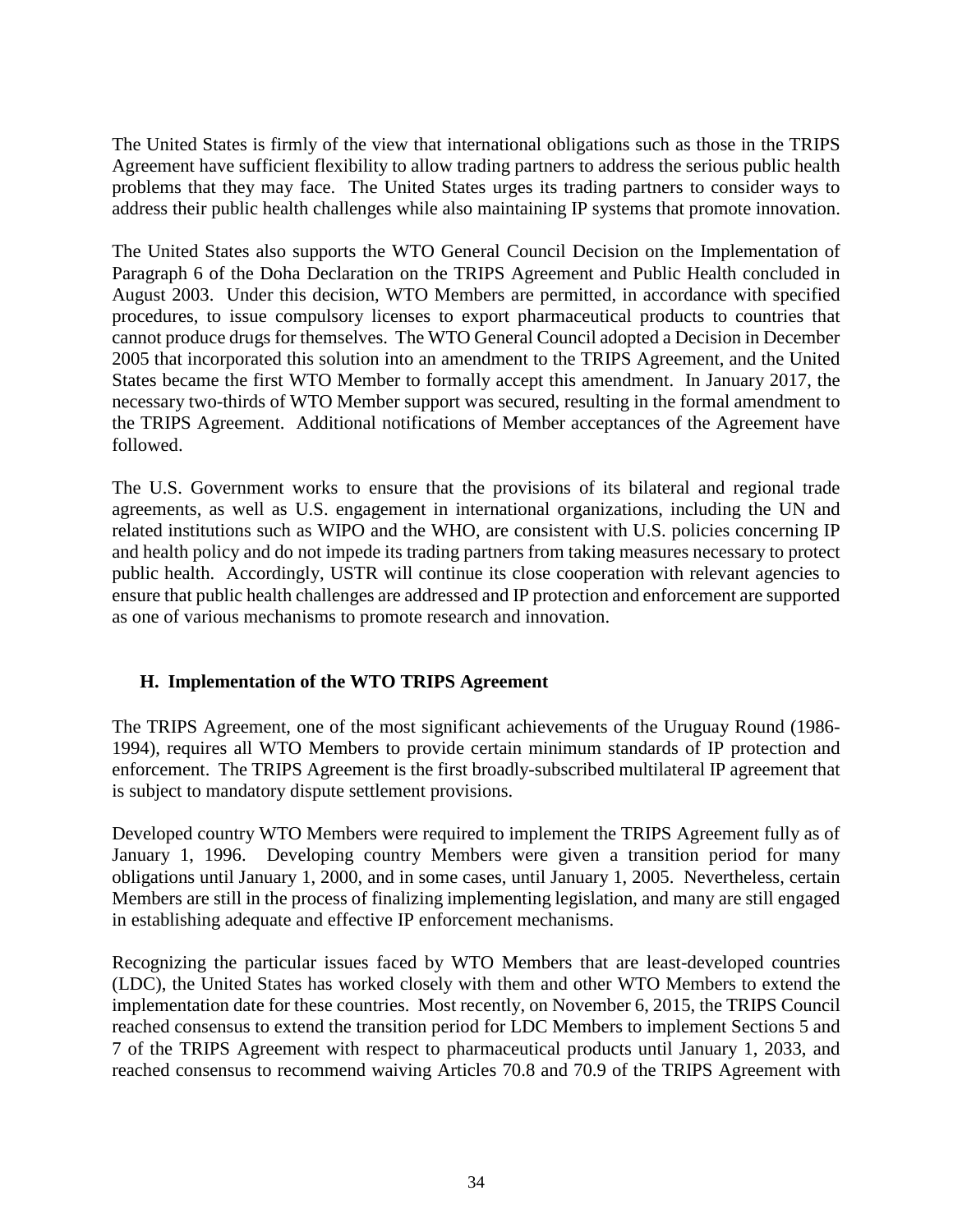respect to pharmaceuticals also until January 1, 2033, which the WTO General Council adopted on November 30, 2015.

At the WTO Ministerial Conference in December 2017, WTO Members reached consensus to extend the moratorium on non-violation and situation complaints under the TRIPS Agreement until the next Ministerial in 2019. The moratorium was originally introduced in Article 64 of the TRIPS Agreement, for a period of five years following the entry into force of the WTO Agreement (i.e., until December 31, 1999). The moratorium has been referred to and extended in several WTO Ministerial documents. In 2015, the TRIPS Council intensified its discussions on this issue, including on the basis of a communication by the United States to the Council outlining the U.S. position on non-violation and situation complaints. This communication (IP/C/W/599) addressed the relevant TRIPS Agreement provisions and WTO and General Agreement on Tariffs and Trade (GATT) disputes, and provided responses to issues raised by other WTO Members.

The United States participates actively in the WTO TRIPS Council's scheduled reviews of WTO Members' implementation of the TRIPS Agreement, and uses the WTO's Trade Policy Review mechanism to pose questions and seek constructive engagement on issues related to TRIPS Agreement implementation.

#### **I. Dispute Settlement and Enforcement**

The United States continues to monitor the resolution of concerns and disputes announced in previous Special 301 Reports. The most efficient and preferred manner of resolving concerns is through bilateral dialogue. Where these bilateral efforts are unsuccessful, the United States will use enforcement tools including those provided under U.S. law, the WTO and other dispute settlement procedures, as appropriate.

On August 14, 2017, the President of the United States issued a Memorandum instructing the Trade Representative to determine whether to investigate under section 301 of the Trade Act of 1974 (the Trade Act) (19 U.S.C. § 2411), laws, policies, practices, or actions of the government of China that may be unreasonable or discriminatory and that may be harming American intellectual property rights, innovation, or technology development. *See* 82 FR 39007. After consultation with the appropriate advisory committees and the inter-agency Section 301 Committee, on August 18, 2017, USTR initiated an investigation into certain acts, policies, and practices of China related to technology transfer, intellectual property, and innovation. *See* 82 FR 40213. On March 22, 2018, the Presidential Memorandum on the Actions by the United States Related to the Section 301 Investigation noted that the Trade Representative had advised that the investigation supports findings that acts, policies, and practices of the China related to technology transfer, intellectual property, and innovation covered in the investigation are unreasonable or discriminatory and burden or restrict U.S. commerce. The President directed the Trade Representative to take all appropriate action under Section 301, including considering increased tariffs on goods from China and pursuing dispute settlement proceedings in the WTO. On March 23, 2018, the United States requested consultations with China under the WTO Dispute Resolution Understanding (in matter DS542), and on April 3, 2018, USTR published a proposed list of products imported from China, worth approximately \$50 billion in imports, that could be subject to additional tariffs. Additional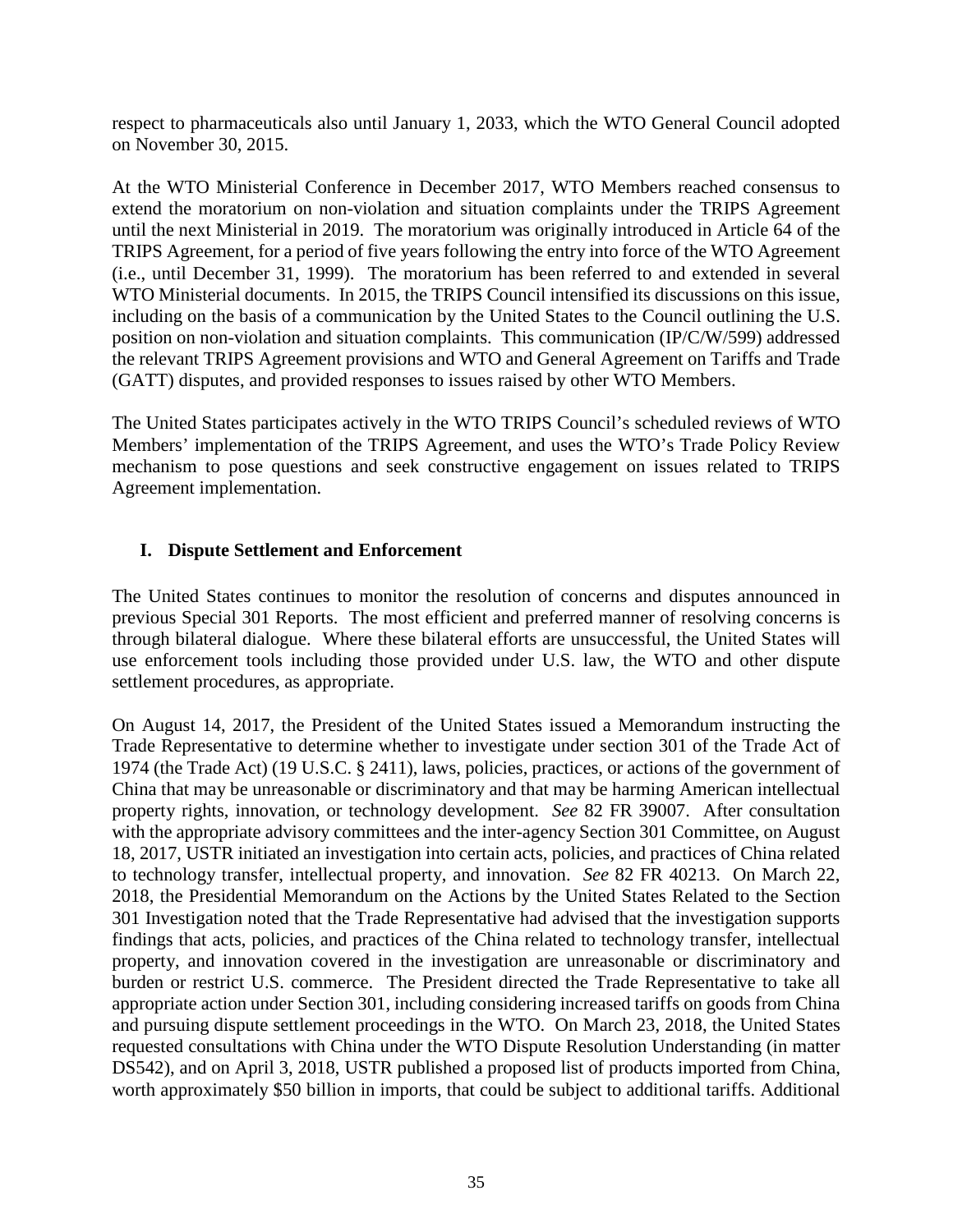detail on the investigation and other proceedings are found in the discussion of China in Section II below.

In April 2007, the United States initiated dispute settlement procedures relating to deficiencies in China's legal regime for protecting and enforcing copyright and trademarks on a wide range of products. In March 2009, the WTO Dispute Settlement Body (DSB) adopted a panel report that upheld two of the claims advanced by the United States, finding that: (1) China's denial of copyright protection to works that do not meet China's content review standards is impermissible under the TRIPS Agreement; and (2) China's customs rules cannot allow seized counterfeit goods to be publicly auctioned after only removing the spurious trademark. With respect to a third claim concerning China's thresholds for criminal prosecution and conviction of counterfeiting and piracy, while the United States prevailed on the interpretation of the important legal standards in Article 61 of the TRIPS Agreement, including the finding that criminal enforcement measures must reflect and respond to the realities of the commercial marketplace, the panel found that it needed additional evidence before it could uphold the overall U.S. claim that China's criminal thresholds are too high. On March 19, 2010, China announced that it had completed all the necessary domestic legislative procedures to implement the DSB recommendations and rulings. The United States continues to monitor China's implementation of the DSB recommendations and rulings in this dispute.

In addition, the United States requested WTO dispute settlement consultations with China concerning certain other Chinese measures affecting market access and distribution for imported publications, movies, and music, and audio-visual home entertainment products (e.g., DVDs and Blu-ray discs) (AVHE products). The U.S. claims challenged China's prohibition on foreign companies' importation of all products at issue; China's prohibitions and discriminatory requirements imposed on foreign distributors of publications, music, and AVHE products within China; and China's imposition of more burdensome requirements on the distribution of imported publications, movies, and music vis-à-vis their domestic counterparts. On January 19, 2010, the DSB adopted panel and Appellate Body reports that found in favor of the United States on the vast majority of its claims. China committed to bring all relevant measures into compliance with the DSB recommendations by March 19, 2011, and subsequently revised or revoked measures relating to publications, AVHE products, and music. China did not issue any measures relating to theatrical films, but instead proposed bilateral discussions. In February 2012, the United States and China reached an understanding on the terms of an MOU that provides significantly increased market access for imported films and significantly improved compensation for foreign film producers. The United States continues to review and monitor the steps that China has taken toward compliance in this matter.

Following the 1999 Special 301 review process, the United States initiated dispute settlement consultations concerning the EU regulation on food-related GIs, which appeared to discriminate against foreign products and persons, notably by requiring that EU trading partners adopt an "EUstyle" system of GI protection, and appeared to provide insufficient protections to trademark owners. On April 20, 2005, the DSB adopted a panel report finding in favor of the United States that the EU GI regulation is inconsistent with the EU's obligations under the TRIPS Agreement and the General Agreement on Tariffs and Trade 1994. On March 31, 2006, the EU published a revised GI Regulation that is intended to comply with the DSB recommendations and rulings. There remain some concerns, however, with respect to this revised GI Regulation, which the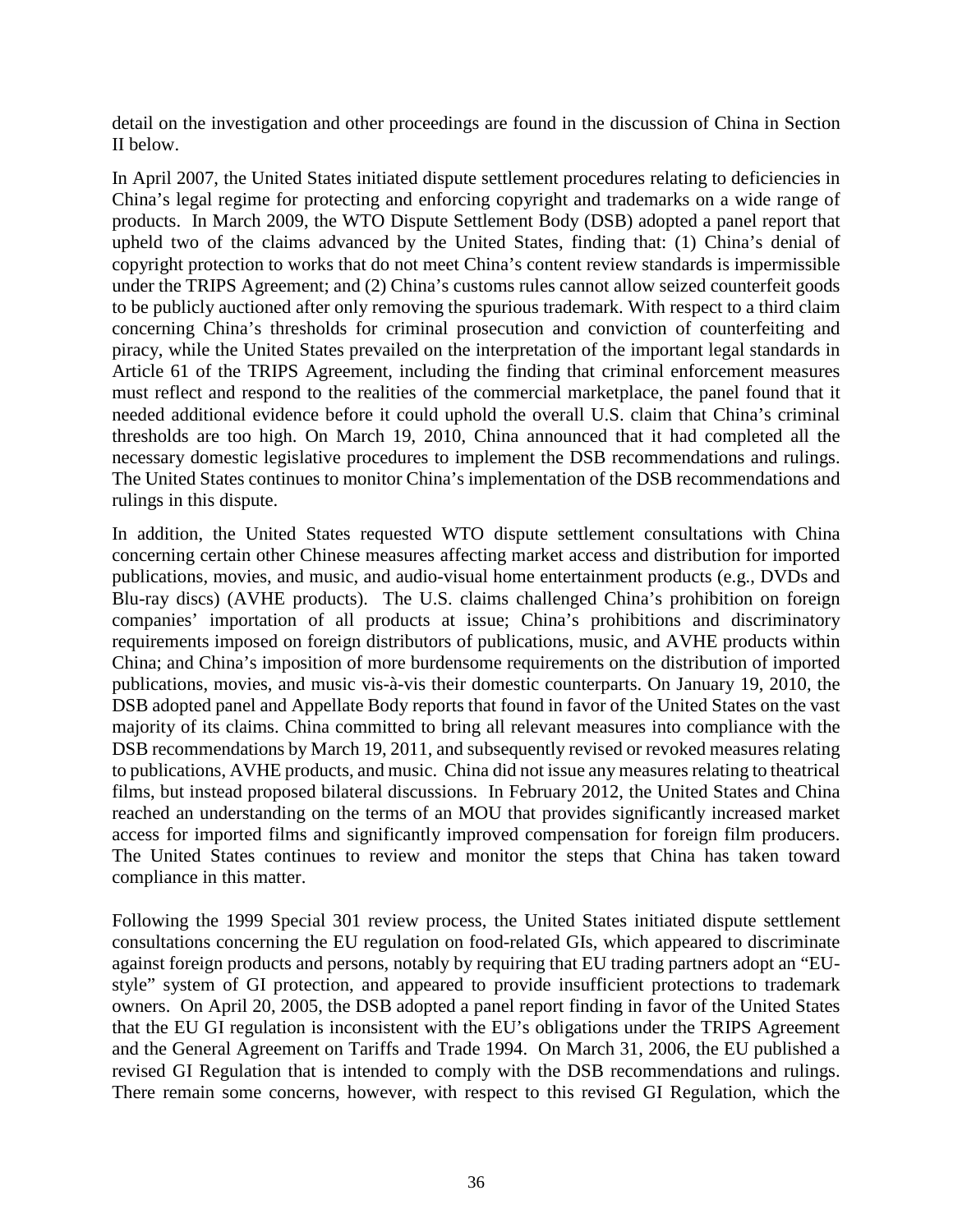United States has asked the EU to address. The United States intends to continue monitoring this situation. The United States is also working intensively bilaterally and in multilateral fora to advance U.S. market access interests, and to ensure that the trade initiatives of other countries, including with respect to GIs, do not undercut market access for U.S. companies.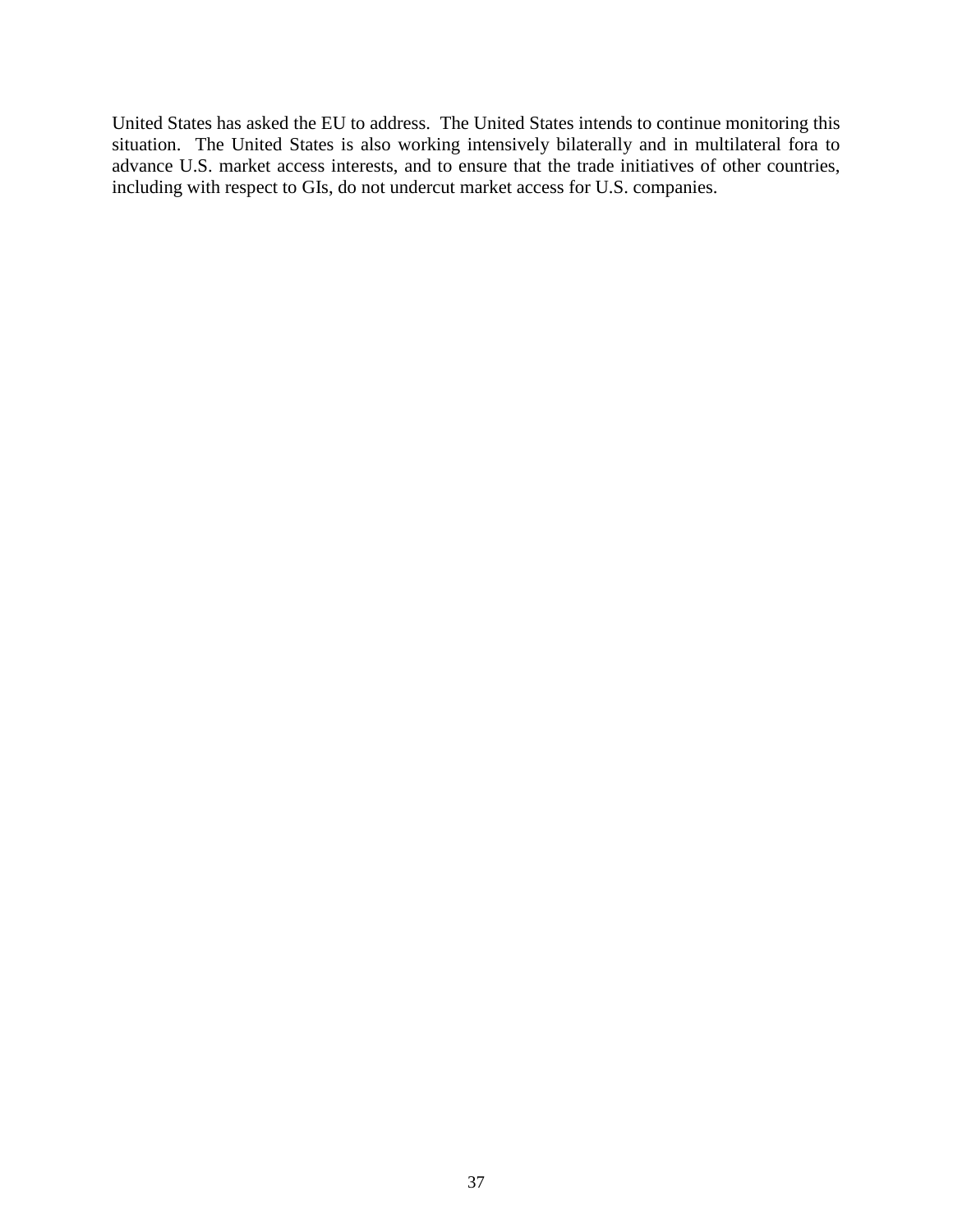# **SECTION II: Country Reports**

# **PRIORITY WATCH LIST**

### **EAST ASIA AND THE PACIFIC**

### **CHINA**

China remains on the Priority Watch List in 2018, and is subject to continuing Section 306 monitoring.

#### *Ongoing Challenges and Concerns*

The state of intellectual property (IP) protection and enforcement in China, and market access for U.S. persons that rely on IP protection, reflect the country's failure to implement promises to strengthen IP protection, open China's market to foreign investment, allow the market a decisive role in allocating resources, and refrain from government interference in private sector technology transfer decisions. While some positive developments have emerged in this complex and fastchanging environment, right holders continue to identify the protection and enforcement of IP, and IP-related market access barriers, as leading challenges in what is already a very difficult business environment. Concerns extend not only to gaps in legal authorities and weak enforcement channels, but also to investment and other regulatory requirements that promote the acquisition of foreign technology by domestic firms at the expense of providing the reciprocity, a level playing field, the transparency, and the predictability upon which the United States and others rightly insist. Assertions by Chinese government officials that China's shortcomings should be excused in light of the country's stage of economic development appear to suggest an underlying lack of commitment to address longstanding problems and undermine any confidence stemming from positive developments and high-level statements in support of IP and innovation.

The United States, other countries, and the private sector have stressed the urgent need for China to embrace meaningful and deep reform as it proceeds with a years-long overhaul of its IP-related legal and regulatory framework. Yet, results to date have disappointed, as China enacts measures that fail to reflect priority recommendations of the United States and others. China's shortcomings in this respect suggest that China intends to continue business as usual. For these reasons, as elaborated below, China remains a hazardous and uncertain environment for U.S. right holders hoping to protect and enforce their IP rights.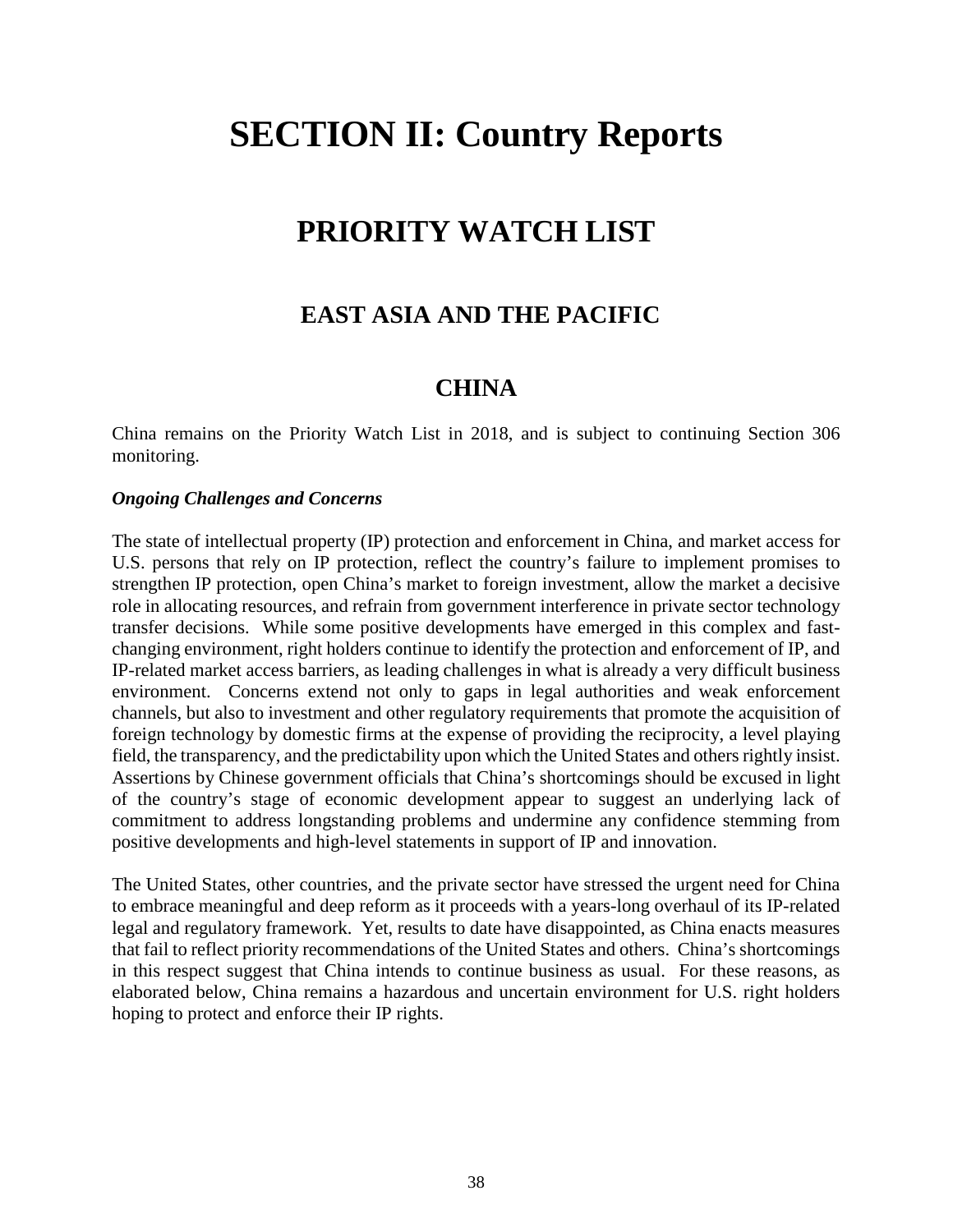#### *Developments, Including Progress and Actions Taken*

As discussed below, although we continue to see some signs of progress in China, significant missed opportunities and troubling steps backward cast long shadows on the IP landscape in China.

#### *Initial Positive Developments*

In 2017, China continued an overhaul of its IP-related legal and regulatory framework. While the stated commitment to reform is welcome, the results are mixed. The United States has provided China with detailed input on a wide range of draft measures and recognizes those instances in which China modified drafts to address some U.S. concerns. At the same time, major U.S. concerns have gone wholly unaddressed. While the particulars vary by the measure in question, new legislation should promote IP protection and enforcement, and must not create new, or accept existing, market access obstacles to U.S. persons reliant on IP protection, including in the information and communications technology (ICT), motion picture, television, music, software, video game, and book and journal publishing sectors. Legal reforms are not an end themselves, but must result in improved conditions in China for U.S. IP right holders.

Positive signals are found in China's judicial reforms. In 2017, China concluded a three-year pilot program for specialized IP courts in Beijing, Shanghai, and Guangzhou with a favorable assessment. China has continued the IP courts and added specialized IP tribunals, which enjoy cross-regional jurisdiction, sometimes including jurisdiction over criminal, civil, and administrative enforcement, in order to promote the quality, efficiency, and consistency of IP adjudications. Observers report that the IP courts generally demonstrate competence, expertise and transparency to a greater degree than seen in other Chinese courts. Continuing this trend of specialization, in August 2017, China opened the nation's first Internet Court in Hangzhou, with 40 judges and assistant judges. There are also reports that China is researching the creation of a national-level appellate IP court, which could lend consistency to outcomes. Notwithstanding these positive developments, interventions by local government officials, powerful local interests, and the Chinese Communist Party remain obstacles to the independence of the courts and rule of law. A truly independent judiciary is critical to promote rule of law in China. In addition to insufficient judicial independence in certain cases, stakeholders continue to report that onerous authentication requirements for evidence and documentation, lack of means to require evidence production, and insufficient damage awards all undermine the effectiveness of China's court system for addressing IP infringement.

Other signs of progress came in the form of China Food and Drug Administration notices for public comment setting out a conceptual framework to protect against the unfair commercial use, as well as unauthorized disclosure, of undisclosed test or other data generated to obtain marketing approval for pharmaceutical products and to promote the efficient resolution of patent disputes between right holders and the producers of generic pharmaceuticals. The notices and China's engagement with private sector stakeholders appeared to provide cause for cautious optimism, although the important work of reducing concepts to text remains, and it is not yet clear whether other elements of China's government will provide critical collaboration.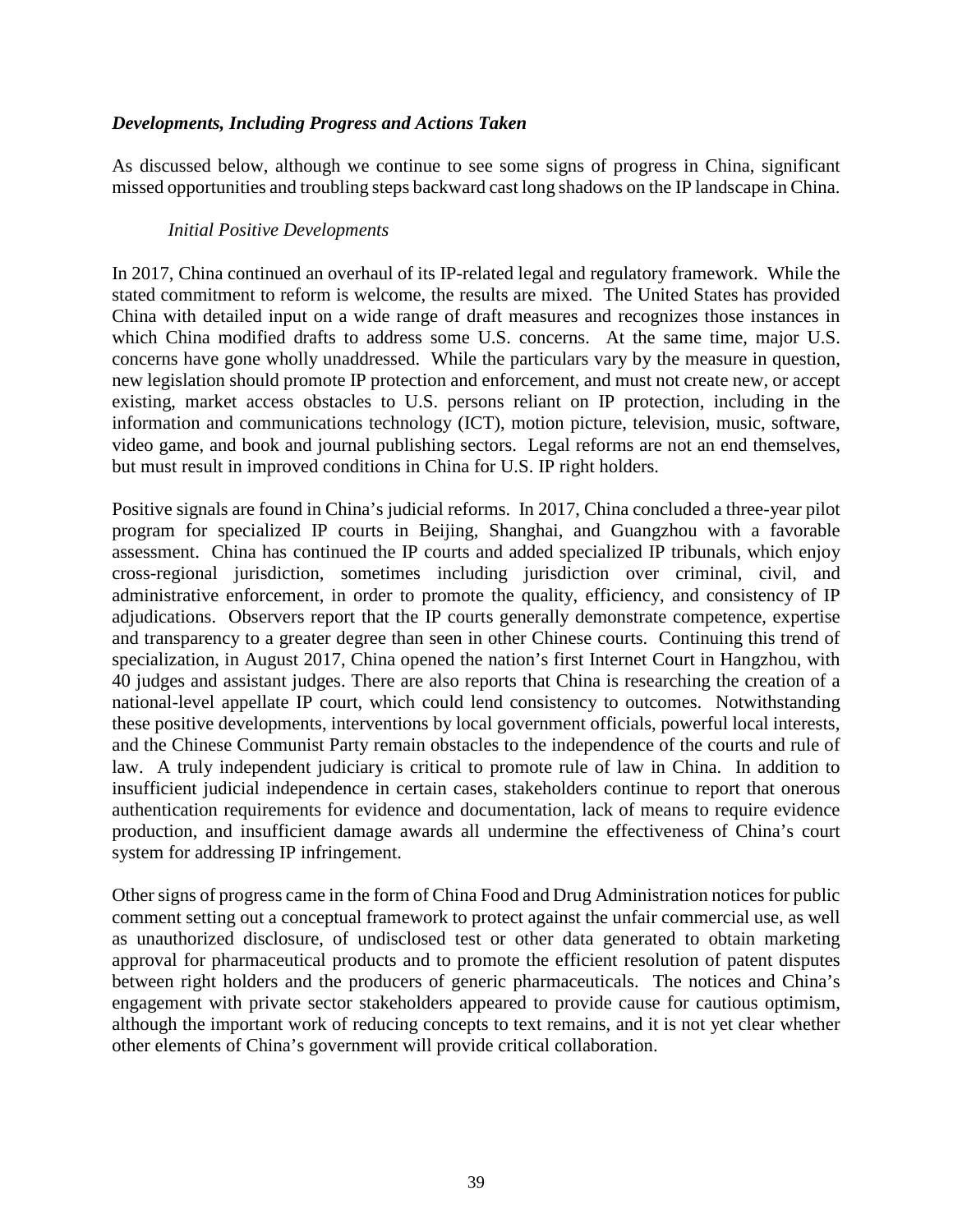A development of potential significance is the government reorganization approved by the National People's Congress on March 17, 2018. According to the State Council Reorganization Plan, the reforms place several IP-related government functions under a new State Administration of Market Supervision and Management. While officials indicate that reforms were enacted to increase the efficiency of IP protection and enforcement, it remains too early to determine whether the reforms will accomplish those goals and improve market access for U.S. persons that rely on IP.

Although early positive developments are welcome, any potential for growing confidence is undermined by a series of failures to address major ongoing concerns.

#### *Trade Secrets*

l

China's 2017 amendment of the Anti-Unfair Competition Law (AUCL) represents a major missed opportunity to address critical concerns. Despite extensive U.S. engagement regarding the first amendment since 1993 to the AUCL, China did not address major flaws in the outdated legislation, including the overly narrow scope of covered actions and actors, the failure to address obstacles to injunctive relief, and the need to allow for evidentiary burden shifting in appropriate circumstances, in addition to other concerns.

More fundamentally, despite long-term engagement from the United States and others—including from within China—China chose not to establish a stand-alone trade secrets law, and instead continued to seat important trade secrets provisions in the AUCL, an arrangement which contributes to definitional, conceptual, and practical shortcomings relating to trade secrets protection.

China should not only address these shortcomings, but also issue guiding court decisions to improve consistency in judicial decisions on trade secrets. Finally, reforms should also prevent the disclosure of trade secrets and other confidential information submitted to government regulators, courts, and other authorities, and address obstacles to criminal enforcement.

#### *Manufacturing, Domestic Sale, and Export of Counterfeit Goods*

China also failed in 2017 to take decisive action to curb the widespread manufacture, domestic sale, and export of counterfeit goods. Together with Hong Kong, through which Chinese merchandise often transships, China accounted for 78 percent of the value (measured by manufacturer's suggested retail price) and 87 percent of the seizures by CBP in 2017.[7](#page-39-0) Other authorities such as the European Union and OECD report similar figures, and by one estimate, counterfeits may account for over 12 percent of Chinese merchandise exports.<sup>[8](#page-39-1)</sup> Nevertheless, CBP and U.S. Immigration and Customs Enforcement (ICE) Homeland Security Investigations (HSI) report positive cooperation with the General Administration of China Customs (GACC) in joint operations and information sharing. In February 2017 CBP, ICE, and GACC officials met in Long

<span id="page-39-0"></span><sup>7</sup> <https://www.cbp.gov/sites/default/files/assets/documents/2018-Feb/trade-fy2017-ipr-seizures.pdf>

<span id="page-39-1"></span><sup>8</sup> *Measuring the Magnitude of Global Counterfeiting: Creation of a Contemporary Global Measure of Physical Counterfeiting* at 3

[<sup>\(</sup>https://www.uschamber.com/sites/default/files/documents/files/measuringthemagnitudeofglobalcounterfeiting.pdf\)](https://www.uschamber.com/sites/default/files/documents/files/measuringthemagnitudeofglobalcounterfeiting.pdf).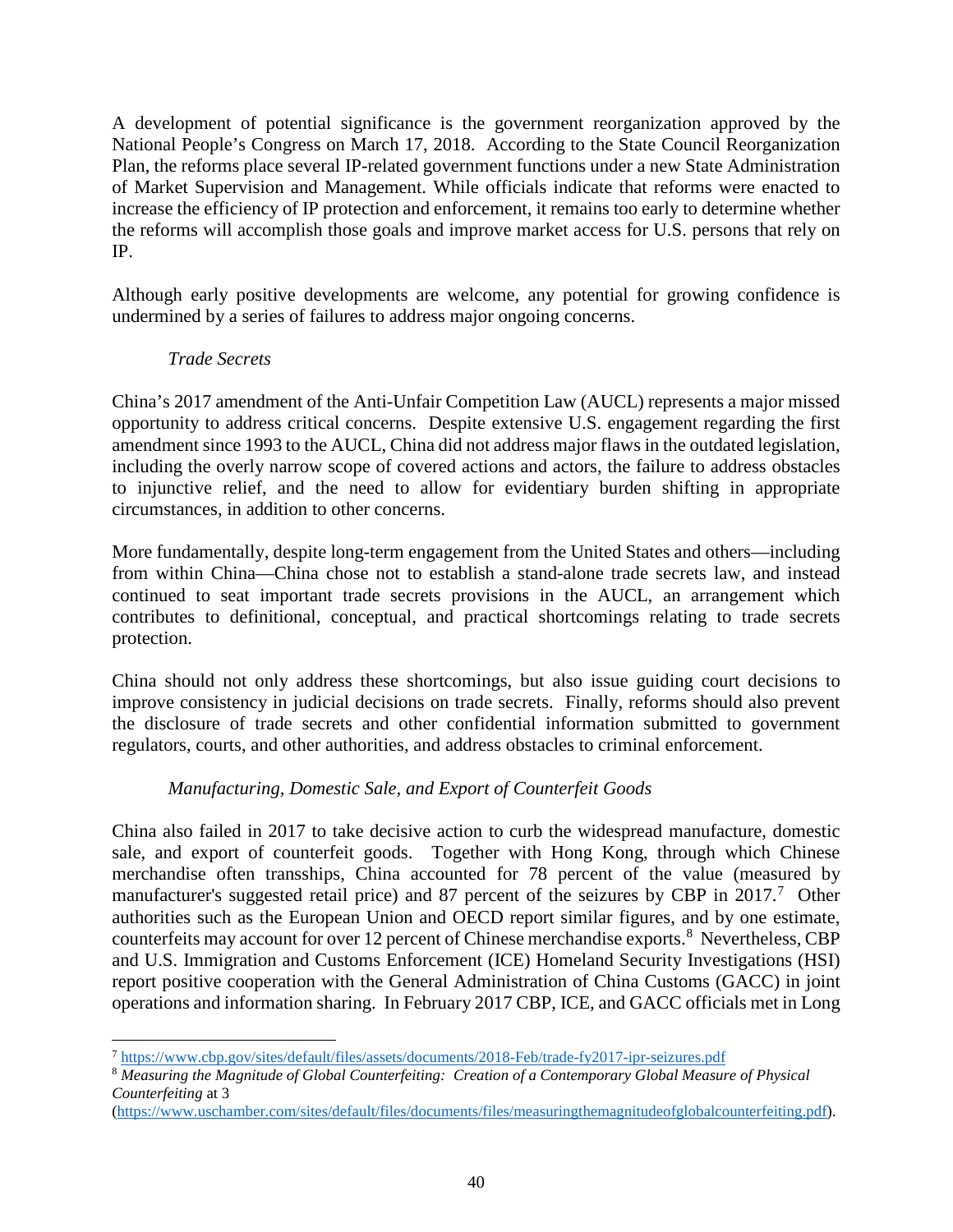Beach, California for an IP working group meeting. CBP and the General Administration of China Customs (GACC) conducted two month-long joint operations in April and August 2017. During the operations, both CBP and GACC focused on stopping shipments of IPR-infringing goods from entering U.S. commerce, with CBP making seizures at the U.S. border and GACC interdicting exports of counterfeit goods destined to the United States. The two joint operations resulted in approximately 3,500 seizures. Right holders also praise the GACC's proactive seizure of suspected goods prior to export from China. Despite cooperation on this relatively limited scale, China still needs to take measures to address the widespread availability of counterfeit goods sold both online and in physical markets in China, including those mentioned in past Out-of-Cycle Reviews of Notorious Markets. Special measures should address counterfeit products that present health and safety risks, including pharmaceuticals, medical devices, agricultural and other chemicals, auto parts, and semiconductors.

China has not shown significant progress in addressing the registration of trademarks in bad faith, despite a number of announcements by China's State Administration for Industry and Commerce (SAIC) in September 2017. For many years, U.S. brand owners have reported that third parties are registering large numbers of trademarks that are identical to, substantially indistinguishable from, or similar to, existing U.S. brands. As a result, third parties are able to obtain trademarks in China in bad faith even when the U.S. trademark is famous or well-known, and the resulting registrations damage the goodwill or interests of U.S. right holders. The use of these trademarks is also likely to confuse Chinese consumers who may be unaware that a Chinese trademark is used for goods and services that are not connected with the U.S. right holder.

#### *E-Commerce Piracy, Counterfeiting and Other Issues*

Widespread online piracy and counterfeiting in China's e-commerce markets represent major additional unaddressed concerns. According to published reports, online retail sales in China topped \$1 trillion in 2017. $9$  While the proportion of counterfeit and pirated goods and services is difficult to assess precisely, in 2014, SAIC reported that more than 40 percent of goods that SAIC purchased online during a survey were "not genuine," a classification that it described as including fakes. Given the scale, IP infringement in China's massive online markets causes deep losses for U.S. right holders involved in the distribution of a wide array of trademarked products, as well as legitimate film and television programming, music, software, video games, and books and journals, including scientific, technical, and medical publications. Compounding these losses in China are the export of pirated works to foreign markets. One report indicates that pirated books printed and exported from China appear in markets throughout the world, including in Africa. Although some leading online sales platforms claim to have streamlined procedures to remove offerings of infringing articles, right holders report that the procedures are still burdensome and that penalties do not deter repeat infringers, including those selling compromised log-in credentials online. A range of such concerns led to the re-listing of Alibaba online sales platform Taobao as a notorious market in the 2017 Out-of-Cycle Review of Notorious Markets (*Notorious Markets List*). Reports also indicate that the 2017 Film Industry Promotion Law does not include meaningful sanctions and has failed to address the ongoing problem of unauthorized camcording of movies in theaters, one of the primary sources for online audiovisual infringements.

l

<span id="page-40-0"></span><sup>9</sup> <https://www.digitalcommerce360.com/2018/02/08/online-retail-sales-china-soar-past-1-trillion-2017>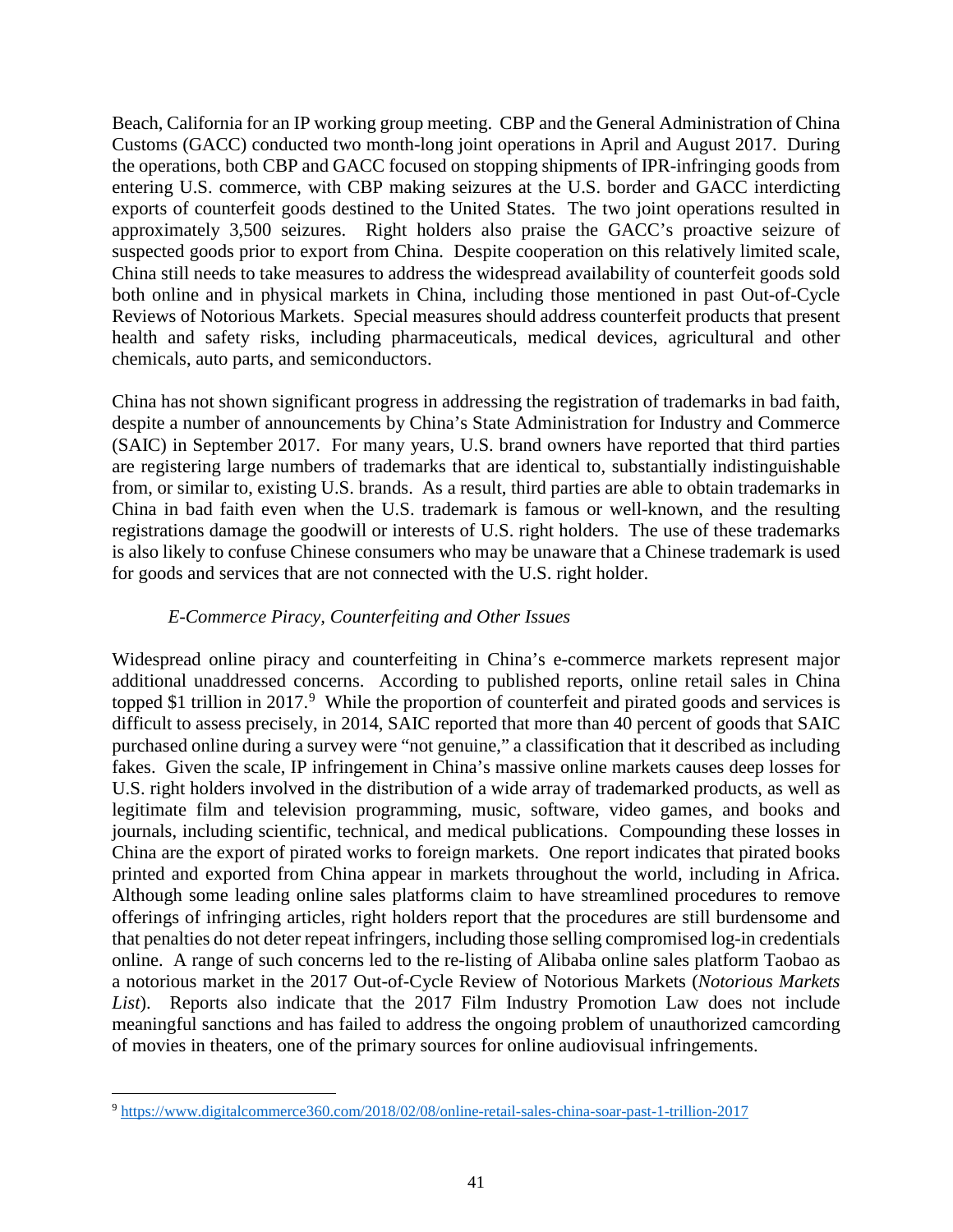Two drafts of the new E-Commerce Law failed to address major concerns, despite some improvements in the second draft. It is critical that the final version of this law not undermine the existing framework for Internet service provider (ISP) notices of infringement and cease-anddesist letters. In addition, the E-Commerce Law should implement a predictable legal environment that promotes effective cooperation among interested parties in deterring online copyright infringement. In a positive private-sector development, China's Capital Copyright Industry Alliance now comprises more than 400 organizations and individuals, and it has taken actions to curb advertising on infringing websites. The search engine Baidu has worked with the film industry to reduce infringing content on that company's cloud storage service. Still, many piracy websites remain. One indication of the scope of the problem is that although China has the largest population and second largest economy in the world, it remains just the twelfth largest music market.

In 2017, China again failed to reform measures that bar or limit the ability of foreign entities to engage in online publishing, broadcasting, and distribution of creative content. One missed opportunity occurred in July 2017, when revisions to China's Foreign Investment Catalogue continued to prohibit foreign investment in the production of audiovisual products and network publication services. Other measures or draft measures continue to discriminate against foreign content, interfere with the simultaneous release of foreign content in China and other markets, require SOEs to hold an ownership stake in online platforms for film and television content, and exclude or limit the participation of foreign entities. Collectively, these measures create conditions that result in greater piracy and a market that is less open than others in terms of foreign content and foreign entity participation. Additionally, it is critical that China fully implement the terms of the 2012 U.S.-China Memorandum of Understanding regarding films and abide by its commitment to negotiate additional meaningful compensation for the United States.

China failed to take decisive action on other fronts as well. China remains a leading source and exporter of systems that facilitate copyright piracy, including websites containing or facilitating access to unlicensed content, and illicit streaming devices (ISDs) configured with apps to facilitate access to such websites. China should enact deterrent-level criminal sanctions to address the country's status as the global hub for the production and export of devices and methods that facilitate the circumvention of technological protection measures (TPMs), which enable the delivery of services via the cloud and protect video games and other licensed content. In a positive step, the 2017 National Copyright Administration of China's Sword Net campaign focused on film and television works, copyright in news reporting, pirated books, discs sold through e-commerce platforms, and mobile apps that facilitate piracy. Despite a focus on mobile apps in the previous year's Sword Net campaign as well, stakeholders continue to report that the piracy app problem continues to expand and that Chinese enforcement authorities appear reluctant to take action despite the filing of stakeholder complaints. It is still unclear whether a January 2017 requirement that app sellers register with the State Internet Information Office will promote effective government enforcement action against piracy apps.

#### *Need to Promote Innovation through Sound Patent and Related Policies*

The fourth amendment of the Patent Law is still pending. While successive drafts have addressed certain U.S. recommendations, remaining concerns include the presence of competition law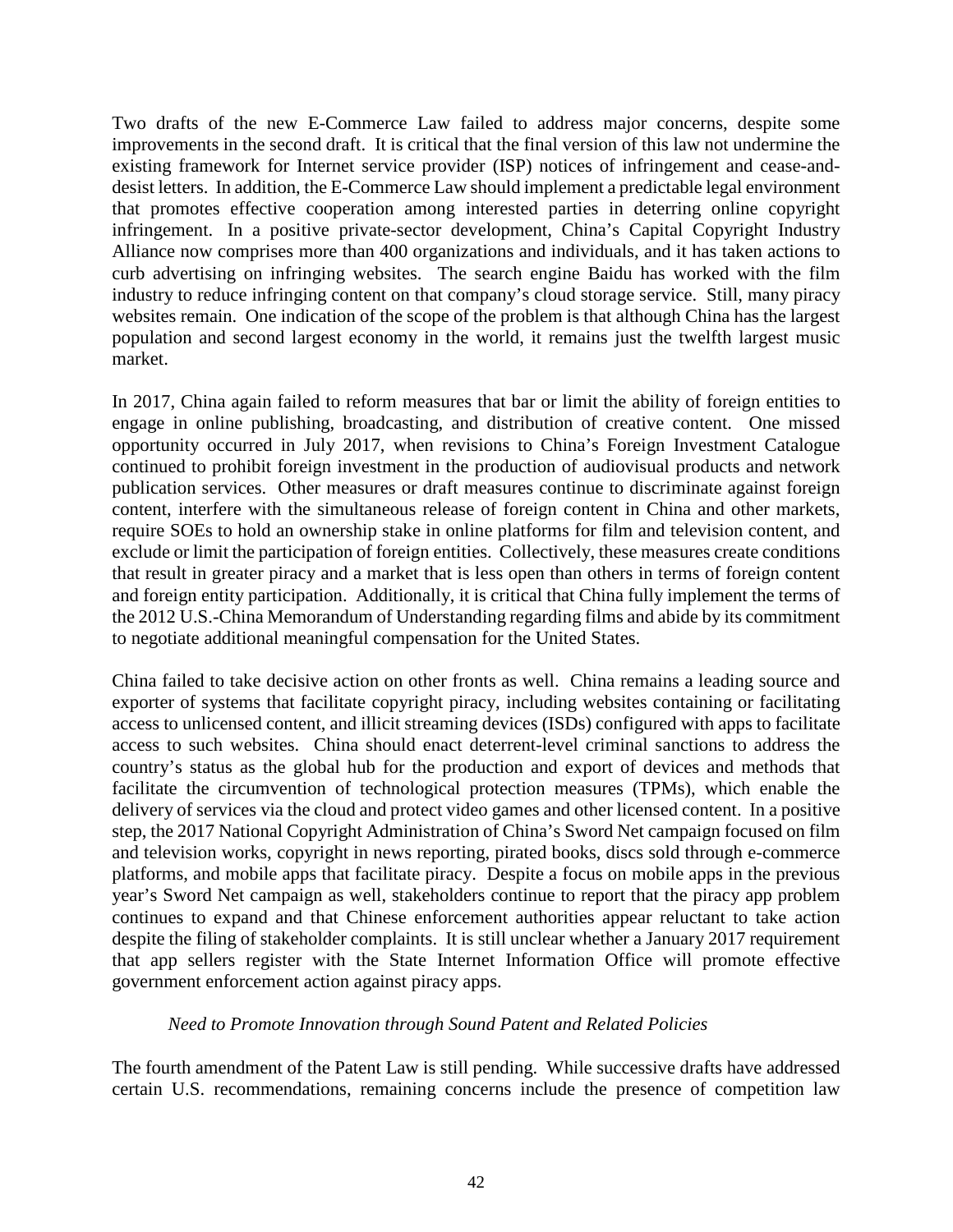concepts that belong elsewhere; an undue emphasis on administrative enforcement; a one-sizefits-all disclosure obligation in standards setting processes; a failure to clarify that a patentee's right to exclude extends to manufacturing for export; and the need to harmonize China's patent grace period and statute of limitations with international practices.

China's enactment of amendments to China's Standardization Law represents yet another missed opportunity to address longstanding concerns. Despite strong recommendations by the United States and others, the final version of the amended law, effective January 1, 2018, failed to establish that China's standards setting processes are open to domestic and foreign participants on a non-discriminatory basis, and cast doubt on, or failed to clarify, whether standards-related copyright and patent protections would be respected.

In 2017, Chinese authorities published for comment draft guidelines for Anti-Monopoly Law (AML) enforcement as it relates to IP rights. There is ongoing concern that China's competition authorities may target foreign patent holders for AML enforcement and use the threat of enforcement to pressure U.S. patent holders to license to Chinese parties at lower rates. The United States has stressed to China that it is critical that China's AML enforcement be fair, transparent, and non-discriminatory; afford due process to parties; focus only on the legitimate goals of competition law; and not be used to achieve industrial policy goals.

Effective April 1, 2017, China's revised patent examination guidelines appeared to address, among other issues, the treatment of supplemental data submitted in support of pharmaceutical patent applications. However, right holders report that examiners have not in practice applied the guidelines to all examination questions to which supplemental data is germane, too often leading to the denial of applications on alternative grounds, even though counterpart patents may be routinely granted by other major patenting offices. As noted in last year's Special 301 Report, clarifications on these and other matters are needed to better promote pharmaceutical innovation and bring China into closer alignment with the practices of other major patenting jurisdictions.

The United States was encouraged by the China Food and Drug Administration's draft Notices 52, 53, 54, and 55 issued in May 2017. In particular, draft Notice 55 indicated that China's regulatory authorities would define "new drug" as one that is new to China, including those first marketed outside of China. However, in November 2017, China issued its draft Drug Registration Regulations (DRR), which missed the opportunity to reinforce the notion set forward in draft Notice 55. Instead, the draft DRR would define a "new drug" as only one that is new to the world, meaning that if a drug has been marketed outside of China, but not yet launched in China, it would fail to qualify as a "new drug." Only a "new drug" can receive full protection of regulatory data in China. This regulation puts foreign pharmaceutical applicants at a competitive disadvantage with domestic counterparts and could have the indirect effect of forcing companies to file first in China, even when market demand or health needs are elsewhere.

#### *Stalled Copyright Law Amendments*

Progress toward amendment of the Copyright Law appears to have stalled, despite the pressing need to address major gaps in copyright protection. Reports of a possible intention to move forward with only uncontroversial changes underscore concern of a missed opportunity to address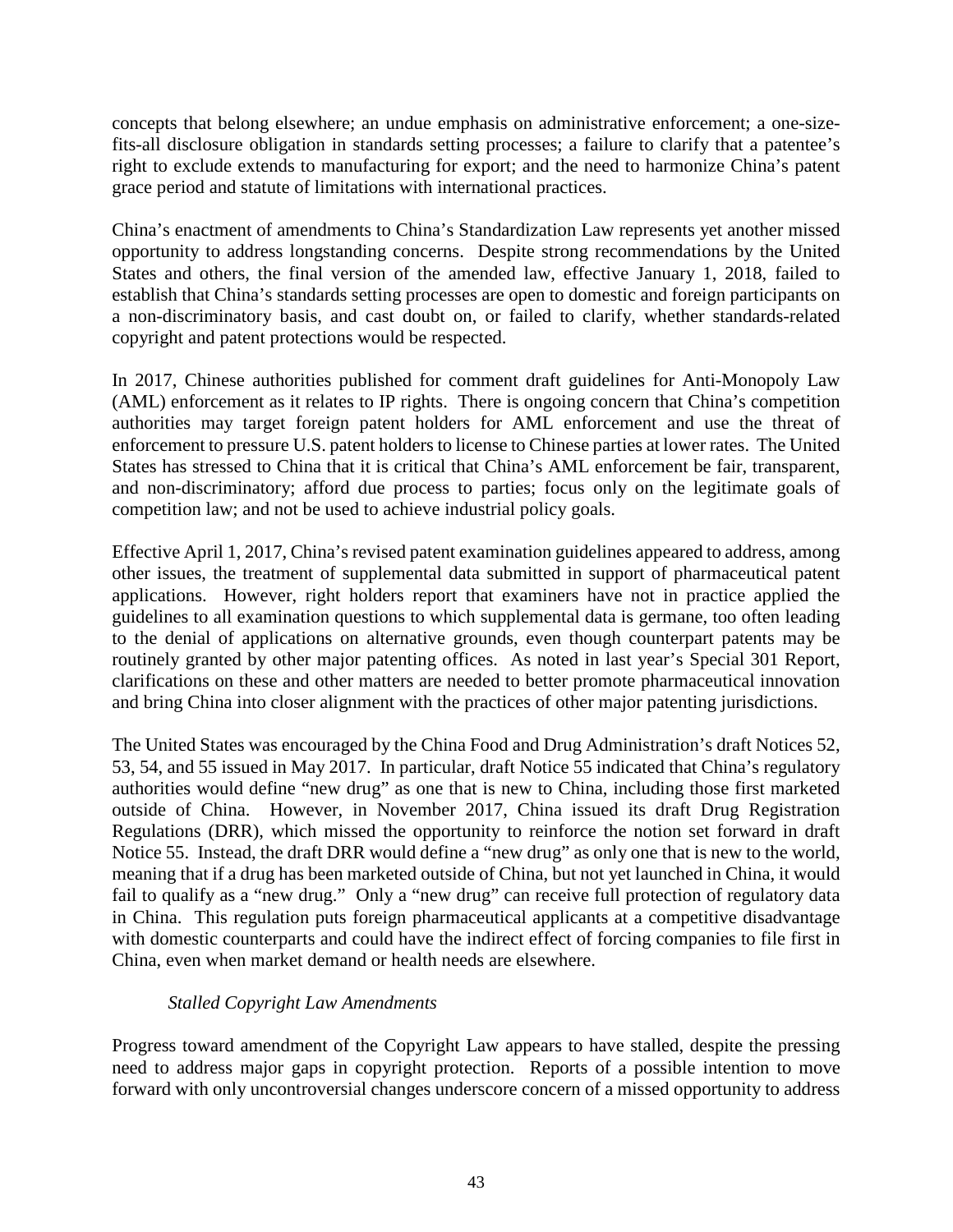major deficiencies in China's copyright framework. Also needed are changes to the Criminal Transfer Regulation, in particular the adoption of a "reasonable suspicion" threshold in order to facilitate the transfer of administrative cases to criminal investigation and prosecution.

*China's Acts, Policies, and Practices Related to Technology Transfer, Intellectual Property, and Innovation*

Notwithstanding years of bilateral negotiation and other engagement, China has repeatedly failed to address a range of measures and practices that force or pressure U.S. right holders to relinquish control of their valuable IP as a condition for accessing the large and growing Chinese market. On August 14, 2017, the President of the United States instructed the U.S. Trade Representative to consider whether to investigate under Section 301 of the 1974 Trade Act (19 U.S.C. § 2411) any Chinese acts, policies, or practices that may be unreasonable or discriminatory and that may be harming American intellectual property rights, innovation, or technology development. On August 18, 2017, the U.S. Trade Representative initiated a Section 301 investigation, which included a public hearing on October 10, 2017, and two rounds of public written comments from interested members of the public. Based on the investigation, the Trade Representative has made the following determination: the acts, policies, and practices covered in the investigation are unreasonable or discriminatory and burden or restrict U.S. commerce, and are thus actionable under section 301(b) of the 1974 Trade Act. In particular:

- 1. China uses foreign ownership restrictions, such as joint venture requirements and foreign equity limitations, and various administrative review and licensing processes, to require or pressure technology transfer from U.S. companies.
- 2. China's regime of technology regulations forces U.S. companies seeking to license technologies to Chinese entities to do so on non-market-based terms that favor Chinese recipients.
- 3. China directs and unfairly facilitates the systematic investment in, and acquisition of, U.S. companies and assets by Chinese companies to obtain cutting-edge technologies and intellectual property and generate the transfer of technology to Chinese companies.
- 4. China conducts and supports unauthorized intrusions into, and theft from, the computer networks of U.S. companies to access their sensitive commercial information and trade secrets.

The President instructed the Trade Representative to take all appropriate actions under Section 301 to address the referenced acts, policies, and practices of China that are unreasonable or discriminatory and that burden or restrict U.S. commerce.

Pursuant to sections 301(b) and (c) and instructions from the President, the Trade Representative proposed that appropriate action would include increased tariffs on certain goods of Chinese origin and provided notice of a public hearing and opportunity to submit comments on the proposed action. The USTR also initiated dispute settlement proceedings at the World Trade Organization (WTO) to address China's discriminatory licensing practices, a concern highlighted repeatedly in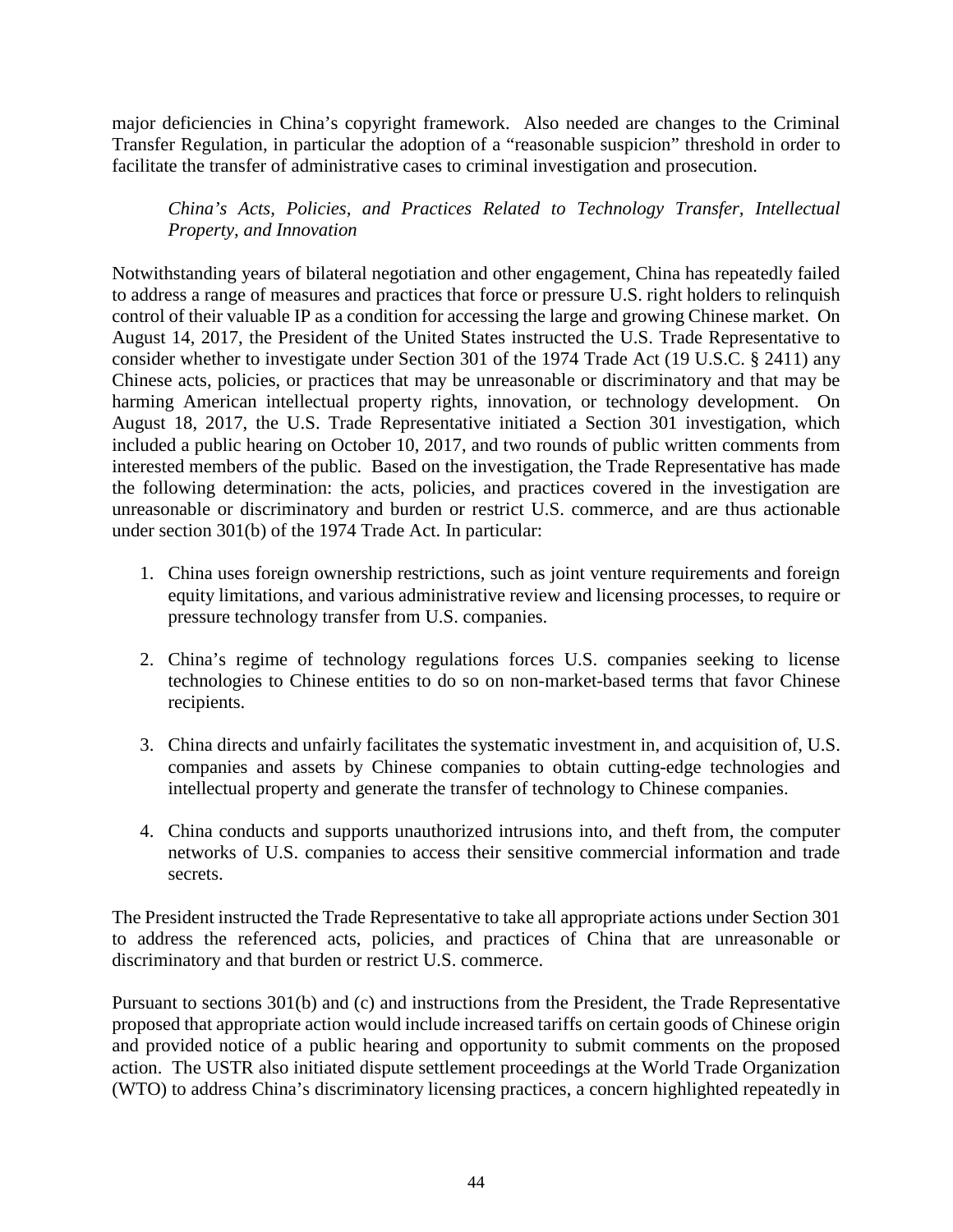past Special 301 Reports. The President also directed the Secretary of the Treasury to address concerns about investment in the United States directed or facilitated by China in industries or technologies deemed important to the United States.

#### *China's "Secure & Controllable" Policies*

China has taken additional steps backward by its repeated invoking of cybersecurity as a pretext to force U.S. IP-intensive industries to disclose sensitive IP to the government, transfer it to a Chinese entity, or both, in order to address purported security concerns. China has continued to issue draft and final measures invoking cybersecurity—often in relation to the poorly-defined concept of "secure and controllable" products and services and associated "risk" factors—as a putative justification for erecting barriers to the sale and use of foreign ICT and other products, services, and technologies in China.

A leading example is China's Cybersecurity Law, which took effect on June 1, 2017, and is expected to serve as the foundation for future legislation on telecommunications, encryption, personal information protection, and a range of new measures and technical standards. Critically, this and related measures may require that the sellers of products and services in various sectors of China's economy disclose critical IP to government authorities, and may additionally require that IP rights be owned in China, that associated research and development be conducted in China, or both. Such requirements may effectively force U.S. right holders to choose between protecting their IP against unwarranted disclosure and competing for sales in major portions of China's economy. The Cybersecurity Law would also curtail or prohibit cross border data flows, harming IP-intensive U.S. industries whose global service delivery models rely on cloud computing platforms.

Related measures of concern include China's draft Regulation on Cybersecurity Review of Network Products and Services, published for public comment in February 2017. The measure raises concerns, including as to how China's Cybersecurity Review Commission will conduct cybersecurity reviews under the Cybersecurity Law, and whether the reviews require disclosure of sensitive, proprietary IP for purposes unrelated to national security. The Cybersecurity Law itself incorporates the Multi-Level Protection Scheme requirements, which have numerous problematic aspects, one of which is a requirement for products to have indigenous Chinese IP, notwithstanding China's prior commitments to the United States to treat IP owned or developed in foreign countries the same as domestically owned or developed IP. China also issued numerous draft standards in support of the Cybersecurity Law, including draft standards published in November 2016 by the National Information Security Standardization Technical Committee (TC-260). These draft standards lay out an untested approach to assign a score to ICT products for cybersecurity using subjective and inappropriate benchmarks (*e.g.,* the extent to which a party discloses sensitive IP; the extent to which a product is authentic, auditable, compliant, and complete; and the extent to which all the factors of product R&D and manufacturing, including core IP, are clear and undisputable). In conjunction with the Cybersecurity Law, China is also pursuing sector-specific implementing regulations in areas like aviation. Going forward, China must not invoke security concerns in order to erect market access barriers, require the disclosure of critical IP, or discriminate against foreign-owned or -developed IP.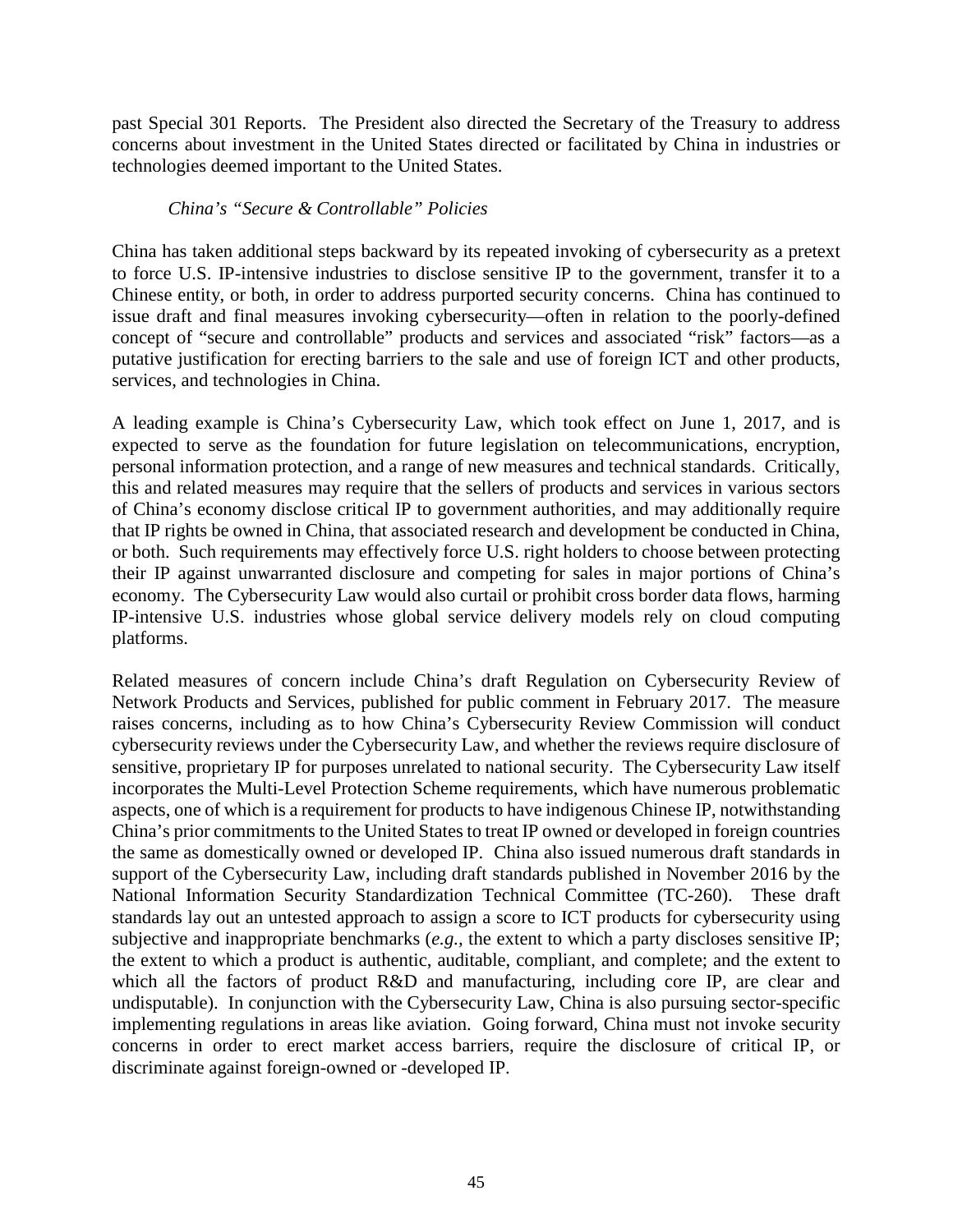#### *Other Concerns*

Stakeholders report considerable concern that China's rules and procedures do not enable parties to participate in opposition, cancellation, invalidation, and other processes that would ensure GIs do not impose market access barriers to U.S. exports. In 2014 and 2015, the United States welcomed important Chinese commitments on rules and procedures concerning the registration of GIs under China's existing systems, as well as those registered pursuant to an international agreement. The United States has continued to work with China to ensure that U.S. products that rely on common names do not face displacement in the Chinese market due to GI registrations.

The United States continues to urge all levels of the Chinese government, as well as state-owned enterprises (SOEs), to use only legitimate, licensed copies of software. China reported that from 2011 to 2014, software legalization was confirmed at government offices of all levels. Despite this effort, stakeholders report that government and SOE software legalization programs are still not implemented comprehensively. China should provide specific information about the relevant procedures and tools used to ascertain budget and audit information, and to ensure accountability. While software legalization efforts have extended to China's SOE sector, losses by software companies due to piracy at SOEs and other enterprises remain very high. To the extent that Chinese firms do not pay for the software that runs many of their operations, they enjoy a cost advantage relative to competitors who pay for legally acquired software.

Finally, as China continues implementation of the 2013 amendments to the Trademark Law, stakeholders have identified concerns relating to opposition examiners at the China Trademark Office, who face very large dockets, may have limited training, and whose decisions are often too narrowly focused on whether the goods or services are in the same sub-class rather than market realities when determining likelihood of confusion. Stakeholders continue to report that trademark authorities do not give full consideration to co-existence agreements and letters of consent in registration processes, among other issues. Additional concerns include onerous documentation requirements for opposition, cancellation, and invalidation proceedings, and legitimate right holders' difficulty in obtaining well-known trademark status. Moreover, changes to trademark opposition procedures have eliminated appeals for oppositions and have resulted in longer windows for bad-faith trademark registrants to use their marks before a decision is made in an invalidation proceeding.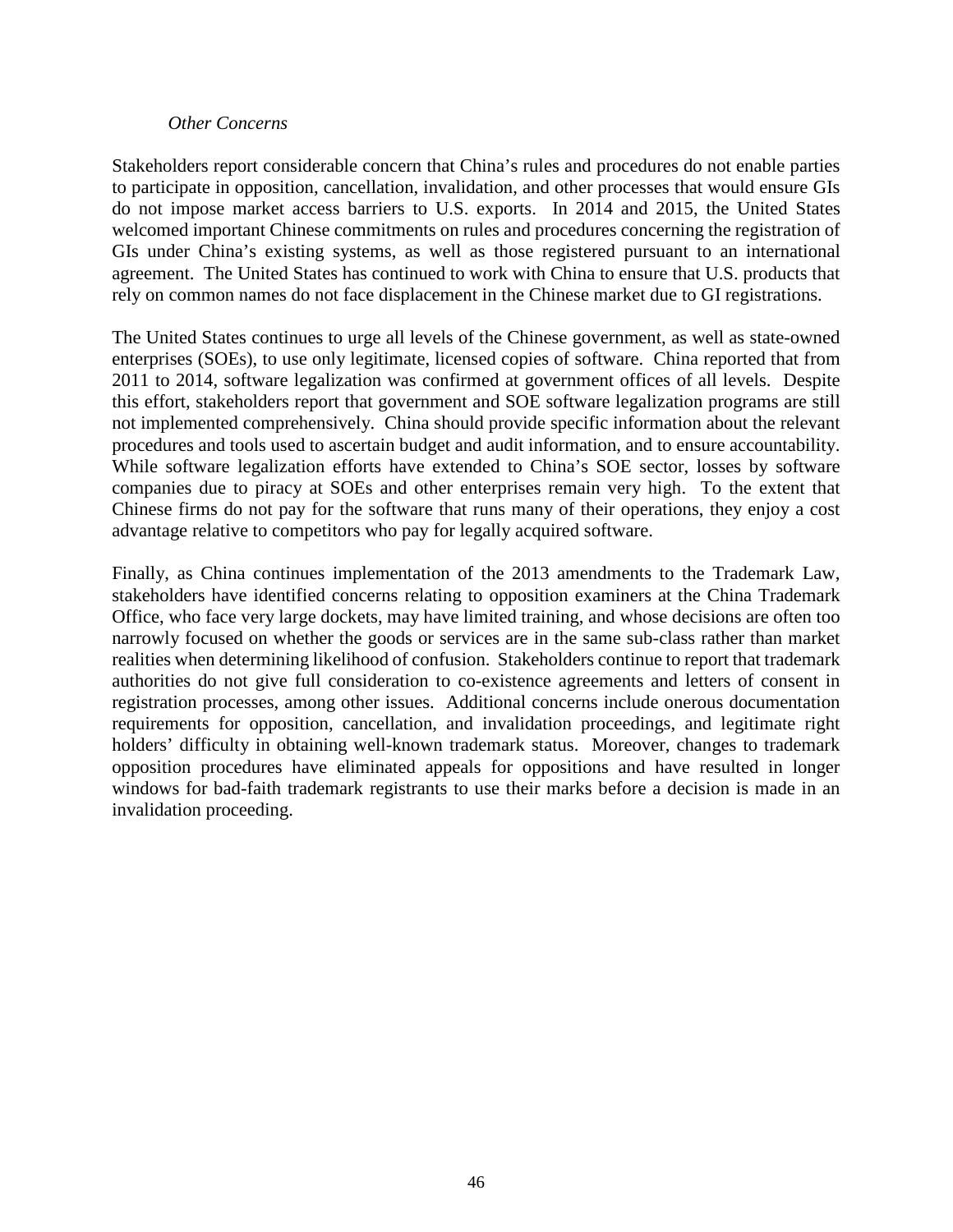# **INDONESIA**

Indonesia remains on the Priority Watch List in 2018.

#### *Ongoing Challenges and Concerns*

U.S. right holders continue to face challenges with respect to adequate and effective IP protection and enforcement, as well as fair and equitable market access, in Indonesia. Concerns include widespread piracy and counterfeiting and, in particular, the lack of enforcement against dangerous counterfeit products. To address these issues, Indonesia would need to develop and fully fund a robust and coordinated IP enforcement effort that includes deterrent-level penalties for IP infringement in physical markets and online. Regarding GIs, Indonesia's law concerning GIs raises questions about the effect of new GI registrations on pre-existing trademark rights and the ability to use common food names. Indonesia also lacks an effective system for protecting against the unfair commercial use, as well as unauthorized disclosure, of undisclosed test or other data generated to obtain marketing approval for pharmaceutical and agricultural chemical products. In addition, the United States remains concerned about a range of market access barriers in Indonesia, including requirements for domestic manufacturing and technology transfer for pharmaceuticals and other sectors, as well as certain measures related to motion pictures.

#### *Developments, Including Progress and Actions Taken*

Indonesia has made progress in addressing some of these concerns, but has faltered or has taken steps backward in other areas. For example, U.S. stakeholders have noted positive developments related to Indonesia's efforts to address online piracy, such as its support of industry-led efforts to develop an Infringing Website List to help advertising brokers and networks avoid placing advertisements on such websites. In addition, in January 2018, Indonesia became a party to the Madrid Protocol for the international registration of trademarks. Although Indonesia took steps to allow 100 percent foreign direct investment in the production of films and sound recordings, as well as in film distribution and exhibition, Indonesia has been drafting implementing regulations to the 2009 Film Law that raise concerns that it will further restrict foreign participation in this sector. In August 2017, regulations came into force clarifying *ex officio* authority for border enforcement against pirated and counterfeit goods, although concerns remain regarding the ability of foreign right holders to benefit from the system. Overall, IP enforcement has been insufficient, and the United States continues to urge Indonesia to improve enforcement cooperation among relevant agencies, including the National Inter-Ministerial IPR Task Force, Directorate General for Intellectual Property, Attorney General's Office, Creative Economy Agency, and National Agency for Drug and Food Control. The United States also encourages Indonesia to create a specialized IP unit under the Indonesia National Police to focus on investigating the Indonesian criminal syndicates behind counterfeiting and piracy and to initiate larger and more significant cases. In addition, revisions to Indonesia's Patent Law in 2016 have raised concerns, including with respect to the patentability criteria for incremental innovations; local manufacturing and use requirements; the grounds and procedures for issuing compulsory licenses; and disclosure requirements for inventions related to traditional knowledge and genetic resources. As Indonesia enacts implementing regulations for the revised Patent Law, the United States continues to urge Indonesia to address these concerns and to continue to provide affected stakeholders with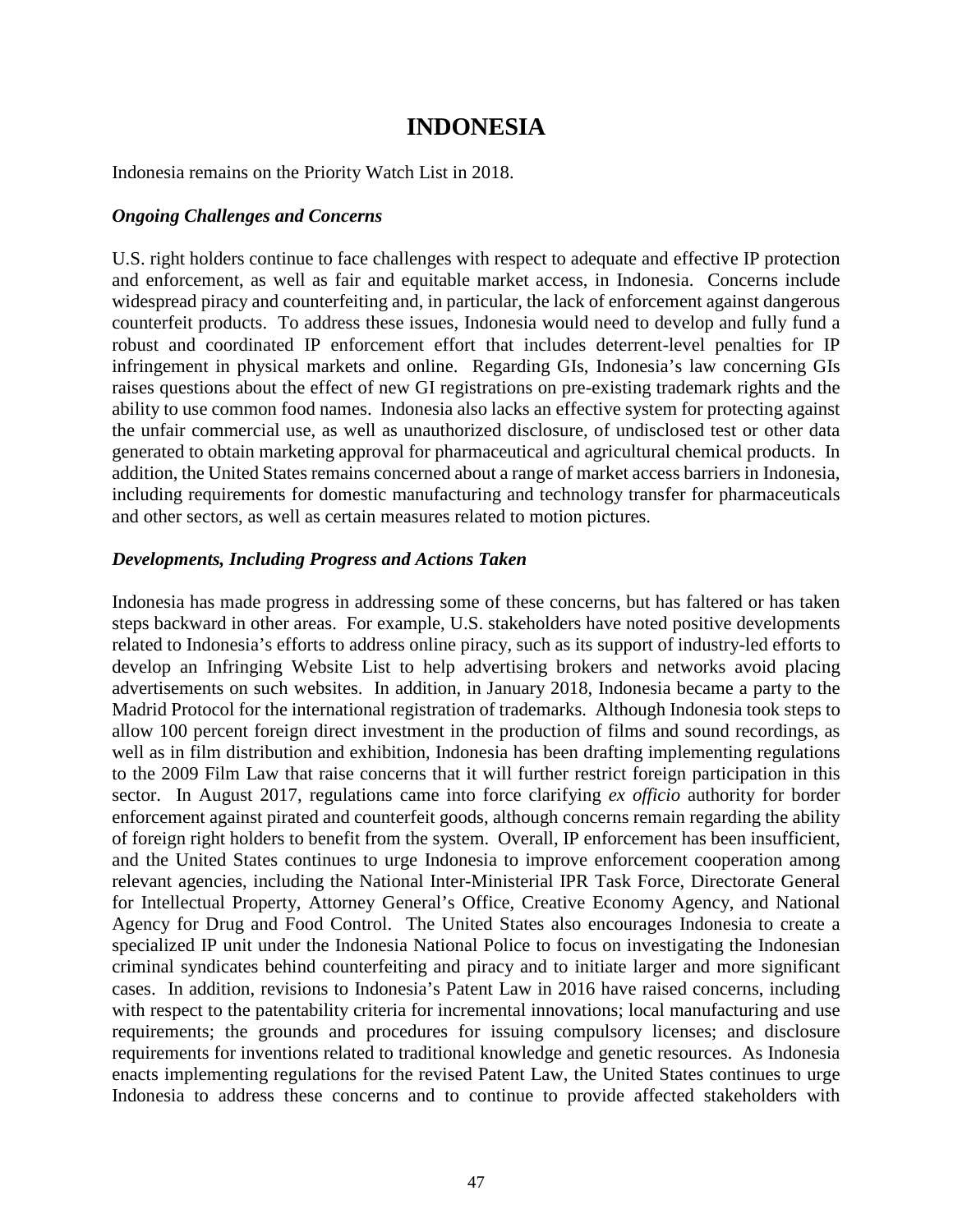meaningful opportunities for input. The United States plans intensified engagement with Indonesia, including through the IP Working Group of the United States-Indonesia Trade and Investment Framework Agreement, to address these important issues.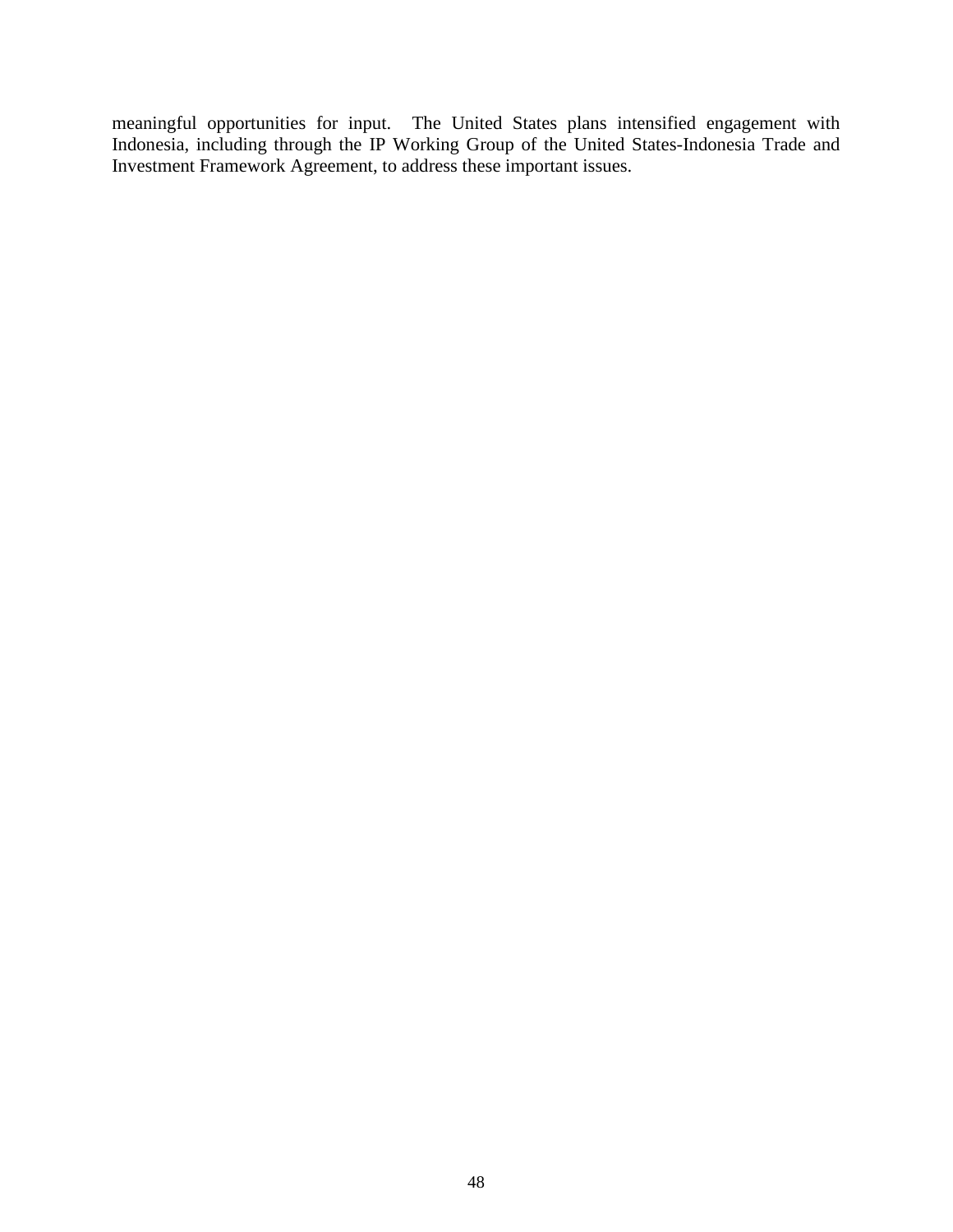# **SOUTH AND CENTRAL ASIA**

# **INDIA**

India remains on the Priority Watch List in 2018.

#### *Ongoing Challenges and Concerns*

In 2017, India continued to carry out high-level initiatives involving IP, including the 2016 National IP Policy and Startup India. While these and other Modi Administration initiatives have acknowledged the important role innovation and creativity play in India's development, they have failed to draw a direct link to specific IP reforms that would best help achieve these goals. Over the past year, despite administrative actions aimed at improving India's IP system, India has yet to address key longstanding deficiencies in its IP regime. India remains one of the world's most challenging major economies with respect to protection and enforcement of IP.

In particular, India has yet to take steps to address longstanding patent issues that affect innovative industries. Companies across different sectors remain concerned about narrow patentability standards, the potential threat of compulsory licensing and patent revocations, as well as overly broad criteria for issuing such licenses and revocations under the India Patents Act. Further, patent applicants face costly and time-consuming patent opposition hurdles, long timelines for receiving patents, and excessive reporting requirements. The U.S. Government and right holders welcomed the steps that India took in 2017 to better integrate its patent office into the World Intellectual Property Organization (WIPO) Centralized Access to Search and Examination (CASE) system and hope that India will take further steps to streamline and clarify reporting requirements.

In the pharmaceutical and agricultural chemical sectors, India continues to lack an effective system for protecting against the unfair commercial use, as well as the unauthorized disclosure, of undisclosed test or other data generated to obtain marketing approval for such products. In the pharmaceutical sector, Section 3(d) of the India Patents Act restricts patent eligible subject matter in a way that poses a major obstacle to innovators seeking timely entry into the Indian market and India still lacks an effective system for notifying interested parties of marketing approvals for follow-on pharmaceuticals in a manner that would allow for the early resolution of potential patent disputes. In 2017, the Ministry of Health and Family Welfare created further uncertainty in the pharmaceutical market when it issued a notification that eliminated a requirement from Form 44, which asked applicants seeking approval of a drug to declare the patent status of that drug to the regulator. Innovative industries also face pressure to localize the development and manufacture of their products, including under provisions of the Drug Price Control Order and also due to high customs duties directed to IP-intensive products, such as medical devices, pharmaceuticals, ICT products, solar energy equipment, and capital goods. The Ministry of Agriculture and Farmers Welfare's "Licensing and Formats for Genetically-Modified Technology Agreement Guidelines, 2016" (2016 Guidelines) contained overly prescriptive terms that, if implemented, would undermine market incentives critical to the agricultural biotechnology and other innovative sectors. The United States continues to urge India to formally rescind the 2016 Guidelines.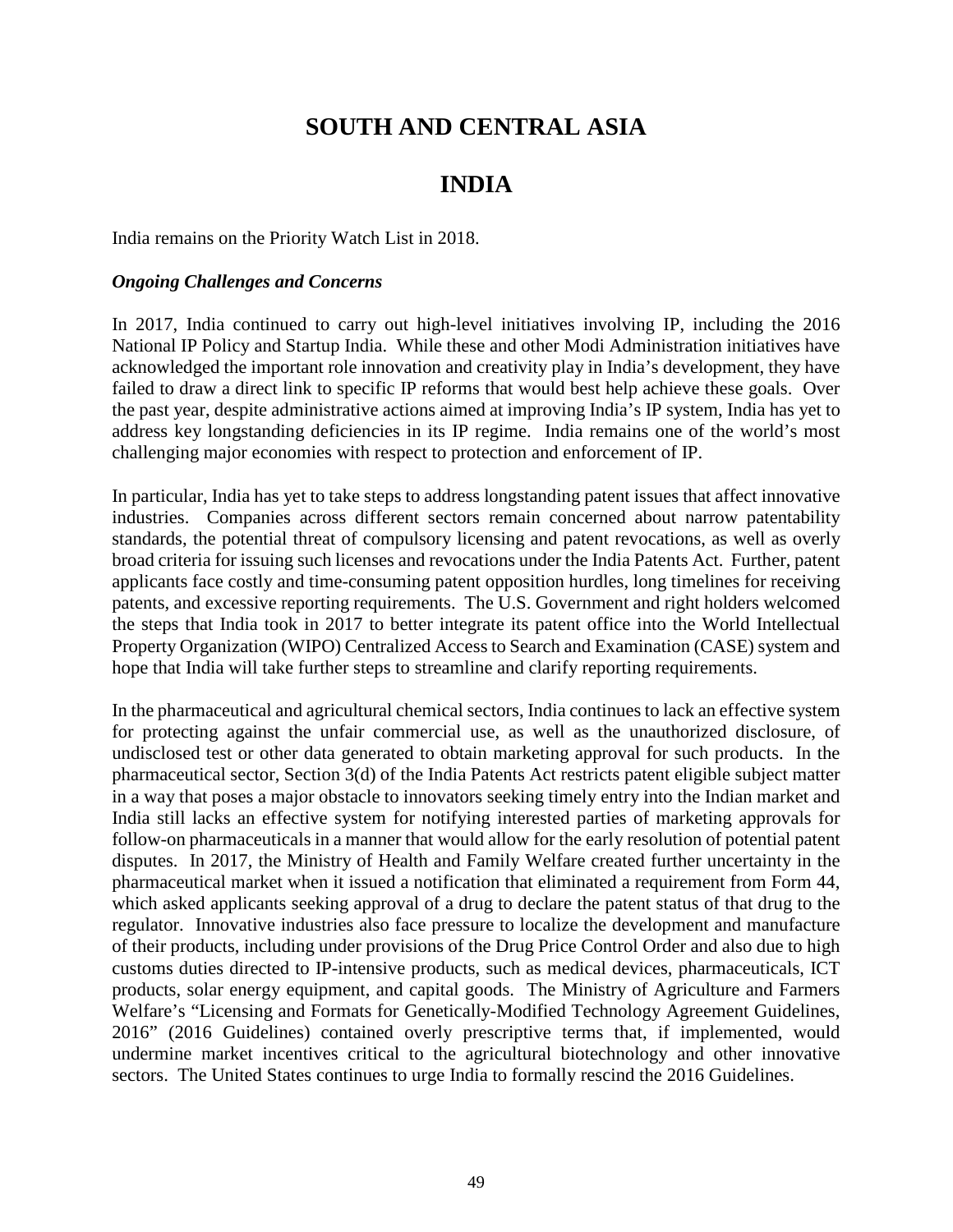India's overall levels of IP enforcement remain deficient, and the lack of uniform progress across the country threatens to undercut the positive steps that certain states have taken. A 2017 publication produced by the OECD and EU Intellectual Property Office, "Mapping the Real Routes of Trade in Fake Goods," revealed India to be a key producer and exporter of counterfeit foodstuff, pharmaceuticals, perfumes and cosmetics, textiles, footwear, electronics and electrical equipment, toys, games, and sporting equipment. With respect to counterfeit pharmaceuticals, the report found that India was the origin for 55 percent of the total value of global counterfeit pharmaceutical seizures—by far the largest and noted that these counterfeit pharmaceuticals are shipped "around the globe, with a special focus on African economies, Europe, and the United States."

Although India has made some administrative improvements and others are in progress, overall levels of trademark counterfeiting remain high, and U.S. brand owners continue to report significant challenges and excessive delays in obtaining trademarks and efficiently utilizing opposition and cancellation proceedings, as well as quality of examination issues. Companies also continue to face uncertainty caused by insufficient legal means to protect trade secrets in India.

Right holders continue to report high levels of piracy and counterfeit sales, including on the Internet, in physical markets (for recent examples, refer to the 2017 *Notorious Markets List*), and through commercial broadcasts. In specific sectors, certain stakeholder reports are especially troubling. For example, counterfeit pesticides may account for 30 percent of sales by volume, the rate of unlicensed software use stands at around 58 percent, stakeholders have identified specific incidents of camcording that originate in Indian cinemas, and Indian products bear the mark of forged accreditation certificates. Recent court cases also raise concerns that a broad range of published works will not be afforded meaningful copyright protection. Furthermore, illegal practices that contribute to high piracy rates include the underreporting of cable subscriptions, widespread use of ISDs, and circumvention of TPMs. Finally, the expansive granting of licenses under Chapter VI of the Indian Copyright Act and overly-broad exceptions for certain uses have raised concerns about the strength of copyright protection and complicated the functioning in the market for music licensing.

India has yet to take the final steps to enact anti-camcording legislation, and the copyright royalty board, which has been folded into the Intellectual Property Appellate Board, is not fully functional as technical members still need to be appointed. India also has yet to ensure that CMOs are licensed promptly and able to operate effectively. The United States continues to urge India to join important international treaties and agreements that could improve aspects of India's IP regime, such as the WIPO Internet Treaties and the Singapore Treaty on the Law of Trademarks. India has indicated that it may "examine accession" to some of these agreements in the context of its National IPR Policy. In addition, India's vocal encouragement and propagation of initiatives that promote the erosion of IP around the world, especially in the pharmaceutical sector, sends a concerning signal about India's commitment to strengthening its IP regime. This also contradicts positive statements made by Prime Minister Modi and high-level initiatives, including the National IPR Policy and Startup India.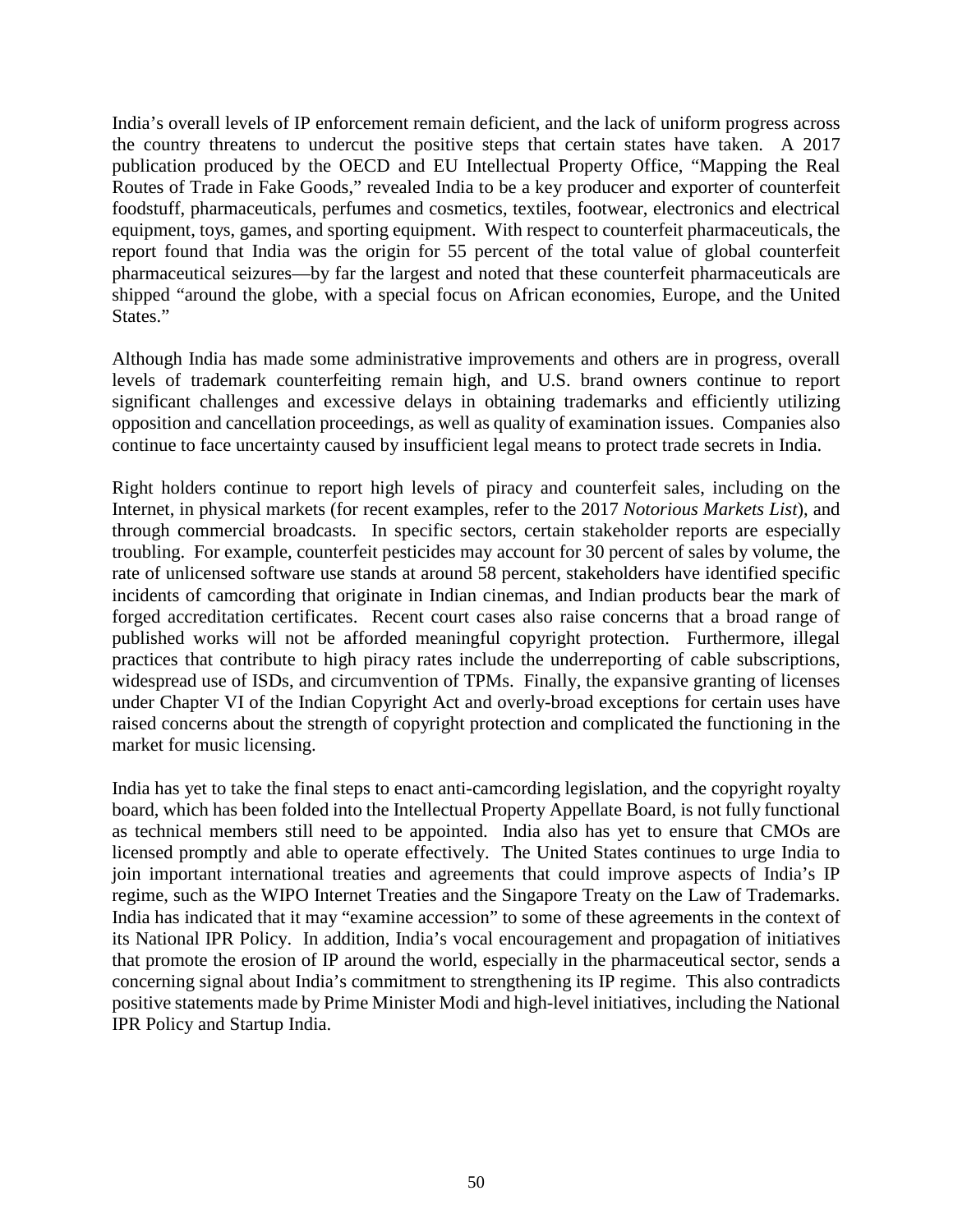#### *Developments, Including Progress and Actions Taken*

While India made meaningful progress to promote IP protection and enforcement in some areas over the past year, it failed to resolve recent and longstanding challenges, and it created new concerns for right holders, as described above. India continues to pursue important administrative work to reduce the time for processing patent applications and has already achieved significant progress in reducing pendency for trademark applications, while the Department of Industrial Policy and Promotion (DIPP) has continued to undertake administrative copyright reforms. The United States welcomed the June 2017 issuance of Computer-Related Invention Patent Examination Guidelines that eliminated the "novel hardware" requirement. The United States hopes that India's patent office implements the new guidelines in a manner that fully recognizes the important innovations in this sector.

The amended Trademark Rules also reflected progress, including by reducing certain fees, eliminating paperwork, clarifying well-known mark criteria, and allowing the submission of sound mark applications. There have been notable enforcement efforts conducted by state authorities, including the establishment of the Maharashtra Intellectual Property Crime Unit, modeled on the Telangana IP Crime Unit, to coordinate IP enforcement activities across various state-level IP and enforcement agencies. A joint effort between India's central government and industry helped launch the IPR Enforcement Toolkit for Police, which has become a useful tool to guide enforcement efforts throughout the country, and India has carried out important enforcementrelated training and capacity building activities. Nonetheless, given the scale of the problem, we continue to encourage India to adopt a national-level enforcement task force for IP crimes. Notable raids on IP crimes occurred in Delhi and Mumbai. India's commitment to bilateral dialogue remained strong, with frequent government-to-government engagements and working- and highlevel meetings.

The Cell for IPR Promotion and Management, established under DIPP to move forward implementation of the National IPR Policy, has successfully spearheaded efforts to promote IP awareness, commercialization, and enforcement throughout India.

The 2015 passage of the Commercial Courts Act, highlighted in previous Reports, provided an opportunity to reduce delays and increase expertise in judicial IP matters. However, to date, India has established only two courts, and the results continue to be evaluated. If successful, these courts could significantly alleviate a major deficiency in India's IP enforcement regime that right holders face.

The United States intends to continue to engage with India on these and other IP matters through the primary channel of the Trade Policy Forum.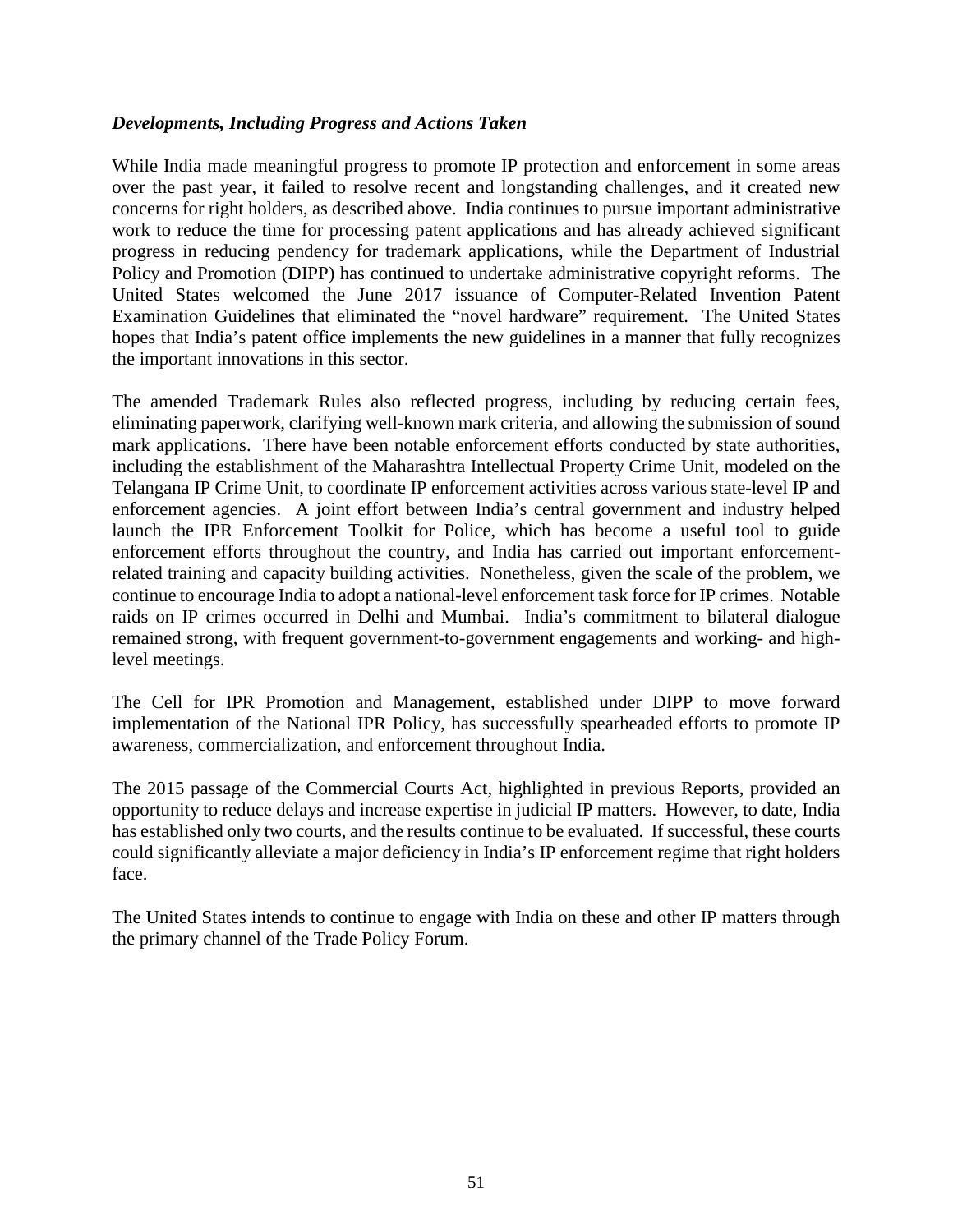# **NEAR EAST, INCLUDING NORTH AFRICA**

# **ALGERIA**

Algeria remains on the Priority Watch List in 2018.

#### *Ongoing Challenges and Concerns*

Significant challenges continue with respect to fair and equitable market access for U.S. IP right holders in Algeria, notably for pharmaceutical and medical device manufacturers. Algeria's ban on a vast number of imported pharmaceutical products and medical devices in favor of local products is a trade matter of serious concern. Further, Algeria continues to struggle to provide adequate and effective IP protection and enforcement. The United States continues to have serious concerns regarding the adequate and effective enforcement of existing anti-piracy statutes, including those combating the use of unlicensed software, and the provision of adequate judicial remedies in cases of patent infringement. Algeria does not provide an effective system for protecting against the unfair commercial use, as well as unauthorized disclosure, of undisclosed test or other data generated to obtain marketing approval for pharmaceutical products.

#### *Developments, Including Progress and Actions Taken*

Algeria has taken steps to raise awareness of and build capacity on IP issues and has improved engagement with the United States. However, Algeria failed to address longstanding concerns with respect to IP enforcement and other IP-related deficiencies. Also, Algeria moved backward with respect to the ban on the importation of pharmaceutical products and medical devices by increasing the number of pharmaceutical products and medical devices covered by the ban. The United States strongly urges Algeria to remove these market access barriers and to continue engaging with the United States on a full range of important IP issues.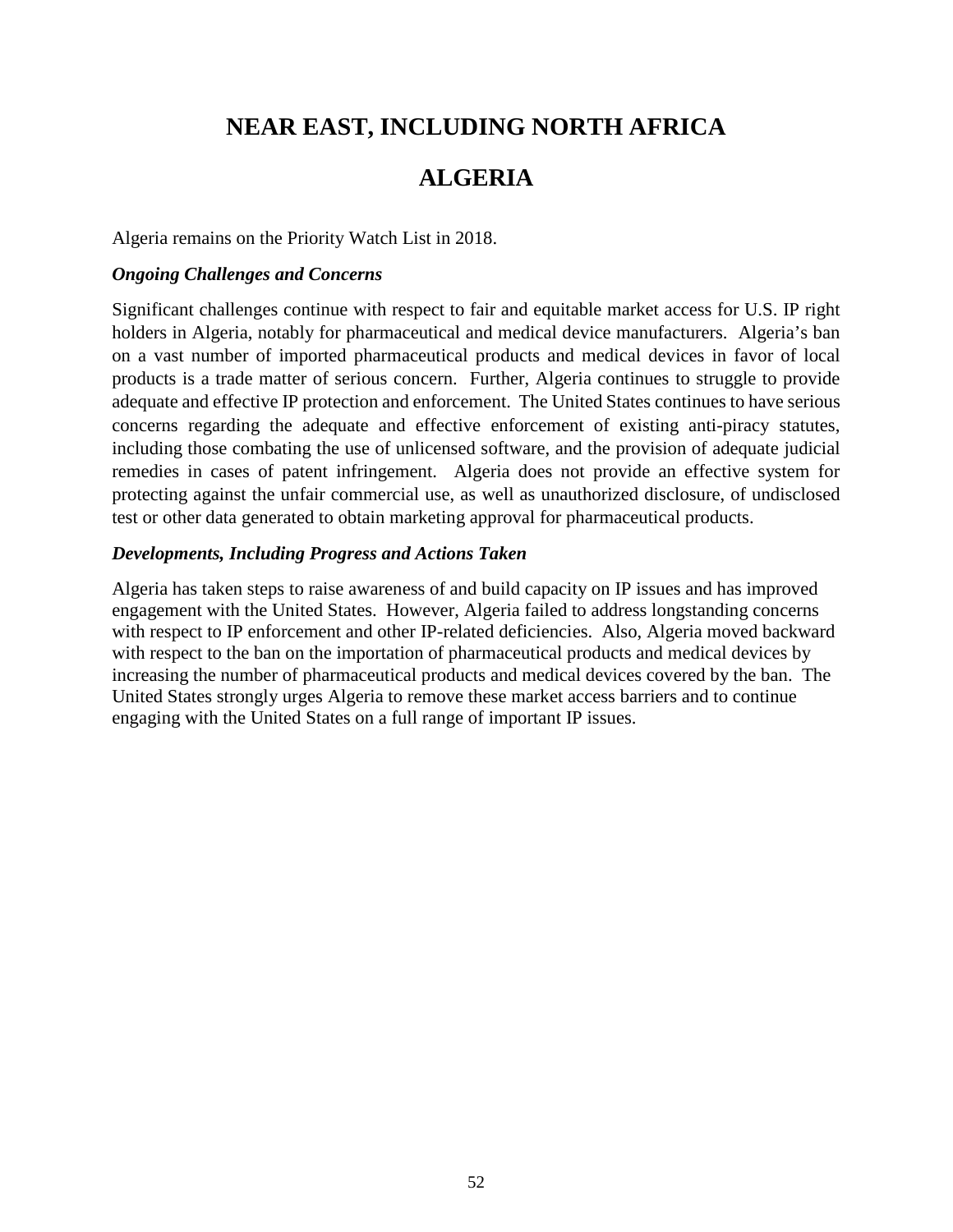# **KUWAIT**

Kuwait remains on the Priority Watch List in 2018 with an Out-of-Cycle Review focused on addressing gaps in Kuwait's copyright regime.

#### *Ongoing Challenges and Concerns*

The United States welcomed the 2016 passage of the Copyright and Related Rights Law, which represents a significant development toward a robust copyright regime. However, there are still steps that need to be taken for Kuwait's copyright regime to meet Kuwait's international commitments, including with respect to the term of protection; limitations on the amount of work reproduced; enforcement, remedies, and damages; and definitions. The United States acknowledges Kuwait's willingness to work with U.S. Government agencies to draft amendments to the Law to bring its regime in line with its international commitments.

While the United States commends Kuwait's recent boost in enforcement efforts, the United States continues to encourage the government to devote additional resources and take action that would have the effect of curbing the manufacture and sale of counterfeit and pirated goods, including by targeting manufacturers and increasing fines and penalties to deterrent levels. Also, while the United States applauds the referral of IP cases to Kuwaiti courts for prosecution in 2017, the United States strongly urges Kuwait to prioritize the successful prosecution of such cases.

#### *Developments, including Progress and Actions Taken*

In June 2017, Kuwait promulgated implementing regulations following the passage of a new Copyright and Related Rights Law in May 2016. Although this law represented a significant improvement over previous legislation, did not resolve questions related to Kuwait's international commitments, and an Out-of-Cycle Review was conducted so that Kuwait could clarify and address ambiguities and deficiencies in the statute. The implementing regulations, however, fell short of addressing all of the steps that need to be taken. Kuwait is in the process of drafting amendments to the Law. The United States encourages Kuwait to continue to work with U.S. Government agencies throughout the remaining legislative process.

Kuwait has continued to make significant progress on its level of IP enforcement over past years, including border enforcement. Kuwait took action against online offerings of pirated materials, conducted raids and criminal trials on a range of pirated and counterfeit physical goods, and no longer allows counterfeit shipments to be exported. Kuwait also worked with right holders to enhance enforcement efforts. In particular, the United States commends the close collaboration between Kuwaiti customs officials and the U.S. Customs and Border Protection (CBP) in-country advisory program, and the signing of a bilateral Customs Mutual Assistance Agreement in September 2017 committing to collaboration, information sharing, and coordination in enforcement activities.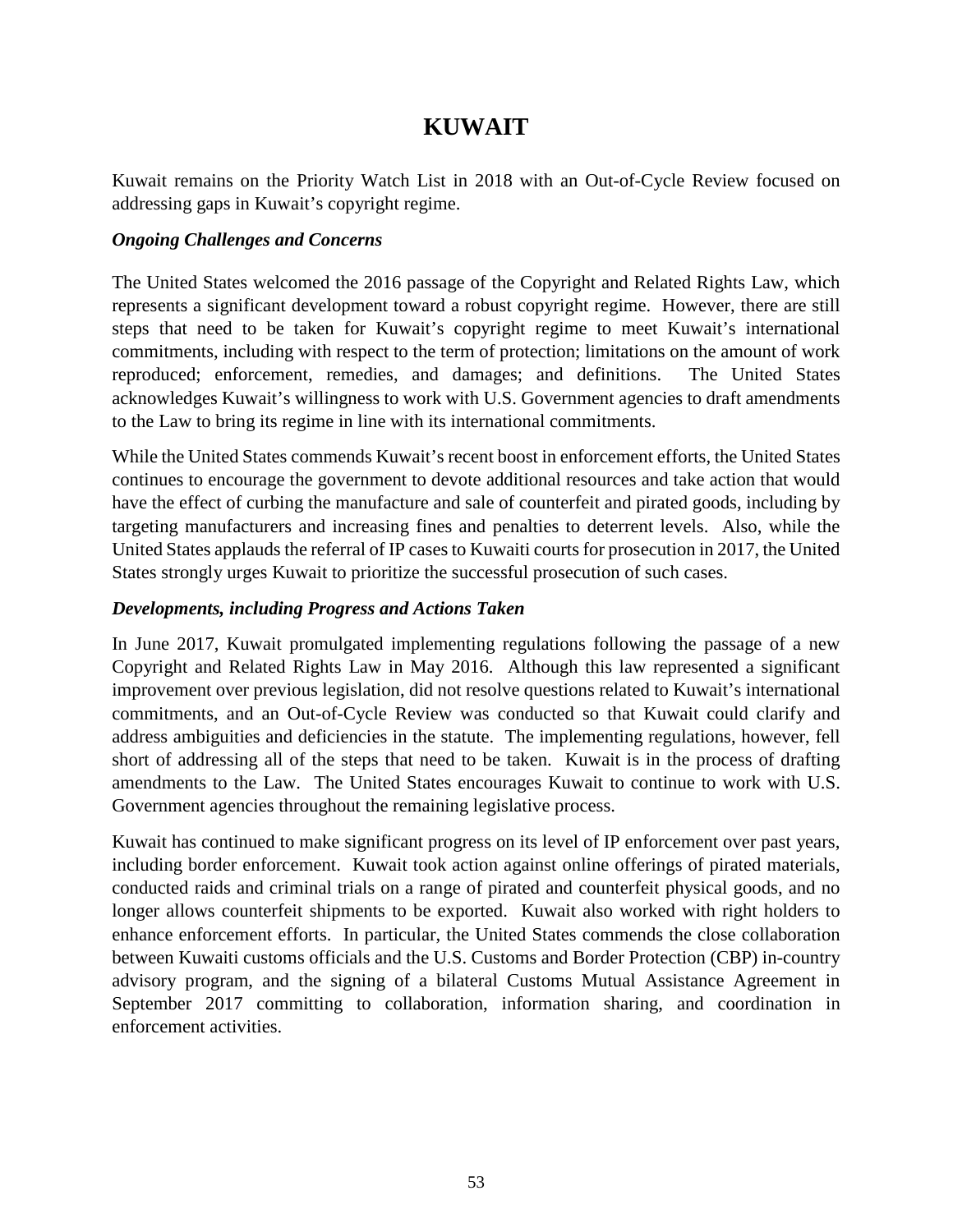# **EUROPE AND EURASIA**

# **RUSSIA**

Russia remains on the Priority Watch List in 2018.

#### *Ongoing Challenges and Concerns*

Challenges to IP protection and enforcement in Russia include continued copyright infringement, trademark counterfeiting, and the existence of non-transparent CMO procedures. In particular, the United States remains concerned about stakeholder reports that IP enforcement continued to decline overall in 2017, following similar declines in prior years. The volume of counterfeit goods imported from abroad is increasing, and Russian enforcement agencies continue to lack sufficient staffing, expertise, and the political will to combat IP crimes.

#### *Developments, Including Progress and Actions Taken*

Russia took some positive steps in 2017, but the overall IP situation remains extremely challenging. The lack of enforcement against intellectual property crimes is a persistent problem, with the overall number of raids, criminal charges, and convictions continuing to decline. Burdensome procedural requirements hinder right holders' ability to bring civil actions, which are exacerbated for foreign right holders by strict documentation requirements such as verification of corporate status.

Inadequate and ineffective protection of copyright, including with regard to online piracy, continues to be a significant problem, damaging both the market for legitimate content in Russia, as well as in other countries. Russia remains home to several sites that facilitate online piracy, as identified in the 2017 *Notorious Markets List*. Stakeholders report significant piracy of video games, music, movies, books, journal articles, and television programming. Russia has enacted legislation that enables right holders to seek court-ordered injunctions, but has not taken the steps to get at the root of the problem—namely, investigating and prosecuting the owners of the large commercial sites selling such pirated material, including software. Additionally, stakeholders report a 300 percent increase in unauthorized camcords since 2015. Stakeholders further report that these problems negatively affect, in particular, independent producers and distributors, the majority of which are small and medium-sized enterprises (SMEs).

Royalty collection in Russia continues to lack transparency and fails to meet international standards. The United States encourages CMOs to update and modernize their procedures, including enabling full representation of right holders in CMO governing bodies, regardless of whether right holders are individuals or legal entities.

Russia is a thriving market for counterfeit goods sourced from China that enter the country through Kazakhstan, Kyrgyzstan, and Azerbaijan. Similarly, there is little enforcement against counterfeits trafficked online, including apparel, footwear, sporting goods, pharmaceutical products, and electronic devices.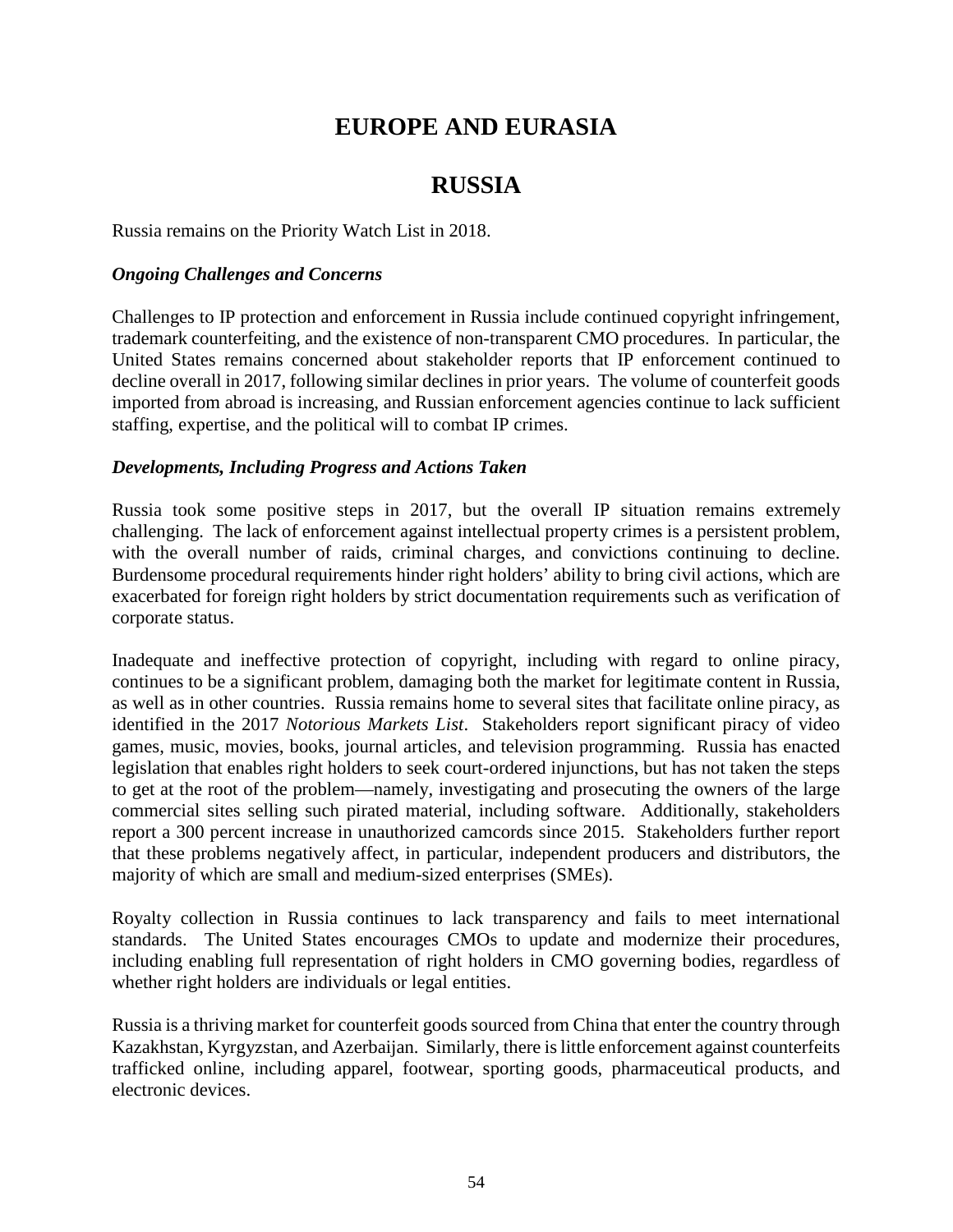The United States also is concerned about Russia's implementation of the commitments it made in the WTO Working Party Report related to the protection against unfair commercial use of, unauthorized disclosure of, and reliance on, undisclosed test or other data generated to obtain marketing approval for pharmaceutical products. Stakeholders report that Russia is eroding protections for undisclosed data, and the United States urges Russia to adopt a system that meets international norms of transparency and fairness.

The United States urges Russia to develop a more comprehensive, transparent, and effective enforcement strategy to reduce IP infringement, particularly the sale of counterfeit goods and the piracy of copyright-protected content. The United States continues to monitor Russia's progress on these and other matters through appropriate channels.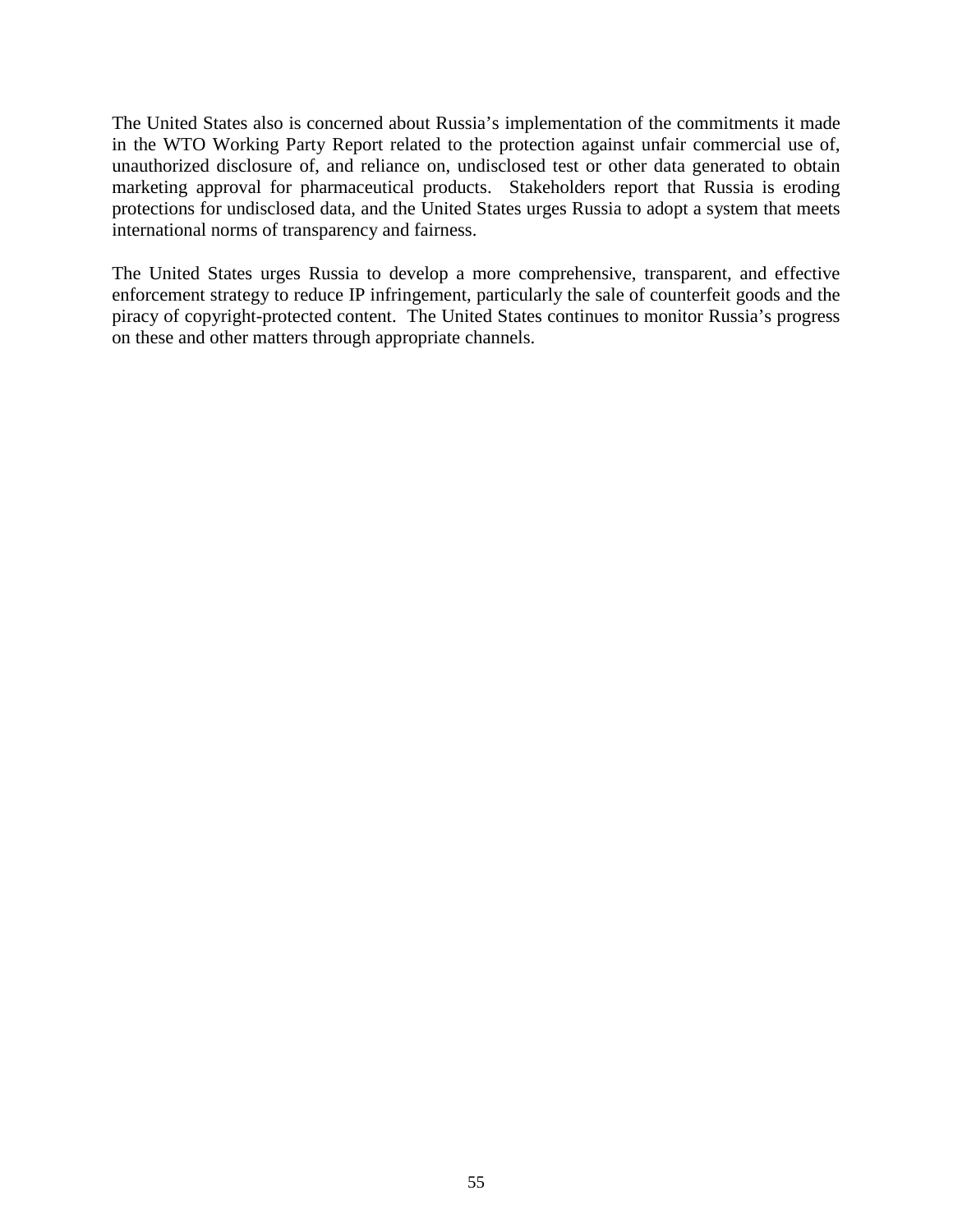# **UKRAINE**

Ukraine remains on the Priority Watch List in 2018.

#### *Ongoing Challenges and Concerns*

Ukraine was designated a Priority Foreign Country (PFC) in the 2013 Special 301 Report on three identified grounds. Although Ukraine made some progress in 2017 in addressing those issues, concerns remain. The three grounds for Ukraine's PFC designation were: (1) the unfair, nontransparent administration of the system for CMOs, which are responsible for collecting and distributing royalties to U.S. and other right holders; (2) widespread use of unlicensed software by Ukrainian government agencies; and (3) failure to implement an effective means to combat the widespread online infringement of copyright in Ukraine. As a result of Ukraine's continued lack of meaningful progress on these issues, the United States announced Ukraine's partial suspension of Generalized System of Preferences (GSP) benefits. On December 27, 2017, the United States provided notice 120 days prior to the suspension to give Ukraine an opportunity to remedy the situation, in particular, by adopting legislation to improve the current legal regime governing royalty reimbursement to right holders' organizations.

#### *Developments, Including Progress and Actions Taken*

In 2016 and 2017, Ukraine was active in developing draft legislation relating to patents, copyright and related rights, trademarks, geographical indications (GIs), integrated circuit topographies, and collective management organizations, although this legislation was not enacted during that timeframe. Ukraine also developed draft legislation to increase deterrent criminal penalties for IP infringement, and to improve customs enforcement. In 2017, Ukraine passed legislation to create a specialized Intellectual Property High Court, which is scheduled to become operational in September 2018.

In 2017, Ukraine's parliament enacted the law "On State Support of Cinematography," which contains provisions to address online piracy. The law establishes criminal penalties for illegal camcording and clarifies the availability of penalties for online piracy (not just hardcopy piracy). The creation of a limitation on liability in this law is another important step forward. Notwithstanding these improvements, some aspects of the new law have engendered concerns by different stakeholder groups, who report that certain obligations and responsibilities that the law imposes are too ambiguous or too onerous to facilitate an efficient and effective response to online piracy. The United States urges Ukraine to engage actively with all affected stakeholders to ensure the statutory infrastructure for reducing online piracy is effective and efficient.

With respect to Ukraine's collective management regime, a number of rogue CMOs have operated freely in Ukraine for years, collecting royalties but not distributing those royalties to legitimate right holders. In fact, the announcement of the suspension of some of Ukraine's GSP benefits specifically referenced the importance of improving the current legal regime governing royalty reimbursement to right holders' organizations. In response, Ukraine advanced several bills aimed at revising its CMO regime. At least one draft received positive support from right holders and foreign governments. It is critical that the final law adopted by Ukraine's parliament result in a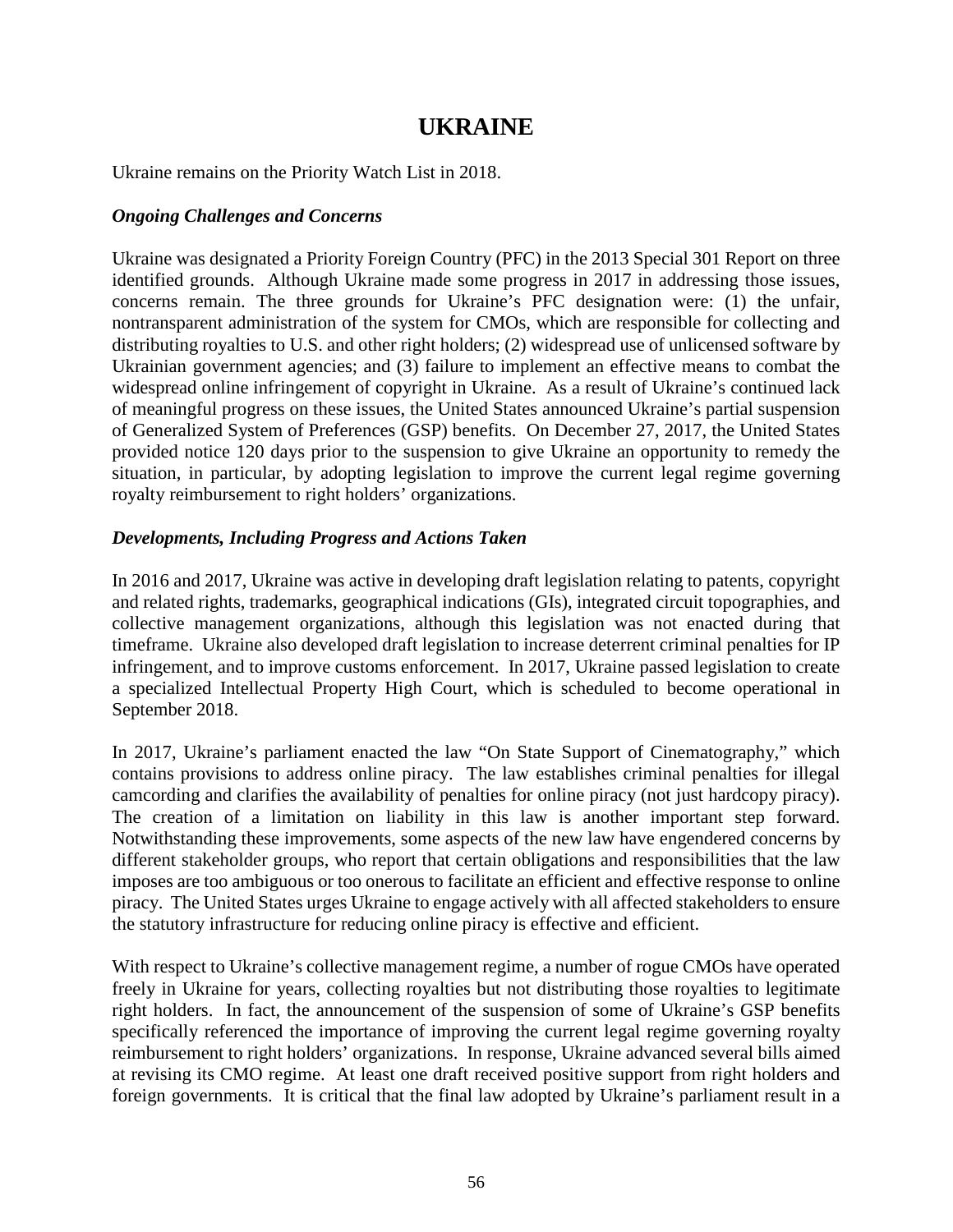transparent, fair, and predictable system for the collective management of royalties because the current state of the system is entirely inadequate.

Although Ukraine has taken preliminary steps to reduce the use of unlicensed software by some Ukrainian government agencies, it has not made sufficient systemic progress. While individual pilot programs appear to have had some success in reducing the use of unlicensed software by specific government departments, Ukraine has not yet carried out a centralized work plan or allocated sufficient funds to enable the government to transition to authorized software.

Online piracy remains a significant problem in Ukraine and fuels piracy in other markets. Pirated films generated from illegal camcording and made available online particularly damage the market for first-run movies. In addition, inadequate enforcement continues to raise concerns among IP stakeholders in Ukraine.

Following closure of the State Intellectual Property Service of Ukraine, an entity that had been criticized for nontransparent and unfair practices, Ukraine has announced its intention to establish a new National IP Office. The United States looks forward to the new National IP Office as a new independent body that can become a strong voice for IP in Ukraine.

The United States will continue to engage intensively on these issues with Ukraine, including through the U.S.-Ukraine Trade and Investment Council.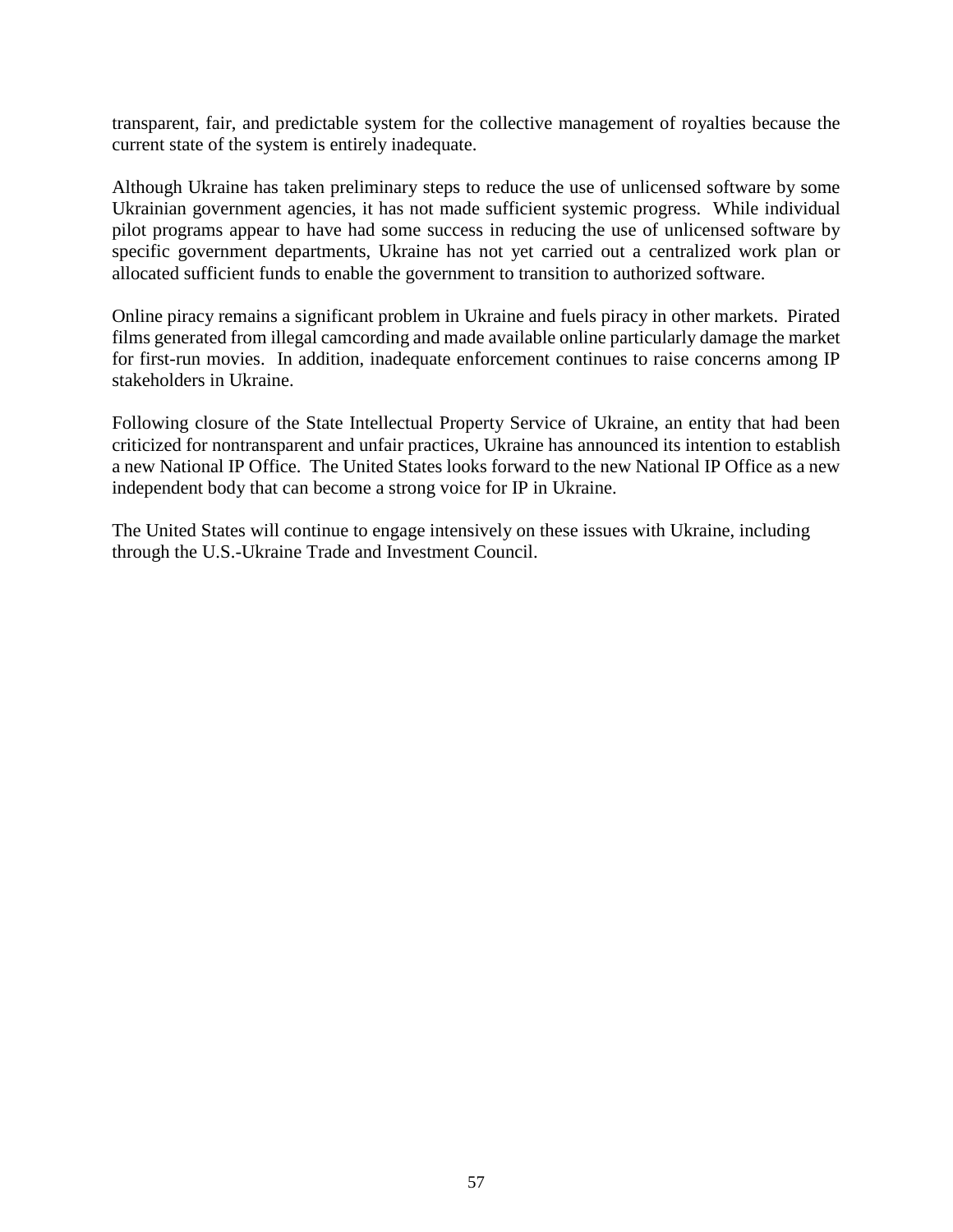# **WESTERN HEMISPHERE**

# **ARGENTINA**

Argentina remains on the Priority Watch List in 2018.

#### *Ongoing Challenges and Concerns*

Argentina continues to present longstanding and well-known challenges to IP-intensive industries, including from the United States. A key deficiency in the legal framework for patents is the unduly broad limitations on patent eligible subject matter. Pursuant to a highly problematic 2012 Joint Resolution establishing guidelines for the examination of patents, Argentina summarily rejects patent applications for categories of pharmaceutical inventions that are eligible for patentability in other jurisdictions, including in the United States. Additionally, to be patentable, Argentina requires that processes for the manufacture of active compounds disclosed in a specification be reproducible and applicable on an industrial scale. Stakeholders assert that Resolution 283/2015, introduced in September 2015, also limits the ability to patent biotechnological innovations based on living matter and natural substances. These measures have interfered with the ability of companies investing in Argentina to protect their IP and may be inconsistent with international norms. Another ongoing challenge to the innovative agricultural chemical and pharmaceutical sectors is inadequate protection against the unfair commercial use, as well as unauthorized disclosure, of undisclosed test or other data generated to obtain marketing approval for pharmaceutical or agricultural chemical products. Finally, Argentina struggles with a substantial backlog of patent applications resulting in long delays for innovators seeking patent protection in the market.

Enforcement of IP rights in Argentina continues to be a challenge and stakeholders report widespread unfair competition from sellers of counterfeit and pirated goods and services. Argentine police do not take enough *ex officio* actions, prosecutions can stall, cases may languish in excessive formalities, and, when a criminal investigation reaches final judgment, criminal infringers rarely receive sentences that deter recidivists or other potential infringers. In terms of physical counterfeiting and piracy, USTR has included La Salada in Buenos Aires in past Out-of-Cycle Reviews of Notorious Markets as one of the largest markets in Latin America known for high quantities of counterfeit and pirated goods. While optical disc copyright piracy is widespread, online piracy continues to be a growing concern, and criminal enforcement for online piracy is nearly nonexistent. As a result, IP enforcement online in Argentina consists mainly of right holders trying to convince cooperative Argentine ISPs to agree to take down specific infringing works, as well as attempting to seek injunctions in civil cases. Right holders also cite widespread use of unlicensed software by Argentine private enterprises and the government.

#### *Developments, Including Progress and Actions Taken*

Over the last year, Argentina continued the positive trajectory noted in the 2017 Special 301 Report to improve IP protection and enforcement, including enforcement operations, procedural enhancements for patent protection, legislative initiatives, and the creation of bilateral engagement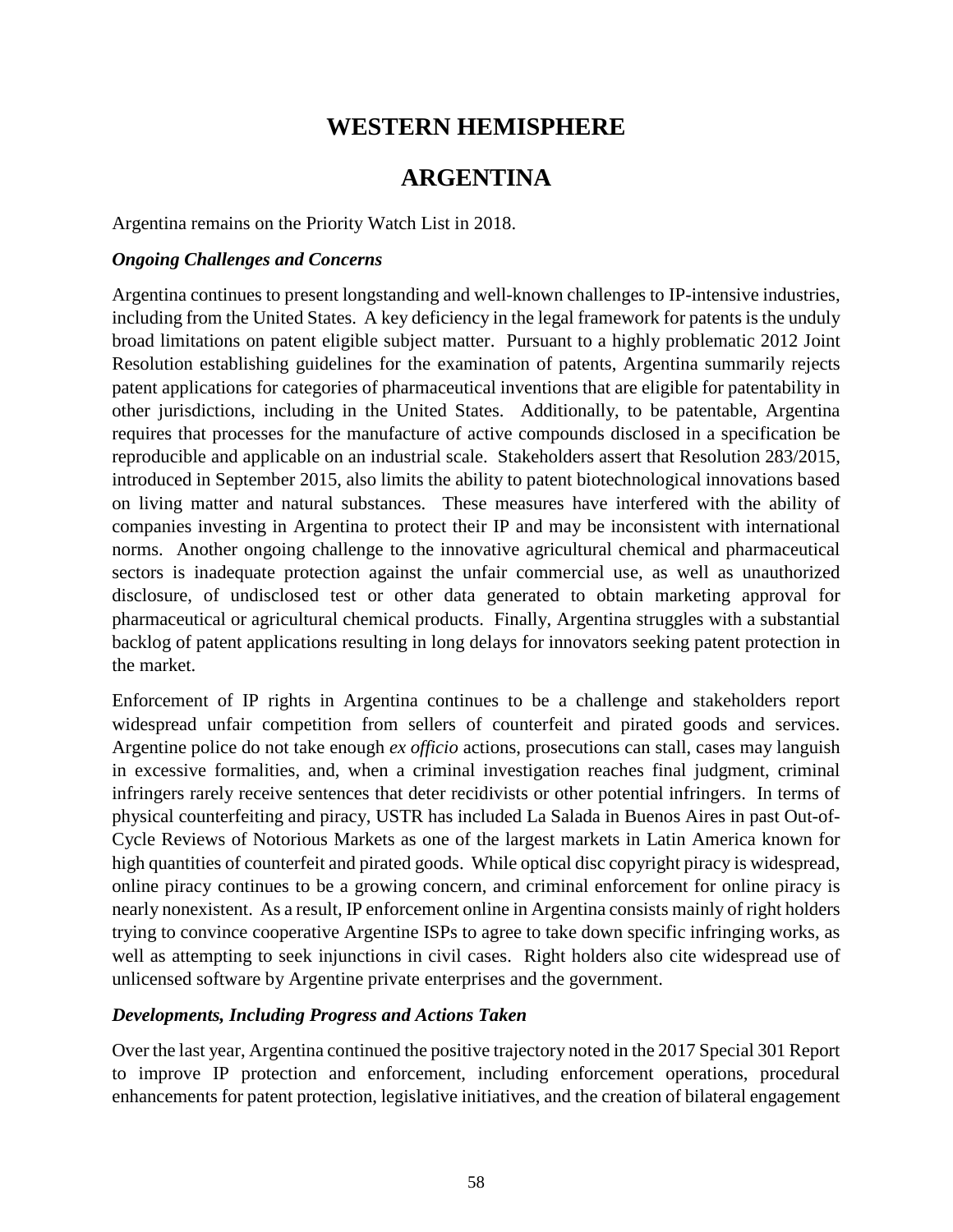mechanisms. Most significantly, Argentina took decisive action in 2017 against operators of the notorious market La Salada. The United States encourages Argentina to create a national IP enforcement strategy to transition these successes to a sustainable, long-lasting initiative. In November 2017, Argentina entered into an agreement with the Chamber of Medium-Sized Enterprises and the Argentine Anti-Piracy Association to create a National Anti-Piracy Initiative focusing initially on trademark counterfeiting. The United States encourages Argentina to expand this initiative to online piracy. Several legislative proposals that the United States welcomed in last year's Special 301 Report remain pending, including a bill to provide for landlord liability and enhance enforcement in non-conventional, or informal, marketplaces such as La Salada; a bill to amend the trademark law to increase criminal penalties for counterfeiting carried out by criminal networks; and a bill to enhance protection for industrial designs. Other legislative initiatives, including regulation of CMOs, criminal sanctions including for circumventing TPMs, and the creation of a federal specialized IP prosecutor's office, are reportedly in a more advanced drafting stage but have not yet been submitted to Congress.

Over the past year, the National Institute of Industrial Property (INPI) continued to take steps to reduce the lengthy patent examination backlog. Under the 2016 INPI resolution establishing expedited patent examination procedures for applicants who have obtained a patent application at a foreign office, INPI received nearly 800 fast-track applications and approved 84 percent. To further improve patent protection in Argentina, including for SMEs, the United States urges Argentina to ratify the Patent Cooperation Treaty (PCT). INPI is also working toward digitization of internal procedures and a more efficient online application management system by the end of 2018. Argentina also issued a Presidential decree in January 2018, which includes procedural improvements for the registration of patents, trademarks, and designs. Specifically, the decree creates simplified opposition procedures for trademark owners to monitor their rights and establishes a use requirement to maintain a trademark registration, thereby improving the accuracy of the trademark register. Additionally, in July 2017, Argentina and the United States met under the bilateral Innovation and Creativity Forum for Economic Development, part of the U.S.- Argentina Trade and Investment Framework Agreement (TIFA), to continue discussions and collaboration on IP topics of mutual interest. The United States is hopeful that the important steps Argentina has taken as well as its plans for future progress will bear tangible results, thereby creating a more attractive environment for investment and innovation.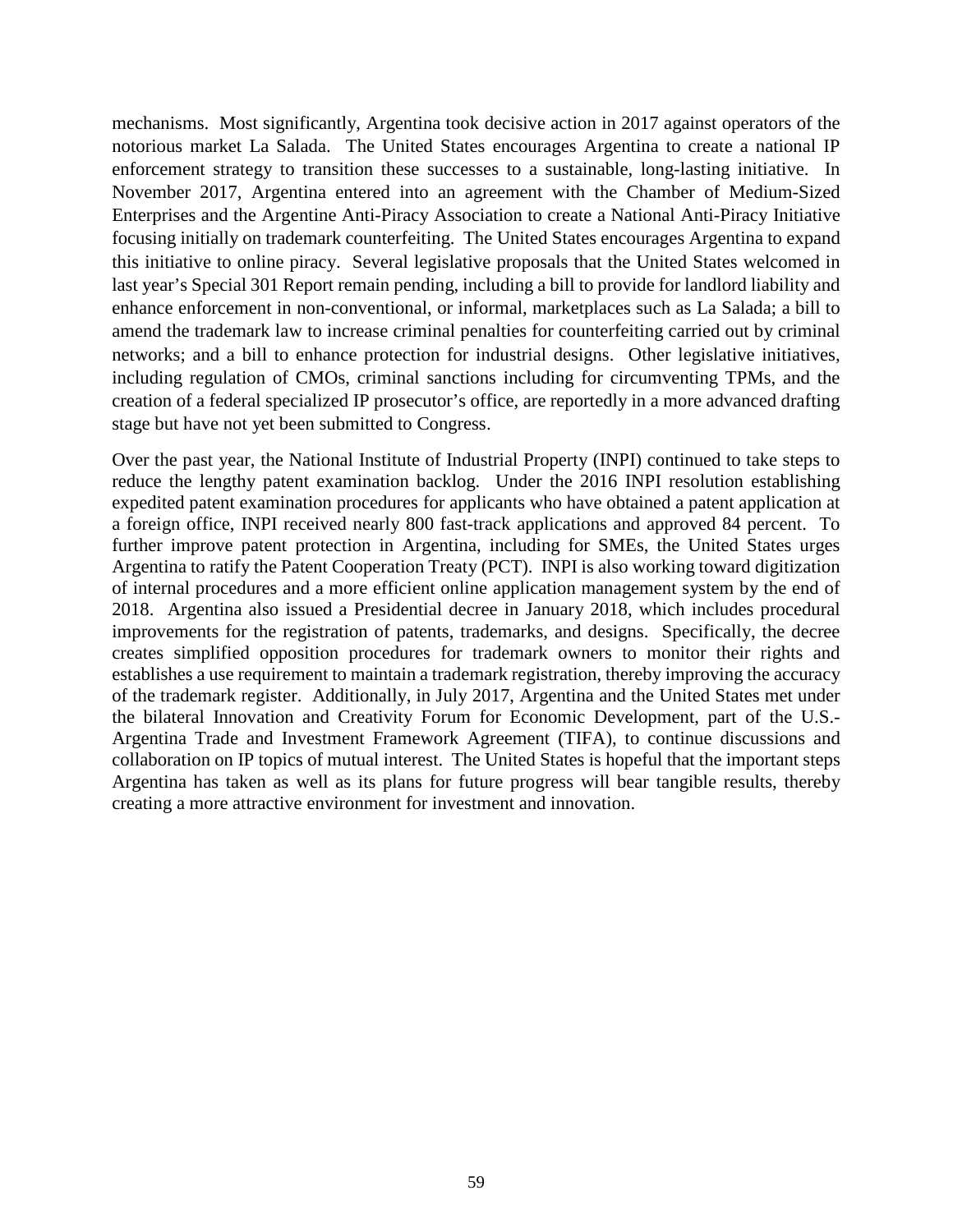# **CANADA**

Canada is placed on the Priority Watch List in 2018.

#### *Ongoing Challenges and Concerns*

Canada remains the only G7 country identified in the Special 301 Report and the downgrade to the Priority Watch List this year reflects a failure to resolve key longstanding deficiencies in protection and enforcement of IP. Because inadequate and ineffective IP protection and enforcement constitute a barrier to U.S. exports and investment, these issues are a continuing priority in bilateral trade relations with Canada. Significant concerns include poor border and law enforcement with respect to counterfeit or pirated goods, weak patent and pricing environment for innovative pharmaceuticals, deficient copyright protection, and inadequate transparency and due process regarding GIs. The United States remains deeply concerned that Canada does not provide customs officials with the ability to inspect, detain, seize, and destroy in-transit counterfeit and pirated goods entering Canada destined for the United States. As the United States has emphasized, this failure permits counterfeit and pirated goods to enter our highly integrated supply chains. Additionally, there were no known criminal prosecutions for counterfeiting in Canada in 2017, which makes Canada a striking outlier among OECD countries. With respect to pharmaceuticals, the United States has serious concerns about the fairness of Canada's Patented Medicines (Notice of Compliance) proceedings as amended in September 2017. Canada's longanticipated proposal to provide for patent term restoration for delays in obtaining marketing approval appears to be disappointingly limited in duration, eligibility, and scope of protection. The United States also has serious concerns about the breadth of the Minister of Health's discretion in disclosing confidential business information. The United States also remains deeply troubled by the ambiguous education-related exception to copyright that has significantly damaged the market for educational publishers and authors. While Canadian courts have worked to clarify this exception, confusion remains. Additionally, Canada does not provide full and fair national treatment with respect to copyright and related rights, and has specifically denied U.S. creators and performers remuneration to a greater extent than other countries. The United States urges Canada to reform these aspects of its copyright regime to compensate creators for their works fully and fairly. The United States also has concerns about lack of due process and transparency relating to the GI system in Canada, including commitments Canada made without public notification or opposition procedures to protect certain GIs under the Comprehensive Economic and Trade Agreement with the EU, which came into force provisionally on September 21, 2017. These measures negatively affect market access for U.S. agricultural producers. The United States urges Canada to ensure transparency and due process with respect to the protection or recognition of GIs, including with respect to existing trademarks, safeguards for the use of common names, and meaningful opposition and cancellation procedures. These current policies and practices are the basis for Canada's downgrade to Priority Watch List.

The United States also has significant concerns about proposed changes to Canada's Patented Medicine Prices Review Board. If finalized in their current form, these policies would fail to appropriately recognize the value of innovative medicines in both the private and public markets, and would make Canada's pricing policies an outlier among similarly situated countries. The United States encourages Canada to reassess the proposed changes and to meaningfully engage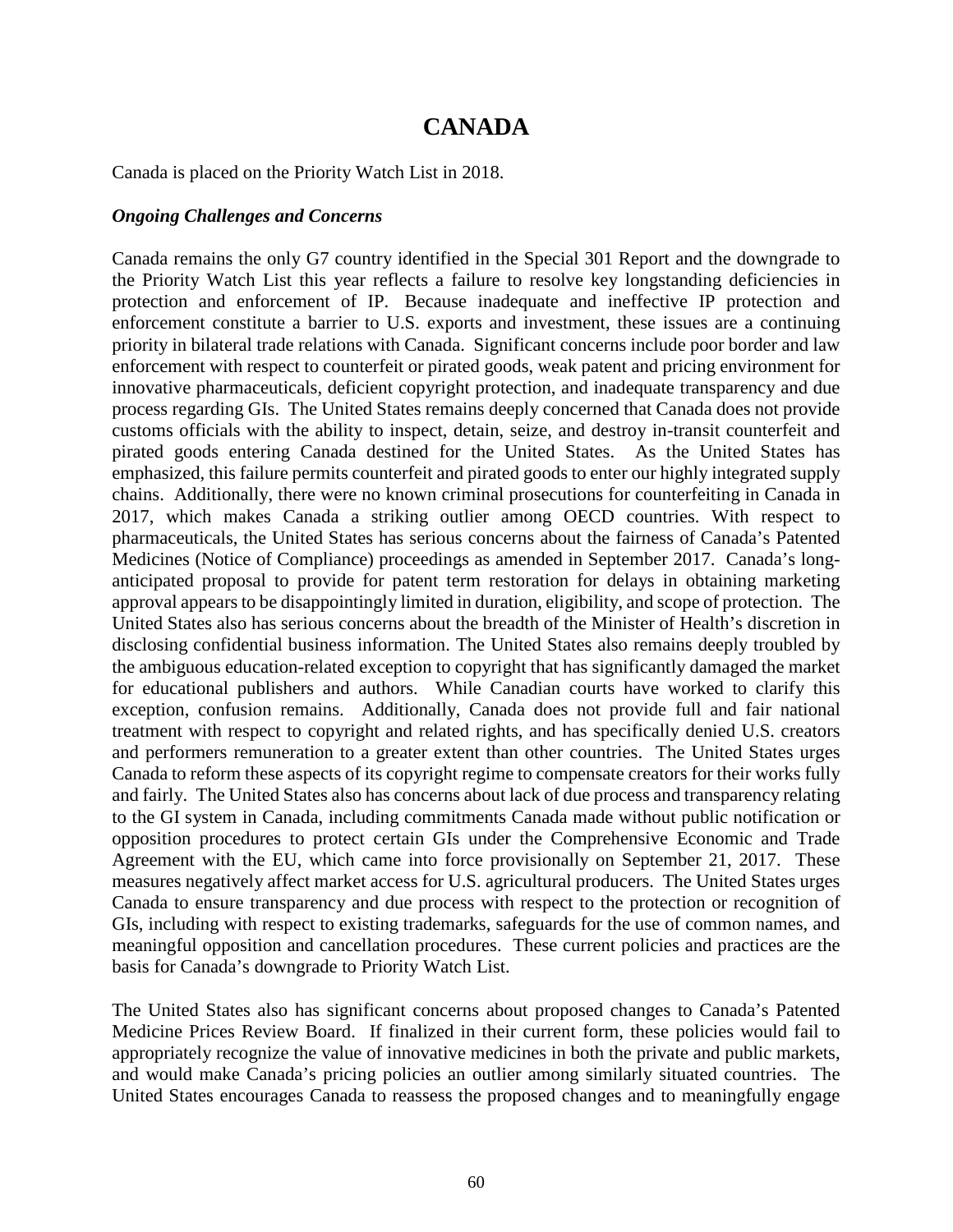with all interested stakeholders before releasing a final policy to ensure its system is transparent and contributes fairly to research and development for innovative treatments and cures.

#### *Developments, Including Progress and Action Taken*

The United States welcomes the Supreme Court of Canada's decision in June 2017 rejecting the application of a restrictive patent utility standard, known as the "promise doctrine" that resulted in the invalidation of patents held by U.S. pharmaceutical companies. Additionally, the Federal Court of Canada in July 2017 ruled in favor of an educational content company, which may help circumscribe the overly broad fair dealing copyright exception for educational purposes. The United States will monitor developments concerning remaining issues and looks forward to working closely with Canada in the coming year to address priority IP issues.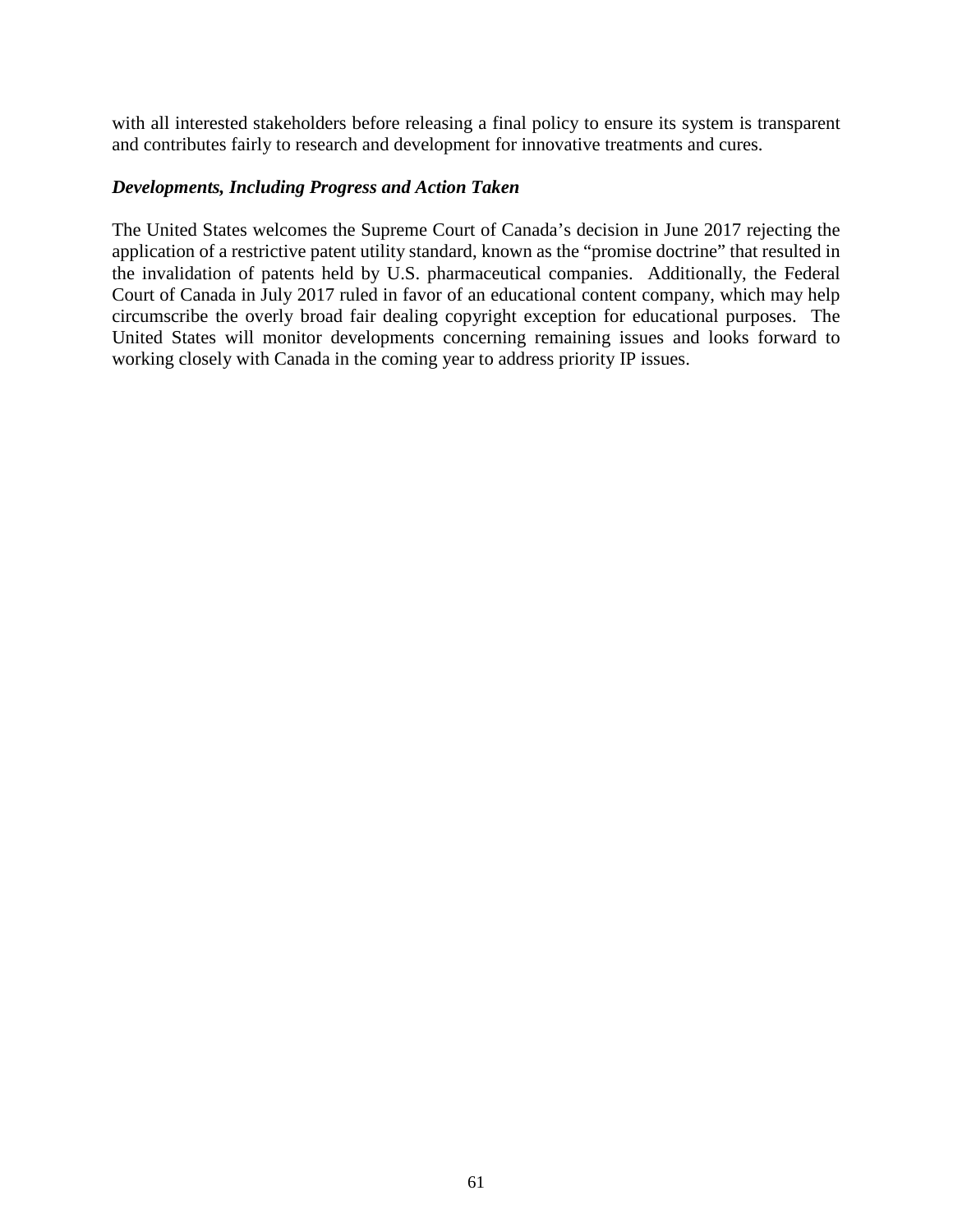# **CHILE**

Chile remains on the Priority Watch List in 2018.

#### *Ongoing Challenges and Concerns*

The United States continues to have serious concerns regarding a number of longstanding implementation issues with the IP provisions of the United States-Chile Free Trade Agreement (Chile FTA). Chile did not deliver any tangible progress on outstanding IP commitments in recent years, and Chile failed to adequately prioritize these important shortcomings. The United States urges Chile to pass legislation establishing criminal and civil penalties for theft of satellite signals and trafficking in decoder devices. Chile must also establish protections against the unlawful circumvention of TPMs used to control access to and copying of protected works. Effective administrative and judicial procedures, as well as deterrent remedies, must be in place and available to right holders and satellite and cable service providers. The United States continues to urge Chile to ratify and implement the 1991 Act of the International Union for the Protection of New Varieties of Plants Convention (UPOV 91) and improve protection for plant varieties. The United States also urges Chile to make effective its system for addressing patent issues expeditiously in connection with applications to market pharmaceutical products and to provide adequate protection against unfair commercial use, as well as unauthorized disclosure, of undisclosed test or other data generated to obtain marketing approval for pharmaceutical products. Finally, the United States urges Chile to correct its ISP liability framework to permit effective and expeditious action against online piracy.

#### *Developments, Including Progress and Actions Taken*

Over the past year, the National Institute of Industrial Property (INAPI) made operational improvements to patent and trademark registration processes, such as implementing an electronic signature program, strengthening security measures to safeguard information, taking steps toward becoming a paperless organization, and inaugurating a technology and innovation support center. INAPI also performed an important role for the region as an International Search Authority under the PCT, receiving a 20 percent increase in 2017 of PCT applications and expanding its competency to include search and examination reports in both Spanish and English to better serve PCT users from the Caribbean. Chile's specialized IP crime unit, the Investigative Brigade of IP Crimes (BRIDEPI), celebrated its tenth anniversary in 2017. One of BRIDEPI's recent achievements was a targeted enforcement campaign against counterfeit toys, during which 300,000 counterfeit toys were seized, some of which contained lead paint and other toxic materials unsafe for children. With respect to the outstanding FTA implementation concerns noted, Chile took insufficient steps toward potential progress. A bill that would criminalize satellite and cable signal theft and related decoder devices, as well as amendments to the industrial property law, are pending in Congress. The United States will continue to work closely with Chile to address IP issues, but it has been fourteen years since the Chile FTA entered into force, and the United States expects to see tangible progress in these areas in 2018.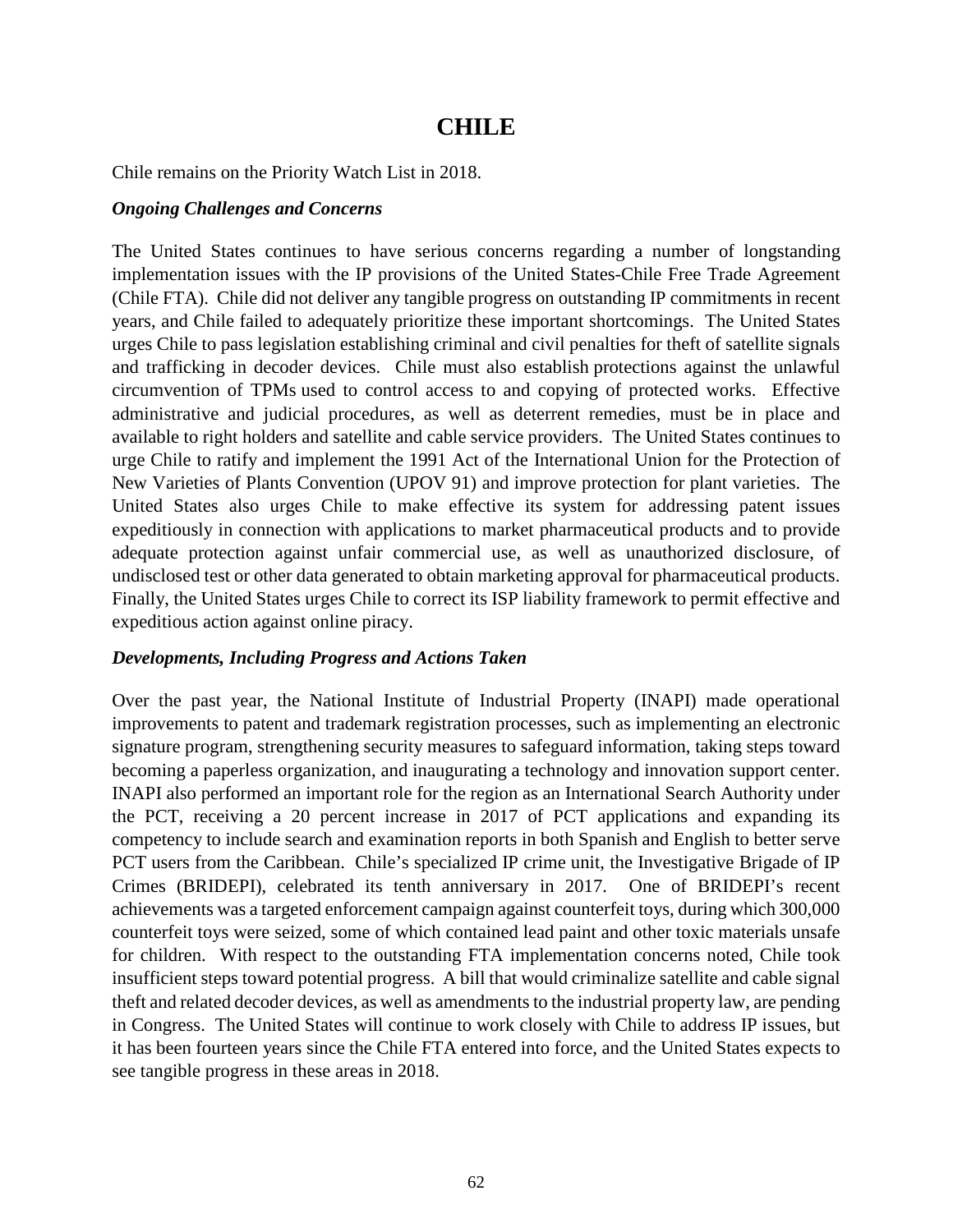# **COLOMBIA**

Colombia is placed on the Priority Watch List in 2018 with an Out-of-Cycle Review focused on certain provisions of the United States-Colombia Trade Promotion Agreement (CTPA) and monitoring the implementation of Colombia's National Development Plan (NDP).

#### *Ongoing Challenges and Concerns*

In 2017, USTR conducted an Out-of-Cycle Review of Colombia focused on certain provisions of the CTPA and monitoring the implementation of Colombia's NDP. Colombia's lack of meaningful progress, particularly in relation to its CTPA obligations, warrants its elevation to the Priority Watch List. In 2018, Colombia will be subject to an Out-of-Cycle Review on the same issues to determine whether a change in status to Watch List would be appropriate.

In 2017, Colombia took steps toward completing implementation of certain provisions of the CTPA, including by introducing into the legislature copyright law amendments that would address certain provisions of the CTPA. The United States urges Colombia to move quickly to enact the recently introduced copyright law amendments. Colombia also still needs to make other improvements with respect to implementation of significant IP-related commitments under the CTPA, including commitments to address the challenges of online piracy and accession to UPOV 91. The United States urges Colombia to begin working on necessary provisions regarding ISPs. The United States also urges Colombia to increase its IP enforcement efforts. As online piracy, particularly via mobile devices, continues to grow, Colombian law enforcement authorities with relevant jurisdiction, including the National Police and the Attorney General, have yet to conduct meaningful and sustained investigations and prosecutions against the operators of large pirate websites and mobile applications based in Colombia. Colombia has also not been able to reduce significantly the large number of pirated and counterfeit goods crossing the border or being sold at Bogota's San Andresitos markets, on the street, and at other distribution hubs around the country. The United States recommends that Colombia increase efforts to address online and mobile piracy, and to focus on disrupting organized trafficking in illicit goods, including at the border and in free trade zone (FTZ) areas. Finally, the United States continues to monitor Colombia's implementation of certain provisions of the NDP that could undermine innovation and IP systems, particularly those that would condition pharmaceutical regulatory approvals on factors other than safety or efficacy. In March 2018, Colombia issued Decree 433 to partially implement NDP Article 72, although questions remain as to whether the decree would condition regulatory approvals on factors other than safety and efficacy. The United States urges Colombia to take necessary steps to clarify such provisions and implement them in such a way as to ensure that they do not undermine innovation and IP systems.

#### *Developments, Including Progress and Actions Taken*

Noteworthy developments from 2017 and early 2018 include the introduction of the copyright amendments noted above, as well as Colombia's inclusion of new IP-related provisions in a revised police code that was introduced in January 2017. That code tightened requirements for public performances, requiring event organizers to submit proof of authorization for works to be performed before a permit can be approved.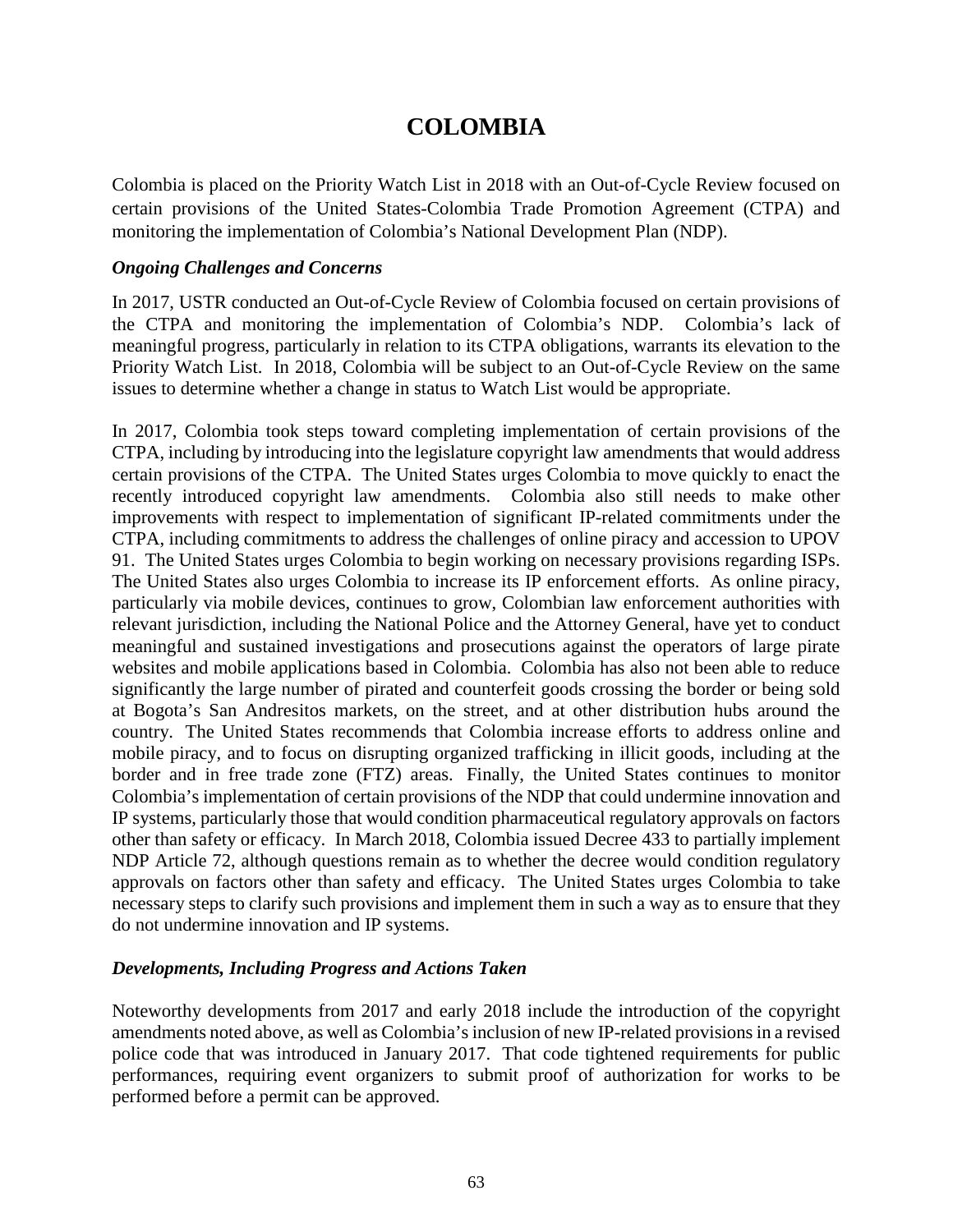# **VENEZUELA**

Venezuela remains on the Priority Watch List in 2018.

#### *Ongoing Challenges and Concerns*

Recognizing the significant challenges faced by Venezuela at this time, the United States recites the following ongoing concerns with respect to the lack of adequate and effective IP protection and enforcement. Venezuela's reinstatement several years ago of its 1955 Industrial Property Law, which falls below the standards in international trade agreements and treaties that Venezuela subsequently ratified, has created significant uncertainty and deterred investments in innovation and IP in recent years. Additionally, Venezuela's Autonomous Intellectual Property Service (SAPI) has not issued a new patent since 2007, and patent applications have dropped by over 50 percent between 2015 and 2017. Similarly, trademark applications have dropped by over 33 percent between 2005 and 2016. Piracy, including online piracy, as well as unauthorized camcording and widespread use of unlicensed software, remain a persistent challenge. Counterfeit goods are also widely available, and IP enforcement remains ineffective. The World Economic Forum's 2017-2018 Global Competitiveness Report ranked Venezuela last, for the fifth straight year, out of 137 countries, in IP protection. The Property Rights Alliance's 2017 International Property Rights Index also ranked Venezuela 126th out of 127 countries in a metric that includes standards of IP protection.

#### *Developments, Including Progress and Actions Taken*

Due to limited opportunities for engagement with Venezuela on IP issues, the United States is unaware of significant progress or actions taken by Venezuela to address IP protection and enforcement deficiencies over the past year.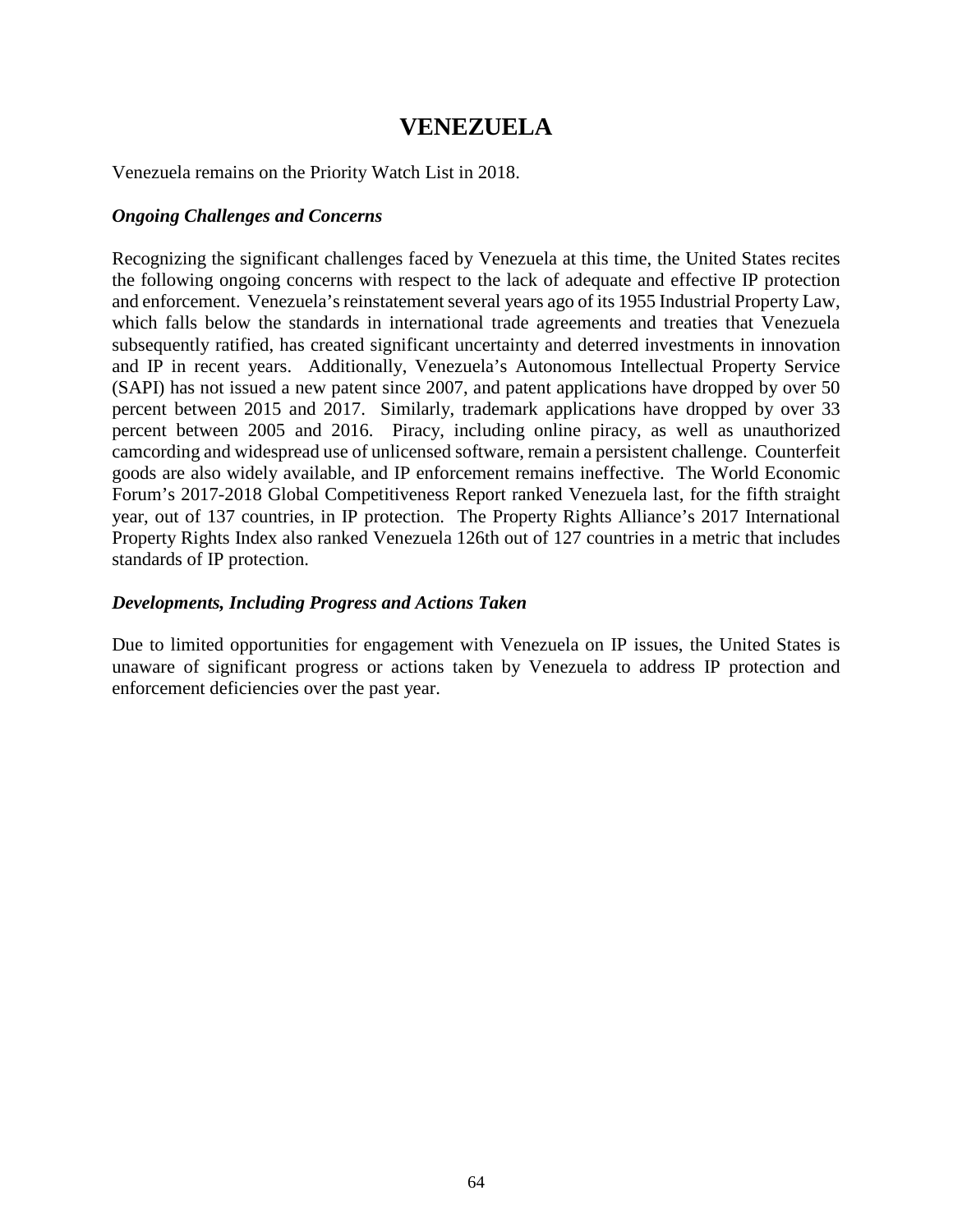# **WATCH LIST**

# **EAST ASIA AND THE PACIFIC**

### **THAILAND**

Thailand remains on the Watch List in 2018, after an Out-of-Cycle Review between September and December 2017 resulted in moving Thailand from the Priority Watch List to the Watch List. Engagement on IP protection and enforcement as part of the bilateral U.S.-Thailand TIFA yielded significant progress on addressing U.S. IP concerns across a range of issues, including enforcement, patents and pharmaceuticals, trademarks, and copyright. For example, Thailand established an interagency National Committee on Intellectual Property Policy and a subcommittee on enforcement against IP infringement, led by the Prime Minister and a Deputy Prime Minister, respectively. This strong interest from the highest levels of the government led to improved coordination among government entities, as well as enhanced and sustained enforcement efforts to combat counterfeit and pirated goods throughout the country. Thailand also has been taking steps to address backlogs for patent and trademark applications, including significantly increasing the number of examiners and streamlining regulations. In addition, Thailand joined the Madrid Protocol, making it easier for U.S. companies to apply for trademarks, and took steps to address concerns regarding online piracy affecting the U.S. content industry. However, concerns remain regarding the availability of counterfeit and pirated goods, both in physical markets and online, and the United States urges Thailand to continue to improve on its provision of effective and deterrent enforcement measures. In addition, the United States remains concerned about a range of copyright-related issues. In particular, the 2014 Copyright Act amendments failed to address a number of concerns expressed by the United States and other foreign governments and stakeholders, including on ISP liability, TPMs, rights management information, and procedural obstacles to enforcement against unauthorized camcording. The United States urges Thailand to address these issues in upcoming amendments to its Copyright Act. Other U.S. concerns include a backlog in pending patent applications, widespread use of unlicensed software in both the public and private sectors, unauthorized collective management organizations, lengthy civil IP enforcement proceedings and low civil damages, and extensive cable and satellite signal theft. U.S. right holders have also expressed concerns regarding legislation that allows for content quota restrictions. The United States also continues to encourage Thailand to provide an effective system for protecting against the unfair commercial use, as well as unauthorized disclosure, of undisclosed test or other data generated to obtain marketing approval for pharmaceutical and agricultural chemical products. In addition, the United States urges Thailand to engage in a meaningful and transparent manner with all relevant stakeholders, including IP owners, as it considers ways to address the country's public health challenges while maintaining a patent system that promotes innovation. The United States looks forward to continuing to work with Thailand to address these and other issues through the TIFA and other bilateral engagement.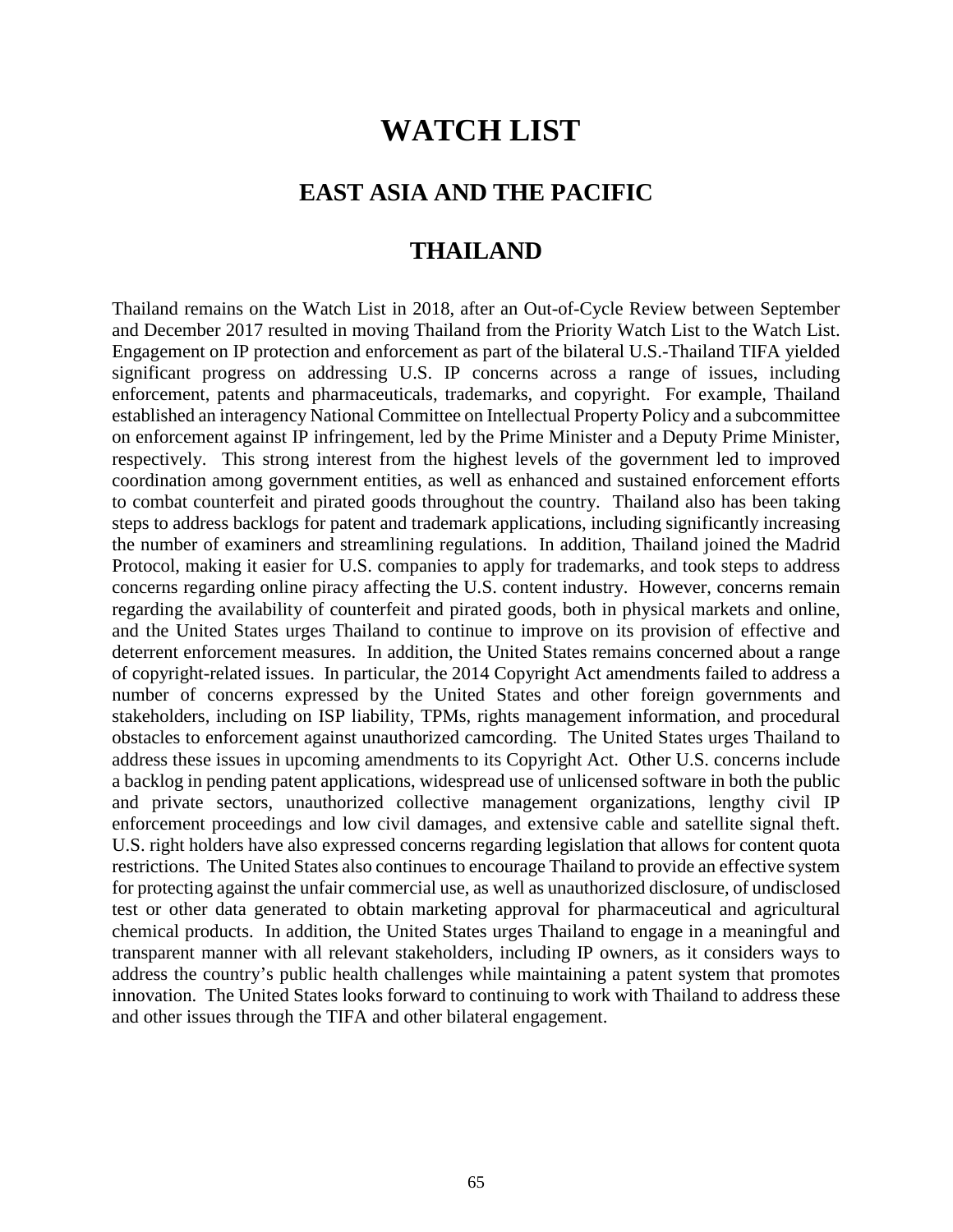### **VIETNAM**

Vietnam remains on the Watch List in 2018. Enforcement continues to be a challenge for Vietnam. Piracy and sales of counterfeit goods online remain common. Unless Vietnam takes stronger enforcement action, online piracy and sales of counterfeit goods are likely to worsen as more Vietnamese people obtain broadband Internet access and smartphones. Counterfeit goods, including counterfeits of high-quality, remain widely available in physical markets, and, while still limited, domestic manufacturing of counterfeit goods is emerging as a concern. In addition, book piracy, and cable and satellite signal theft persist, while both private and public sector software piracy remains a concern. Capacity constraints related to enforcement continue, in part due to a lack of resources and IP expertise. Vietnam also continues to rely heavily on administrative enforcement actions, which have failed to deter widespread counterfeiting and piracy. The United States continues to closely monitor ongoing implementation of amendments to the Penal Code with respect to criminal enforcement of IP violations. While Vietnamese agencies have engaged in public awareness campaigns, foreign companies continue to face various impediments to selling legitimate products in Vietnam. In addition, Vietnam's system for protecting against the unfair commercial use, as well as the unauthorized disclosure, of undisclosed test or other data generated to obtain marketing approval for pharmaceutical products needs clarification. Vietnam has committed to strengthen its IP regime in its international agreements and is in the process of drafting or revising circulars in a number of IP-related areas. The United States looks to Vietnam to engage on and address these issues and encourages Vietnam to provide interested stakeholders with meaningful opportunities for input as it proceeds with these reforms. The United States will continue to press on these and other IP issues with Vietnam through the U.S.-Vietnam TIFA and other bilateral engagement, and it is imperative that Vietnam fully engage and work toward resolving these issues over the next year.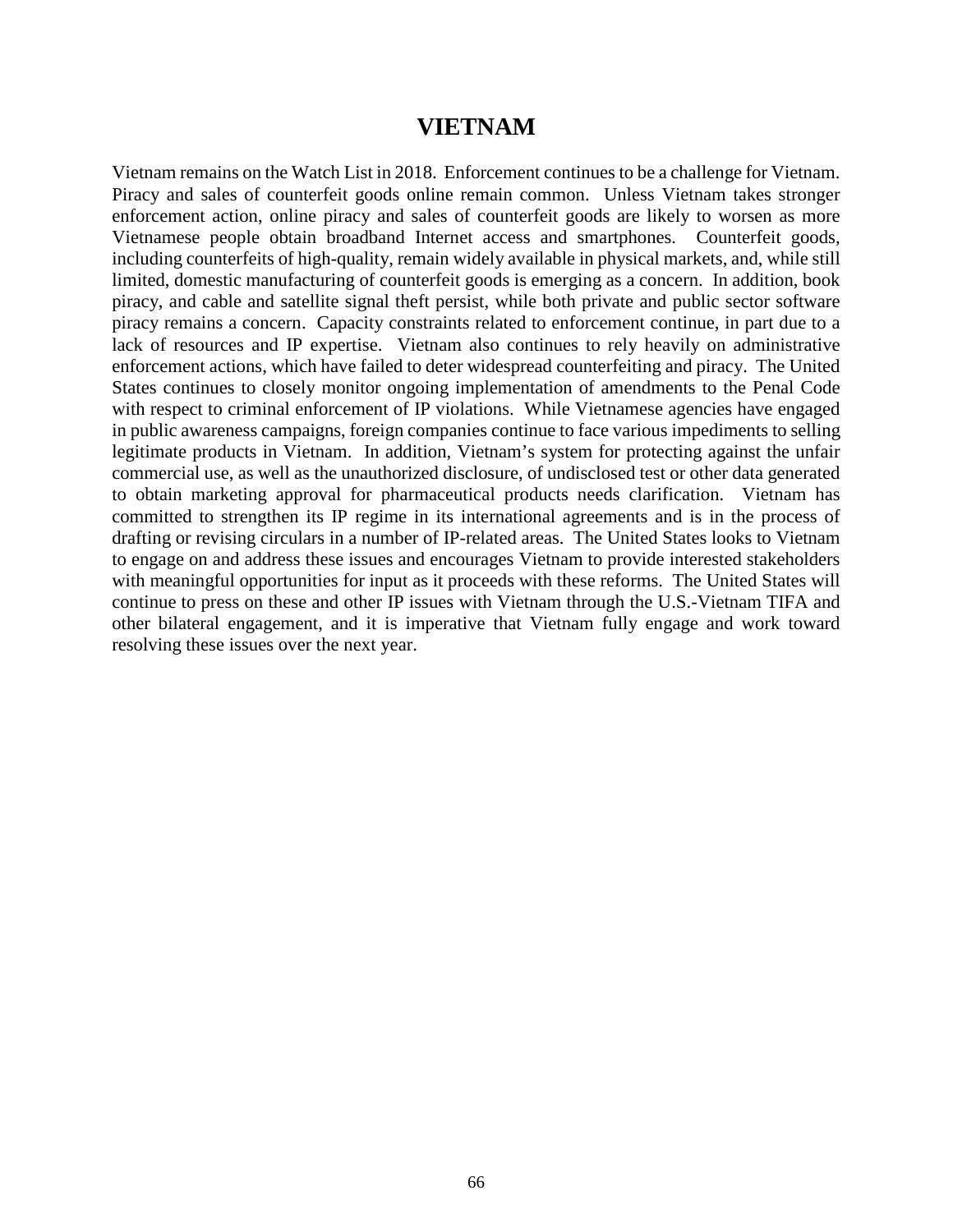### **SOUTH AND CENTRAL ASIA**

### **PAKISTAN**

Pakistan remains on the Watch List in 2018. In 2017, Pakistan maintained positive dialogue with the United States on IP and conducted meaningful public awareness, capacity building, and training programs to promote IP protection and enforcement in Pakistan. Pakistan's Intellectual Property Organization (IPO) also continues to make efforts to coordinate the various government bodies involved in IP. However, sales of counterfeit and pirated goods remain widespread, including with respect to pharmaceuticals, printed works, optical media, digital content, and software. Pakistan's establishment of IP Tribunals in Lahore, Islamabad, and Karachi has been a welcome development, but the effectiveness of these courts remains to be seen. Pakistan has not reconstituted the IP policy board established by the IPO Act following the expiration of its mandate in late 2017. The publication of an IP Judicial Benchbook, the application of deterrent penalties, and a sustained focus on judicial consistency and efficiency will be critical moving forward. Also, a strong and effective IPO will support Pakistan's reform efforts, and the government should provide sufficient human and financial resources to empower IPO's efforts. The United States encourages Pakistan to continue to work bilaterally, including through the Commercial Law Development Program (CLDP) program, and make further progress on IP reforms, with a particular focus on aligning its IP laws, regulations, and enforcement regime with international standards. The United States also welcomes Pakistan's interest in joining international treaties, such as the WIPO Internet Treaties, Madrid Protocol, and PCT, and urges Pakistan to reconstitute the IP policy board.

# **TAJIKISTAN**

Tajikistan returns to the Watch List in 2018. Tajikistan had been taken off the Watch List in 2017 due to concrete steps Tajikistan took to improve its IP regime. An Out-of-Cycle Review was extended through the fall of 2017 to allow time for Tajikistan to formalize a presidential-level decree, law or regulation mandating government use of licensed software. Tajikistan failed to undertake this reform. In addition to widespread use of unlicensed software, Tajikistan's IP enforcement efforts remain insufficient and the government has not published IP enforcement statistics since 2013. Current enforcement actions are hampered by routine government reshuffling, weak bureaucratic capacity, and inadequate public education on the importance of IP. The United States stands ready to assist Tajikistan through enhanced engagement or technical assistance, if requested.

### **TURKMENISTAN**

Turkmenistan remains on the Watch List in 2018. The United States is concerned by the lack of observable progress made by Turkmenistan in bringing its IP protections up to international standards since its accession to the Berne Convention in 2016. The United States also remains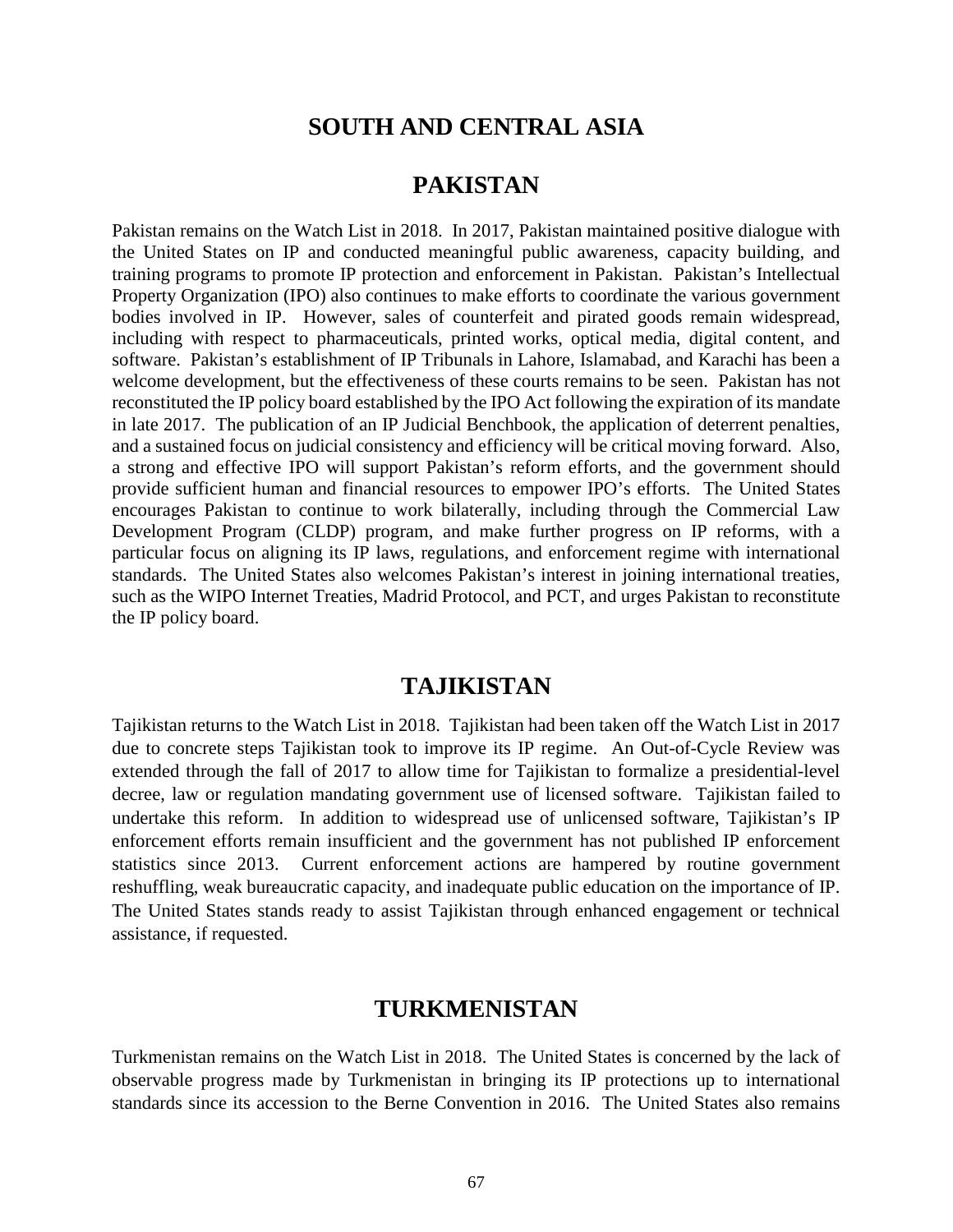concerned with current levels of protection and enforcement of IP rights and Turkmenistan's failure to fully implement its IP laws. The State Agency for Intellectual Property hears few cases of infringement, even though counterfeit and pirated goods reportedly remain widely available in major cities in Turkmenistan. The United States continues to encourage Turkmenistan to undertake legislative IP reforms, including to provide *ex officio* authority for its customs officials and improve its enforcement procedures in accordance with current IP laws. Further, the United States remains concerned about reports of widespread use of unlicensed software by government agencies. The United States continues to urge Turkmenistan to issue a presidential-level decree, law, or regulation mandating government use of licensed software. The United States also encourages Turkmenistan to take legislative action to provide adequate copyright protection for foreign sound recordings, including through implementation of the WPPT or the Geneva Phonograms Convention. The United States stands ready to assist Turkmenistan through enhanced engagement or technical assistance, if requested.

### **UZBEKISTAN**

Uzbekistan remains on the Watch List in 2018. The United States continues to raise long-standing concerns to Uzbekistan, including those regarding the lack of copyright protection for foreign sound recordings, a key issue related to the current review of Uzbekistan's eligibility for the GSP program. The United States strongly encourages Uzbekistan to take several critical steps, including: (1) joining the Geneva Phonograms Convention; (2) accede to the WIPO Internet Treaties; and (3) take legislative action to provide adequate copyright protection for foreign sound recordings. At the same time, the United States recognizes the positive steps taken by Uzbekistan to improve IP protection and enforcement over the past year, including increased high-level political attention to IP, progress toward developing a new national strategy for IP, and incremental advances in enforcement. The United States encourages Uzbekistan to address concerns raised in previous Special 301 Reports, including in the areas of border enforcement, resourcing administrative and enforcement IP agencies, and addressing software piracy.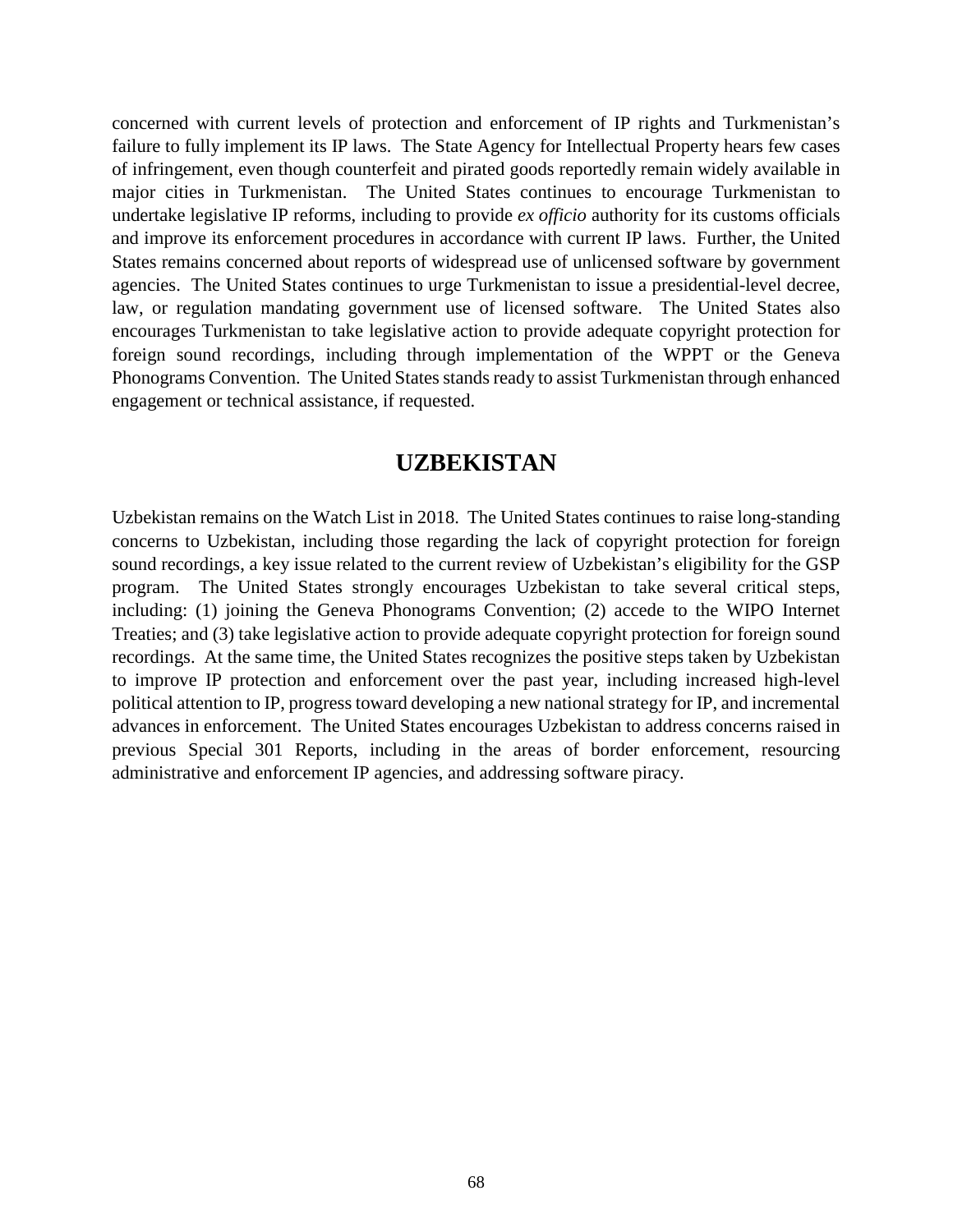# **NEAR EAST, INCLUDING NORTH AFRICA**

### **EGYPT**

Egypt remains on the Watch List in 2018. The United States notes Egypt's effort to strengthen enforcement of IP, including steps to initiate cases regarding unauthorized broadcasts and infringement of satellite content and to reduce regulatory approval delays for pharmaceuticals. However, although Egypt has taken steps to improve IP enforcement, challenges and concerns remain, including Egypt's failure to combat reportedly widespread pirated and counterfeit goods, including software, music, and videos. The United States urges Egypt to provide deterrent-level penalties for IP violations, *ex officio* authority for customs officials to seize counterfeit and pirated goods at the border, and necessary additional training for enforcement officials. Egypt also fails to provide a transparent and reliable patent registration system and lacks an effective system for notifying interested parties of applications for marketing approval of follow-on pharmaceuticals in a manner that would allow for the early resolution of potential patent disputes. The United States urges Egypt to clarify its protection against the unfair commercial use, as well as unauthorized disclosure, of undisclosed test or other data generated to obtain marketing approval for pharmaceutical products. The United States appreciates Egypt's recent engagement on IP issues with stakeholders and stands ready to work with Egypt to improve its IP regime.

### **LEBANON**

Lebanon remains on the Watch List in 2018. The United States welcomes Lebanon's continued work to promote IP protection and enforcement in 2017, as well as its stated interest in reviving efforts to pass IP-related legislation when its parliament is able to resume normal functioning. The United States also commends the Ministry of Economy and Trade, in cooperation with WIPO, for agreeing to begin the development of a national IP strategy. While the United States commends these efforts, more is needed to consider removing Lebanon from the Watch List. In particular, the United States encourages Lebanon to make progress on pending IP legislative reforms, including draft laws concerning trademark, GIs, and industrial designs, and amendments to existing copyright and patent laws. The United States also encourages Lebanon to ratify and implement the latest acts of several IP framework treaties, including Articles 1-12 of the Paris Convention and the Nice Agreement. In addition, the United States encourages Lebanon to ratify and implement the Berne Convention, the Singapore Treaty on the Law of Trademarks and to join the PCT and the Madrid Protocol. While enforcement efforts have been improving slowly, additional training for enforcement officials is needed to enhance investigative skills. The United States also urges Lebanon to allocate sufficient resources for IP protection and enforcement. Specifically, Lebanon should allocate resources to provide customs officials with facilities to store seized counterfeit or pirated goods, as well as with the authority to establish procedures for the destruction of such seized goods. The United States looks forward to continuing to work with Lebanon to address these and other issues.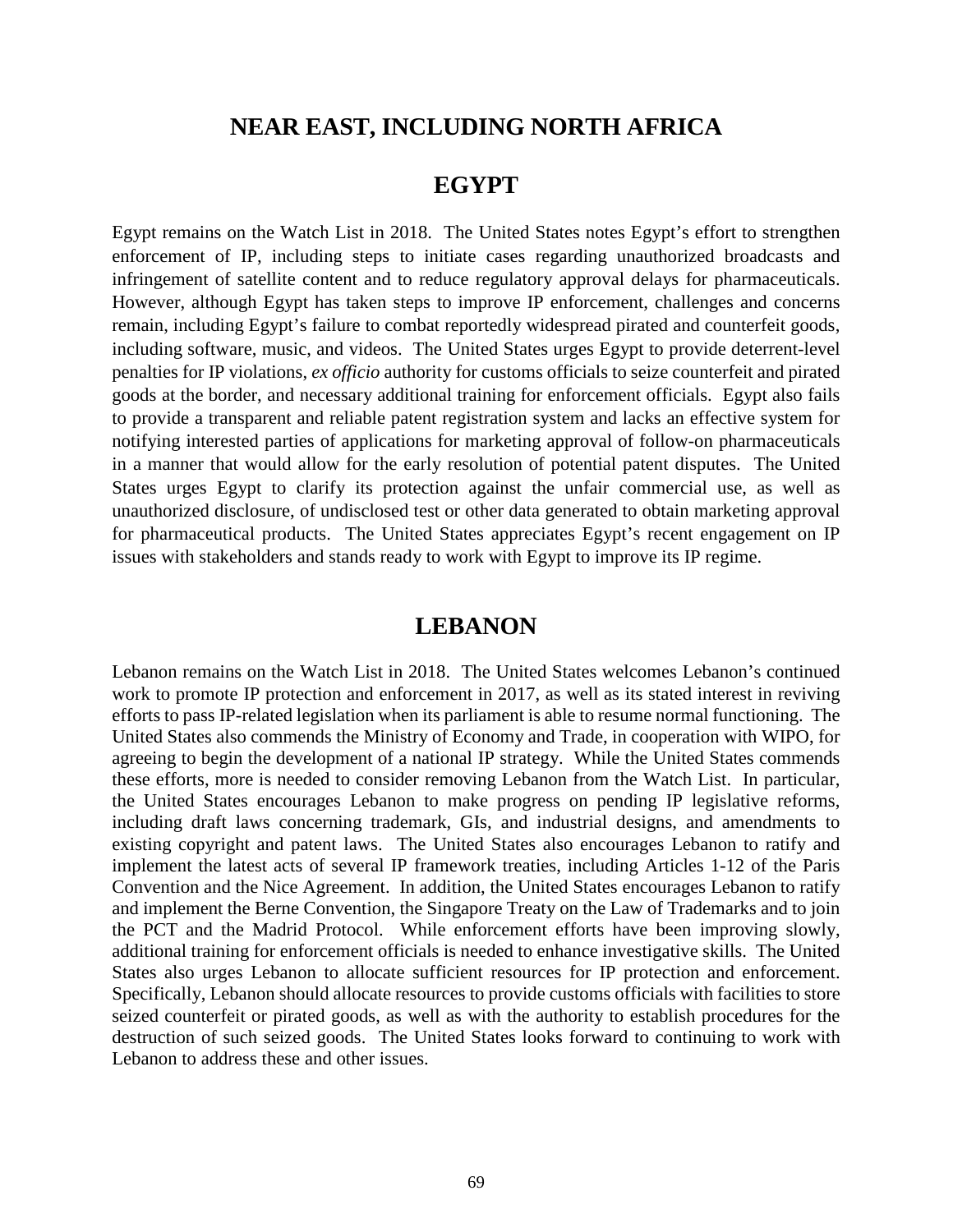# **SAUDI ARABIA**

Saudi Arabia is included in the Watch List in 2018 in response to recent deteriorations in IP protection for pharmaceutical products, in addition to outstanding concerns on enforcement and the continued use of unlicensed software by the government. Saudi Arabia was removed from the Watch List in February 2010 in recognition of the progress to improve its IP regime. However, in recent years, Saudi Arabia has granted marketing approvals to domestic companies to produce generic versions of pharmaceutical products that are under patent protection either in Saudi Arabia or in the GCC. Additionally, these approvals have been granted based on innovators' data that is still covered under Saudi Arabia's system for protecting against the unfair commercial use, as well as the unauthorized disclosure, of undisclosed test or other data generated to obtain marketing approval. These approvals, which may conflict with Saudi Arabia's domestic law, raise significant questions about the transparency of marketing approvals and predictability of patent protection in Saudi Arabia. Additionally, concerns regarding IP enforcement are increasing, including related to difficulty in obtaining information on the status of enforcement actions and investigations, and the lack of seizure and destruction of counterfeit goods. Furthermore, the continued use of unlicensed software by the government, along with the limited number of and training for copyright inspectors, are outstanding concerns. The United States looks forward to continuing to work with Saudi Arabia to address these and other issues.

### **UNITED ARAB EMIRATES**

The United Arab Emirates (UAE) is placed on the Watch List in 2018 in light of longstanding concerns about combatting the sale and transshipment of counterfeit goods and the establishment of collecting management organizations, as well as recent policy changes that may weaken IP protection for pharmaceutical products. While some UAE enforcement authorities seize and destroy counterfeit goods, significant copyright piracy and trademark infringement concerns remain. The 2017 *Notorious Markets List* included two physical marketplaces in the UAE for hosting over 5,000 stores selling a broad range of counterfeit goods, including appliances, communication and acoustic equipment, building materials, machinery, footwear, and designer handbags. In addition to serving purchasers in the UAE, these marketplaces also operate as gateways to distribute counterfeit goods to other markets in the region, North Africa, and Europe. Additionally, the lack of IP enforcement actions within FTZs is a concern. For instance, rather than seizing and destroying counterfeit goods in FTZs, UAE officials reportedly allow the reexport and transshipment of such products, despite having the authority for the destruction of counterfeit goods. U.S. right holders also continue to raise concerns over the lack of IP prosecutions; a lack of permanent staff solely dedicated to counterfeit enforcement; a lack of enforcement action without specific, written complaints from right holders; and a lack of transparency and available information related to raids and seizures of pirated and counterfeit goods. Moreover, despite repeated requests by the United States and right holders and the existence of implementing regulations, the UAE has yet to grant the necessary operating licenses to establish CMOs to allow copyright licensing and royalty payments. Stakeholders also raise concerns over the high trademark filing fees in UAE, which are the highest in the world and considered cost-prohibitive to protecting trademarks in the UAE. Furthermore, in April 2017, UAE officials allowed domestic manufacture of generic versions of pharmaceutical products still under patent protection in the United States. The UAE claimed that previous measures providing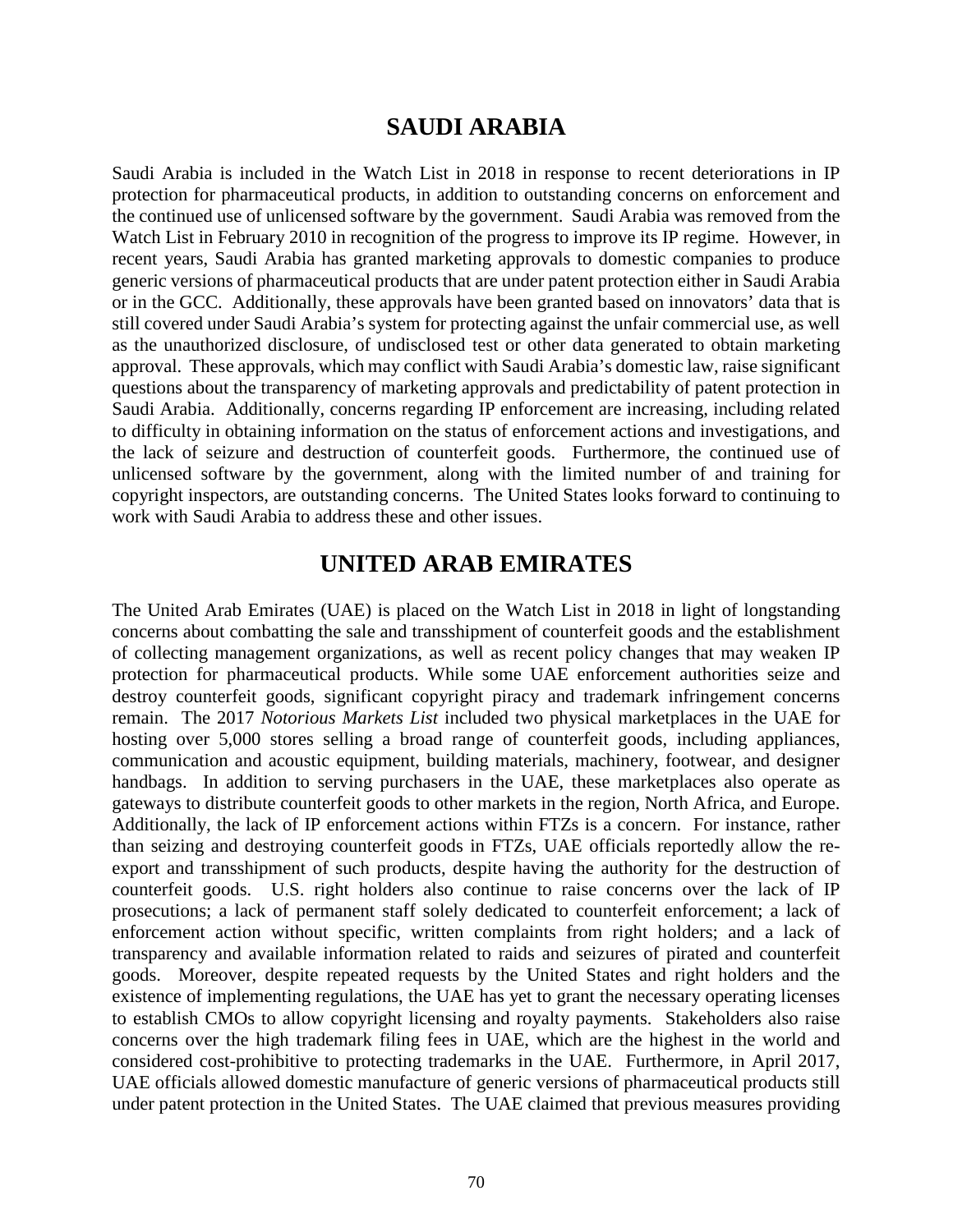country of origin patent protection for pharmaceutical products – the Decree 404 system – were no longer valid. The Decree 404 system provides important protections for innovative products that are not otherwise available through other mechanisms in the UAE's intellectual property and regulatory systems. It is also unclear whether the UAE intends to continue to recognize patents granted by the GCC Patent Office. These actions demonstrate a lack of predictability and transparency that has created a sense of instability and confusion amongst stakeholders in the innovative pharmaceutical industry. The United States looks forward to continuing to work with UAE to address these and other issues.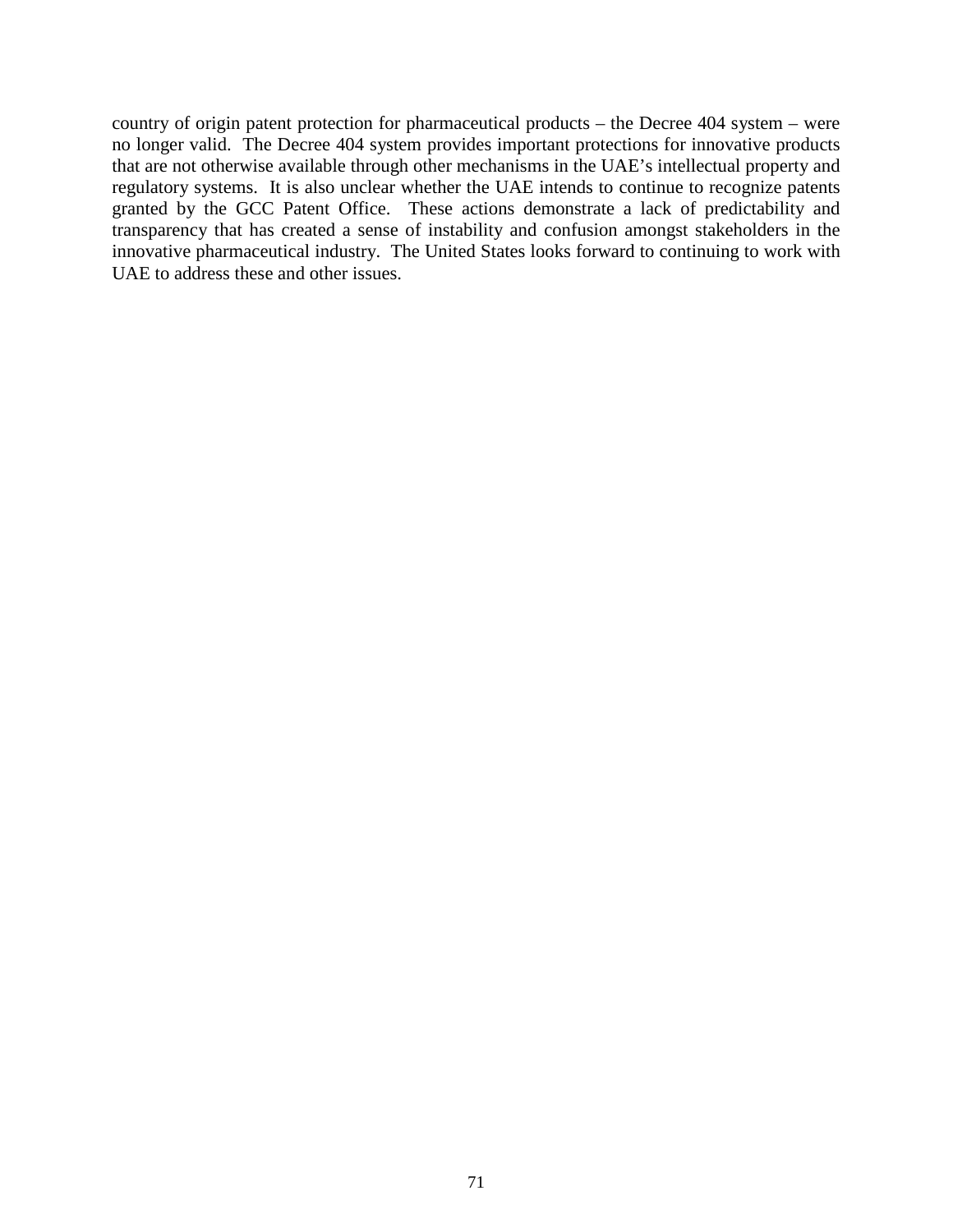### **EUROPE AND EURASIA**

### **GREECE**

Greece remains on the Watch List in 2018. Greece made progress on improving IP protection and enforcement in 2017 but widespread piracy continues and IP enforcement challenges remain. The United States welcomes the enactment in 2017 of amendments to the Copyright Law to address online piracy. The United States encourages Greece to fully implement the new law, including establishing expeditiously the committee that will administer enforcement requests. However, outstanding IP challenges remain, including related to unlicensed software use and inadequate IP enforcement against counterfeiting and piracy. According to U.S. stakeholders, Greece has one of the highest rates of unlicensed software use in the European Union. Greece has acknowledged that unlicensed software use by government agencies is a problem, but swift and effective action such as establishing proper procurement requirements, implementing management policies, and conducting awareness campaigns for Greek officials—is needed to begin to ensure the public sector uses legitimate software and sets a positive example for the private sector. The United States is also concerned that enforcement agencies do not adequately prioritize IP infringement. IP-related criminal investigations, prosecutions, and sentences, as well as customs seizures, were often inadequate or ineffective over the past year. The United States urges Greece to address persistent problems with criminal enforcement delays and non-deterrent sentences and penalties, including for large-scale infringers. With regard to customs enforcement, the United States urges Greece to enact official storage time limits for goods detained at its ports and to ensure the timely destruction of counterfeit and pirated goods. The United States looks forward to working with Greece including through an IP work plan to address these and other issues.

### **ROMANIA**

Romania remains on the Watch List in 2018. While the United States welcomes working-level cooperation in Romania between stakeholders and law enforcement authorities, including prosecutors and police, concerns remain that Romania does not sufficiently prioritize IP enforcement. Online piracy, unlicensed software use, and distribution of counterfeit goods are key challenges for U.S. IP-intensive industries in Romania. The United States remains concerned that amendments to the Criminal Code in 2014 effectively decreased penalties for copyright crimes and that amendments to the Criminal Procedure Code in 2016 failed to grant authority to the Economic Police to carry out computer searches for copyright infringements. The United States encourages Romania to continue to enhance its IP enforcement activities, including by developing a national IP enforcement strategy, which could include the appointment of a high-level IP enforcement coordinator, responsible for directing the development and implementation of the national strategy. Romania should fully staff and fund the IP Coordination Department in the General Prosecutor's Office, and encourage the Department to prioritize its investigation and prosecution of significant IP cases, with special focus on cases involving online piracy and criminal networks importing, distributing, or selling counterfeit products. Romania should also provide its specialized police, customs, and local law enforcement with adequate resources including necessary training and instruct relevant enforcement authorities to prioritize IP cases. The United States also encourages Romania to continue its consultations with interested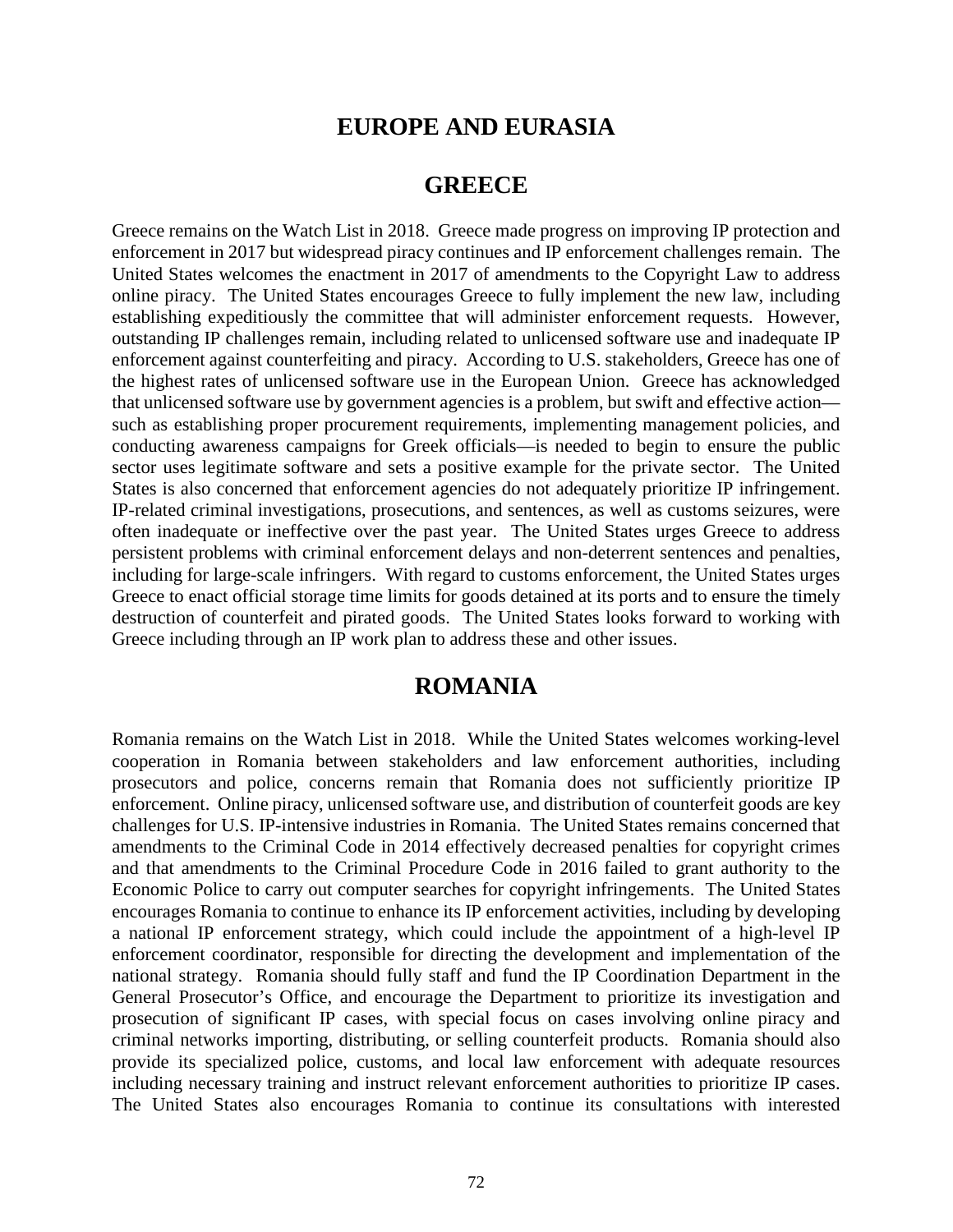stakeholders as Romania considers amendments to its Copyright Law. The United States looks forward to continuing to work with Romania to address these and other issues.

## **SWITZERLAND**

Switzerland remains on the Watch List in 2018. Generally, Switzerland provides high levels of IP protection and enforcement. The United States welcomes the important contributions Switzerland makes to promoting high levels of IP protection and enforcement internationally, including in bilateral and multilateral contexts. Switzerland remains on the Watch List this year due to U.S. concerns regarding specific difficulties in Switzerland's system of online copyright protection and enforcement. A 2010 decision by the Swiss Federal Supreme Court has been implemented to essentially deprive copyright holders in Switzerland of the means to enforce their rights against online infringers. Enforcement is a critical element of providing meaningful IP protection. Right holders report that Switzerland has become an increasingly popular host country for websites offering infringing content and the services that support them, as indicated in the Out-of-Cycle Reviews of Notorious Markets from recent years. The United States welcomes the steps Switzerland has taken to respond to this serious concern, including the draft amendments to the Swiss Copyright Act as submitted to the Parliament in November 2017, following robust public consultations and stakeholder roundtables to develop recommendations. The draft revisions seek to address the problematic Supreme Court decision from 2010. This legislative process, which began in 2012, is expected to come to a resolution in early 2019. The United States also encourages Switzerland to deter end-users from consuming pirated content through consumer awareness campaigns, public education, and voluntary stakeholder initiatives. The United States looks forward to cooperating with Switzerland to address these and other IP-related challenges.

#### **TURKEY**

Turkey remains on the Watch List in 2018. In 2017, Turkey continued to implement the 2016 Industrial Property Law and prepared draft legislation on a new Copyright Law. According to the latest Turkish Government data, domestic seizures by Turkey's law enforcement officials increased by 35 percent from 2015 to 2016. Despite these positive developments, concerns over IP protection and enforcement continue to grow. The United States views with particular concern Turkey's recent implementation of policies that require localized production of pharmaceutical products and strongly urges Turkey to rescind these problematic policies. U.S. pharmaceutical companies continue to complain that Turkey does not adequately protect against the unfair commercial use of pharmaceutical test data and has not done enough to reduce regulatory and administrative delays to granting marketing approvals for products. Additionally, U.S. companies report that Turkey's national pricing and reimbursement policies for pharmaceutical products suffer from a lack of transparency and procedural fairness. Turkey should also consider adopting new procedures to promote transparency and encourage early resolution of patent disputes prior to the marketing of follow-on pharmaceuticals. Turkey remains a major source and transshipment point of counterfeit goods across a number of sectors. Levels of pirated products in Turkey remain high, such as unlicensed software, which is reportedly used by government agencies. The Turkish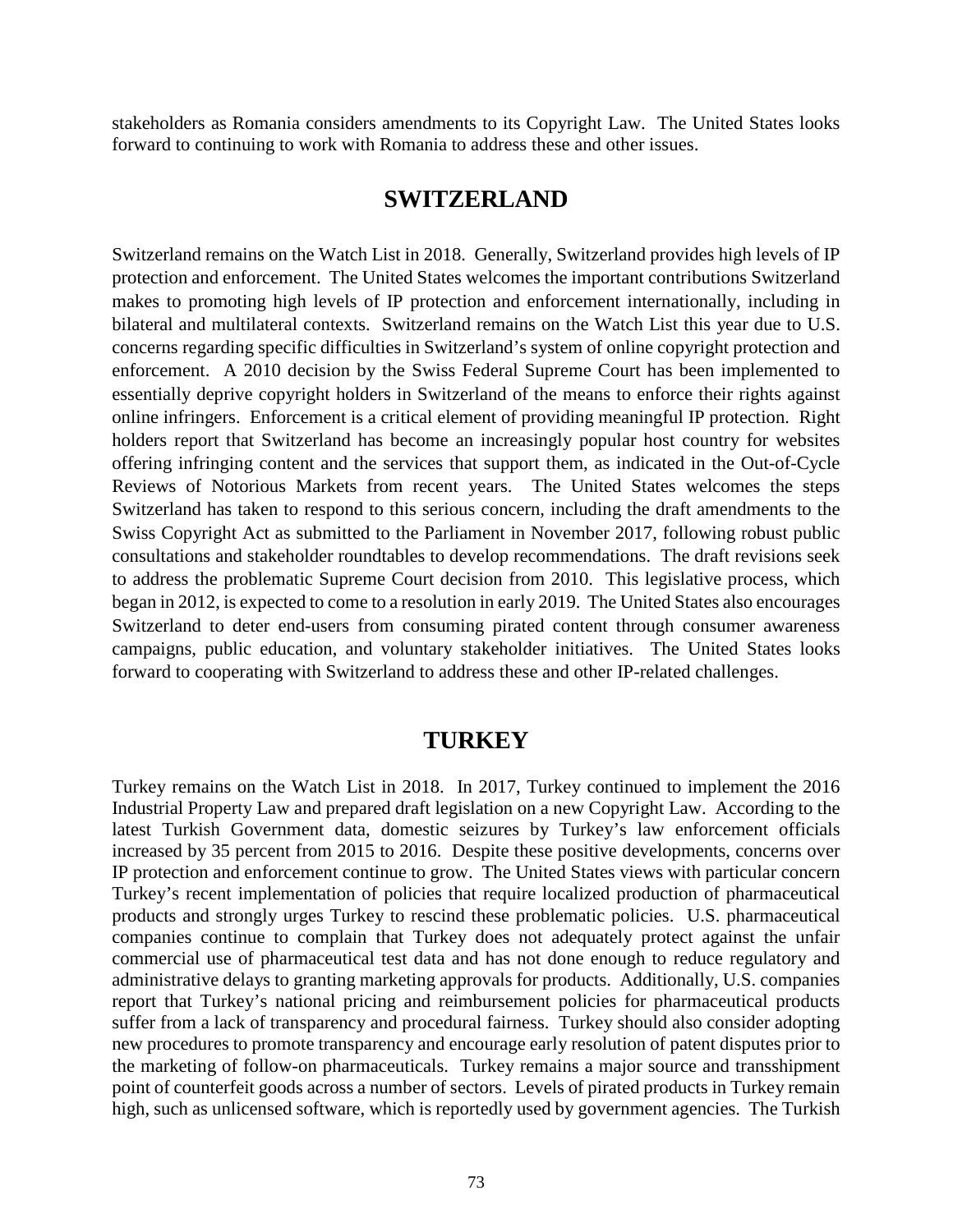National Police should be given the *ex officio* authority they currently lack and other tools to help them enhance their enforcement, particularly in obvious infringement cases. Enforcement processes are currently hampered by to procedural delays and insufficient personnel. Copyright infringement in Turkey proliferates largely due to insufficient penalties and resources, which has resulted in a backlog of cases. As Turkey prepares new copyright legislation, the United States continues to encourage Turkey to provide an effective mechanism to address online piracy, including full implementation of the WIPO Internet Treaties. The United States also continues to encourage Turkey to require that collective management organizations adhere to fair and transparent procedures.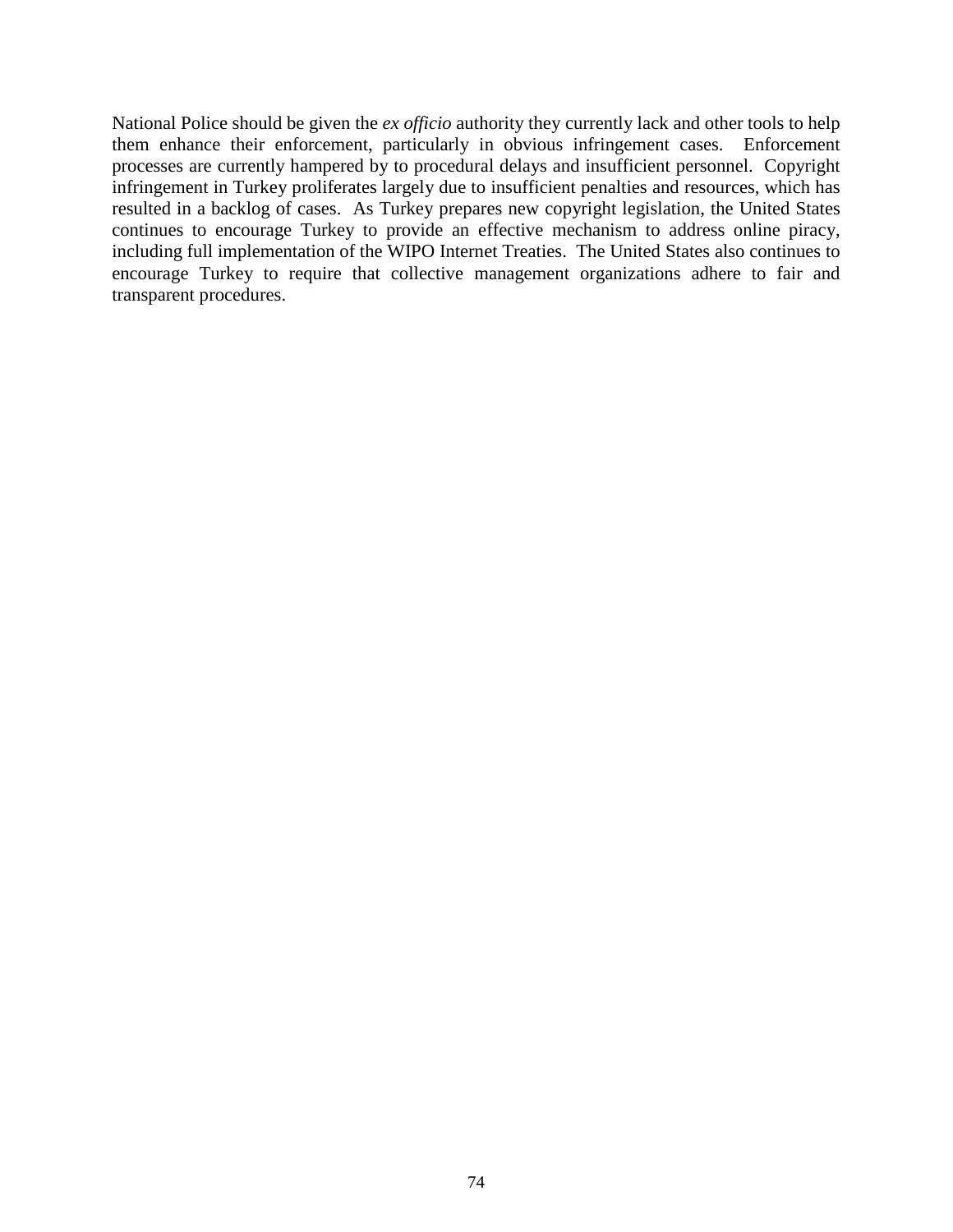## **WESTERN HEMISPHERE**

### **MEXICO**

Mexico remains on the Watch List in 2018. Long-awaited updates to Mexico's copyright and enforcement laws, as well as ineffective IP enforcement, particularly with respect to counterfeit goods and online piracy, remain significant challenges. Piracy and counterfeit goods are widespread in Mexico, including online and at notorious physical marketplaces, such as Tepito in Mexico City and San Juan de Dios in Guadalajara. U.S. brand owners face bad-faith trademark registrations, and Mexico's enforcement against suspected infringing goods at the border remains hampered by overly restrictive policies. The Attorney General's Office has determined it will not take action against in-transit shipments of suspected infringing goods unless there is a determination of economic impact on the Mexican economy, which is virtually impossible to establish given the nature of in-transit movements. In addition, unauthorized camcording in Mexico is a serious concern and continued unabated in 2017. Mexico is now reportedly the second largest foreign source of unauthorized camcords in the world, fueling unlawful availability of firstrun movies online, which damages the market for new releases. Similarly, Mexico is reportedly among the top countries for online sharing of infringing video game files and music piracy online, including via unauthorized stream-ripping. Although Mexico ratified the WIPO Internet Treaties in 2002, Mexico has not enacted legislation to protect against the circumvention of TPMs and RMI. Investigation and prosecution of IP crimes, particularly with regard to online IP crimes, continues to be inadequate, due in part to continued government-wide budget cuts. Patent infringement proceedings are lengthy, and stakeholders report concerns about insufficient protection against damages while proceedings take place. In administrative procedures on infringement, preliminary measures can be lifted without any burden of proof on the alleged infringer if the alleged infringer posts a counter-bond, which renders injunctions against continued infringement ineffective.

Mexico made some progress over the past year to better protect and enforce IP rights. Mexico's customs authorities developed an improved trademark recordation system and launched a system to provide seizure information and automated notifications to right holders. The Specialized IP Unit also increased seizures and arrests, including apprehending a popular unauthorized movie streaming site "peliculasmas.com." With respect to legislative efforts, Mexico passed amendments to the Industrial Property Law in March 2018 to strengthen the trademark opposition system and provide protection for non-traditional marks. Mexico also made some progress toward much-needed legislative initiatives to enhance seizure authorities and improve customs procedures, and to amend the Criminal Code to include camcording as an offense without the need to prove commercial profit. The United States looks forward to the passage and effective implementation of these initiatives.

The United States urges Mexico to pass, enact, and fully implement in a timely manner the anticamcording amendments, as well as other amendments to modernize its copyright regime. The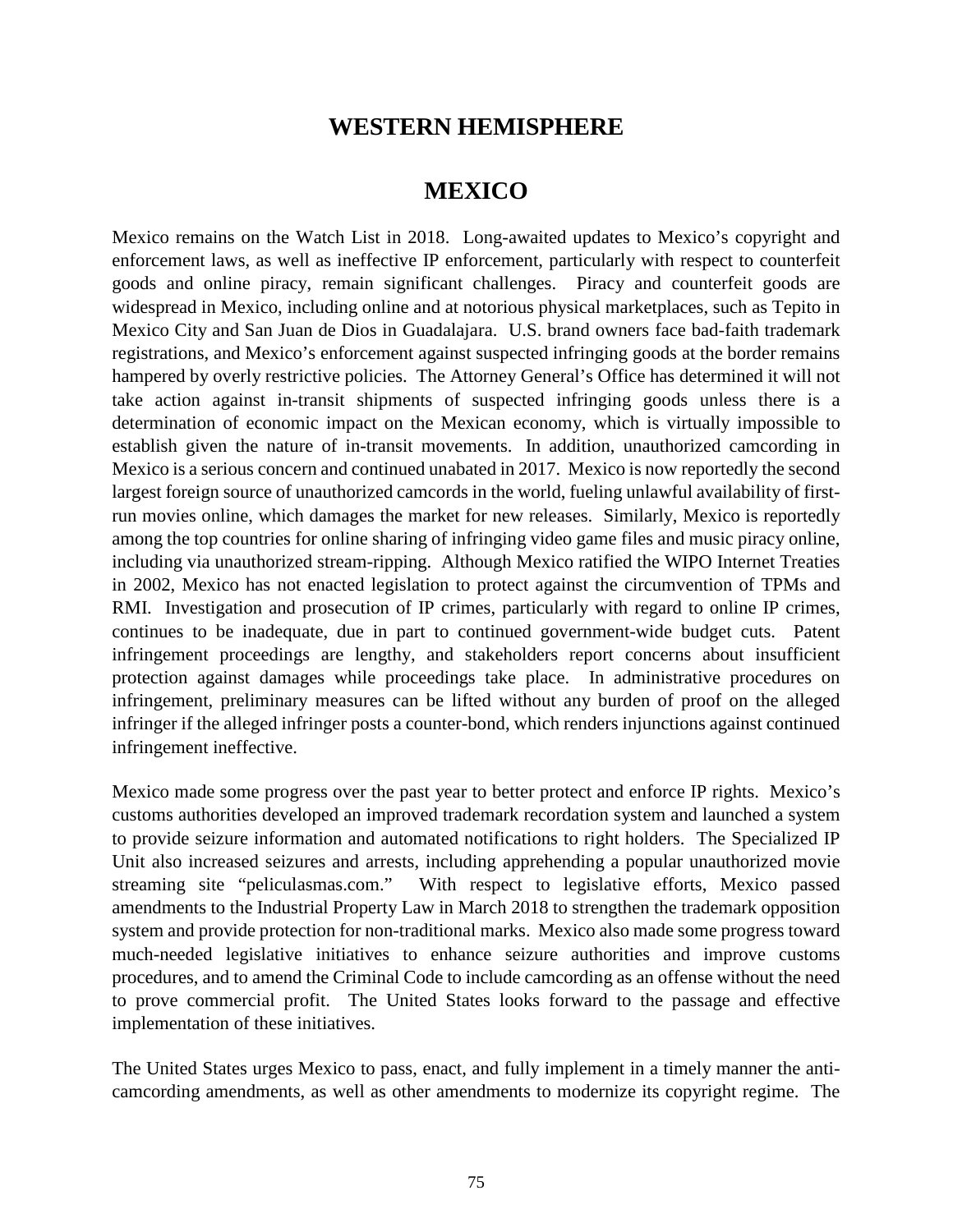United States also urges Mexico to provide its customs officials with full *ex officio* authority to take action against in-transit or transshipped counterfeit or pirated goods. With respect to GIs, Mexico has agreed to protect a list of 340 EU GIs in its free trade agreement with the EU. Protection must only be granted after a fair and transparent examination independent of the trade negotiations, and the outcome must adequately respect existing trademark rights and continue to allow for the use of common names. Finally, to combat growing levels of IP infringement in Mexico, the United States also encourages Mexico to improve coordination among federal and sub-federal officials, devote additional resources to enforcement, bring more IP-related prosecutions, and impose deterrent penalties against infringers. The United States looks forward to working with Mexico to address these and other IP concerns.

## **COSTA RICA**

Costa Rica remains on the Watch List in 2018. Despite a number of important unresolved concerns, the United States welcomes positive steps taken by Costa Rica, including the 2016 release of an online patent database, an increase in patent registrations, participation in a Patent Prosecution Highway pilot program with the U.S. Patent and Trademark Office, as well as other ongoing engagement with the United States. Also, positive were reports of increased intragovernment coordination on IP matters, and a significant increase in the number of criminal investigations and prosecutions. The United States welcomes Costa Rica's decision to publish, starting in November 2017, official IP criminal enforcement statistics, and the January 2018 announcement of an official website to host such information. In terms of unresolved concerns, Costa Rica has made less progress on ensuring that government entities use only licensed software. The United States welcomes updates from Costa Rica in this respect, but notes that despite Costa Rica's efforts over the last several years, the problem appears to remain significant. In order to address other concerns, the United States urges Costa Rica to take effective action against all notorious online markets within its jurisdiction that specialize in unlicensed works, and to address the concern that Costa Rican law still allows online service providers up to 45 days to forward infringement notices to subscribers. The United States continues to call upon Costa Rica to provide greater transparency and clarity as to the scope of protections for GIs to alleviate market access uncertainty. To improve border enforcement, Costa Rica should create a formal customs recordation system for trademarks to allow customs officers to make full use of their *ex officio* authority to inspect and detain goods. The United States strongly encourages Costa Rica to build upon initial positive momentum to strengthen IP protection and enforcement, and to continue to draw on bilateral discussions to develop clear plans to demonstrate progress to tackle longstanding problems.

## **DOMINICAN REPUBLIC**

The Dominican Republic remains on the Watch List in 2018. The United States notes actions by the Dominican Republic to address the existing patent application backlog, including an increase in the number of applications that have undergone review, the institution of priority review for long-pending applications, hiring additional examiners in 2016 and 2017, and a recently signed cooperation agreement with a foreign patent office. Nevertheless, a significant backlog remains, underscoring the need for patent term adjustment, as required by the Dominican Republic-Central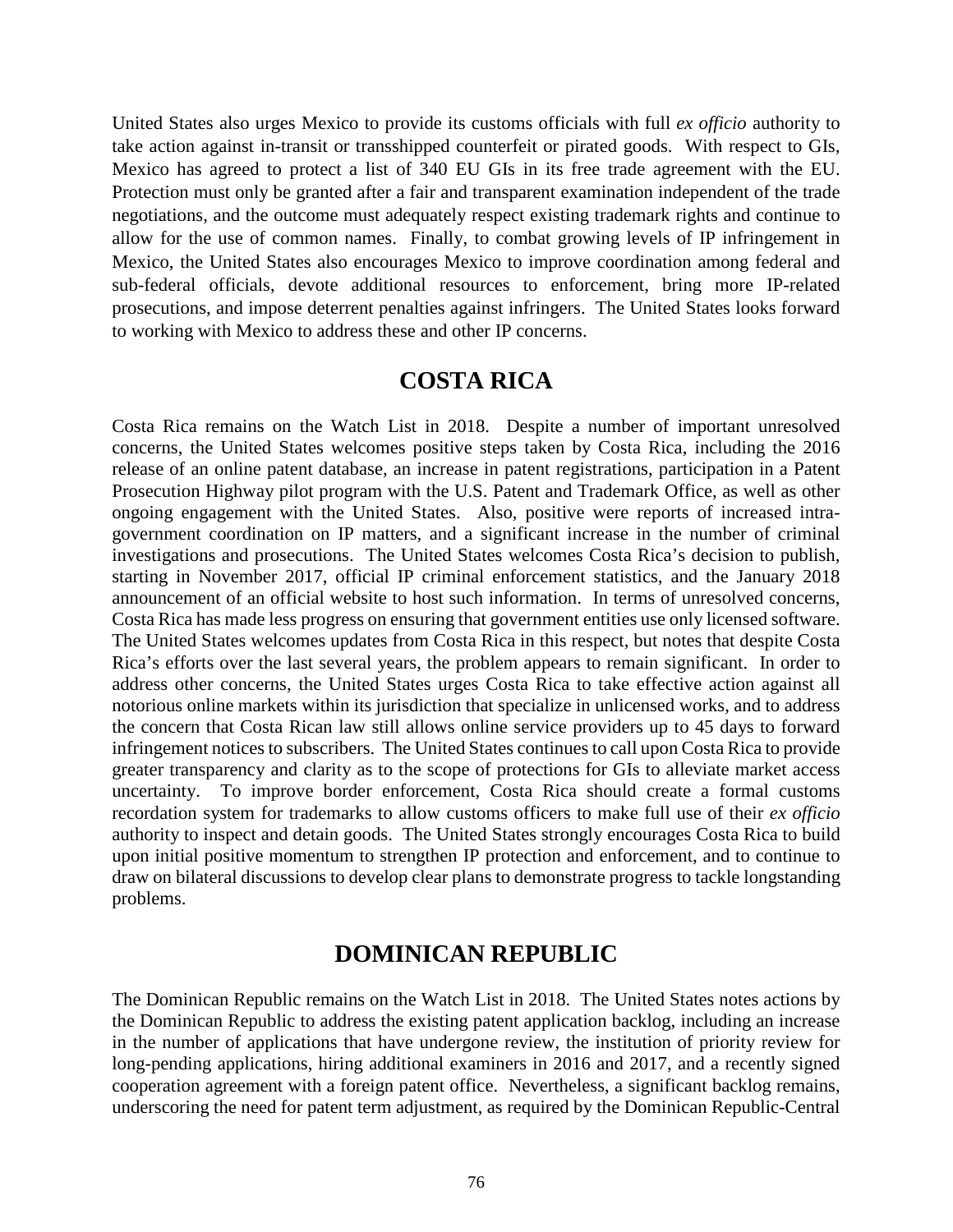America Free Trade Agreement (CAFTA-DR), for unreasonable administrative delays. Aggravating this concern is the patent office's assertion that patent term adjustments do not apply to applications submitted before March 2008 (the effective date of CAFTA-DR). The denial of applications for adjustment continues at the administrative level based on this incorrect view, despite contrary rulings after judicial challenges. Other substantial IP concerns include government use of unlicensed software and the widespread availability of pirated and counterfeit products. Stakeholders estimate that 12 percent of pharmaceuticals and 30 percent of cigarettes available in the Dominican Republic bear counterfeit marks. In an initial positive step on a different front, the Dominican government convened an anti-piracy roundtable in June 2017 and began enforcement actions against unauthorized cable operators. It does not yet appear, however, that administrative enforcement actions have resolved ongoing concerns regarding unauthorized cable operators, retransmission piracy by hotels, or sales of satellite decoders intended for use in the United States or elsewhere that provide users in the Dominican Republic with unauthorized access to U.S. signals and copyrighted works. In general, a lack of political will, resources, and expertise hamper enforcement efforts. The United States recommends that the Dominican Republic improve coordination among enforcement agencies and build the technical capacity of its law enforcement officials, prosecutors, and judges, especially outside of Santo Domingo. Additionally, the United States urges the Dominican Republic to increase transparency and predictability in protecting undisclosed test or other data generated to obtain marketing approval for pharmaceutical products against unfair commercial use and unauthorized disclosure. The United States encourages the Dominican Republic to take clear actions in 2018 to improve its IP protection and enforcement.

#### **GUATEMALA**

Guatemala remains on the Watch List in 2018. Despite a generally strong legal framework in place, resource constraints, a lack of political will, and poor coordination among law enforcement agencies have resulted in IP enforcement that appears inadequate in relation to the scope of the problem in Guatemala. After an increase in enforcement activity in 2016, the number of enforcement raids and convictions declined significantly in 2017. The United States urges Guatemala to continue strengthening enforcement, including criminal prosecution, administrative and border measures, as well as intergovernmental coordination to address widespread copyright piracy and commercial-scale sales of counterfeit goods. Moreover, Guatemala has reportedly become a source country for counterfeit pharmaceutical products. Trademark squatting is also a significant concern, affecting the ability of legitimate businesses to use their trademarks, as both administrative remedies and relief through the courts are slow and expensive, and outcomes are unpredictable. Government use of unlicensed software and cable signal piracy are also serious problems, with stakeholders reporting both significant estimated losses and that administrative actions have not worked in practice. Additionally, the United States urges Guatemala to provide greater clarity in the scope of protection for GIs, including by ensuring that all producers are able to use common food names, including any that are elements of a compound GI. The United States urges Guatemala to take clear and effective actions in 2018 to improve the protection and enforcement of IP in Guatemala.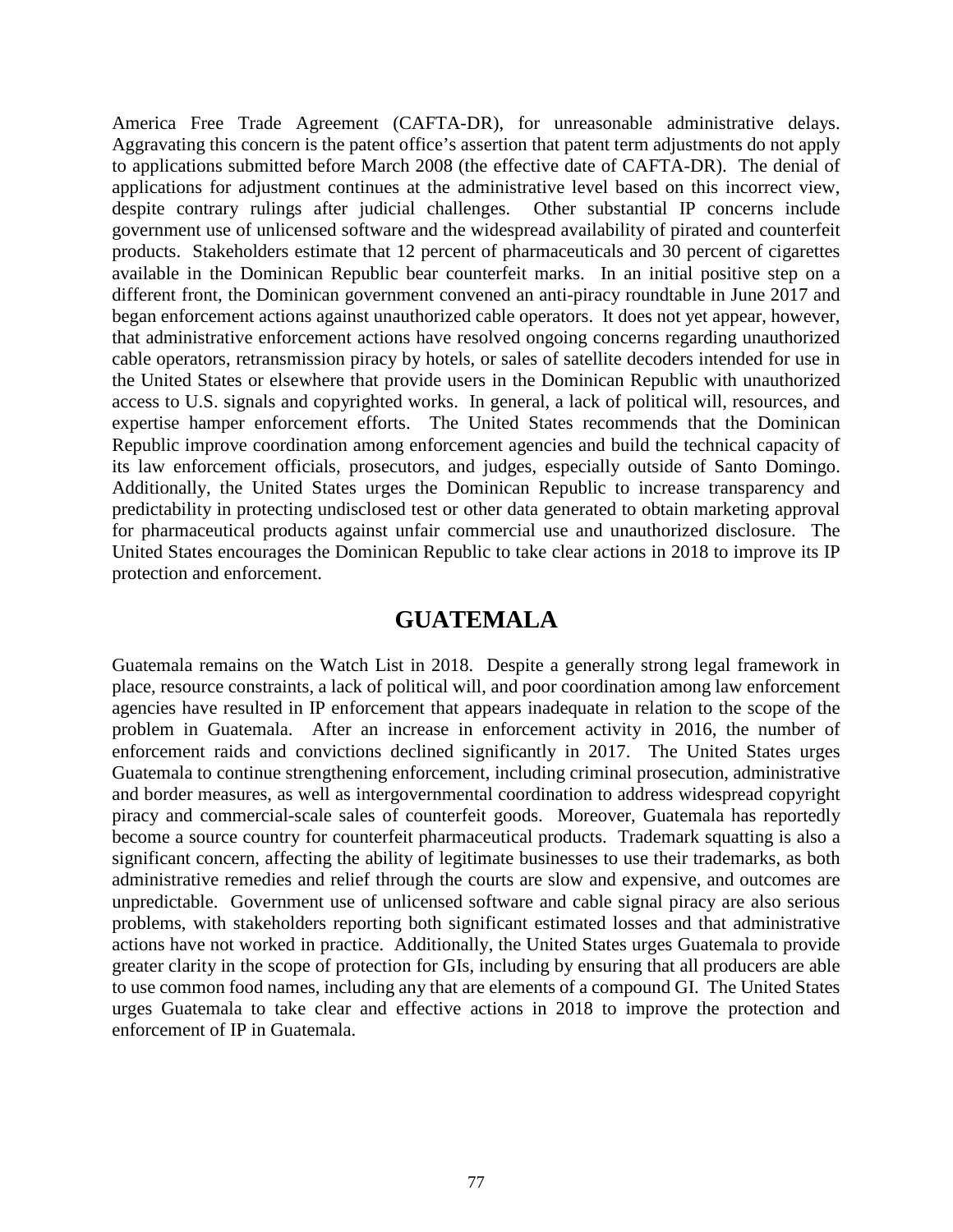#### **BARBADOS**

Barbados remains on the Watch List in 2018. While Barbados has implemented a basic legal framework for IP protection and enforcement, the country's failure to adopt modern copyright legislation that protects works in both physical and online environments is a major concern. It does not appear that Barbadian authorities have made this or any other IP-related issue a priority, as the government committee authorized to propose IP-based legislation reportedly met only infrequently in 2017. Also, Barbados has not acceded to the WIPO Internet Treaties, a second major gap in protection. Evidence of a strong commitment to enforcement of existing legislation appears lacking. In a dispute involving apparel bearing the trademark of a high-profile individual, Barbados reportedly secured its first criminal trademark counterfeiting conviction in early 2018, which is a positive step, but much more needs to be done to provide effective deterrence. In the realm of copyright and related rights, the United States continues to have concerns about the retransmission of U.S. broadcast and cable programming by local cable operators in Barbados and throughout the Caribbean region without the consent of, and without adequately compensating, U.S. right holders. The United States also has continuing concerns about the refusal of Barbadian TV and radio broadcasters and cable and satellite operators to pay for public performances of music. The United States urges Barbados to take all administrative actions necessary, without undue delay, to ensure that all composers and songwriters receive the royalties they are owed for the public performance of their musical works. Reports that judgments and other successful outcomes for right holders in civil litigation have gone unenforced or not had the intended effect are yet another source of concern. The United States looks forward to working with Barbados to resolve these and other important issues.

## **JAMAICA**

Jamaica remains on the Watch List in 2018. The United States continues to urge Jamaica to provide adequate and effective protection for patents by expeditiously updating its Patent and Designs Act, which has been under review for over a decade, and ensuring that the update is consistent with Jamaica's international obligations. In the area of copyright protection, the United States is encouraged by Jamaica's continued effort to ensure that its regulatory broadcasting agency is monitoring compliance with broadcast licensing requirements. In 2018, the Broadcasting Commission of Jamaica initiated a periodic audit of cable operators to ensure they provide only licensed content to subscribers. Similar efforts in prior years reportedly led to improving compliance by major operators but left unaddressed problems at dozens of smaller ones. Effective enforcement against violations will be the measure of success in the effort to curb widespread signal theft. Also encouraging are reports of operations and arrests targeting transnational criminal organizations operating in Jamaica and engaging in IP violations. Jamaica also remains one of several Caribbean countries with problems related to unlicensed public performances of copyrighted music via cable and broadcast television. The United States looks forward to working with Jamaica to address these and other important issues.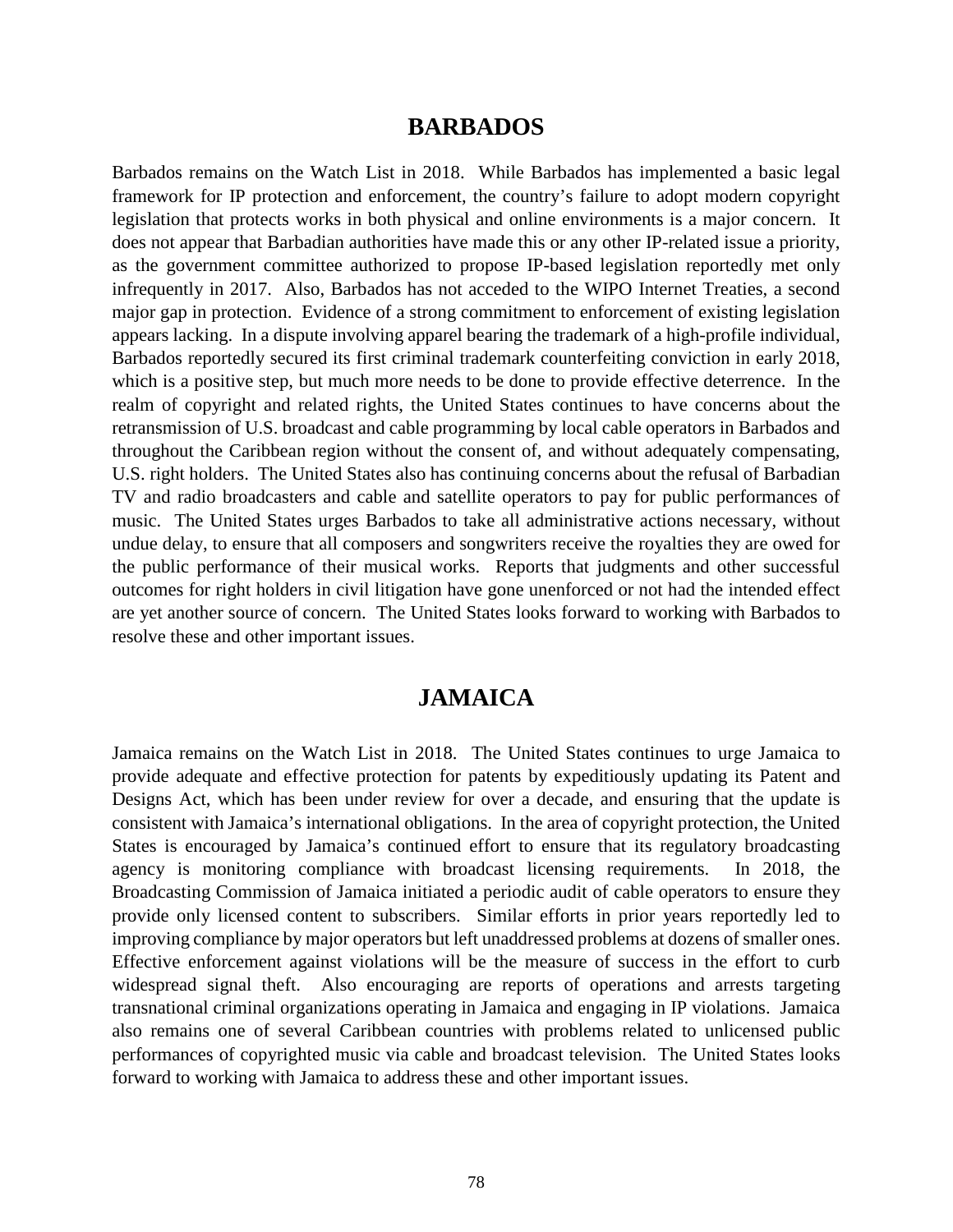### **BOLIVIA**

Bolivia remains on the Watch List in 2018. Challenges continue with respect to adequate and effective IP protection and enforcement. Concerns remain about IP protection in Bolivia, including in relation to the absence of trade secret protections and the breadth of exceptions and limitations relating to certain IP rights. With regard to enforcement, significant challenges persist to curbing widespread piracy and counterfeiting, including the counterfeiting of pharmaceuticals. Video, music, and software piracy rates are among the highest in Latin America, and rampant counterfeiting persists. In 2017, Bolivia's *Servicio Nacional de Propiedad Intelectual* (SENAPI) established an arbitration process to resolve IP disputes outside the judicial system. Although there have been some promising results under that new process, it does not compensate for the overall weakness of Bolivia's criminal and civil IP enforcement system. Criminal charges and prosecutions remain rare. While the number of private stakeholder requests for border measures has reportedly increased, customs authorities lack personnel and budgetary resources to act. There is an urgent need for public awareness regarding IP protection and enforcement beyond the government's radio spots and dissemination of printed materials. The United States encourages Bolivia to take the necessary steps to improve its weak enforcement of IP, including by continuing to expand its public awareness efforts, increasing training of government technical experts, cooperating with right holders on enforcement, and improving coordination among Bolivian enforcement authorities, including between Bolivian customs authorities and SENAPI. The United States also encourages Bolivia to enhance cooperation with the customs and other enforcement authorities of its neighboring countries.

#### **BRAZIL**

Brazil remains on the Watch List in 2018. The United States recognizes efforts by Brazilian officials at the federal, state, and local levels to improve enforcement of IP rights, despite severe resource constraints. Notable successes include the closure (albeit temporary) of São Paulo's Shopping 25 de Março notorious market, the launch by Brazilian authorities of the "Legality Movement" (Movimento Legalidade), and similar IP enforcement initiatives that have resulted in seizures of over \$150 million of counterfeit goods. The United States welcomes the cooperation of Brazilian law enforcement with counterparts in the United States and neighboring countries. Nevertheless, levels of counterfeiting and piracy in Brazil, including online piracy and camcording, remain unacceptably high. The National Council on Combating Piracy and Intellectual Property Crimes (CNCP) was identified in the past as an effective entity for carrying out public awareness and enforcement campaigns, although in 2017 the CNCP did not deliver accomplishments as in previous years. The dedication of additional resources to IP enforcement would help address these challenges, as would the enactment of pending legislation to increase deterrent penalties for IP crimes and criminalize unauthorized camcording. The United States also recognizes positive developments at Brazil's National Institute of Industrial Property (INPI), which hired new examiners, received additional funding, reduced patent and trademark backlogs, and adopted streamlined procedures for certain review processes. The United States also notes that proposals to allow INPI to retain patent and trademark filing fees would help address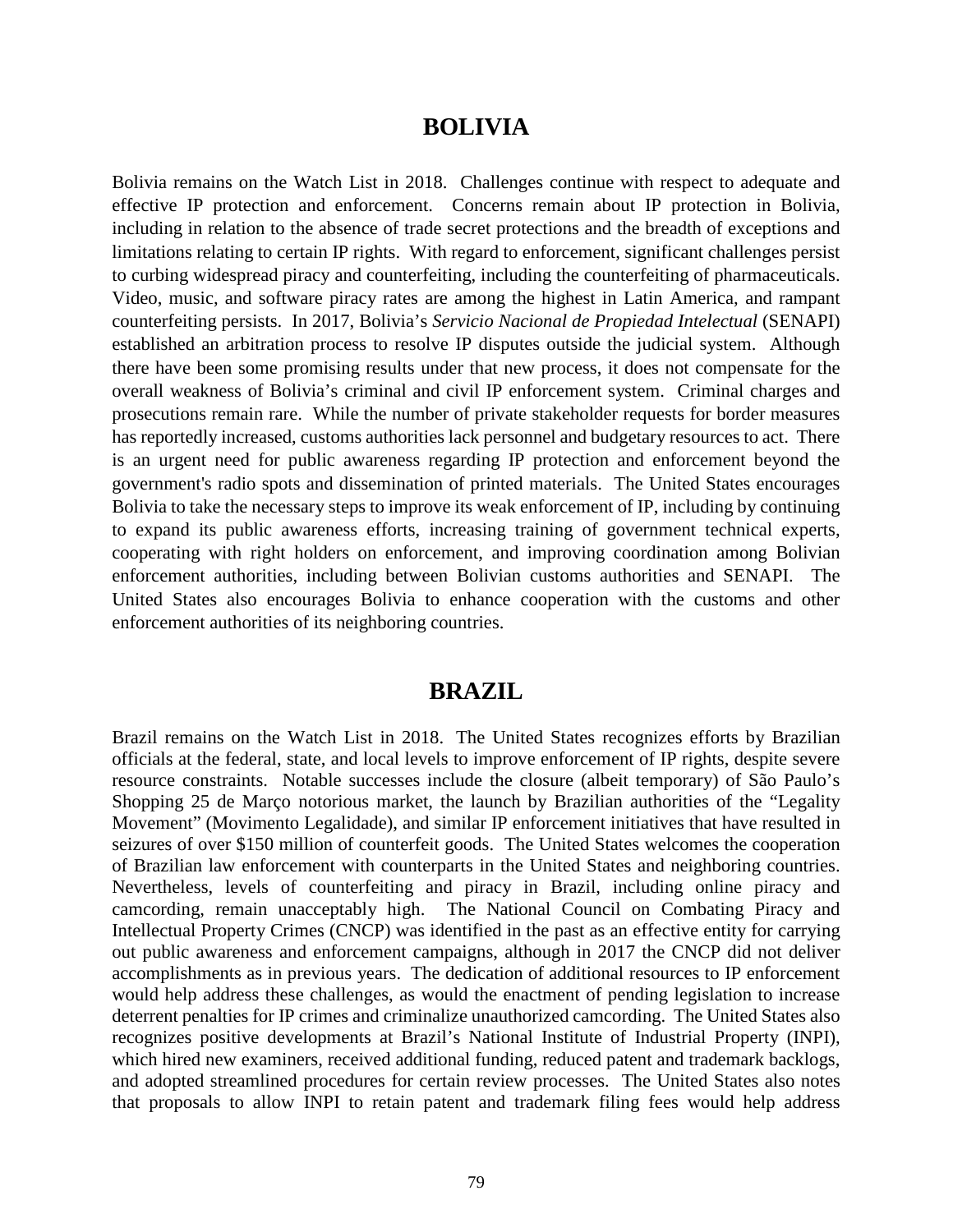budgetary constraints. Despite this positive progress, the United States remains concerned about the pendency of patent and trademark applications. The United States encourages Brazil to continue to undertake necessary reforms to address this concern. Regarding longstanding concerns about duplicative reviews by Brazil's National Sanitary Regulatory Agency (ANVISA) of pharmaceutical applications, the United States welcomes the April 2017 agreement between INPI and ANVISA that should help expedite the processing of such applications. The United States will closely monitor the impact of ANVISA's new role as they implement the agreement. While Brazilian law and regulations provide for protection against unfair commercial use of undisclosed test and other data generated to obtain marketing approval for veterinary and agricultural chemical products, they do not provide similar protection for pharmaceutical products. The United States encourages Brazil to provide transparency and procedural fairness to all interested parties in connection with potential recognition or protection of GIs including in connection with trade agreement negotiations with other countries. Finally, the United States also remains concerned about INPI's actions to invalidate or shorten the term of a significant number of "mailbox" patents for pharmaceutical and agricultural chemical products. Strong IP protection, available to both domestic and foreign right holders, provides a critical incentive for businesses to invest in future innovation in Brazil, and the United States looks forward to engaging constructively with Brazil to build a strong IP environment and to address remaining concerns.

## **ECUADOR**

Ecuador remains on the Watch List in 2018. Ecuador entered into a Memorandum of Understanding (MOU) with the United States in 2017. The MOU is expected to serve as a basis for cooperative activities between the two entities on matters related to the acquisition, utilization, protection, and enforcement of IP rights. Additionally, as part of efforts to update the IP regime in Ecuador, a Presidential Decree changing the Ecuadorian Institute of Intellectual Property into the National Service for Intellectual Rights is pending signature. It is hoped that this change will provide IP authorities with increased resources and staffing. However, concerns remain in other areas. Enforcement of IP against widespread counterfeiting and piracy remains weak, including online and in physical marketplaces, and Ecuador has also reportedly become a major source of unauthorized camcords. Ecuador also lacks effective measures to deter online piracy, and has not yet established a system of limited liability for ISPs upon satisfaction of certain core conditions. Regarding the Organic Code on Social Economy of Knowledge, Creativity, and Innovation (Ingenuity Code), Ecuador is reportedly in the process of developing implementing regulations. Stakeholders have raised concerns about how those regulations will address issues, such as the scope of certain copyright exceptions and limitations and certain exceptions to patentable subject matter. Ecuador has also not yet followed through on a commitment to rescind Decree 522 governing generic medicines, a measure that some stakeholders fear prejudices their legitimate interests. The United States urges Ecuador to provide greater transparency and clarity as to the scope of protection for GIs, including by clarifying the opposition procedures of proposed GIs and the treatment of common food names, including any that are elements of a compound GI. Finally, given continuing reports of widespread counterfeiting and piracy, the United States urges Ecuador to continue to improve its IP enforcement efforts, to provide for customs enforcement on an *ex officio* basis, and to promote more effective means of securing *ex parte* seizures. The United States looks forward to working with Ecuador to address these and other issues.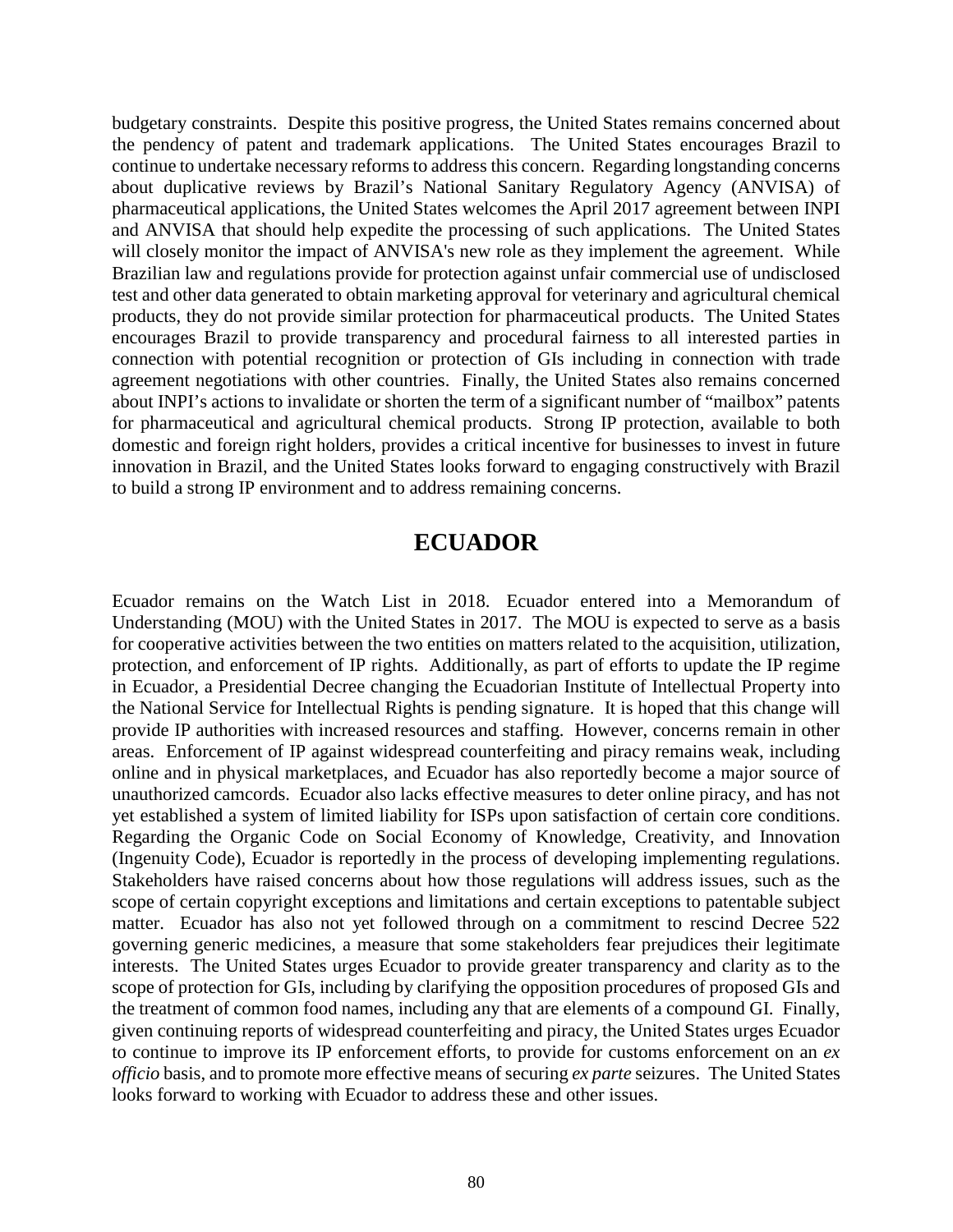#### **PERU**

Peru remains on the Watch List in 2018. Peru took a number of positive steps relating to IP protection and enforcement in 2017. Peru successfully seized and shuttered several Spanishlanguage websites known to host large volumes of pirated content. Peru has improved interagency coordination with respect to IP enforcement. Peru also established new specialized IP prosecutors in both the Ventanilla and Tumbes regions in 2017, although there are still many areas of the country where this expertise is unavailable. The United States remains concerned about the widespread availability of counterfeit and pirated products in Peru. Right holders continue to report that Peru is a major source of unauthorized camcords and is the base of administrators of Spanish-language websites that offer or facilitate the use or sale of pirated content and counterfeit goods, although Peru has begun to suspend the domains of some of these sites. The United States urges Peru to devote additional resources for IP enforcement, enhance its border controls, and build the technical IP-related capacity of its law enforcement officials, prosecutors, and judges. The United States also encourages Peru to undertake appropriate legislative reforms, such as by criminalizing camcording in a manner that allows for effective enforcement; to pursue prosecutions under the law that criminalizes the sale of counterfeit medicines; and to increase the imposition of deterrent-level fines and penalties for counterfeiting more broadly. In addition, the United States urges Peru to fully implement its obligations under the United States-Peru Trade Promotion Agreement (PTPA), including by providing statutory damages and establishing limited liability for ISPs within the parameters of the PTPA. Stakeholders have raised concerns about two recent Indecopi decisions that limit the right to collect royalties for the public performance of musical works contained in audiovisual works. The United States looks forward to continuing to work with Peru to address outstanding issues in 2018.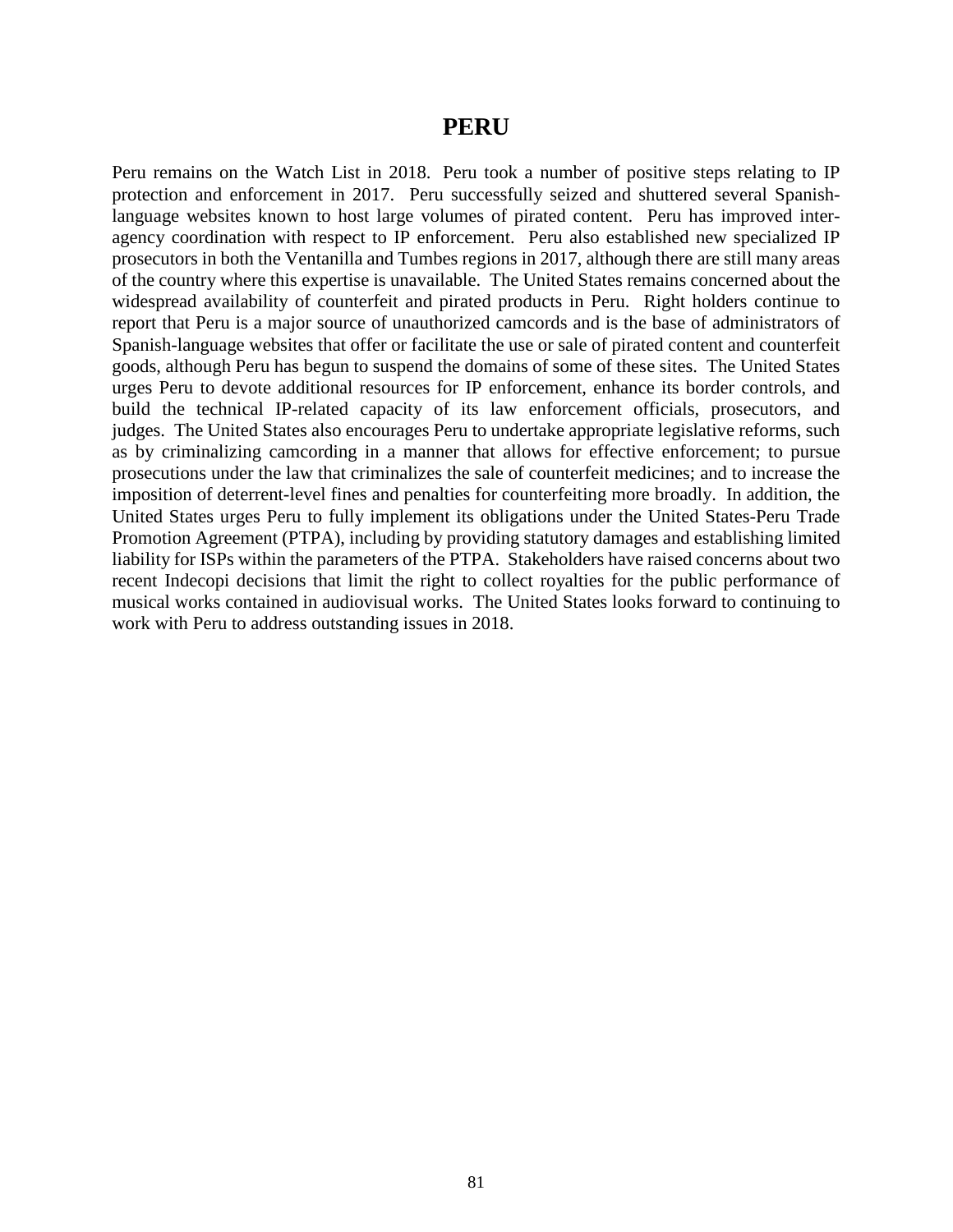# **ANNEX 1: Special 301 Statutory Basis**

Pursuant to Section 182 of the Trade Act of 1974, as amended by the Omnibus Trade and Competitiveness Act of 1988, the Uruguay Round Agreements Act of 1994, and the Trade Facilitation and Trade Enforcement Act of 2015 (19 U.S.C. § 2242), USTR is required to identify "those foreign countries that deny adequate and effective protection of intellectual property (IP) rights, or deny fair and equitable market access to United States persons that rely upon intellectual property protection."

The USTR shall only designate as Priority Foreign Countries those countries that have the most onerous or egregious acts, policies, or practices and whose acts, policies, or practices have the greatest adverse impact (actual or potential) on the relevant U.S. products. Priority Foreign Countries are potentially subject to an investigation under the Section 301 provisions of the Trade Act of 1974. USTR may not designate a country as a Priority Foreign Country if it is entering into good faith negotiations or making significant progress in bilateral or multilateral negotiations to provide adequate and effective protection of IP. USTR is required to decide whether to identify countries within 30 days after issuance of the annual *National Trade Estimate Report*. In addition, USTR may identify a trading partner as a Priority Foreign Country or re-designate the trading partner whenever the available facts indicate that such action is appropriate.

To aid in the administration of the statute, USTR created a Priority Watch List and Watch List under the Special 301 provisions. Placement of a trading partner on the Priority Watch List or Watch List indicates that particular problems exist in that country with respect to IP protection, enforcement, or market access for persons relying on IP rights. Countries placed on the Priority Watch List are the focus of increased bilateral attention concerning the specific problem areas.

The Trade Facilitation and Trade Enforcement Act of 2015 requires USTR to develop "action plans" for each foreign country that USTR has identified for placement on the Priority Watch List and that has remained on the list for at least one year. The action plans shall include benchmarks to assist the foreign country to achieve, or make significant progress toward achieving, adequate and effective IP protection and fair and equitable market access for U.S. persons relying on IP protection. USTR must provide to the Senate Finance Committee and to the House Ways and Means Committee a description of the action plans developed for Priority Watch List countries and any actions taken by foreign countries under such plans. For those Priority Watch List countries for which an action plan has been developed, the President may take appropriate action if the country has not substantially complied with the benchmarks set forth in the action plan.

Section 306 of the Trade Act of 1974 requires USTR to monitor a trading partner's compliance with measures that are the basis for resolving an investigation under Section 301. USTR may apply sanctions if a country fails to implement such measures satisfactorily.

The Trade Policy Staff Committee, in particular the Special 301 Subcommittee, in advising the USTR on the implementation of Special 301, obtains information from and holds consultations with the private sector, civil society and academia, U.S. embassies, foreign governments, and the U.S. Congress, among other sources.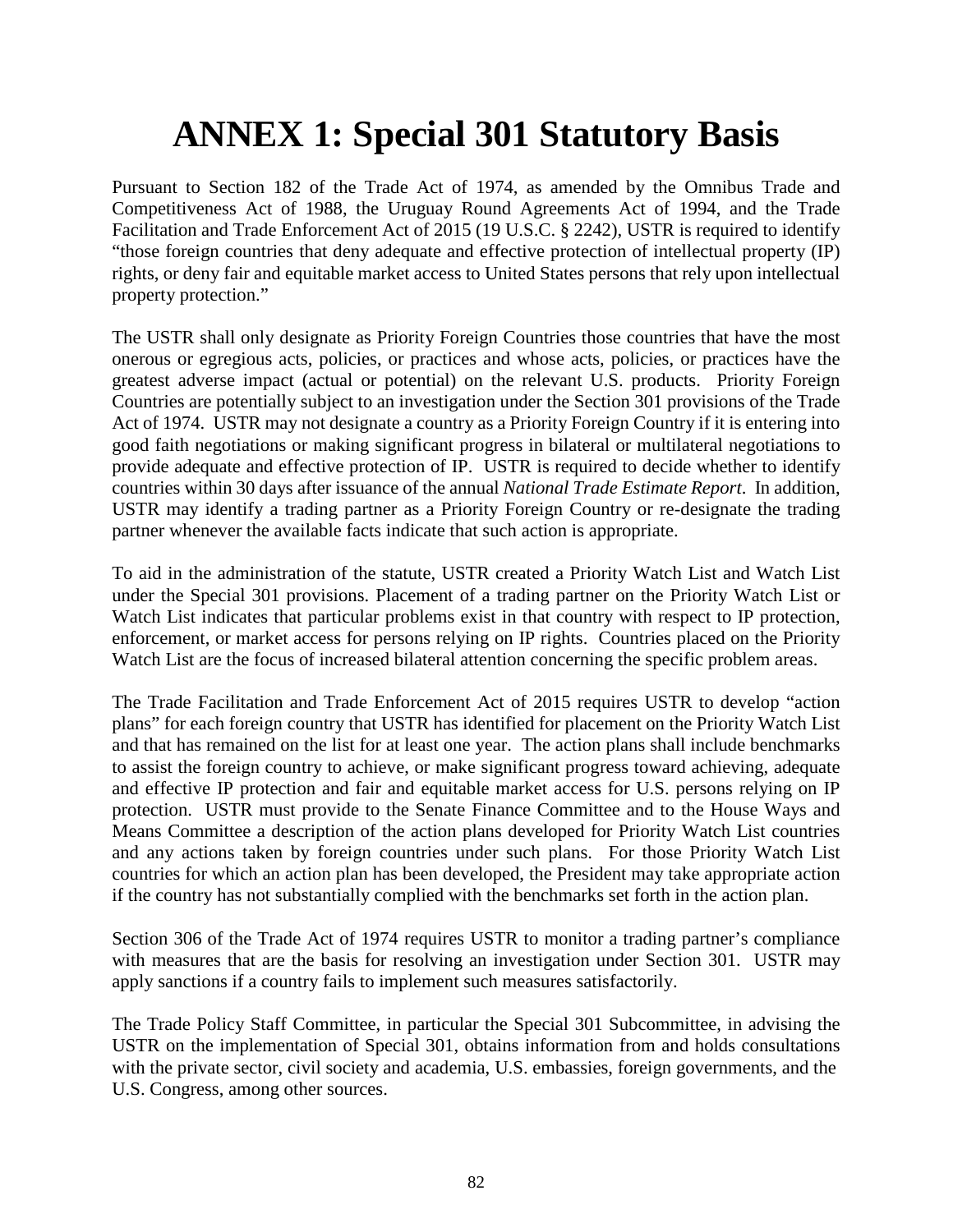# **ANNEX 2: U.S. Government-Sponsored Technical Assistance and Capacity Building**

In addition to identifying intellectual property (IP) concerns, this Report also highlights opportunities for the

U.S. Government to work closely with trading partners to address those concerns. The U.S. Government collaborates with various trading partners on IP-related training and capacity building around the world. Domestically and abroad, bilaterally, and in regional groupings, the U.S. Government remains engaged in building stronger, more streamlined, and more effective systems for the protection and enforcement of IP.

Although many trading partners have enacted IP legislation, a lack of criminal prosecutions and deterrent sentencing has reduced the effectiveness of IP enforcement in many regions. These problems result from several factors, including a lack of knowledge of IP law on the part of judges and enforcement officials, and insufficient enforcement resources. The United States welcomes steps by a number of trading partners to educate their judiciary and enforcement officials on IP matters. The United States continues to work collaboratively with trading partners to address these issues.

The U.S. Patent and Trademark Office (USPTO), through the Global Intellectual Property Academy (GIPA) and the Office of Policy and International Affairs, offers programs in the United States and around the world to provide education, training, and capacity building on IP protection, commercialization, and enforcement. These programs are offered to patent, trademark, and copyright officials; judges and prosecutors; police and customs officials; foreign policy makers; and U.S. right holders.

Other U.S. Government agencies bring foreign government and private sector representatives to the United States on study tours to meet with IP professionals and to visit the institutions and businesses responsible for developing, protecting, and promoting IP in the United States. One such program is the Department of State's International Visitors Leadership Program, which brings groups from around the world to cities across the United States to learn about IP and related trade and business issues.

Internationally, the U.S. Government is also active in partnering to provide training, technical assistance, capacity building, exchange of best practices, and other collaborative activities to improve IP protection and enforcement. The following are examples of these programs.

• In Fiscal Year (FY) 2017, GIPA developed and provided capacity building programs that addressed a full range of IP protection and enforcement matters, including enforcement of IP rights at national borders, online piracy, express mail shipments, trade secrets, copyright policy, and patent and trademark examination. During the last year, the programs cumulatively included over 4,000 government officials, judges and prosecutors, from 120 countries.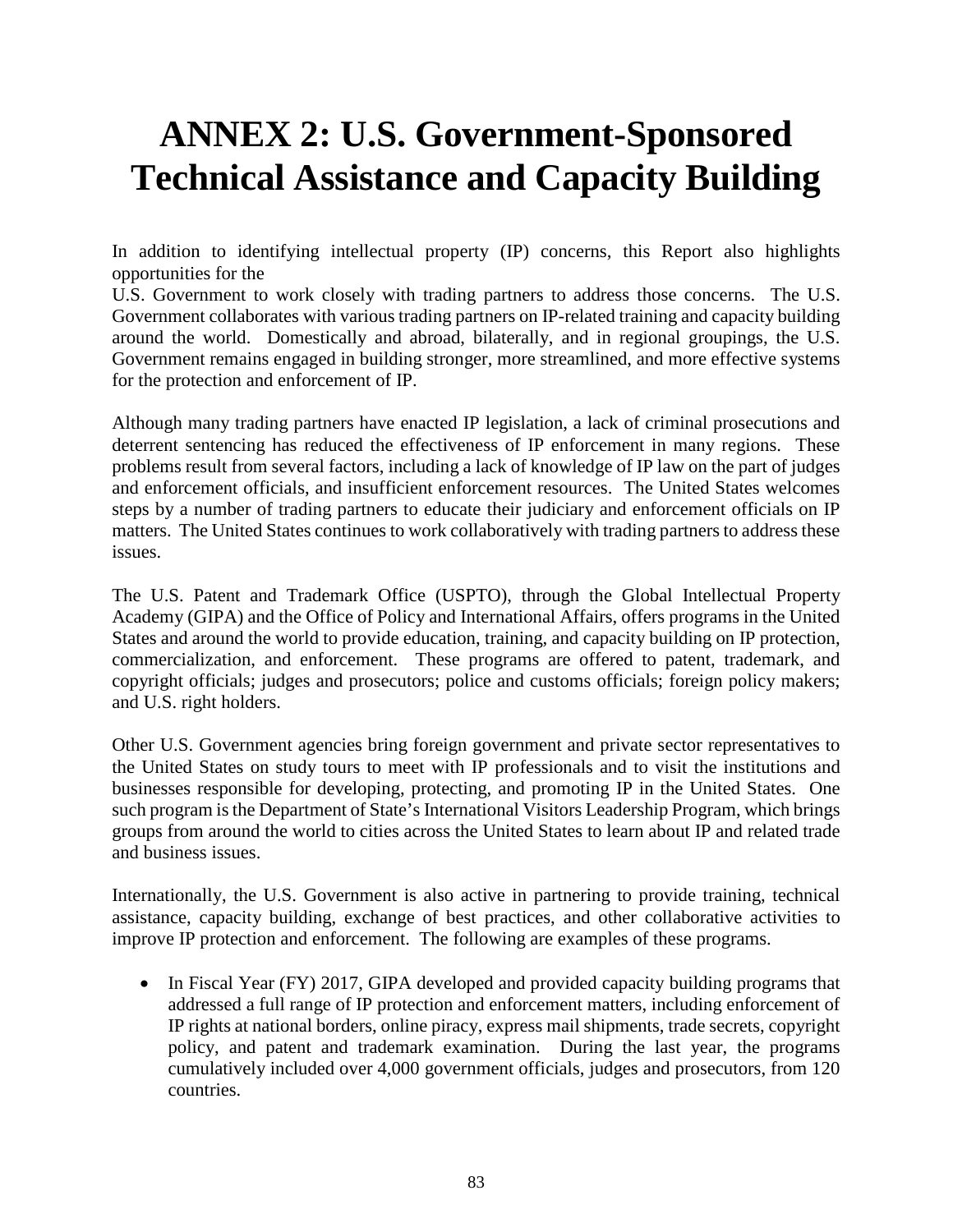- GIPA has produced 31 free distance-learning modules available to the public. These modules cover six different areas of intellectual property law and are available in five different languages (English, Spanish, French, Arabic, and Russian). Since 2010, the modules have been visited over 71,000 times at [WWW.USPTO.GOV.](http://www.uspto.gov/) GIPA also produced a microlearning video on the protection of trade secrets, which is available on GIPA's YouTube channel, which has been viewed over 3,000 times since distribution in March 2017.
- In addition, the USPTO's Office of Policy and International Affairs provides capacity building in countries around the world and has formed partnerships with 20 national, regional, and international IP organizations, such as the United Kingdom Intellectual Property Office, Japan Patent Office, European Patent Office, German Patent and Trademark Office, government agencies of the People's Republic of China, Mexican Institute of Industrial Property, the Korean Intellectual Property Office, and the World Intellectual Property Organization (WIPO). These partnerships help establish a framework for joint development of informational and educational IP content, technical cooperation, and activities. The classification activities activities.
- The Department of Commerce's International Trade Administration (ITA) collaborates with the private sector to develop programs to heighten the awareness of the dangers of counterfeit products and of the economic value of IP to national economies. Additionally, ITA develops and shares small business tools to help domestic and foreign businesses understand IP and initiate protective strategies. U.S. companies can also find specific IP information on the STOPfakes.gov website, including valuable resources on how to protect patents, copyright, trademarks, and trade secrets. Additionally, U.S. companies can find webinars focusing on best practices to protect and enforce IP in China. ITA, working closely with other U.S. Government agencies and foreign partners, developed and made available IP training materials in English, Spanish, and French. Under the auspices of the Transatlantic IPR Working Group, ITA worked closely with the EU's Directorate-General for Internal Market, Industry, Entrepreneurship and SMEs (DG-GROW) to establish a Transatlantic IPR Portal that makes the resources of our respective governments quickly and easily accessible to the public. All of the ITA-developed resources, including the Transatlantic IPR Portal, as well as information and links to the other programs identified in this Annex, are accessible via [WWW.STOPFAKES.GOV.](http://www.stopfakes.gov/)
- In FY 2017, U.S. Immigration and Customs Enforcement (ICE) Homeland Security Investigations (HSI), through the National IPR Coordination Center (IPR Center), conducted law enforcement training in Argentina, Jamaica, the Philippines, Romania, Senegal, Ukraine, and Uruguay. The IPR Center also participated in three USPTO-led workshops; two of which were held at the Global Intellectual Property Academy, Alexandria, Virginia for Pakistani Customs officials and members of parliament, in cooperation with the U.S. Embassy in Islamabad. An additional workshop was held in Dubai, United Arab Emirates (UAE) for Customs officials, Police, and Ministry of Interior officials from the Kingdom of Bahrain, State of Qatar, Kingdom of Saudi Arabia, and the UAE, in cooperation with Consulate General of the United States. The IPR Center provided support to the Department of Justice-Intellectual Property Law Enforcement Coordinator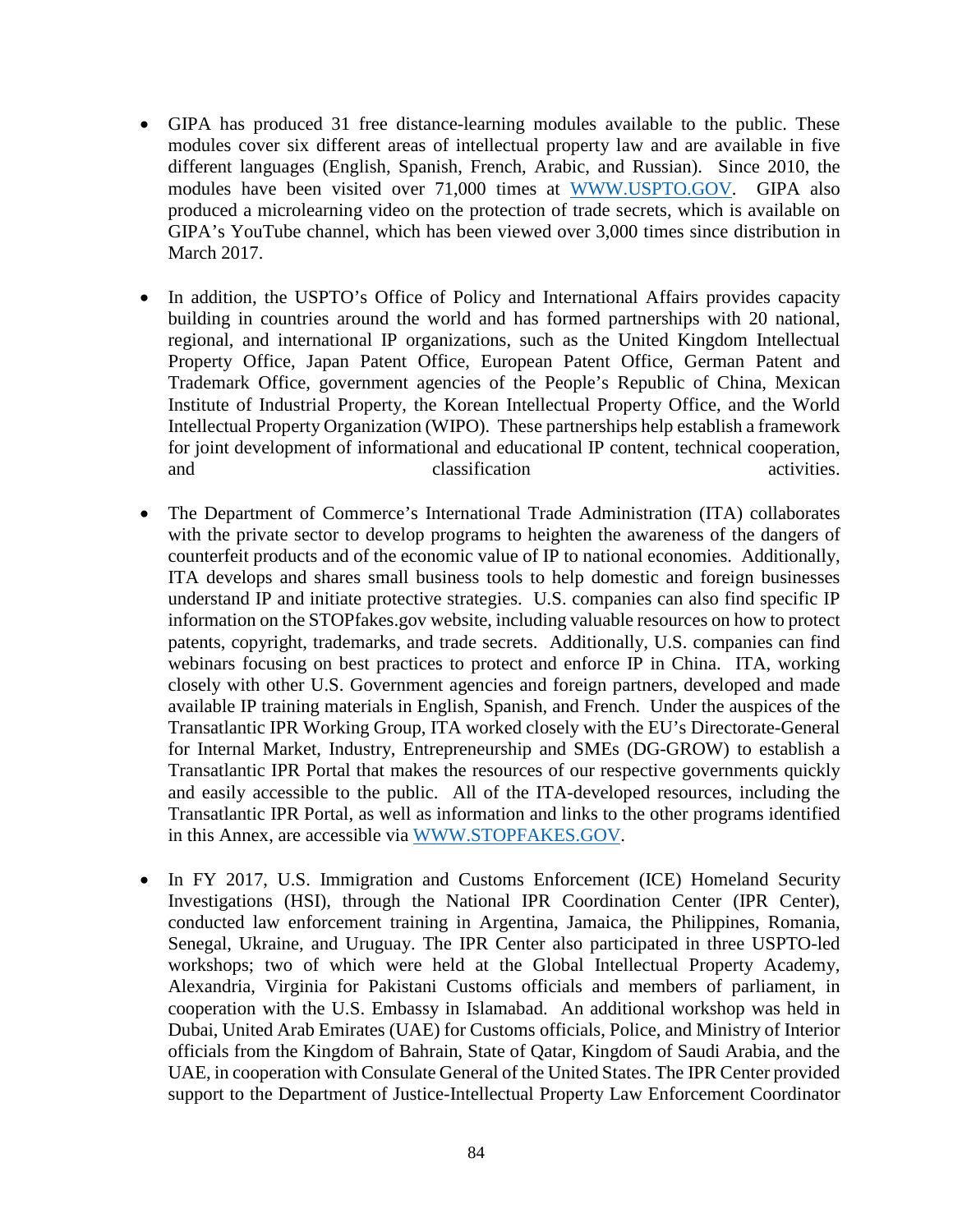training in Brazil, Bangkok, Guatemala, Hong Kong, and the UAE. Additionally, the IPR Center participated in INTERPOL's Operation Chain training in Singapore and co-hosted the annual INTERPOL IP Crime Conference in New York City.

- In FY 2017, U.S. Customs and Border Protection provided IP training sessions to foreign customs officials in Dubai, UAE; Dushanbe, Tajikistan; Guatemala City, Guatemala; and Belo Horizonte, Brazil.
- The Department of State provides training funds each year to U.S. Government agencies that provide IP enforcement training and technical assistance to foreign governments. The agencies that provide such training include the U.S. Department of Justice, USPTO, Customs and Border Protection (CBP), and ICE. The U.S. Government works collaboratively on many of these training programs with the private sector and with various international entities, such as the World Intellectual Property Organization (WIPO) and INTERPOL.
- IP protection is a priority of the government-to-government technical assistance provided by the Department of Commerce's Commercial Law Development Program (CLDP). CLDP programs address numerous areas related to IP, including legislative reform, enforcement and adjudication of disputes, IP protection and its impact on the economy, IP curricula in universities and law schools, as well as public awareness campaigns and continuing legal education for lawyers. CLDP supports capacity building in creating and maintaining an innovation ecosystem, including technology commercialization as well as in patent, trademark, and copyright examination and management in many countries worldwide. CLDP also works with the judiciary in various trading partners to improve the skills to effectively adjudicate IP cases, and conducts interagency coordination programs to highlight the value of a whole-of-government approach to IP protection and enforcement.
- Every year, the Department of Justice—with funding from and in cooperation with the Department of State and other U.S. agencies—provides technical assistance and training on IP enforcement issues to thousands of foreign officials around the globe. Topics covered in these programs include investigating and prosecuting IP cases under various criminal law and criminal procedure statutes; disrupting and dismantling organized crime networks involved in trafficking in pirated and counterfeit goods; fighting infringing goods that represent a threat to health and safety; combating online piracy; improving officials' capacity to detain, seize, and destroy illegal items at the border and elsewhere; increasing intra-governmental and international cooperation and information sharing; working with right holders on IP enforcement; and obtaining and using electronic evidence. Major ongoing initiatives include programs in Central and Eastern Europe, Asia, the Americas, and Africa.
- The U.S. Copyright Office, often in conjunction with various international visitor programs, hosts international visitors, including foreign government officials, to discuss and exchange information on the U.S. copyright system, including law, policy, and the registration and recordation functions, as well as various international copyright issues.